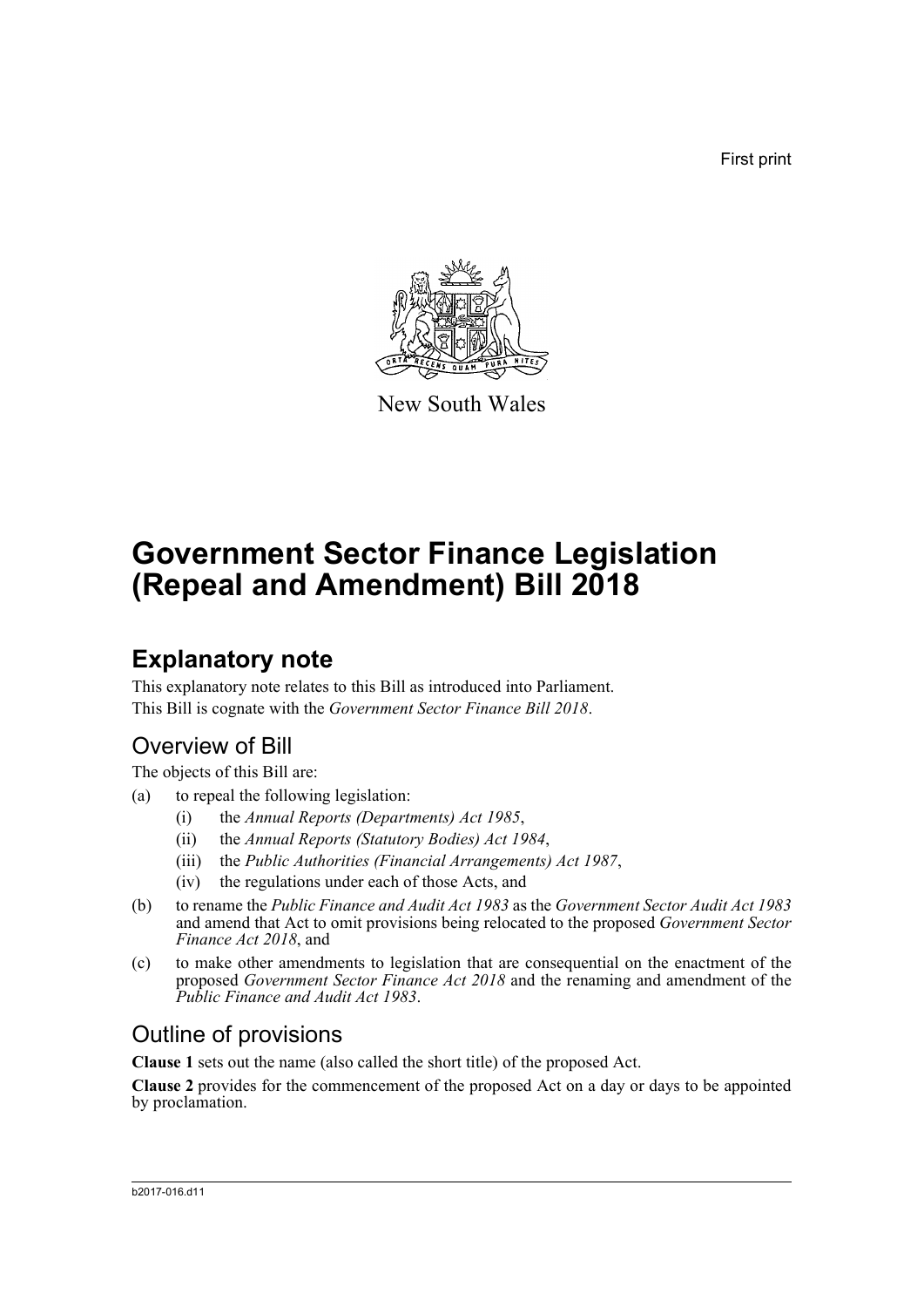**Clause 3** removes the necessity for a certificate of approval of this Bill by the Parliamentary Remuneration Tribunal.

**Clause 4** provides for the repeal of the proposed Act after all the amendments made by the proposed Act have commenced. Once the amendments have commenced the proposed Act will be spent and section 30 of the *Interpretation Act 1987* provides that the repeal of an amending Act does not affect the amendments made by that Act.

### **Schedule 1 Repeals**

**Schedule 1** repeals the following legislation:

- (a) the *Annual Reports (Departments) Act 1985*,
- (b) the *Annual Reports (Statutory Bodies) Act 1984*,
- (c) the *Public Authorities (Financial Arrangements) Act 1987*,
- (d) the regulations under each of those Acts.

#### **Schedule 2 Amendment of Public Finance and Audit Act 1983 No 152**

#### **Schedule 2**:

- (a) renames the *Public Finance and Audit Act 1983* as the *Government Sector Audit Act 1983*, and
- (b) removes provisions from the Act that are being relocated to the proposed *Government Sector Finance Act 2018*, and
- (c) makes other consequential amendments (including in relation to updating terminology).

The amendments made to the *Public Finance and Audit Act 1983* will not relocate provisions relating to the Auditor-General, the Audit Office and the conduct of audits. Other amendments that are consequential on the enactment of the proposed *Government Sector Finance Act 2018* (particularly in relation to terminology) will also be made.

### **Schedule 3 Amendment of legislation concerning financial arrangements**

**Schedule 3** makes amendments to legislation that are consequential on the repeal of the *Public Authorities (Financial Arrangements) Act 1987*.

### **Schedule 4 Other amendments to legislation**

**Schedule 4** makes other amendments to legislation that are consequential on the enactment of the proposed *Government Sector Finance Act 2018*, the renaming and amendment of the *Public Finance and Audit Act 1983* and the repeal of the *Annual Reports (Departments) Act 1985* and *Annual Reports (Statutory Bodies) Act 1984*.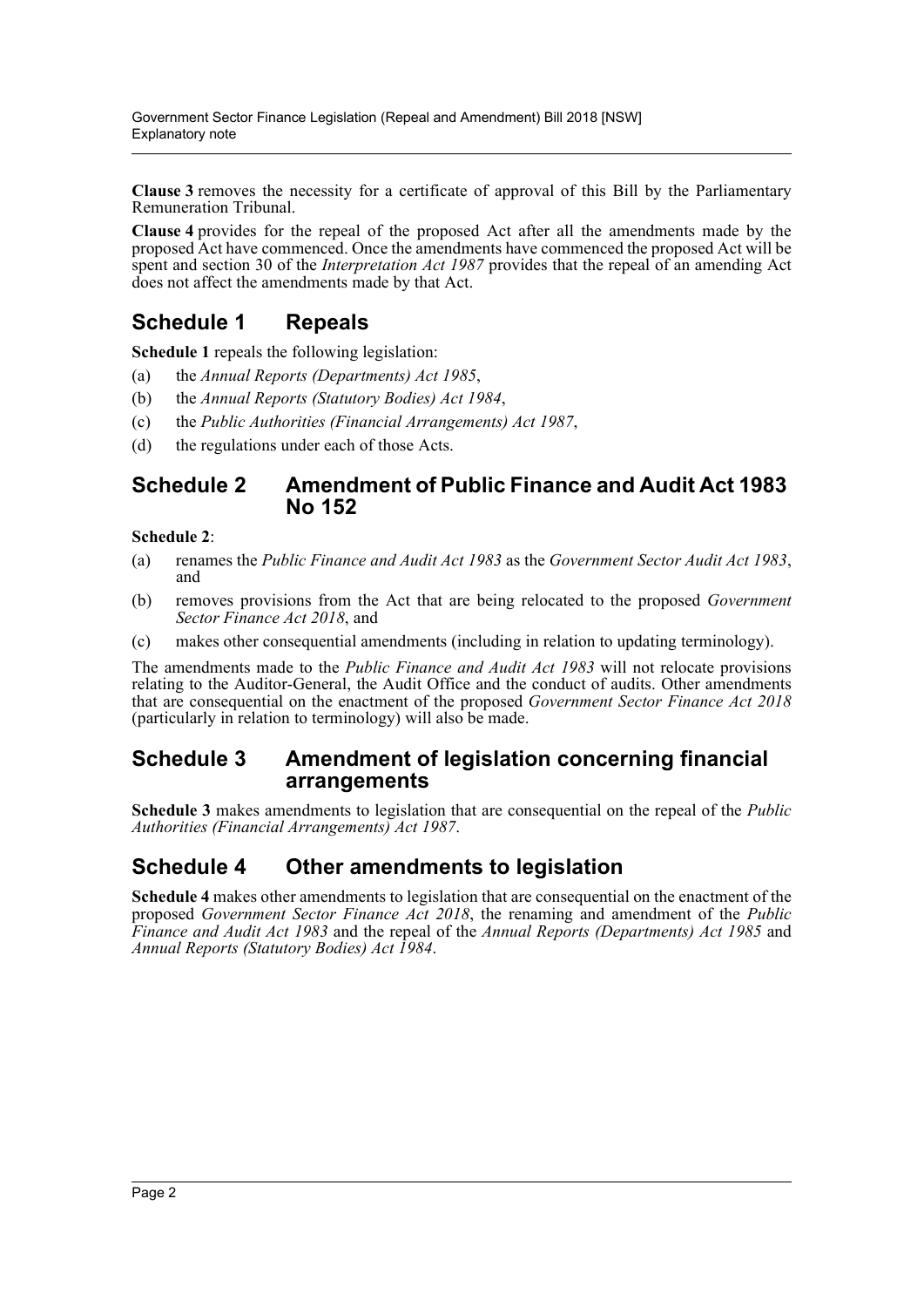First print



New South Wales

## **Government Sector Finance Legislation (Repeal and Amendment) Bill 2018**

## **Contents**

|                                                                                    | Page           |
|------------------------------------------------------------------------------------|----------------|
| Name of Act                                                                        | $\overline{2}$ |
| 2<br>Commencement                                                                  | 2              |
| Approval of amendments by Parliamentary Remuneration Tribunal not<br>3<br>required | 2              |
| Repeal of Act<br>4                                                                 | 2              |
| <b>Schedule 1</b><br><b>Repeals</b>                                                | 3              |
| Schedule 2<br>Amendment of Public Finance and Audit Act 1983 No 152                | 4              |
| <b>Schedule 3</b><br>Amendment of legislation concerning financial arrangements    | 16             |
| Schedule 4<br>Other amendments to legislation                                      | 42             |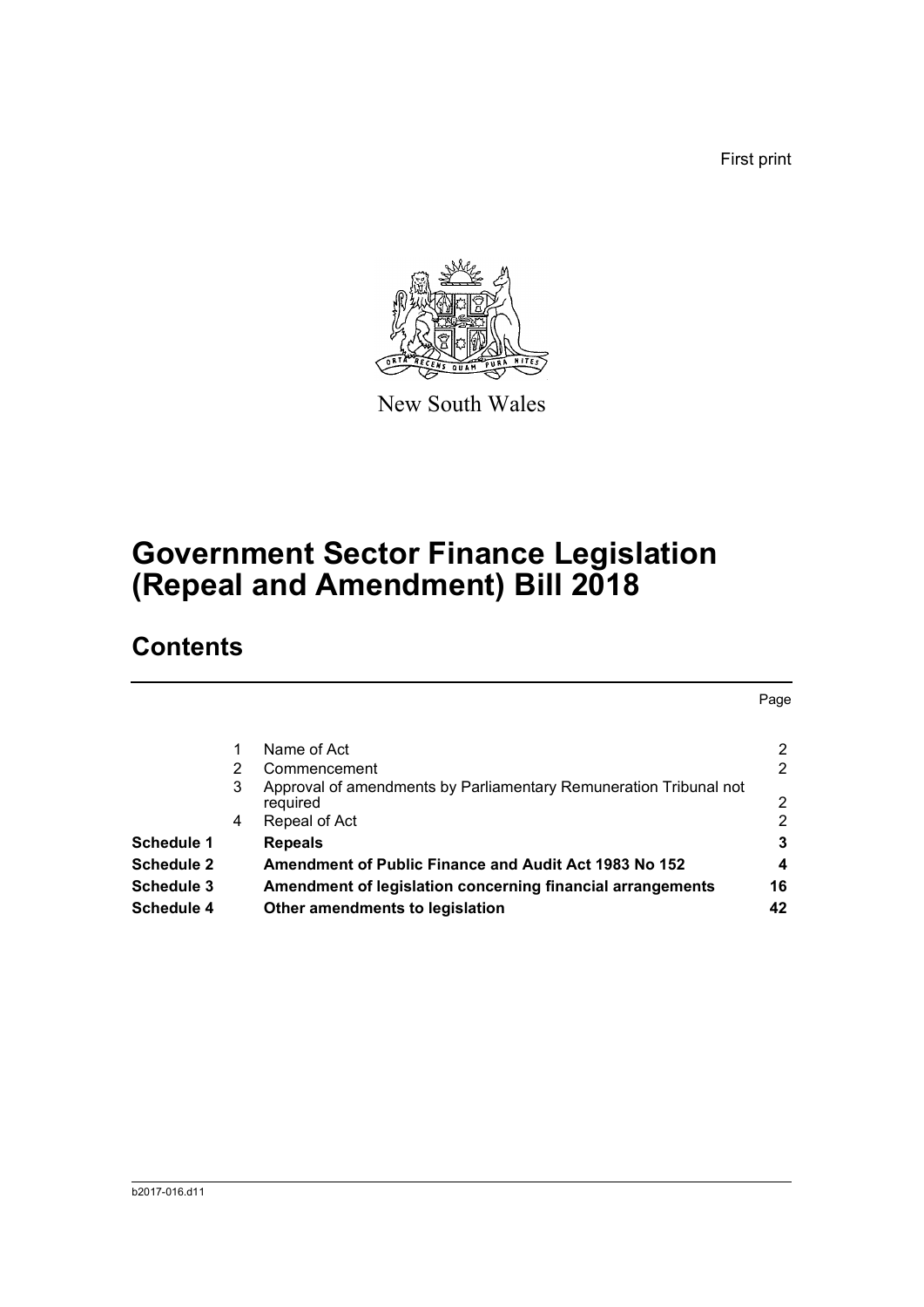

New South Wales

## **Government Sector Finance Legislation (Repeal and Amendment) Bill 2018**

No , 2018

#### **A Bill for**

An Act to repeal, rename and amend certain legislation consequent on the enactment of the *Government Sector Finance Act 2018*.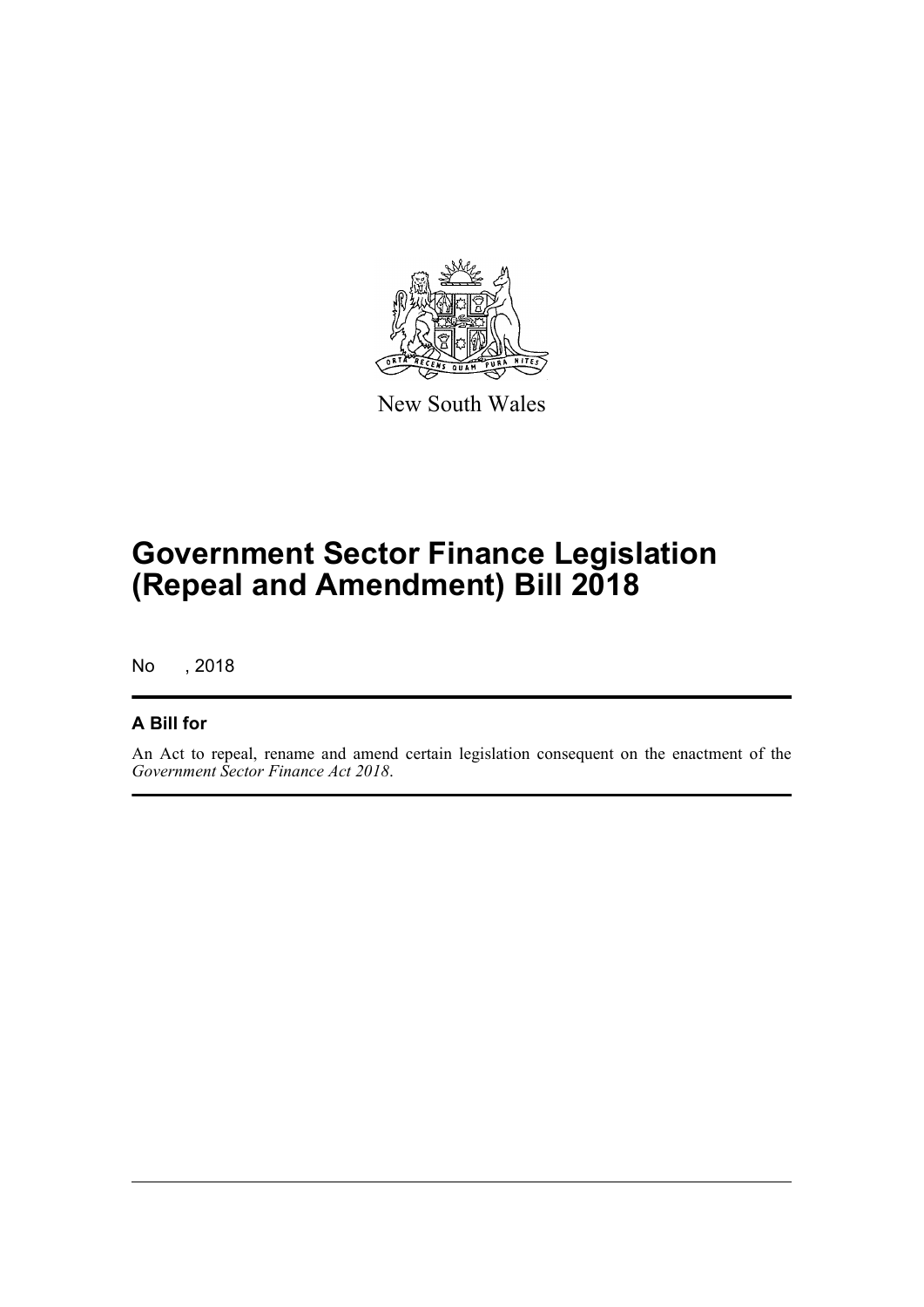Government Sector Finance Legislation (Repeal and Amendment) Bill 2018 [NSW]

<span id="page-4-3"></span><span id="page-4-2"></span><span id="page-4-1"></span><span id="page-4-0"></span>

|   |     | The Legislature of New South Wales enacts:                                                                                                                                                                                                                    | 1              |
|---|-----|---------------------------------------------------------------------------------------------------------------------------------------------------------------------------------------------------------------------------------------------------------------|----------------|
| 1 |     | Name of Act                                                                                                                                                                                                                                                   | $\overline{2}$ |
|   |     | This Act is the Government Sector Finance Legislation (Repeal and Amendment)<br>Act 2018.                                                                                                                                                                     | 3<br>4         |
| 2 |     | <b>Commencement</b>                                                                                                                                                                                                                                           | 5              |
|   | (1) | This Act commences on a day or days to be appointed by proclamation.                                                                                                                                                                                          | 6              |
|   | (2) | Without limiting subsection (1), an amendment made by Schedule 1 that omits a<br>portion of the <i>Public Finance and Audit Act 1983</i> may be commenced on different<br>days so as to enable different provisions of that portion to be omitted separately. | 7<br>8<br>9    |
| 3 |     | Approval of amendments by Parliamentary Remuneration Tribunal not required                                                                                                                                                                                    | 10             |
|   |     | Section 4 of the <i>Parliamentary Contributory Superannuation Act 1971</i> does not<br>apply to or in respect of this Act.                                                                                                                                    | 11<br>12       |
| 4 |     | <b>Repeal of Act</b>                                                                                                                                                                                                                                          | 13             |
|   | (1) | This Act is repealed on the day following the day on which all the provisions of this<br>Act have commenced.                                                                                                                                                  | 14<br>15       |
|   | (2) | The repeal of this Act does not, because of the operation of section 30 of the<br><i>Interpretation Act 1987</i> , affect any amendment or repeal made by this Act.                                                                                           | 16<br>17       |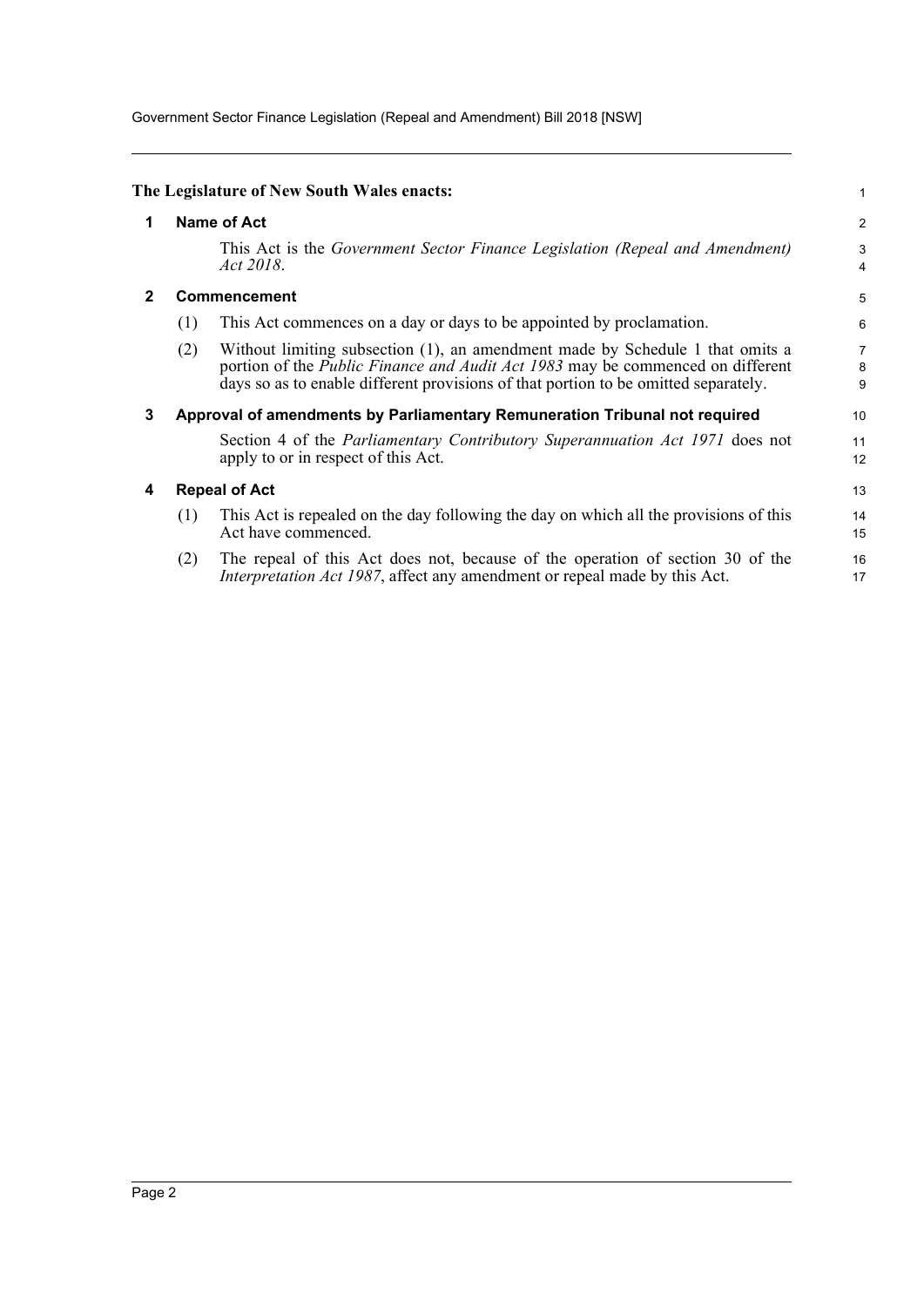## <span id="page-5-0"></span>**Schedule 1 Repeals**

|     | Each of the following is repealed:                              | $\mathcal{P}$  |
|-----|-----------------------------------------------------------------|----------------|
| (a) | the Annual Reports (Departments) Act 1985 No 156,               | 3              |
| (b) | the Annual Reports (Statutory Bodies) Act 1984 No 87,           | $\overline{4}$ |
| (c) | the Public Authorities (Financial Arrangements) Act 1987 No 33, | .5             |
| (d) | the regulations under each of those Acts.                       | 6              |

1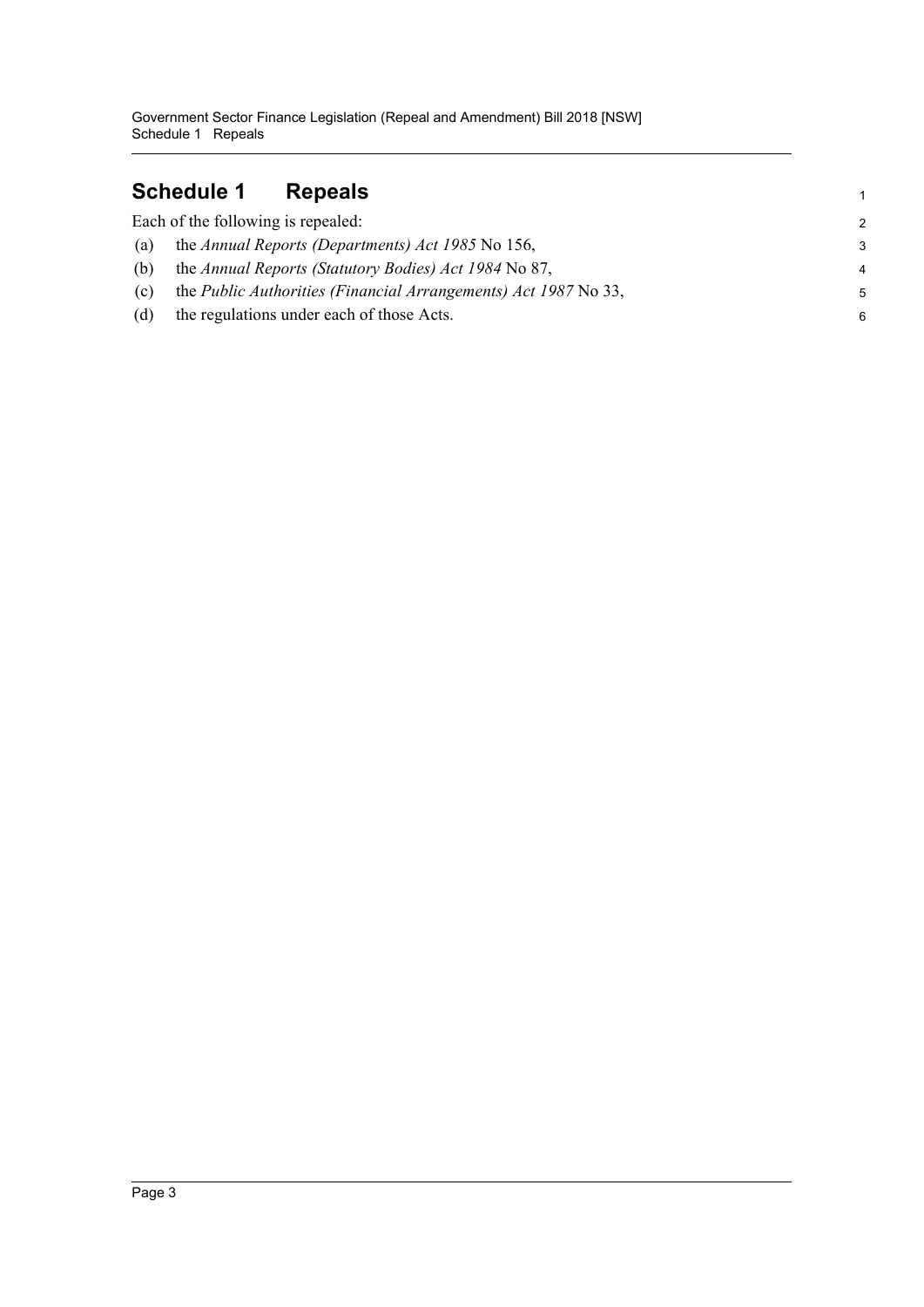#### <span id="page-6-0"></span>**Schedule 2 Amendment of Public Finance and Audit Act 1983 No 152 [1] Long title** Omit "administration and audit of public finances". Insert instead "audit of government sector finances and the establishment and functions of the Public Accounts Committee;". **[2] Section 1 Name of Act** Omit "*Public Finance and Audit Act 1983*". Insert instead "*Government Sector Audit Act 1983*". **[3] Section 3** Insert after section 2: **3 Principal objects of Act** The principal objects of this Act are: 10 11 12 13

(a) to recognise that the Auditor-General is an independent and accountable statutory officer responsible for providing independent audit and audit-related services, and

1  $\overline{2}$ 

19  $20$ 

21

(b) to establish the Audit Office of New South Wales to assist the Auditor-General in the exercise of the Auditor-General's functions.

#### **[4] Section 4**

Omit the section. Insert instead: **4 Definitions**

| (1) |      | In this Act:                                                                                                                                                                                                                     | 22                   |
|-----|------|----------------------------------------------------------------------------------------------------------------------------------------------------------------------------------------------------------------------------------|----------------------|
|     |      | <i>accountable authority</i> , in relation to an auditable entity, means:                                                                                                                                                        | 23                   |
|     | (a)  | for a GSF agency—the accountable authority for the GSF agency within<br>the meaning of the <i>Government Sector Finance Act 2018</i> , or                                                                                        | 24<br>25             |
|     | (b)  | for a university or any of its controlled entities—the accountable<br>authority for the university or its controlled entities within the meaning<br>of the Government Sector Finance Act 2018, or                                | 26<br>27<br>28       |
|     | (c)  | for any other entity—the person who is the chief executive officer<br>(however described) of the entity or otherwise responsible for the<br>entity's day to day management or any other person prescribed by the<br>regulations. | 29<br>30<br>31<br>32 |
|     |      | <b>annual GSF financial statements</b> for a reporting GSF agency has the same<br>meaning as in the Government Sector Finance Act 2018.                                                                                          | 33<br>34             |
|     | Act. | <b>Audit Office</b> means the Audit Office of New South Wales established by this                                                                                                                                                | 35<br>36             |
|     |      | <i>auditable entity</i> means each of the following:                                                                                                                                                                             | 37                   |
|     | (a)  | a GSF agency (whether or not a reporting GSF agency),                                                                                                                                                                            | 38                   |
|     | (b)  | a university or any of its controlled entities (within the meaning of the<br>Government Sector Finance Act 2018),                                                                                                                | 39<br>40             |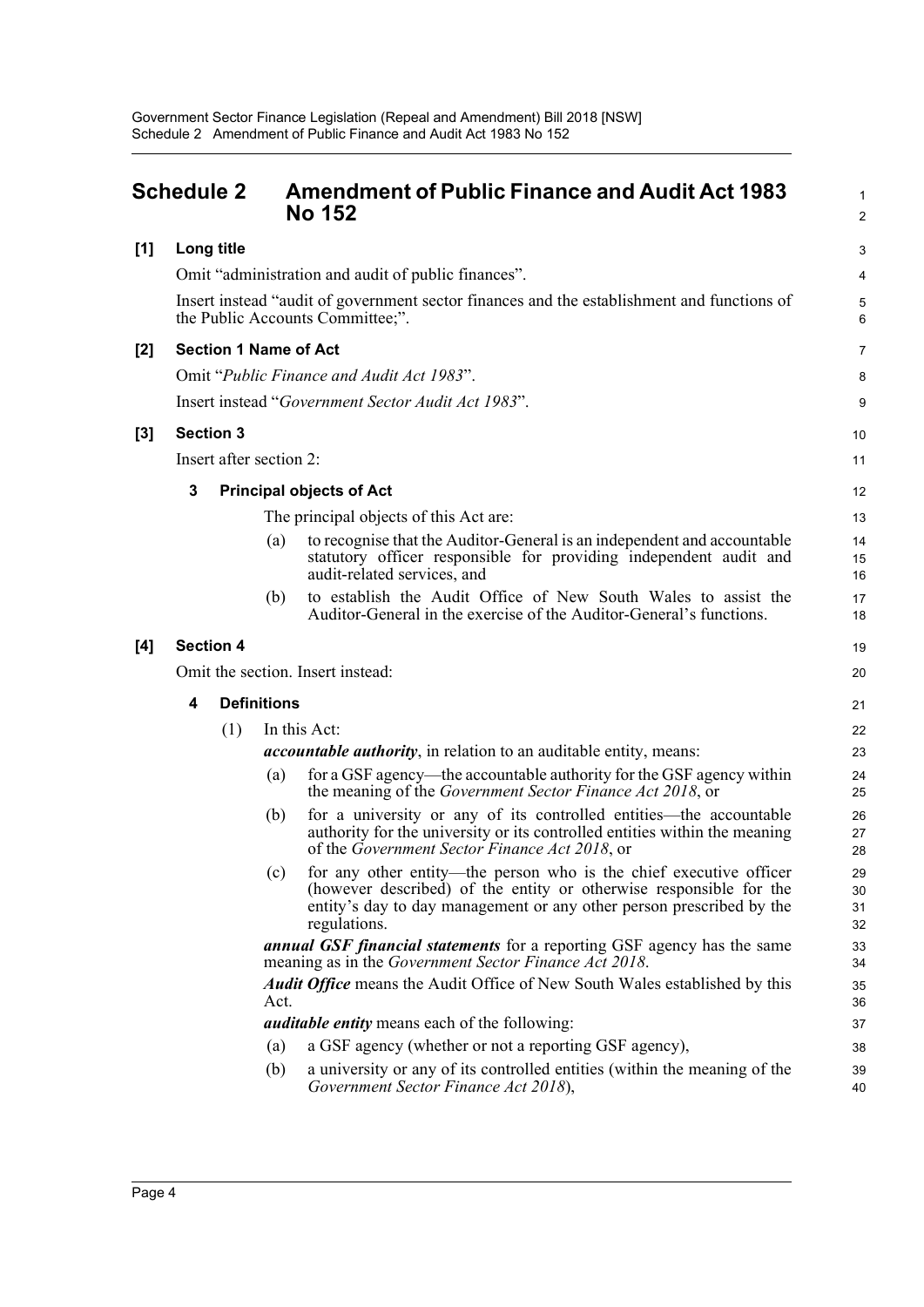| (c) |  |  | any other entity: |
|-----|--|--|-------------------|
|-----|--|--|-------------------|

| the financial reports or statements of which are subject to audit by |
|----------------------------------------------------------------------|
| the Auditor-General under this Act, the Government Sector            |
| <i>Finance Act 2018</i> or any other Act, or                         |

(ii) that is prescribed by the regulations to be an auditable entity.

*auditor* means a person appointed to be an auditor pursuant to section 35.

*Australian Auditing Standards* means the standards issued by the Auditing and Assurance Standards Board, as in force from time to time.

*banking account* and *banking service* have the same meanings as in the *Government Sector Finance Act 2018*.

*Consolidated State Financial Statements* has the same meaning as in the *Government Sector Finance Act 2018*.

*controlled entity* has the same meaning as in the *Government Sector Finance Act 2018*.

*entity* has the same meaning as in the *Government Sector Finance Act 2018*.

*function* includes a power, authority or duty, and *exercise* a function includes perform a duty.

*General Government Sector Financial Statements* means the statements referred to in section 7.17 (1) (b) of the *Government Sector Finance Act 2018*.

*GSF agency* has the same meaning as in the *Government Sector Finance Act 2018*.

*government money* has the same meaning as in the *Government Sector Finance Act 2018*, and includes anything that was public money within the meaning of this Act immediately before the definition of *public money* was omitted by the substitution of this section by the *Government Sector Finance Legislation (Repeal and Amendment) Act 2018*.

*government officer* has the same meaning as in the *Government Sector Finance Act 2018*.

*government property* has the same meaning as in the *Government Sector Finance Act 2018*.

*government resources* has the same meaning as in the *Government Sector Finance Act 2018*.

*money* includes:

- (a) any instrument ordering or authorising the payment of money if it is an instrument of a kind that may be lodged with an authorised deposit-taking institution for the purpose of enabling it to collect money so payable and credit that money to a banking account with it, and
- (b) a bill of exchange, postal order, money order and promissory note.

*prescribed requirements*, in relation to a GSF agency, means:

- (a) requirements prescribed by or under this Act, the *Government Sector Finance Act 2018* or any other law applying to the agency, and
- (b) any Treasurer's directions applying to the agency.

*related money* has the same meaning as in the *Government Sector Finance Act 2018*.

*reporting GSF agency* has the same meaning as in the *Government Sector Finance Act 2018*.

*responsible Minister*, in relation to auditable entity, means:

(a) for a GSF agency—the responsible Minister for the GSF agency within the meaning of the *Government Sector Finance Act 2018*, or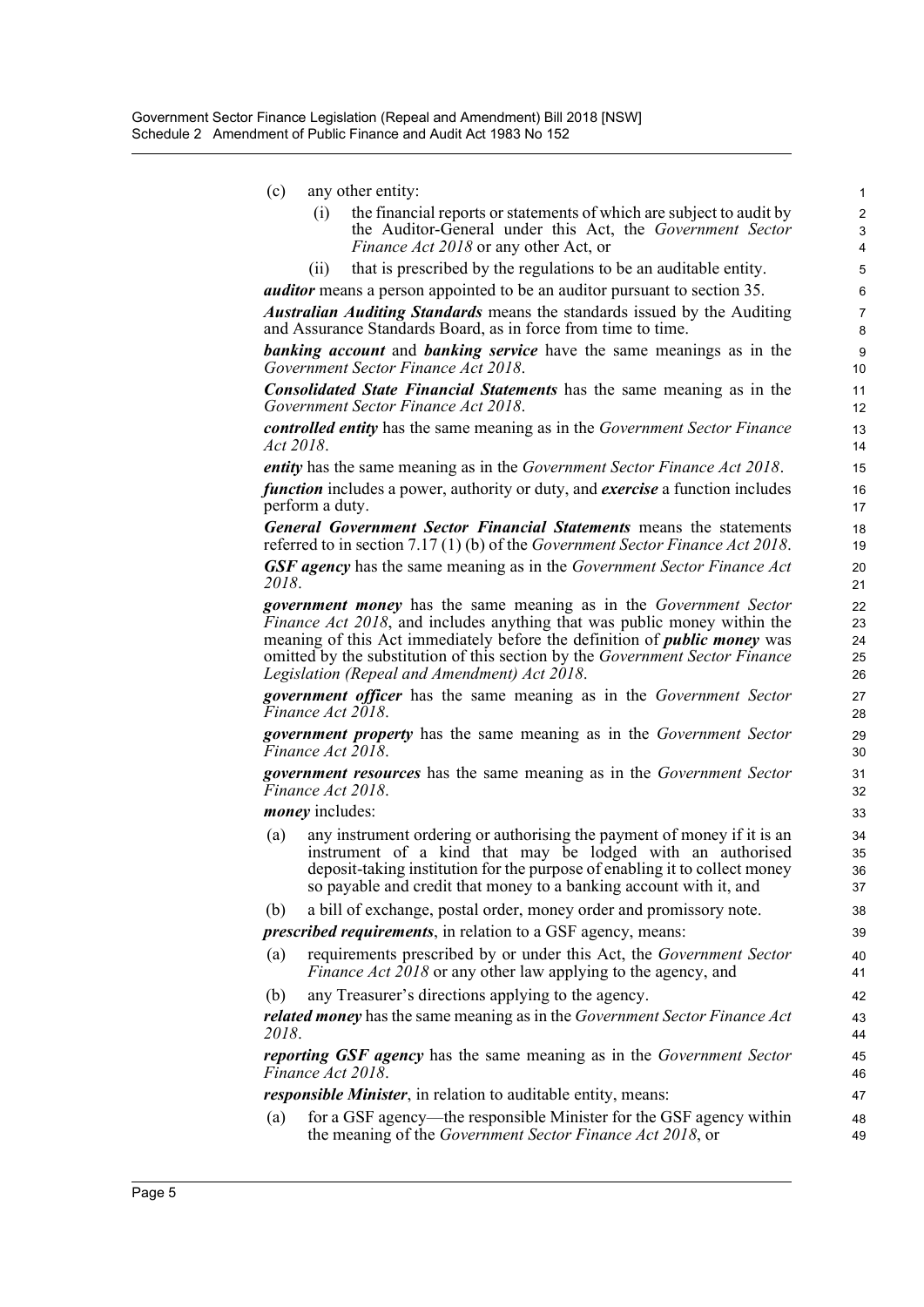|     |     |                      | (b)                | for a university or any of its controlled entities (within the meaning of<br>the Government Sector Finance Act 2018)—the Minister administering<br>the Act under which the university is established, or      | 1<br>$\overline{\mathbf{c}}$<br>3 |
|-----|-----|----------------------|--------------------|---------------------------------------------------------------------------------------------------------------------------------------------------------------------------------------------------------------|-----------------------------------|
|     |     |                      | (c)                | for any other entity—the Minister having the administration of the Act<br>by or under which the entity is appointed, constituted or regulated or<br>any other Minister that is prescribed by the regulations. | 4<br>5<br>6                       |
|     |     |                      |                    | Special Deposits Account has the same meaning as in the Government Sector<br>Finance Act 2018.                                                                                                                | 7<br>8                            |
|     |     |                      |                    | <b>Treasurer's directions</b> has the same meaning as in the Government Sector<br>Finance Act 2018.                                                                                                           | 9<br>10                           |
|     |     |                      |                    | Note. The Interpretation Act 1987 contains definitions and other provisions that affect<br>the interpretation and application of this Act.                                                                    | 11<br>12                          |
|     |     | (2)                  |                    | Notes included in this Act do not form part of this Act.                                                                                                                                                      | 13                                |
| [5] |     |                      |                    | Part 2 Public finance administration                                                                                                                                                                          | 14                                |
|     |     | Omit the Part.       |                    |                                                                                                                                                                                                               | 15                                |
| [6] |     |                      |                    | <b>Section 27B The Auditor-General</b>                                                                                                                                                                        | 16                                |
|     |     |                      |                    | Omit section 27B (3) (a). Insert instead:                                                                                                                                                                     | 17                                |
|     |     |                      | (a)                | to audit the Consolidated State Financial Statements, the General<br>Government Sector Financial Statements and any other financial<br>reports that the Auditor-General is required or authorised to audit by | 18<br>19<br>20                    |
|     |     |                      |                    | law,                                                                                                                                                                                                          | 21                                |
| [7] |     | Section 27B (3) (c1) |                    |                                                                                                                                                                                                               | 22                                |
|     |     |                      |                    | Insert after section $27B(3)(c)$ :                                                                                                                                                                            | 23                                |
|     |     |                      | (c1)               | to provide any other auditing, audit-related or reporting services that the<br>Auditor-General is required or authorised to provide by law,                                                                   | 24<br>25                          |
| [8] |     | Sections 33H-37      |                    |                                                                                                                                                                                                               | 26                                |
|     |     |                      |                    | Omit sections 35–37. Insert instead:                                                                                                                                                                          | 27                                |
|     | 33H |                      | <b>Definitions</b> |                                                                                                                                                                                                               | 28                                |
|     |     |                      |                    | In this Division:                                                                                                                                                                                             | 29                                |
|     |     |                      |                    | <i>auditable entity</i> does not include a local council.                                                                                                                                                     | 30                                |
|     |     |                      |                    | <i>authorised person</i> means:                                                                                                                                                                               | 31                                |
|     |     |                      | (a)                | the Auditor-General, or                                                                                                                                                                                       | 32                                |
|     |     |                      | (b)                | an auditor, or                                                                                                                                                                                                | 33                                |
|     |     |                      | (c)                | any other person authorised by the Auditor-General.                                                                                                                                                           | 34                                |
|     | 34  |                      |                    | Reports on audits and audit-related functions for purposes of Government<br><b>Sector Finance Act 2018</b>                                                                                                    | 35<br>36                          |
|     |     | (1)                  |                    | This section applies to any of the following statements and reports given to the<br>Auditor-General under the Government Sector Finance Act 2018 for auditing<br>or audit-related services:                   | 37<br>38<br>39                    |
|     |     |                      | (a)                | any annual GSF financial statements for a reporting GSF agency under<br>section 7.6 of that Act,                                                                                                              | 40<br>41                          |
|     |     |                      | (b)                | any final annual GSF financial statements for a former reporting GSF<br>agency under section 7.7 of that Act,                                                                                                 | 42<br>43                          |
|     |     |                      |                    |                                                                                                                                                                                                               |                                   |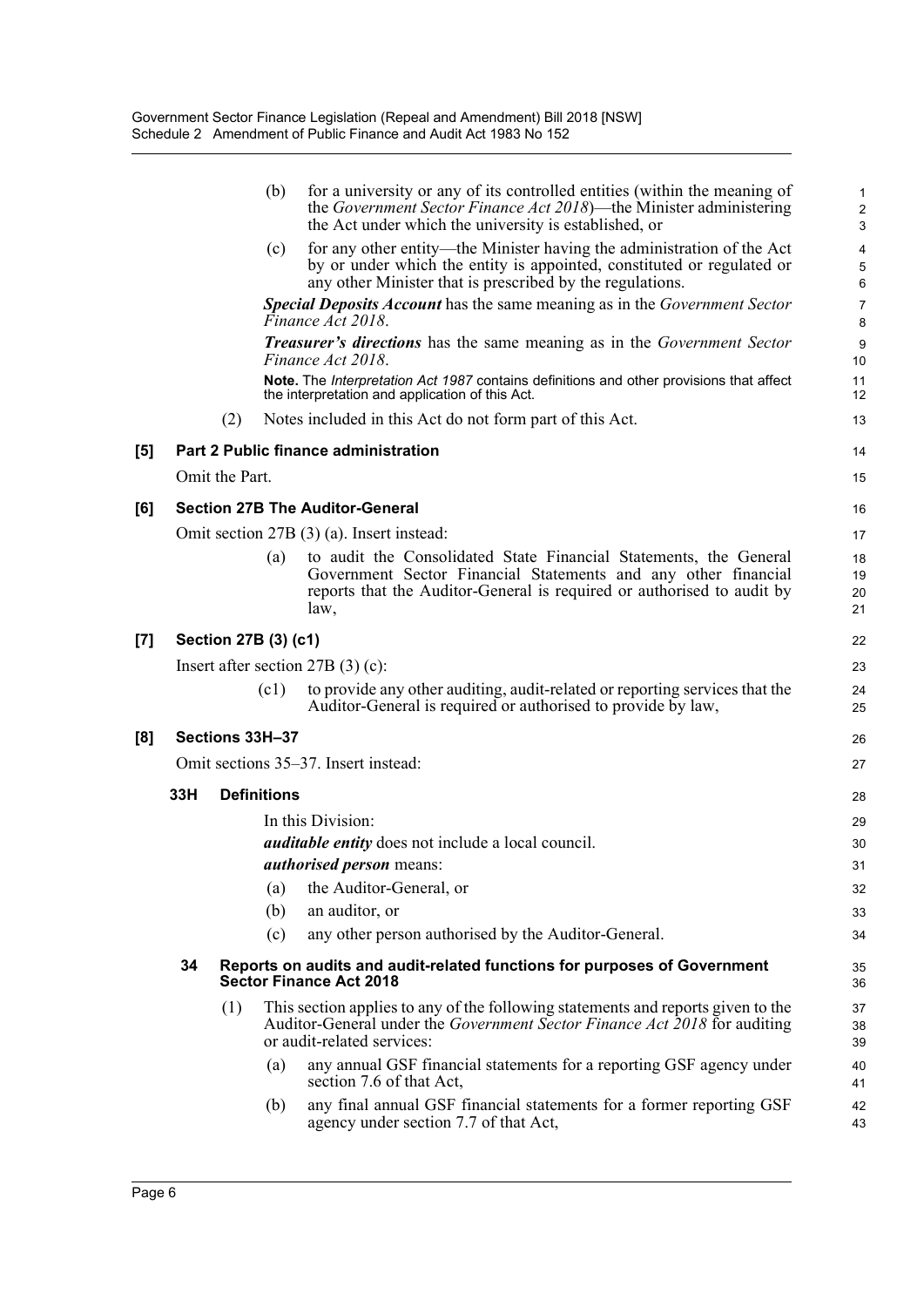|    |          | (c) | an SDA account financial report for an account in the Special Deposits<br>Account under section 7.8 of that Act,                                                                                                                                                                                                                                                                                                                                                                           | $\mathbf{1}$<br>$\overline{2}$   |
|----|----------|-----|--------------------------------------------------------------------------------------------------------------------------------------------------------------------------------------------------------------------------------------------------------------------------------------------------------------------------------------------------------------------------------------------------------------------------------------------------------------------------------------------|----------------------------------|
|    |          | (d) | a special purpose financial report for a GSF agency under section 7.9 of<br>that Act,                                                                                                                                                                                                                                                                                                                                                                                                      | 3<br>$\overline{4}$              |
|    |          | (e) | Consolidated State Financial Statements under section 7.17 of that Act.                                                                                                                                                                                                                                                                                                                                                                                                                    | 5                                |
|    | (2)      |     | The Auditor-General (or, if authorised by the Auditor-General, the Deputy<br>Auditor-General or an auditor) must prepare within the relevant auditing<br>period after the statements or reports are given to the Auditor-General:                                                                                                                                                                                                                                                          | 6<br>$\overline{7}$<br>8         |
|    |          | (a) | for statements or reports provided for auditing—an audit report, or                                                                                                                                                                                                                                                                                                                                                                                                                        | 9                                |
|    |          | (b) | for statements or reports provided for audit-related services—a report<br>on the results from performing those services.                                                                                                                                                                                                                                                                                                                                                                   | 10<br>11                         |
|    | (3)      |     | The <i>relevant auditing period</i> is:                                                                                                                                                                                                                                                                                                                                                                                                                                                    | 12                               |
|    |          | (a) | in the case of Consolidated State Financial Statements—as soon as<br>practicable after the Auditor-General is given the statements, or                                                                                                                                                                                                                                                                                                                                                     | 13<br>14                         |
|    |          | (b) | in any other case—the period specified by the Government Sector<br><i>Finance Act 2018</i> or the Treasurer's directions for the statement or<br>report concerned.                                                                                                                                                                                                                                                                                                                         | 15<br>16<br>17                   |
|    | (4)      |     | An audit report must state:                                                                                                                                                                                                                                                                                                                                                                                                                                                                | 18                               |
|    |          | (a) | for annual GSF financial statements or final annual GSF financial<br>statements—whether in the Auditor-General's opinion they comply<br>with section 7.6 (3) of the Government Sector Finance Act 2018, or                                                                                                                                                                                                                                                                                 | 19<br>20<br>21                   |
|    |          | (b) | for Consolidated State Financial Statements—whether in the<br>Auditor-General's opinion they comply with section 7.17 (3) of the<br>Government Sector Finance Act 2018.                                                                                                                                                                                                                                                                                                                    | 22<br>23<br>24                   |
|    | (5)      |     | An audit report may include such information as is required or permitted by<br>the Australian Auditing Standards.                                                                                                                                                                                                                                                                                                                                                                          | 25<br>26                         |
|    | (6)      |     | The Auditor-General (or, if authorised by the Auditor-General, the Deputy<br>Auditor-General or an auditor) must report to the accountable authority for the<br>GSF agency concerned, the responsible Minister for the agency and the<br>Treasurer as to the result of any audit or audit-related service for the purposes<br>of this section and as to any irregularities or other matters that, in the judgment<br>of the Auditor-General or authorised person, call for special notice. | 27<br>28<br>29<br>30<br>31<br>32 |
| 35 | entities |     | Inspection, examination and audit of accounts and records of auditable                                                                                                                                                                                                                                                                                                                                                                                                                     | 33<br>34                         |
|    | (1)      |     | The Auditor-General may appoint, in writing, a person (whether or not a<br>government officer) or a firm to be an auditor for the purposes of this Act.                                                                                                                                                                                                                                                                                                                                    | 35<br>36                         |
|    | (2)      |     | The Auditor-General may inspect, examine and audit (or cause an auditor to<br>inspect, examine and audit) the accounts and records of an auditable entity for<br>the purpose of:                                                                                                                                                                                                                                                                                                           | 37<br>38<br>39                   |
|    |          | (a) | determining whether they properly record and explain the entity's<br>transactions, cash flows, financial position and financial performance,<br>or                                                                                                                                                                                                                                                                                                                                         | 40<br>41<br>42                   |
|    |          | (b) | auditing or providing audit-related services in connection with the<br>entity's financial statements or financial reports.                                                                                                                                                                                                                                                                                                                                                                 | 43<br>44                         |
|    | (3)      |     | The Auditor-General may exercise functions under subsection (2) whenever<br>the Auditor-General thinks fit, but must do so if required by the Treasurer.                                                                                                                                                                                                                                                                                                                                   | 45<br>46                         |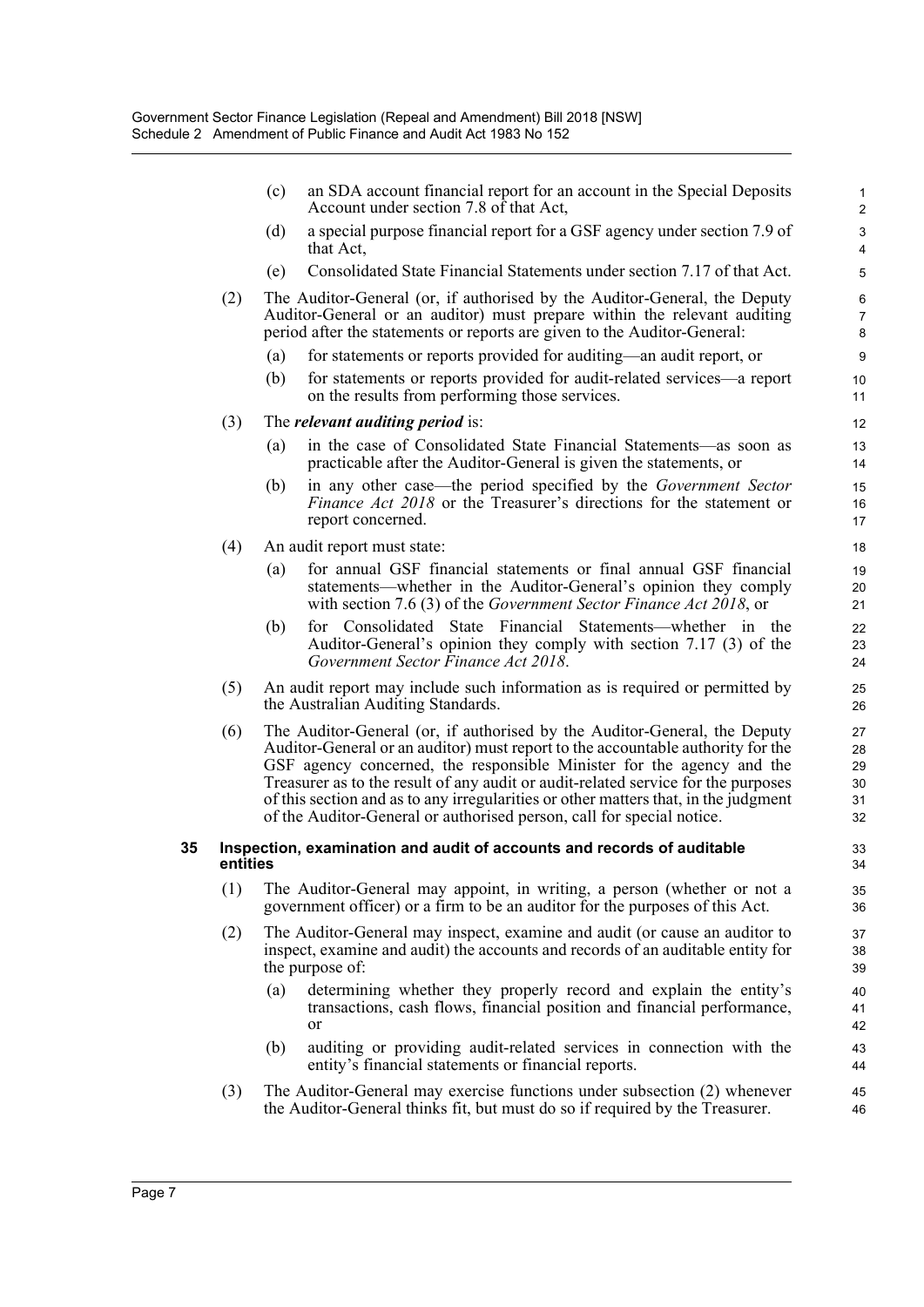| (5)<br>(6) | The Auditor-General (or, if authorised by the Auditor-General, the Deputy<br>Auditor-General or an auditor) must, as soon as practicable after an inspection,<br>examination and audit is conducted under this section, forward a report of the<br>results of it:<br>for a report on a GSF agency or on a university or its controlled entity:<br>(a)<br>to the accountable authority for the agency, and<br>(i)<br>to the Treasurer, and<br>(ii)<br>to the responsible Minister for the agency, or<br>(iii)<br>for a report on any other auditable entity—to the accountable authority<br>(b)<br>for the agency and the Treasurer.<br>The Auditor-General may require an auditable entity to pay to the<br>Auditor-General (and the auditable entity must pay) such amounts, at such<br>times, as the Treasurer decides towards defraying the costs and expenses of<br>any inspection, examination or audit and report under this section. | 4<br>5<br>6<br>7<br>8<br>9<br>10<br>11<br>12<br>13<br>14<br>15                                                                                                                                                                                                                                                 |
|------------|---------------------------------------------------------------------------------------------------------------------------------------------------------------------------------------------------------------------------------------------------------------------------------------------------------------------------------------------------------------------------------------------------------------------------------------------------------------------------------------------------------------------------------------------------------------------------------------------------------------------------------------------------------------------------------------------------------------------------------------------------------------------------------------------------------------------------------------------------------------------------------------------------------------------------------------------|----------------------------------------------------------------------------------------------------------------------------------------------------------------------------------------------------------------------------------------------------------------------------------------------------------------|
|            |                                                                                                                                                                                                                                                                                                                                                                                                                                                                                                                                                                                                                                                                                                                                                                                                                                                                                                                                             |                                                                                                                                                                                                                                                                                                                |
|            |                                                                                                                                                                                                                                                                                                                                                                                                                                                                                                                                                                                                                                                                                                                                                                                                                                                                                                                                             |                                                                                                                                                                                                                                                                                                                |
|            |                                                                                                                                                                                                                                                                                                                                                                                                                                                                                                                                                                                                                                                                                                                                                                                                                                                                                                                                             |                                                                                                                                                                                                                                                                                                                |
|            |                                                                                                                                                                                                                                                                                                                                                                                                                                                                                                                                                                                                                                                                                                                                                                                                                                                                                                                                             |                                                                                                                                                                                                                                                                                                                |
|            |                                                                                                                                                                                                                                                                                                                                                                                                                                                                                                                                                                                                                                                                                                                                                                                                                                                                                                                                             |                                                                                                                                                                                                                                                                                                                |
|            |                                                                                                                                                                                                                                                                                                                                                                                                                                                                                                                                                                                                                                                                                                                                                                                                                                                                                                                                             |                                                                                                                                                                                                                                                                                                                |
|            |                                                                                                                                                                                                                                                                                                                                                                                                                                                                                                                                                                                                                                                                                                                                                                                                                                                                                                                                             | 16<br>17                                                                                                                                                                                                                                                                                                       |
|            |                                                                                                                                                                                                                                                                                                                                                                                                                                                                                                                                                                                                                                                                                                                                                                                                                                                                                                                                             |                                                                                                                                                                                                                                                                                                                |
|            |                                                                                                                                                                                                                                                                                                                                                                                                                                                                                                                                                                                                                                                                                                                                                                                                                                                                                                                                             | 18                                                                                                                                                                                                                                                                                                             |
|            |                                                                                                                                                                                                                                                                                                                                                                                                                                                                                                                                                                                                                                                                                                                                                                                                                                                                                                                                             | 19                                                                                                                                                                                                                                                                                                             |
|            |                                                                                                                                                                                                                                                                                                                                                                                                                                                                                                                                                                                                                                                                                                                                                                                                                                                                                                                                             | 20<br>21                                                                                                                                                                                                                                                                                                       |
|            | any inspection, examination, audit or audit-related services that the<br>(a)<br>Auditor-General is authorised or required to perform by or under this                                                                                                                                                                                                                                                                                                                                                                                                                                                                                                                                                                                                                                                                                                                                                                                       | 22<br>23<br>24                                                                                                                                                                                                                                                                                                 |
|            | exercising any other function conferred or imposed on the<br>(b)<br>Auditor-General by or under this Act or any other law.                                                                                                                                                                                                                                                                                                                                                                                                                                                                                                                                                                                                                                                                                                                                                                                                                  | 25<br>26                                                                                                                                                                                                                                                                                                       |
| (2)        | An authorised person is also entitled to make copies of, or take extracts from,<br>any books, records or other documents to which the authorised person is<br>entitled to access under subsection (1).                                                                                                                                                                                                                                                                                                                                                                                                                                                                                                                                                                                                                                                                                                                                      | 27<br>28<br>29                                                                                                                                                                                                                                                                                                 |
| (3)        | An authorised person may require a relevant person in relation to the entity,<br>fund or account or government resources or related money concerned to<br>provide to the authorised person, within 14 days, such information in the<br>relevant person's possession, or to which the relevant person has access, as the<br>authorised person considers necessary for any of the purposes referred to in<br>subsection $(1)$ (a) or (b).                                                                                                                                                                                                                                                                                                                                                                                                                                                                                                     | 30<br>31<br>32<br>33<br>34<br>35                                                                                                                                                                                                                                                                               |
| (4)        | The Auditor-General may, by notice in writing signed by the Auditor-General,<br>require a person named in the notice:                                                                                                                                                                                                                                                                                                                                                                                                                                                                                                                                                                                                                                                                                                                                                                                                                       | 36<br>37                                                                                                                                                                                                                                                                                                       |
|            | to appear personally before the Auditor-General at a time and place<br>(a)<br>specified in the notice, and                                                                                                                                                                                                                                                                                                                                                                                                                                                                                                                                                                                                                                                                                                                                                                                                                                  | 38<br>39                                                                                                                                                                                                                                                                                                       |
|            | to produce to the Auditor-General such books, records or other<br>(b)<br>documents in the person's possession or under the person's control as<br>appear to the Auditor-General to be necessary for the purposes of an<br>audit that the Auditor-General is authorised or required to perform by or<br>under this Act or any other law.                                                                                                                                                                                                                                                                                                                                                                                                                                                                                                                                                                                                     | 40<br>41<br>42<br>43<br>44                                                                                                                                                                                                                                                                                     |
|            | A person must comply with a requirement made of the person under<br>subsection $(3)$ or $(4)$ .<br>Maximum penalty: 20 penalty units.                                                                                                                                                                                                                                                                                                                                                                                                                                                                                                                                                                                                                                                                                                                                                                                                       | 45<br>46<br>47                                                                                                                                                                                                                                                                                                 |
|            | (1)<br>(5)                                                                                                                                                                                                                                                                                                                                                                                                                                                                                                                                                                                                                                                                                                                                                                                                                                                                                                                                  | Access to documents and information<br>An authorised person is entitled at all reasonable times to full and free access<br>to the books, records or other documents of or relating to any entity, fund or<br>account or government resources or related money for the purposes of:<br>Act or any other law, or |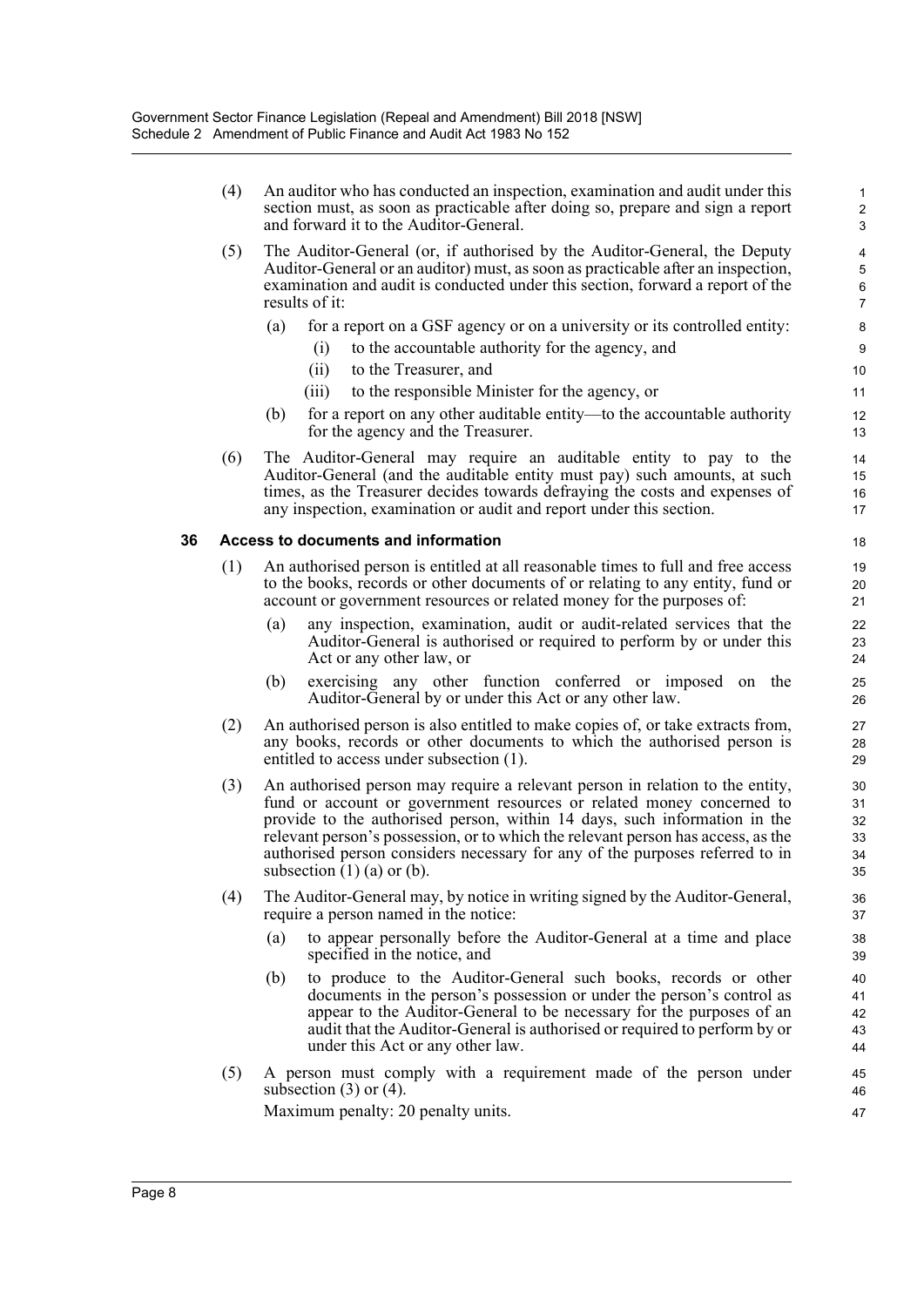- (6) An authorised person is entitled to exercise functions under this section despite:
	- (a) any rule of law which, in proceedings in a court of law, might justify an objection to access to books, records, documents or information on grounds of public interest, or

- (b) any privilege of an entity that the entity might claim in a court of law, other than a claim based on legal professional privilege, or
- (c) any duty of secrecy or other restriction on disclosure applying to an auditable entity or an officer or employee of an auditable entity (including a government officer).
- (7) A person who complies with a requirement made of the person under subsection (3) or (4) does not incur civil or criminal liability under any other law because of that compliance.
- (8) Nothing in this section entitles an authorised person to have access to information that is Cabinet information under the *Government Information (Public Access) Act 2009*.
- (9) In this section:

*relevant person*, in relation to an entity, fund or account or government resources or related money, means an officer, employee or other person exercising functions in relation to that entity, fund, account, resources or money.

#### **37 Access to banking information about auditable entities**

- (1) An authorised person may require the provider of a banking service (including a banking account) to an auditable entity to do any of the following:
	- (a) provide the authorised person with banking information, in accordance with the requirement, about the entity,
	- (b) without limiting paragraph (a), produce to the authorised person any book, account, record or document relating to the entity and under the custody or control of the provider.
- (2) A provider of a banking service must comply with a requirement made of the provider under subsection (1).

Maximum penalty: 20 penalty units.

(3) In this section:

*banking information* about an auditable entity means:

- (a) any information about banking services the entity receives (including information about the entity's banking accounts), and
- (b) any statements or reports about banking services the entity receives.

*provider* of a banking service means the authorised deposit-taking institution or other entity that provides the service to the auditable entity concerned (whether under a State financial service agreement within the meaning of the *Government Sector Finance Act 2018* or otherwise).

#### **[9] Section 38 Secrecy**

Omit section 38 (2) (b). Insert instead:

(b) proceedings for an offence relating to government resources or related money or for the recovery of such resources or money, or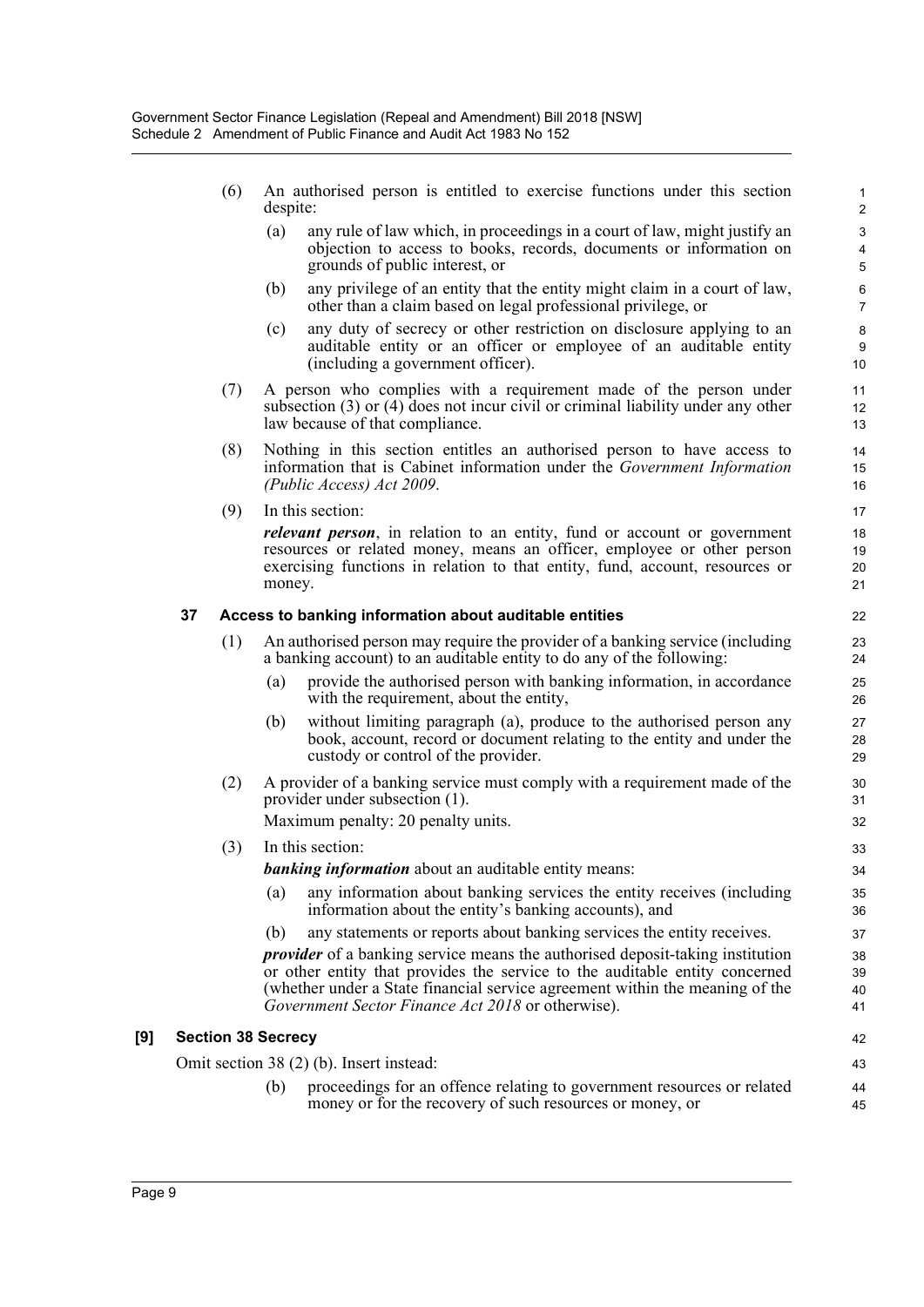Government Sector Finance Legislation (Repeal and Amendment) Bill 2018 [NSW] Schedule 2 Amendment of Public Finance and Audit Act 1983 No 152

| $[10]$ | Section 38 (2) (c)                      |                                                                                                                                                                                                                       | $\mathbf{1}$                 |
|--------|-----------------------------------------|-----------------------------------------------------------------------------------------------------------------------------------------------------------------------------------------------------------------------|------------------------------|
|        | Omit "an officer of an authority".      |                                                                                                                                                                                                                       | $\overline{c}$               |
|        |                                         | Insert instead "a government officer or accountable authority for a GSF agency".                                                                                                                                      | $\mathsf 3$                  |
| [11]   | Section 38 (2) (e)                      |                                                                                                                                                                                                                       | $\overline{\mathbf{4}}$      |
|        | Omit the paragraph. Insert instead:     |                                                                                                                                                                                                                       | $\overline{5}$               |
|        | (e)                                     | a report or communication that the Treasurer authorises the                                                                                                                                                           | 6                            |
|        |                                         | Auditor-General to make to a person for the purposes of a due diligence<br>or similar process relating to the sale, lease or disposal of any<br>government undertaking (or following such a sale, lease or disposal). | $\overline{7}$<br>8<br>$9\,$ |
| $[12]$ | <b>Section 38A Definitions</b>          |                                                                                                                                                                                                                       | 10                           |
|        |                                         | Omit the definitions of <i>authority</i> and <i>responsible Minister</i> .                                                                                                                                            | 11                           |
|        | Insert in alphabetical order:           |                                                                                                                                                                                                                       | 12                           |
|        |                                         | <i>auditable entity</i> does not include a local council.                                                                                                                                                             | 13                           |
| $[13]$ |                                         | Sections 38B (1) and 38C (1), (2), (2A), (3) and (6)                                                                                                                                                                  | 14                           |
|        |                                         | Omit "an authority" and "the authority" wherever occurring.                                                                                                                                                           | 15                           |
|        |                                         | Insert instead "an auditable entity" and "the auditable entity", respectively.                                                                                                                                        | 16                           |
| $[14]$ | Sections 38B (3) and 38C (6)            |                                                                                                                                                                                                                       | 17                           |
|        |                                         | Omit "one authority" wherever occurring. Insert instead "one auditable entity".                                                                                                                                       | 18                           |
| $[15]$ | Section 38C Report of performance audit |                                                                                                                                                                                                                       | 19                           |
|        |                                         | Omit "Head of" wherever occurring. Insert instead "accountable authority for".                                                                                                                                        | 20                           |
| $[16]$ | <b>Section 38C (6)</b>                  |                                                                                                                                                                                                                       | 21                           |
|        |                                         | Omit "appropriate authority". Insert instead "appropriate auditable entity".                                                                                                                                          | 22                           |
| $[17]$ |                                         | Part 3, Division 3 General audit of statutory bodies                                                                                                                                                                  | 23                           |
|        | Omit the Division.                      |                                                                                                                                                                                                                       | 24                           |
| $[18]$ | Part 3, Division 4                      |                                                                                                                                                                                                                       | 25                           |
|        | Omit the Division. Insert instead:      |                                                                                                                                                                                                                       | 26                           |
|        | <b>Division 4</b>                       | <b>Particular audits of prescribed entities</b>                                                                                                                                                                       | 27                           |
|        | Application and interpretation<br>44    |                                                                                                                                                                                                                       | 28                           |
|        | In this Division:<br>(1)                |                                                                                                                                                                                                                       | 29                           |
|        |                                         | authorised person means:                                                                                                                                                                                              | 30                           |
|        | (a)                                     | the Auditor-General, or                                                                                                                                                                                               | 31                           |
|        | (b)                                     | the Deputy Auditor-General, or an auditor, authorised by the<br>Auditor-General.                                                                                                                                      | 32<br>33                     |
|        |                                         | <i>prescribed entity means:</i>                                                                                                                                                                                       | 34                           |
|        | (a)                                     | an entity (or entity of a kind) prescribed by the regulations as an entity<br>to which this Division applies, or                                                                                                      | 35<br>36                     |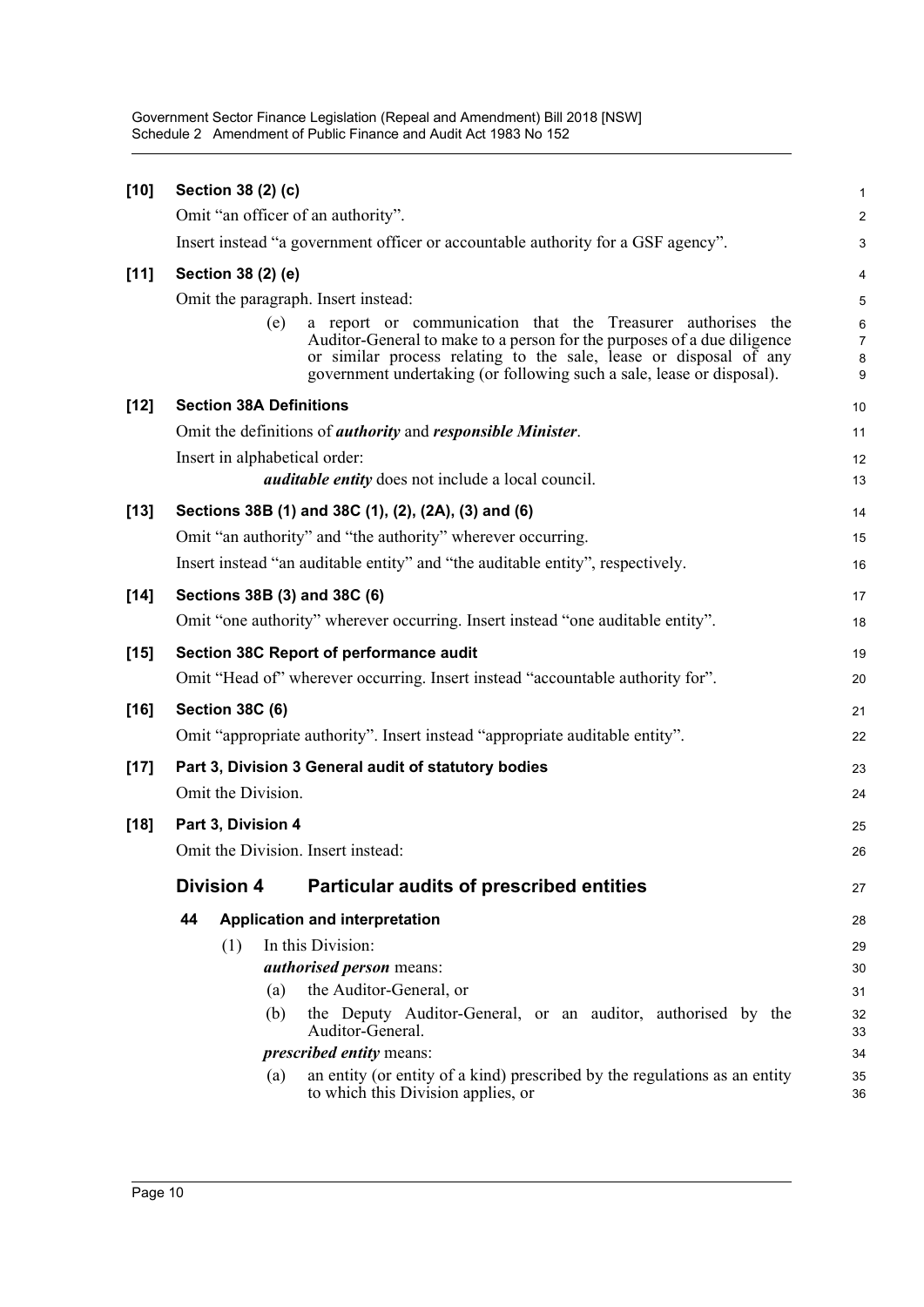|        |    |                    | (b)                     | an entity having the control or management of a fund or account (or<br>fund or account of a kind) prescribed by the regulations as a fund or<br>account to which this Division applies.                                                                                                                                                                                      | $\mathbf{1}$<br>$\overline{c}$<br>$\mathbf{3}$ |
|--------|----|--------------------|-------------------------|------------------------------------------------------------------------------------------------------------------------------------------------------------------------------------------------------------------------------------------------------------------------------------------------------------------------------------------------------------------------------|------------------------------------------------|
|        |    |                    |                         | <i>prescribed requester</i> , in relation to a prescribed entity, means a person<br>prescribed by the regulations as a person who can make a request under<br>section 45 in relation to the entity.                                                                                                                                                                          | $\overline{\mathbf{4}}$<br>5<br>$\,6$          |
|        |    |                    |                         | <i>responsible Minister</i> , in relation to a prescribed entity, means the Minister<br>who administers the Act under which the entity is appointed, constituted or<br>regulated.                                                                                                                                                                                            | $\boldsymbol{7}$<br>8<br>9                     |
|        |    | (2)                |                         | Nothing in this Division limits the operation of Division 2.                                                                                                                                                                                                                                                                                                                 | 10                                             |
|        | 45 |                    | <b>Particular audit</b> |                                                                                                                                                                                                                                                                                                                                                                              | 11                                             |
|        |    | (1)                |                         | In accordance with a request of the Treasurer or a responsible Minister or<br>prescribed requester in relation to a prescribed entity, the Auditor-General is<br>to inspect and audit:                                                                                                                                                                                       | 12<br>13<br>14                                 |
|        |    |                    | (a)                     | for an entity (or entity of a kind) prescribed by the regulations as an<br>entity to which this Division applies—the financial report of the entity<br>and the books and records of financial transactions of or relating to:                                                                                                                                                | 15<br>16<br>17                                 |
|        |    |                    |                         | the entity, and<br>(i)                                                                                                                                                                                                                                                                                                                                                       | 18                                             |
|        |    |                    |                         | assets of or in the custody of the entity, or<br>(i)                                                                                                                                                                                                                                                                                                                         | 19                                             |
|        |    |                    | (b)                     | for an entity having the control or management of a fund or account (or<br>fund or account of a kind) prescribed by the regulations as a fund or<br>account to which this Division applies—the financial report of the entity<br>and the books and records of financial transactions of or relating to the<br>fund or account under the control or management of the entity. | 20<br>21<br>22<br>23<br>24                     |
|        |    | (2)                |                         | An authorised person must report to the prescribed entity, the Treasurer and<br>the responsible Minister and any prescribed requester in relation to the entity<br>as to the result of the inspection and audit and as to any irregularities or other<br>matters that, in the judgment of the authorised person, call for special notice.                                    | 25<br>26<br>27<br>28                           |
|        |    | (3)                |                         | The Auditor-General is to include a reference to any audit conducted under<br>this section in the report referred to in section $52$ (1).                                                                                                                                                                                                                                    | 29<br>30                                       |
|        |    | (4)                |                         | The prescribed entity must pay to the Auditor-General such amounts, at such<br>times, as the Treasurer decides towards defraying the costs and expenses of<br>any such inspection and audit.                                                                                                                                                                                 | 31<br>32<br>33                                 |
| $[19]$ |    |                    |                         | Part 3, Division 4A General audit of Departments                                                                                                                                                                                                                                                                                                                             | 34                                             |
|        |    | Omit the Division. |                         |                                                                                                                                                                                                                                                                                                                                                                              | 35                                             |
| [20]   |    | <b>Section 46</b>  |                         |                                                                                                                                                                                                                                                                                                                                                                              | 36                                             |
|        |    |                    |                         | Omit the section. Insert instead:                                                                                                                                                                                                                                                                                                                                            | 37                                             |
|        | 46 |                    | <b>Definitions</b>      |                                                                                                                                                                                                                                                                                                                                                                              | 38                                             |
|        |    |                    |                         | In this Division:                                                                                                                                                                                                                                                                                                                                                            | 39                                             |
|        |    |                    |                         | <b>annual reporting period</b> for the Audit Office means its annual reporting<br>period for the purposes of the Government Sector Finance Act 2018.                                                                                                                                                                                                                         | 40<br>41                                       |
|        |    |                    |                         | <b>auditor</b> means the auditor appointed for the time being by the Governor under<br>section 47 $(1)$ .                                                                                                                                                                                                                                                                    | 42<br>43                                       |

43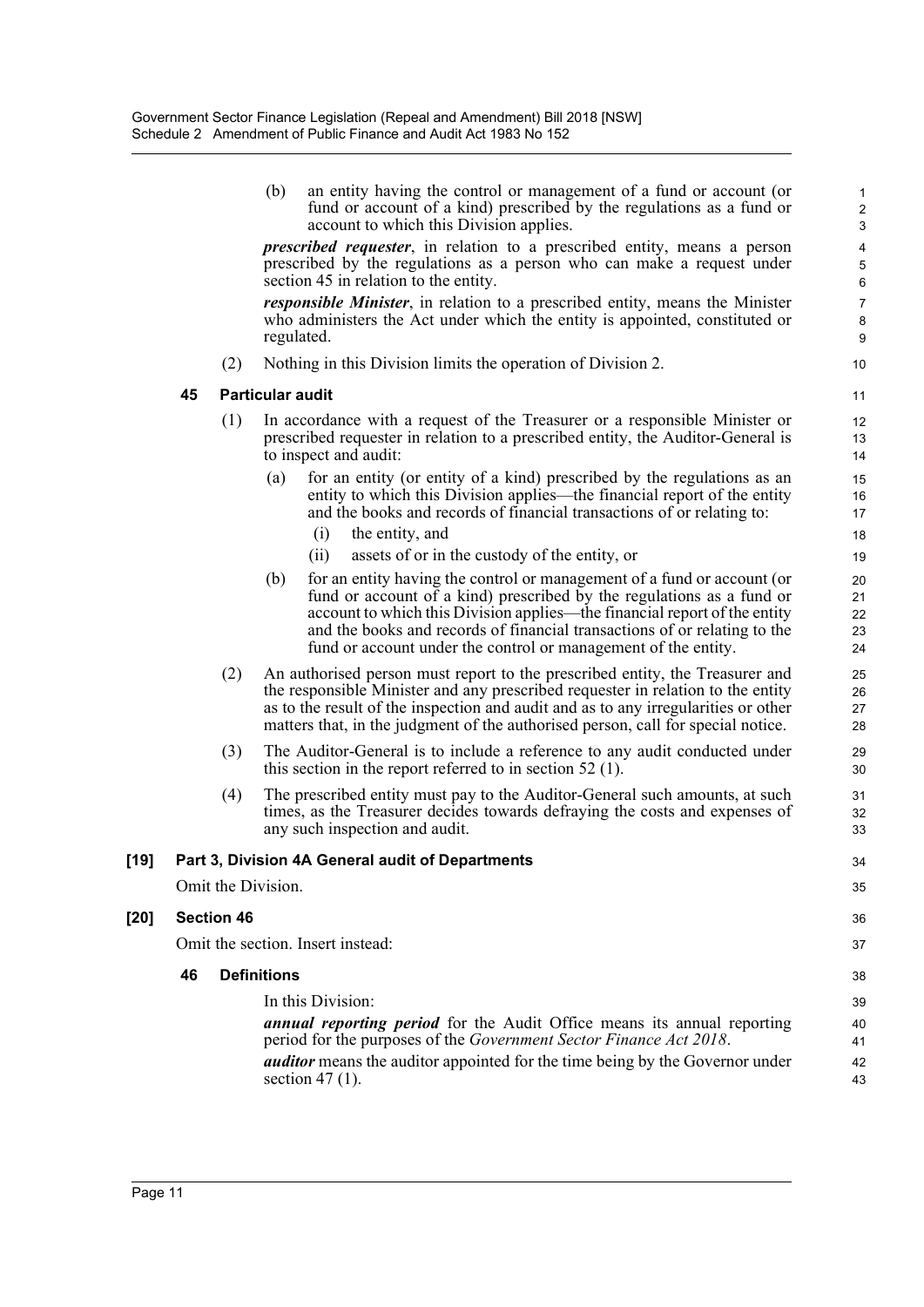| $[21]$ | Section 47 Appointment and functions of auditor                                                                                                                                  | 1              |
|--------|----------------------------------------------------------------------------------------------------------------------------------------------------------------------------------|----------------|
|        | Omit "a financial year", "the financial year" and "public money".                                                                                                                | $\overline{c}$ |
|        | Insert instead "an annual reporting period for the Audit Office", "the annual reporting<br>period" and "government money", respectively.                                         | 3<br>4         |
| $[22]$ | Section 48 Auditing of financial report and records                                                                                                                              | 5              |
|        | Omit "financial year" from section 48 (1).                                                                                                                                       | 6              |
|        | Insert instead "annual reporting period for the Audit Office".                                                                                                                   | 7              |
| $[23]$ | <b>Sections 49, 51 and 52</b>                                                                                                                                                    | 8              |
|        | Omit "consolidated financial statements" and "general government sector financial<br>statements" wherever occurring.                                                             | 9<br>10        |
|        | Insert instead "Consolidated State Financial Statements" and "General Government Sector<br>Financial Statements", respectively.                                                  | 11<br>12       |
| $[24]$ | Sections 49 (1) (a) and 52 (1)                                                                                                                                                   | 13             |
|        | Omit "transmitted to the Auditor-General by the Treasurer in accordance with section 6 (4)"<br>wherever occurring.                                                               | 14<br>15       |
|        | Insert instead "given to the Auditor-General by the Treasurer in accordance with<br>section 7.17 of the Government Sector Finance Act 2018".                                     | 16<br>17       |
| $[25]$ | <b>Section 52 (2)</b>                                                                                                                                                            | 18             |
|        | Omit the subsection.                                                                                                                                                             | 19             |
| $[26]$ | <b>Section 52 (3)</b>                                                                                                                                                            | 20             |
|        | Omit "public money". Insert instead "government money".                                                                                                                          | 21             |
| $[27]$ | <b>Section 52 (3)</b>                                                                                                                                                            | 22             |
|        | Omit "statutory bodies to which Division 3 or 4 applies".                                                                                                                        | 23             |
|        | Insert instead "auditable entities".                                                                                                                                             | 24             |
| $[28]$ | <b>Section 52 (4)</b>                                                                                                                                                            | 25             |
|        | Omit "Head of each authority" and "Head of an authority".                                                                                                                        | 26             |
|        | Insert instead "accountable authority for each auditable entity" and "accountable authority<br>for an auditable entity", respectively.                                           | 27<br>28       |
| $[29]$ | Section 52A Auditor-General's report to be presented to Parliament                                                                                                               | 29             |
|        | Omit ", accompanied by copies of such opinions, if any, as are directed to be annexed or<br>appended to the Auditor-General's report under section 52 (2)" from section 52A (1). | 30<br>31       |
| [30]   | Section 52A (2)                                                                                                                                                                  | 32             |
|        | Omit "and any copies of such opinions".                                                                                                                                          | 33             |
| $[31]$ | <b>Section 52C Definition</b>                                                                                                                                                    | 34             |
|        | Omit the definitions of <i>authority</i> and <i>responsible Minister</i> .                                                                                                       | 35             |
|        |                                                                                                                                                                                  |                |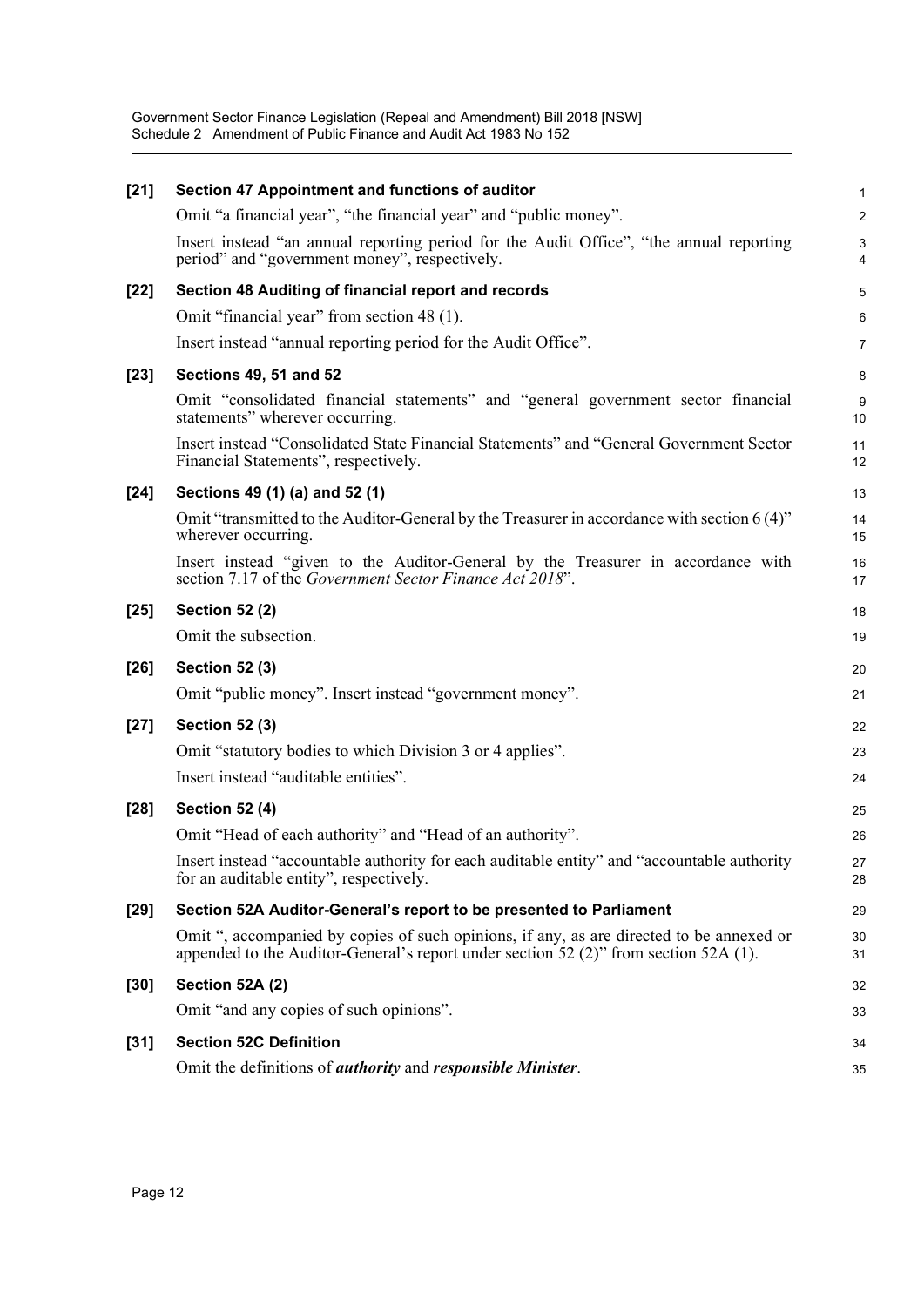| $[32]$ | Section 52D Complaints about waste of government money                                                                                                                                                                                                                                                                                                               | $\mathbf{1}$               |
|--------|----------------------------------------------------------------------------------------------------------------------------------------------------------------------------------------------------------------------------------------------------------------------------------------------------------------------------------------------------------------------|----------------------------|
|        | Omit "public money by an authority or an officer of an authority" from section 52D (1).                                                                                                                                                                                                                                                                              | $\overline{\mathbf{c}}$    |
|        | Insert instead "government money by an auditable entity or an officer or employee of an<br>auditable entity (including a government officer)".                                                                                                                                                                                                                       | 3<br>4                     |
| $[33]$ | Section 52D (4)                                                                                                                                                                                                                                                                                                                                                      | 5                          |
|        | Insert after section $52D(3)$ :                                                                                                                                                                                                                                                                                                                                      | 6                          |
|        | To avoid doubt, for the purposes of this section waste of government money<br>(4)<br>in relation to an auditable entity that is not a GSF agency includes waste of<br>money of that entity even if it is not government money.                                                                                                                                       | $\overline{7}$<br>8<br>9   |
| $[34]$ | <b>Section 52E Reports by Auditor-General</b>                                                                                                                                                                                                                                                                                                                        | 10                         |
|        | Omit "head of the authority" wherever occurring in section 52E (1).                                                                                                                                                                                                                                                                                                  | 11                         |
|        | Insert instead "accountable authority for the auditable entity".                                                                                                                                                                                                                                                                                                     | 12                         |
| $[35]$ | <b>Section 53 Definitions</b>                                                                                                                                                                                                                                                                                                                                        | 13                         |
|        | Omit paragraph (b) of the definition of <i>authority of the State</i> . Insert instead:                                                                                                                                                                                                                                                                              | 14                         |
|        | any entity appointed, constituted or regulated by or under an Act the<br>(b)<br>financial report of which is, pursuant to this Act, the Government Sector<br><i>Finance Act 2018</i> or any other law, required or authorised to be audited<br>by the Auditor-General or an auditor appointed under section 47 (1) or<br>to be laid before the Legislative Assembly. | 15<br>16<br>17<br>18<br>19 |
| $[36]$ | <b>Section 57 Functions of Committee</b>                                                                                                                                                                                                                                                                                                                             | 20                         |
|        | Omit "consolidated financial statements and general government sector financial<br>statements" wherever occurring in section 57 (1) (a) and (c).                                                                                                                                                                                                                     | 21<br>22                   |
|        | Insert instead "Consolidated State Financial Statements and General Government Sector<br>Financial Statements".                                                                                                                                                                                                                                                      | 23<br>24                   |
| $[37]$ | <b>Part 4A Payment of tax-equivalents</b>                                                                                                                                                                                                                                                                                                                            | 25                         |
|        | Omit the Part.                                                                                                                                                                                                                                                                                                                                                       | 26                         |
| $[38]$ | Section 59 Form of books, records etc                                                                                                                                                                                                                                                                                                                                | 27                         |
|        | Omit "An authority" and "the authority" from section 59 (3).                                                                                                                                                                                                                                                                                                         | 28                         |
|        | Insert instead "The accountable authority for an auditable entity" and "the auditable entity",<br>respectively.                                                                                                                                                                                                                                                      | 29<br>30                   |
| $[39]$ | <b>Section 59 (4)</b>                                                                                                                                                                                                                                                                                                                                                | 31                         |
|        | Omit the subsection.                                                                                                                                                                                                                                                                                                                                                 | 32                         |
| $[40]$ | <b>Section 59A Treasury Fire Risks Account</b>                                                                                                                                                                                                                                                                                                                       | 33                         |
|        | Omit the section.                                                                                                                                                                                                                                                                                                                                                    | 34                         |
| [41]   | Section 59B Payment of certain amounts by statutory authority to Consolidated<br>Fund                                                                                                                                                                                                                                                                                | 35<br>36                   |
|        | Omit the section.                                                                                                                                                                                                                                                                                                                                                    | 37                         |
| $[42]$ | Section 60 Recovery of money and value of property                                                                                                                                                                                                                                                                                                                   | 38                         |
|        | Omit the section.                                                                                                                                                                                                                                                                                                                                                    | 39                         |
|        |                                                                                                                                                                                                                                                                                                                                                                      |                            |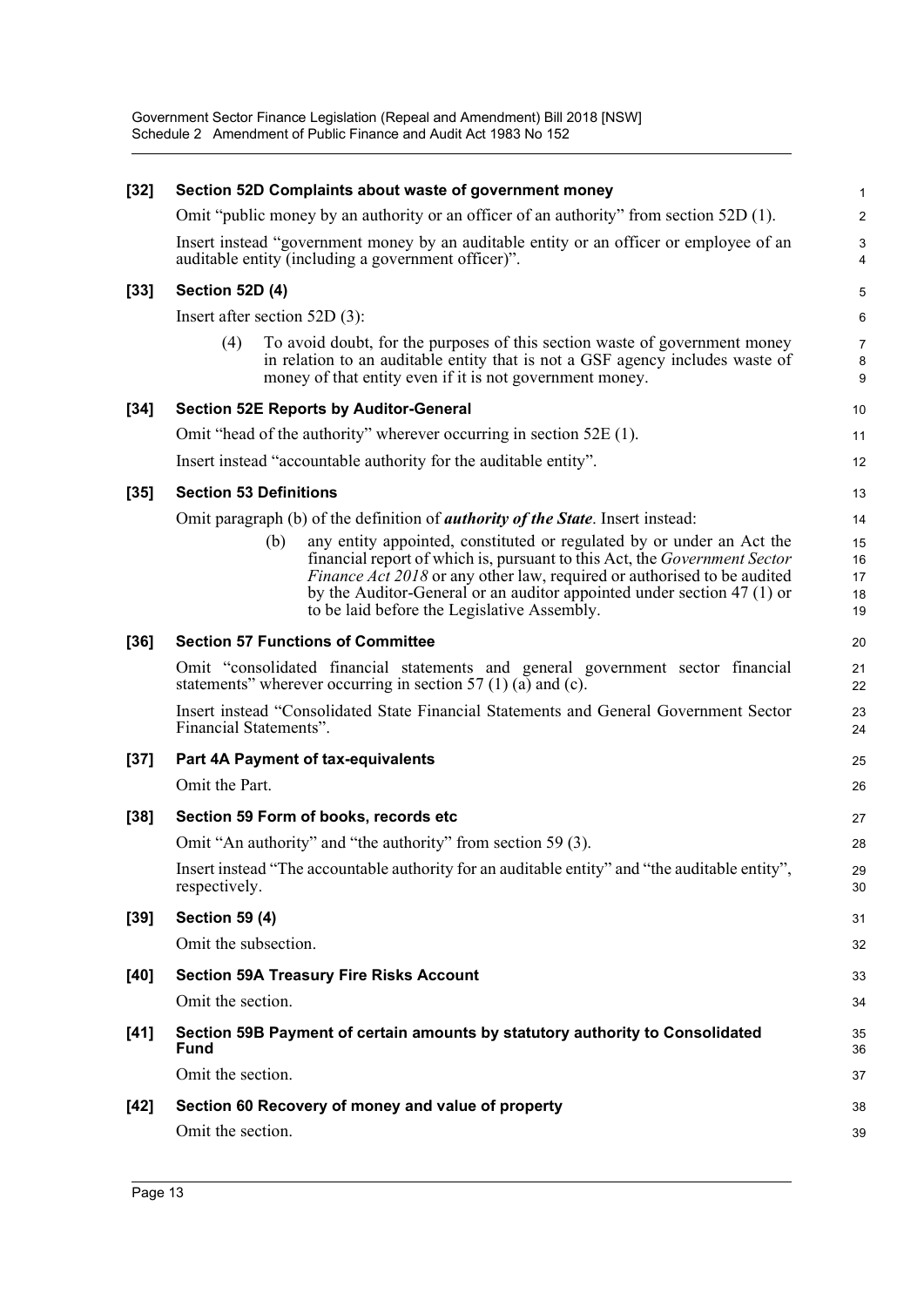| $[43]$ |                                       | Section 61 Misappropriation of money or property                                                                                                                      | $\mathbf{1}$   |  |  |  |  |
|--------|---------------------------------------|-----------------------------------------------------------------------------------------------------------------------------------------------------------------------|----------------|--|--|--|--|
|        | Omit the section.                     |                                                                                                                                                                       | 2              |  |  |  |  |
| [44]   |                                       | Section 62 Offences-generally                                                                                                                                         | 3              |  |  |  |  |
|        | Omit the section.                     |                                                                                                                                                                       | 4              |  |  |  |  |
| $[45]$ | <b>Section 63</b>                     |                                                                                                                                                                       | 5              |  |  |  |  |
|        |                                       | Omit the section. Insert instead:                                                                                                                                     | 6              |  |  |  |  |
|        | 63                                    | Nature of proceedings for offences                                                                                                                                    | $\overline{7}$ |  |  |  |  |
|        |                                       | Proceedings for an offence under this Act may be dealt with summarily before<br>the Local Court.                                                                      | 8<br>9         |  |  |  |  |
| [46]   |                                       | Section 63A Reference of matters to Public Accounts Committee                                                                                                         | 10             |  |  |  |  |
|        | Omit the section.                     |                                                                                                                                                                       | 11             |  |  |  |  |
| $[47]$ |                                       | <b>Section 63B Notification of controlled entities</b>                                                                                                                | 12             |  |  |  |  |
|        | Omit the section.                     |                                                                                                                                                                       | 13             |  |  |  |  |
| $[48]$ |                                       | Section 63F Status of Workers Compensation Insurance Fund                                                                                                             | 14             |  |  |  |  |
|        | Omit the section.                     |                                                                                                                                                                       | 15             |  |  |  |  |
| $[49]$ |                                       | <b>Section 64 Regulations</b>                                                                                                                                         | 16             |  |  |  |  |
|        | Omit section 64 (1A). Insert instead: |                                                                                                                                                                       |                |  |  |  |  |
|        | (1A)                                  | Without limiting subsection (1), a regulation may shorten the time for<br>compliance with a provision of section 49 (2), 51 (1) or 52A (1), despite the<br>provision. | 18<br>19<br>20 |  |  |  |  |
| [50]   | <b>Section 64 (2)</b>                 |                                                                                                                                                                       | 21             |  |  |  |  |
|        | Omit the subsection.                  |                                                                                                                                                                       | 22             |  |  |  |  |
| $[51]$ | <b>Schedule 2 Statutory bodies</b>    |                                                                                                                                                                       |                |  |  |  |  |
|        | Omit the Schedule.                    |                                                                                                                                                                       | 24             |  |  |  |  |
| $[52]$ |                                       | <b>Schedule 3 Departments</b>                                                                                                                                         | 25             |  |  |  |  |
|        | Omit the Schedule.                    |                                                                                                                                                                       | 26             |  |  |  |  |
| $[53]$ |                                       | Schedule 4 Savings, transitional and other provisions                                                                                                                 | 27             |  |  |  |  |
|        |                                       | Insert at the end of the Schedule, with appropriate Part and clause numbering:                                                                                        | 28             |  |  |  |  |
|        | <b>Part</b>                           | Provisions consequent on enactment of<br><b>Government Sector Finance Legislation (Repeal</b><br>and Amendment) Act 2018                                              | 29<br>30<br>31 |  |  |  |  |
|        |                                       | <b>Definition</b>                                                                                                                                                     | 32             |  |  |  |  |
|        |                                       | In this Part:<br><b>amending Act</b> means the Government Sector Finance Legislation (Repeal and<br>Amendment) Act 2018.                                              | 33<br>34<br>35 |  |  |  |  |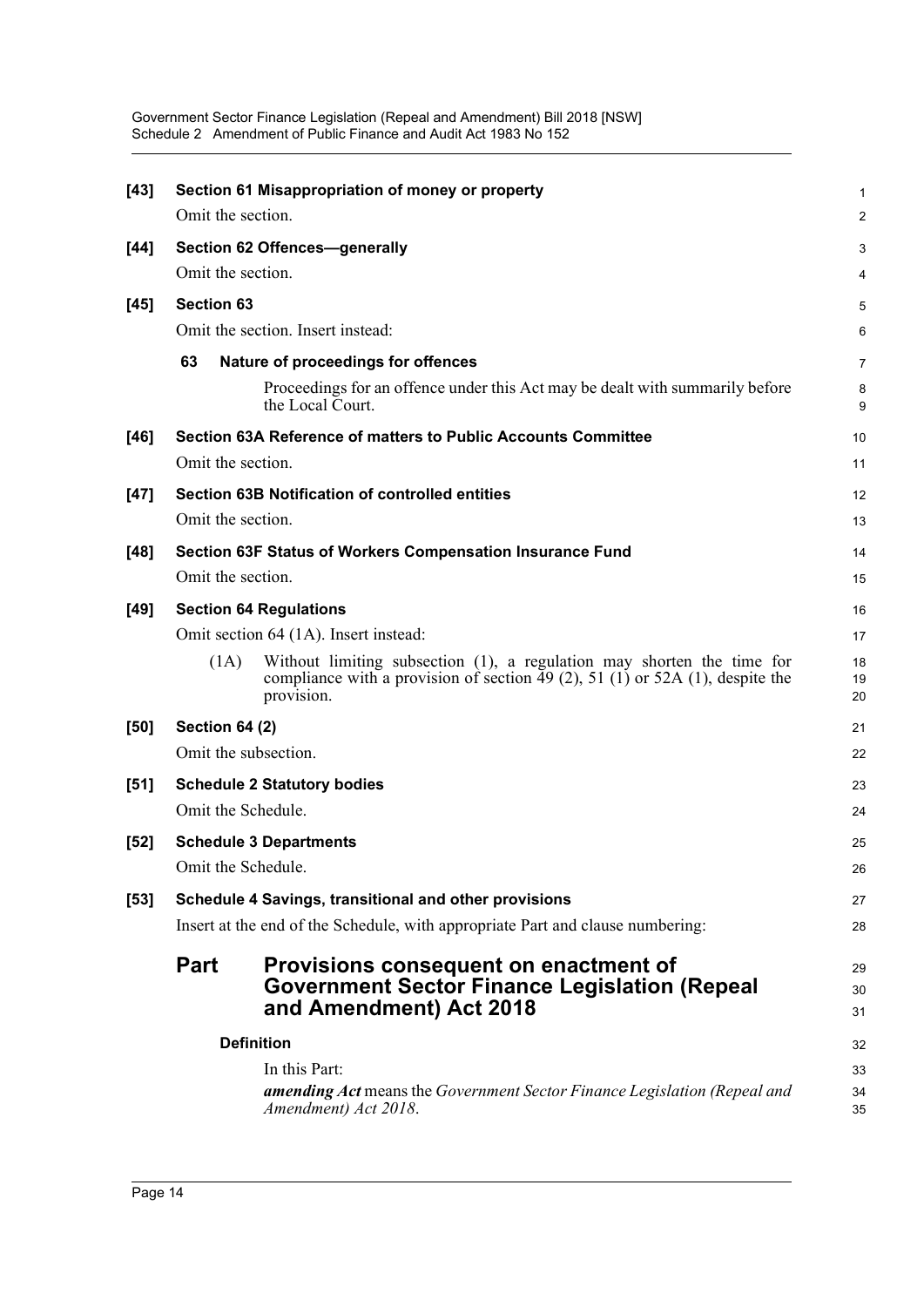#### **Completion of pending audits or audit-related services**

(1) The Auditor-General may, despite the commencement of the amending Act, complete any audit or audit-related service that the Auditor-General was requested or required to undertake before that commencement.

(2) Subject to the regulations, the provisions of this Act and the regulations, as in force immediately before the commencement of the amending Act, continue to apply in relation to any such audit or audit-related service.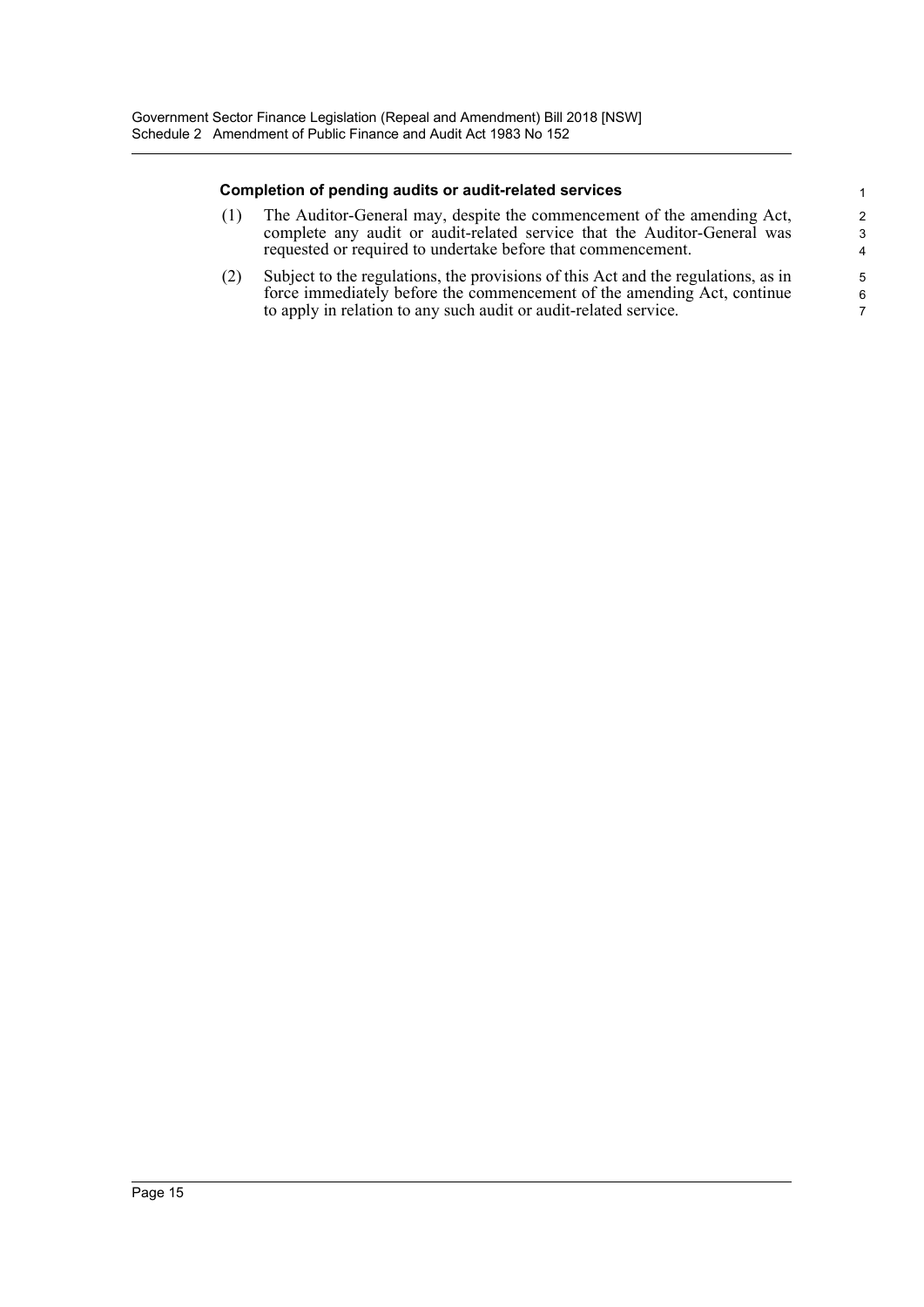<span id="page-18-0"></span>

|     | <b>Schedule 3</b>                 |                   | Amendment of legislation concerning financial<br>arrangements                                                                                                                                                                                  | 1<br>$\overline{\mathbf{c}}$ |
|-----|-----------------------------------|-------------------|------------------------------------------------------------------------------------------------------------------------------------------------------------------------------------------------------------------------------------------------|------------------------------|
| 3.1 |                                   |                   | Aboriginal Housing Act 1998 No 47                                                                                                                                                                                                              | 3                            |
|     | <b>Section 36</b>                 |                   |                                                                                                                                                                                                                                                | 4                            |
|     |                                   |                   | Omit the section. Insert instead:                                                                                                                                                                                                              | 5                            |
|     | 36                                |                   | <b>Investment of money in Fund</b>                                                                                                                                                                                                             | 6                            |
|     |                                   | Fund:             | The Aboriginal Housing Office may invest money in the Aboriginal Housing                                                                                                                                                                       | 7<br>8                       |
|     |                                   | (a)               | if the AHO is a GSF agency for the purposes of Part 6 of the<br>Government Sector Finance Act 2018-in any way that the AHO is<br>permitted to invest money under that Part, or                                                                 | 9<br>10<br>11                |
|     |                                   | (b)               | if the AHO is not a GSF agency for the purposes of Part 6 of the<br>Government Sector Finance Act 2018-in any way approved by the<br>Minister with the concurrence of the Treasurer.                                                           | 12<br>13<br>14               |
| 3.2 |                                   |                   | <b>Agricultural Industry Services Act 1998 No 45</b>                                                                                                                                                                                           | 15                           |
|     | <b>Section 31</b>                 |                   |                                                                                                                                                                                                                                                | 16                           |
|     | Omit the section. Insert instead: |                   |                                                                                                                                                                                                                                                |                              |
|     | 31                                | <b>Investment</b> |                                                                                                                                                                                                                                                | 18                           |
|     |                                   |                   | A committee may invest money in its funds:                                                                                                                                                                                                     | 19                           |
|     |                                   | (a)               | if the committee is a GSF agency for the purposes of Part 6 of the<br>Government Sector Finance Act 2018-in any way that the committee<br>is permitted to invest money under that Part, or                                                     | 20<br>21<br>22               |
|     |                                   | (b)               | if the committee is not a GSF agency for the purposes of Part 6 of the<br>Government Sector Finance Act 2018—in accordance with the Trustee<br>Act 1925 or in any other way approved by the Minister with the<br>concurrence of the Treasurer. | 23<br>24<br>25<br>26         |
| 3.3 |                                   |                   | Agricultural Livestock (Disease Control Funding) Act 1998 No 139                                                                                                                                                                               | 27                           |
|     |                                   |                   | Section 26 Investment of money in industry funds                                                                                                                                                                                               | 28                           |
|     |                                   |                   | Omit section 26 (1). Insert instead:                                                                                                                                                                                                           | 29                           |
|     | (1)                               |                   | The fund administrator for an industry fund is (subject to any directions of the<br>Minister) to invest money in the fund:                                                                                                                     | 30<br>31                     |
|     |                                   | (a)               | if the fund administrator is a GSF agency for the purposes of Part 6 of<br>the Government Sector Finance Act 2018-in any way that the fund<br>administrator is permitted to invest money under that Part, or                                   | 32<br>33<br>34               |
|     |                                   | (b)               | if the fund administrator is not a GSF agency for the purposes of Part 6<br>of the <i>Government Sector Finance Act 2018</i> —in any way approved by<br>the Treasurer.                                                                         | 35<br>36<br>37               |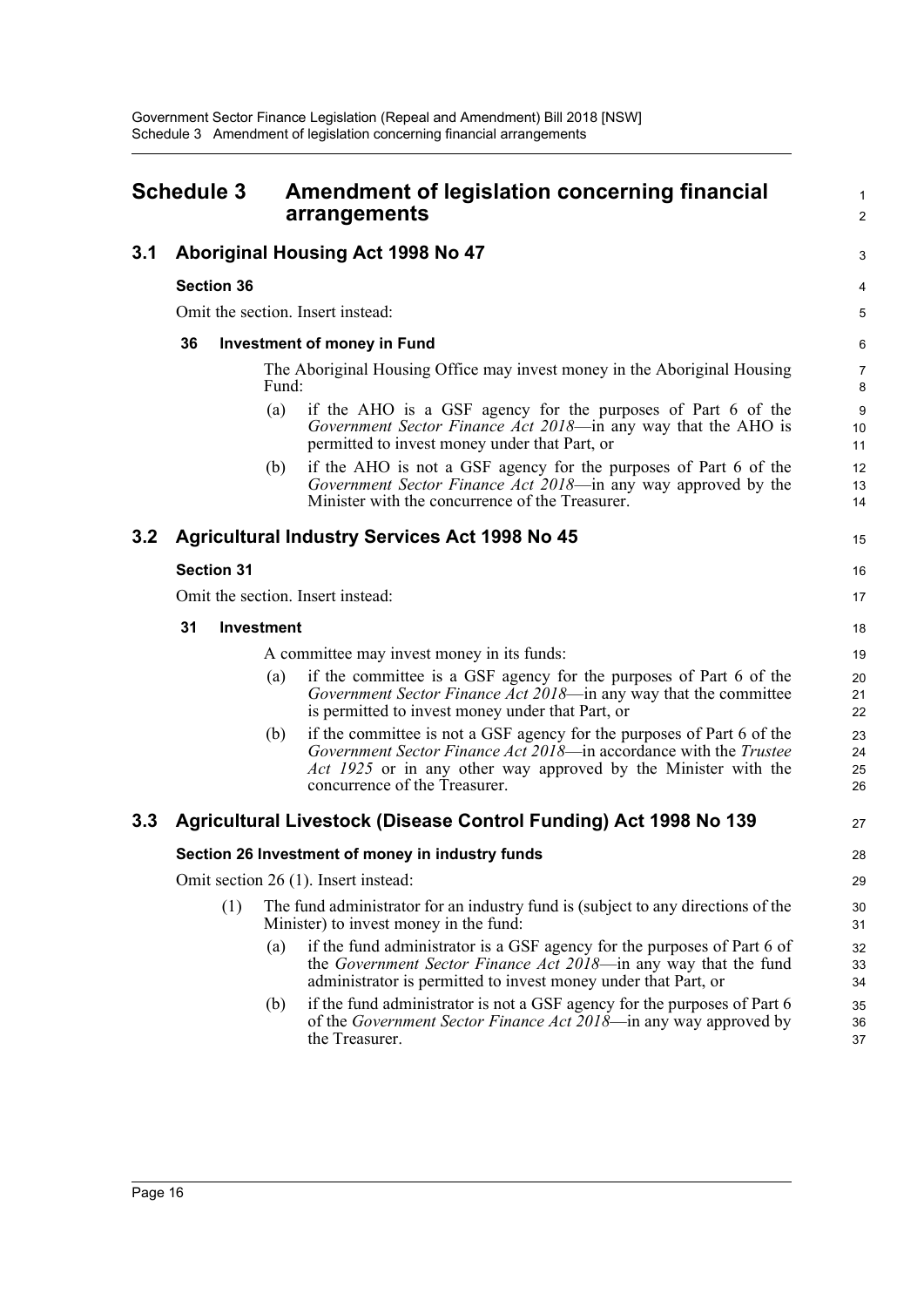| 3.4 |                                                        |     | Architects Act 2003 No 89                                                                                                                                                                                                                                  | 1                        |  |  |  |  |  |
|-----|--------------------------------------------------------|-----|------------------------------------------------------------------------------------------------------------------------------------------------------------------------------------------------------------------------------------------------------------|--------------------------|--|--|--|--|--|
|     | <b>Section 75</b><br>Omit the section. Insert instead: |     |                                                                                                                                                                                                                                                            |                          |  |  |  |  |  |
|     |                                                        |     |                                                                                                                                                                                                                                                            | 3                        |  |  |  |  |  |
|     | 75                                                     |     | <b>Investment of Architects Fund</b>                                                                                                                                                                                                                       | 4                        |  |  |  |  |  |
|     |                                                        |     | The Board may invest money held in the Architects Fund:                                                                                                                                                                                                    | 5                        |  |  |  |  |  |
|     |                                                        | (a) | if the Board is a GSF agency for the purposes of Part 6 of the<br>Government Sector Finance Act 2018-in any way that the Board is<br>permitted to invest money under that Part, or                                                                         | 6<br>$\overline{7}$<br>8 |  |  |  |  |  |
|     |                                                        | (b) | if the Board is not a GSF agency for the purposes of Part 6 of the<br>Government Sector Finance Act 2018—in any way authorised for the<br>investment of trust funds or in any other way approved by the Minister<br>with the concurrence of the Treasurer. | 9<br>10<br>11<br>12      |  |  |  |  |  |
| 3.5 |                                                        |     | <b>Barangaroo Delivery Authority Act 2009 No 2</b>                                                                                                                                                                                                         | 13                       |  |  |  |  |  |
|     | <b>Section 38</b>                                      |     |                                                                                                                                                                                                                                                            | 14                       |  |  |  |  |  |
|     |                                                        |     | Omit the section. Insert instead:                                                                                                                                                                                                                          | 15                       |  |  |  |  |  |
|     | 38                                                     |     | <b>Investment of money in Fund</b>                                                                                                                                                                                                                         | 16                       |  |  |  |  |  |
|     |                                                        |     | The Authority may invest money in the Barangaroo Fund:                                                                                                                                                                                                     | 17                       |  |  |  |  |  |
|     |                                                        | (a) | if the Authority is a GSF agency for the purposes of Part 6 of the<br>Government Sector Finance Act 2018—in any way that the Authority is<br>permitted to invest money under that Part, or                                                                 | 18<br>19<br>20           |  |  |  |  |  |
|     |                                                        | (b) | if the Authority is not a GSF agency for the purposes of Part 6 of the<br>Government Sector Finance Act 2018—in any way approved by the<br>Minister with the concurrence of the Treasurer.                                                                 | 21<br>22<br>23           |  |  |  |  |  |
| 3.6 |                                                        |     | <b>Biodiversity Conservation Act 2016 No 63</b>                                                                                                                                                                                                            | 24                       |  |  |  |  |  |
|     |                                                        |     | <b>Section 10.6 Powers of Trust</b>                                                                                                                                                                                                                        | 25                       |  |  |  |  |  |
|     | Omit section $10.6$ (2) (h). Insert instead:           |     |                                                                                                                                                                                                                                                            |                          |  |  |  |  |  |
|     |                                                        | (h) | to invest money in any fund managed or maintained by the Trust:                                                                                                                                                                                            | 27                       |  |  |  |  |  |
|     |                                                        |     | if the Trust is a GSF agency for the purposes of Part 6 of the<br>$\left( 1\right)$<br>Government Sector Finance Act 2018-in any way that the Trust<br>is permitted to invest money under that Part, or                                                    | 28<br>29<br>30           |  |  |  |  |  |
|     |                                                        |     | if the Trust is not a GSF agency for the purposes of Part 6 of the<br>(ii)<br>Government Sector Finance Act 2018—in the same way as<br>trustees may invest trust funds or in any other way approved by<br>the Treasurer,                                   | 31<br>32<br>33<br>34     |  |  |  |  |  |
| 3.7 |                                                        |     | <b>Border Fence Maintenance Act 1921 No 17</b>                                                                                                                                                                                                             | 35                       |  |  |  |  |  |
|     |                                                        |     | <b>Section 19 Border Fence Maintenance Fund</b>                                                                                                                                                                                                            | 36                       |  |  |  |  |  |
|     |                                                        |     | Omit section 19 (5). Insert instead:                                                                                                                                                                                                                       | 37                       |  |  |  |  |  |
|     |                                                        | (5) | The board may invest money in the fund:                                                                                                                                                                                                                    | 38                       |  |  |  |  |  |
|     |                                                        | (a) | if the board is a GSF agency for the purposes of Part 6 of the<br><i>Government Sector Finance Act 2018</i> —in any way that the board is<br>permitted to invest money under that Part, or                                                                 | 39<br>40<br>41           |  |  |  |  |  |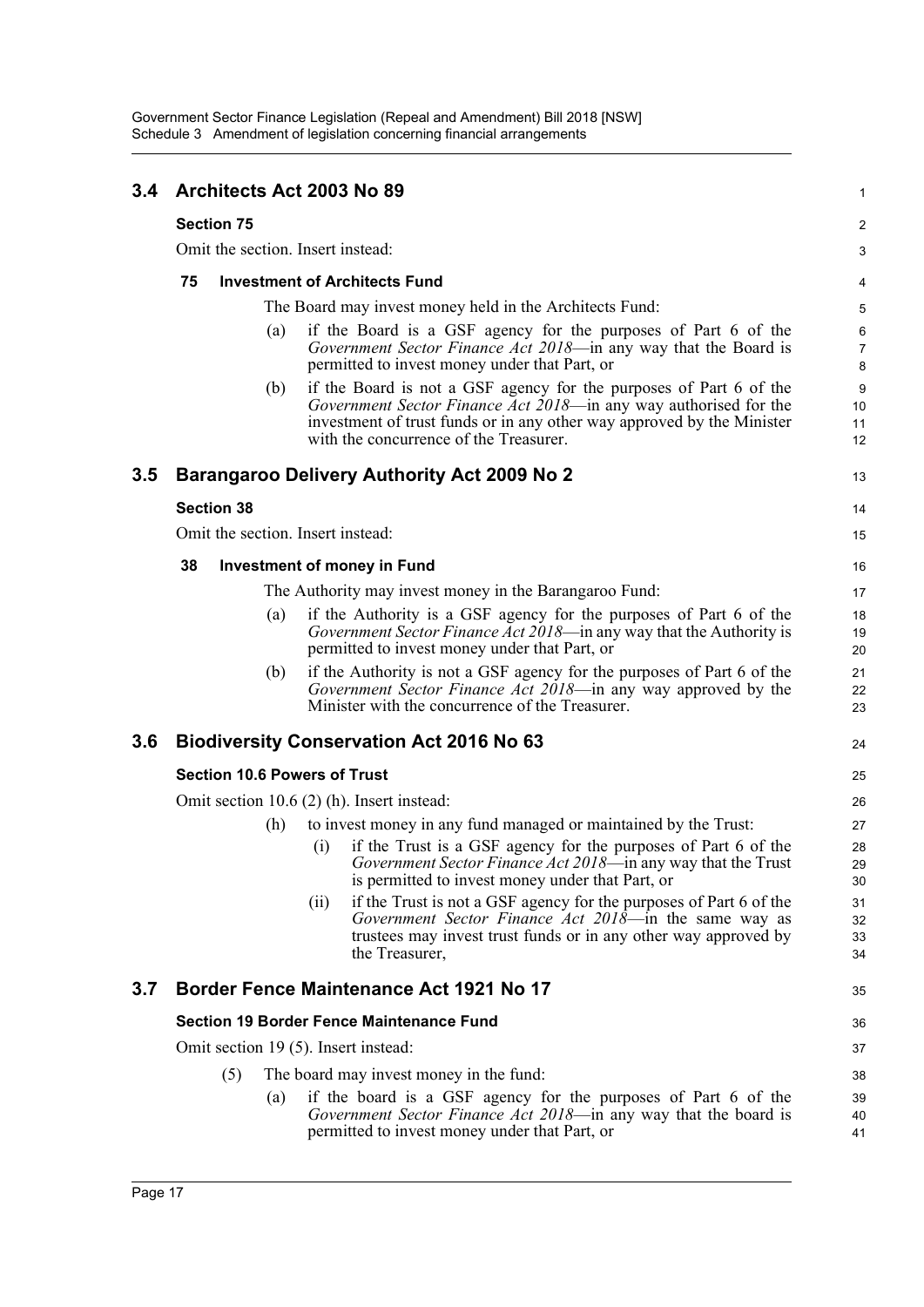|     |                   |     | (b) | if the board is not a GSF agency for the purposes of Part 6 of the<br>Government Sector Finance Act 2018—in accordance with the Trustee<br>Act 1925 or in any other way approved by the Minister with the<br>concurrence of the Treasurer.                                                | 1<br>$\overline{2}$<br>$\sqrt{3}$<br>4 |
|-----|-------------------|-----|-----|-------------------------------------------------------------------------------------------------------------------------------------------------------------------------------------------------------------------------------------------------------------------------------------------|----------------------------------------|
| 3.8 |                   |     |     | Cancer Institute (NSW) Act 2003 No 14                                                                                                                                                                                                                                                     | 5                                      |
|     |                   |     |     | <b>Section 18 Investments</b>                                                                                                                                                                                                                                                             | 6                                      |
|     |                   |     |     | Omit section 18 (1). Insert instead:                                                                                                                                                                                                                                                      | 7                                      |
|     |                   | (1) |     | The Cancer Institute may invest money held by it:                                                                                                                                                                                                                                         | 8                                      |
|     |                   |     | (a) | if the Cancer Institute is a GSF agency for the purposes of Part 6 of the<br>Government Sector Finance Act 2018-in any way that the Cancer<br>Institute is permitted to invest money under that Part, or                                                                                  | 9<br>10<br>11                          |
|     |                   |     | (b) | if the Cancer Institute is not a GSF agency for the purposes of Part 6 of<br>the Government Sector Finance Act 2018—in any way authorised for<br>the time being for the investment of trust funds and in any other way<br>approved by the Minister with the concurrence of the Treasurer. | 12<br>13<br>14<br>15                   |
| 3.9 |                   |     |     | <b>Cemeteries and Crematoria Act 2013 No 105</b>                                                                                                                                                                                                                                          | 16                                     |
|     | <b>Section 23</b> |     |     |                                                                                                                                                                                                                                                                                           | 17                                     |
|     |                   |     |     | Omit the section. Insert instead:                                                                                                                                                                                                                                                         | 18                                     |
|     | 23                |     |     | <b>Investment of money in Cemeteries Agency Fund</b>                                                                                                                                                                                                                                      | 19                                     |
|     |                   |     |     | The Cemeteries Agency may invest money in the Cemeteries Agency Fund:                                                                                                                                                                                                                     | 20                                     |
|     |                   |     | (a) | if the Cemeteries Agency is a GSF agency for the purposes of Part 6 of<br>the Government Sector Finance Act 2018—in any way that the<br>Cemeteries Agency is permitted to invest money under that Part, or                                                                                | 21<br>22<br>23                         |
|     |                   |     | (b) | if the Cemeteries Agency is not a GSF agency for the purposes of Part 6<br>of the Government Sector Finance Act 2018—in any way approved by<br>the Minister with the concurrence of the Treasurer.                                                                                        | 24<br>25<br>26                         |
|     |                   |     |     | 3.10 Charitable Fundraising Act 1991 No 69                                                                                                                                                                                                                                                | 27                                     |
|     |                   |     |     | <b>Section 21 Investment</b>                                                                                                                                                                                                                                                              | 28                                     |
|     |                   |     |     | Omit "the <i>Public Authorities (Financial Arrangements) Act 1987</i> " from section 21 (2).                                                                                                                                                                                              | 29                                     |
|     |                   |     |     | Insert instead "Part 6 of the <i>Government Sector Finance Act 2018</i> ".                                                                                                                                                                                                                | 30                                     |
|     |                   |     |     | 3.11 Coal Innovation Administration Act 2008 No 50                                                                                                                                                                                                                                        | 31                                     |
|     | <b>Section 8</b>  |     |     |                                                                                                                                                                                                                                                                                           | 32                                     |
|     |                   |     |     | Omit the section. Insert instead:                                                                                                                                                                                                                                                         | 33                                     |
|     | 8                 |     |     | Investment of money in Fund                                                                                                                                                                                                                                                               | 34                                     |
|     |                   |     |     | The Minister may invest money in the Fund:                                                                                                                                                                                                                                                | 35                                     |
|     |                   |     | (a) | if the Minister is a GSF agency for the purposes of Part 6 of the<br>Government Sector Finance Act 2018-in any way that the Minister is<br>permitted to invest money under that Part, or                                                                                                  | 36<br>37<br>38                         |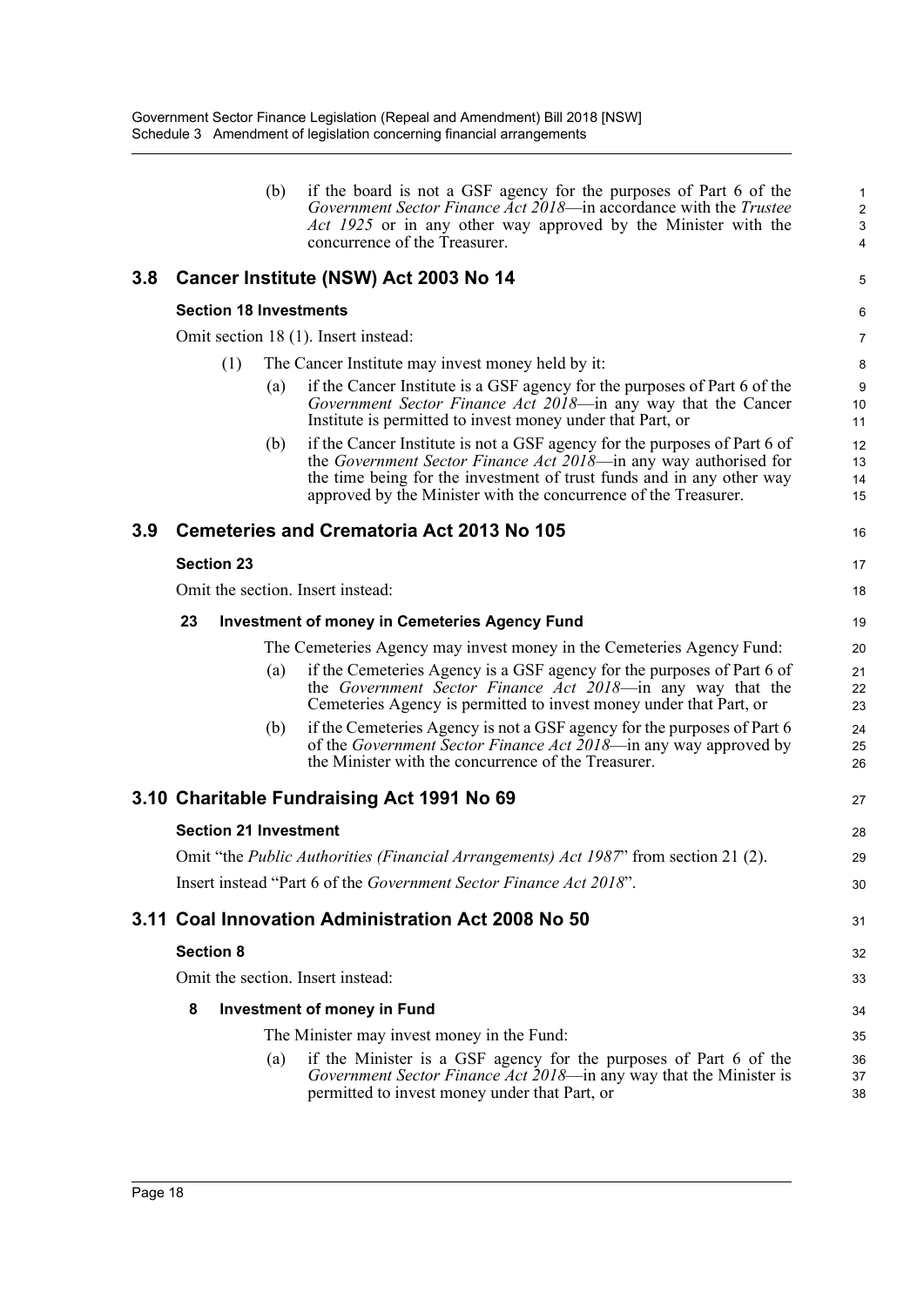|              |                   | (b)       | if the Minister is not a GSF agency for the purposes of Part 6 of the<br>Government Sector Finance Act 2018—in any way approved by the<br>Treasurer.                                                            | 1<br>$\overline{c}$<br>3 |
|--------------|-------------------|-----------|-----------------------------------------------------------------------------------------------------------------------------------------------------------------------------------------------------------------|--------------------------|
| <b>No 59</b> |                   |           | 3.12 Community Housing Providers (Adoption of National Law) Act 2012                                                                                                                                            | 4<br>5                   |
|              |                   |           | Section 15 Housing Agency may give assistance                                                                                                                                                                   | $6\phantom{1}6$          |
|              |                   |           | Omit "the <i>Public Authorities (Financial Arrangements) Act 1987</i> " from section 15 (4).                                                                                                                    | $\overline{7}$           |
|              |                   |           | Insert instead "Part 6 of the Government Sector Finance Act 2018".                                                                                                                                              | 8                        |
|              |                   |           | 3.13 Companion Animals Act 1998 No 87                                                                                                                                                                           | 9                        |
|              | <b>Section 86</b> |           |                                                                                                                                                                                                                 | 10                       |
|              |                   |           | Omit the section. Insert instead:                                                                                                                                                                               | 11                       |
| 86           |                   |           | <b>Investment of money in Fund</b>                                                                                                                                                                              | 12                       |
|              |                   | the Fund: | The Chief Executive of the Office of Local Government may invest money in                                                                                                                                       | 13<br>14                 |
|              |                   | (a)       | if the Office of Local Government is a GSF agency for the purposes of<br>Part 6 of the <i>Government Sector Finance Act</i> 2018—in any way that the<br>Office is permitted to invest money under that Part, or | 15<br>16<br>17           |
|              |                   | (b)       | if the Office of Local Government is not a GSF agency for the purposes<br>of Part 6 of the <i>Government Sector Finance Act 2018</i> —in any way<br>approved the Treasurer.                                     | 18<br>19<br>20           |
|              |                   |           | 3.14 Crown Land Management Act 2016 No 58                                                                                                                                                                       | 21                       |
|              | Section 12.30     |           |                                                                                                                                                                                                                 | 22                       |
|              |                   |           | Omit the section. Insert instead:                                                                                                                                                                               | 23                       |
| 12.30        |                   |           | <b>Investment of money in Crown Reserves Improvement Fund</b>                                                                                                                                                   | 24                       |
|              |                   |           | The Secretary may invest money in the Crown Reserves Improvement Fund:                                                                                                                                          | 25                       |
|              |                   | (a)       | if the Department is a GSF agency for the purposes of Part 6 of the<br>Government Sector Finance Act 2018-in any way that the Department<br>is permitted to invest money under that Part, or                    | 26<br>27<br>28           |
|              |                   | (b)       | if the Department is not a GSF agency for the purposes of Part 6 of the<br>Government Sector Finance Act 2018—in any way approved by the<br>Treasurer.                                                          | 29<br>30<br>31           |
|              |                   |           | 3.15 Dams Safety Act 2015 No 26                                                                                                                                                                                 | 32                       |
|              |                   |           | <b>Section 40 Dams Safety Fund</b>                                                                                                                                                                              | 33                       |
|              |                   |           | Omit section 40 (3). Insert instead:                                                                                                                                                                            | 34                       |
|              | (3)               |           | Dams Safety NSW may invest money in the Fund:                                                                                                                                                                   | 35                       |
|              |                   | (a)       | if Dams Safety NSW is a GSF agency for the purposes of Part 6 of the<br>Government Sector Finance Act 2018-in any way that Dams Safety<br>NSW is permitted to invest money under that Part, or                  | 36<br>37<br>38           |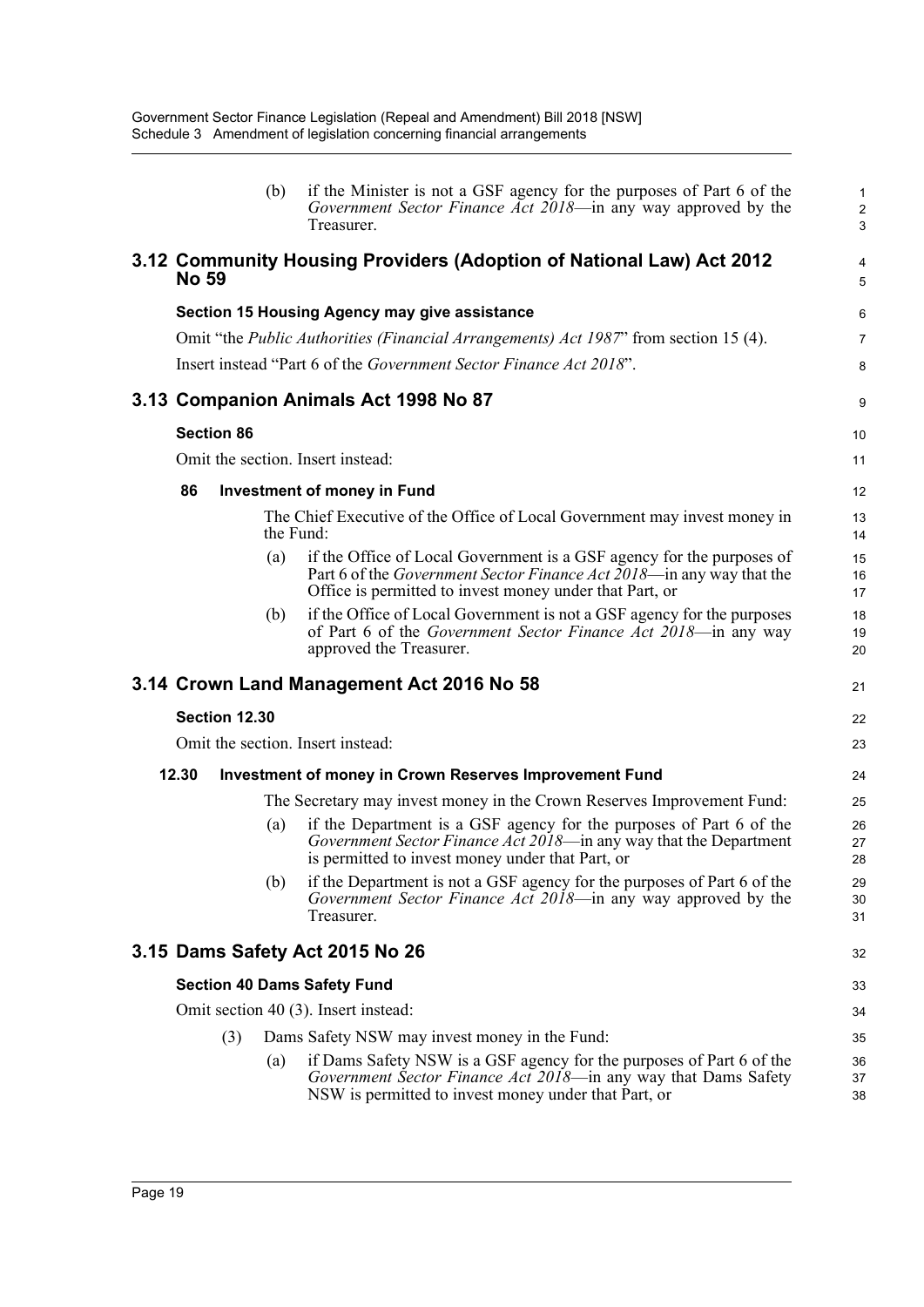|       |                       | (b) | if Dams Safety NSW is not a GSF agency for the purposes of Part 6 of<br>the Government Sector Finance Act 2018—in any way approved by the<br>Minister with the concurrence of the Treasurer.                                                                          | $\mathbf{1}$<br>$\overline{2}$<br>3 |
|-------|-----------------------|-----|-----------------------------------------------------------------------------------------------------------------------------------------------------------------------------------------------------------------------------------------------------------------------|-------------------------------------|
|       |                       |     | 3.16 Education Standards Authority Act 2013 No 89                                                                                                                                                                                                                     | 4                                   |
|       |                       |     | <b>Section 15 Education Standards Authority Fund</b>                                                                                                                                                                                                                  | 5                                   |
|       |                       |     | Omit section 15 (4). Insert instead:                                                                                                                                                                                                                                  | 6                                   |
|       | (4)                   |     | The Authority may invest money in the Fund:                                                                                                                                                                                                                           | 7                                   |
|       |                       | (a) | if the Authority is a GSF agency for the purposes of Part 6 of the<br>Government Sector Finance Act 2018-in any way that the Authority is<br>permitted to invest money under that Part, or                                                                            | 8<br>9<br>10                        |
|       |                       | (b) | if the Authority is not a GSF agency for the purposes of Part 6 of the<br>Government Sector Finance Act 2018—in accordance with and subject<br>to the <i>Trustee Act 1925</i> and in any other way approved by the Minister<br>with the concurrence of the Treasurer. | 11<br>12<br>13<br>14                |
|       |                       |     | 3.17 Electricity Network Assets (Authorised Transactions) Act 2015 No 5                                                                                                                                                                                               | 15                                  |
| [1]   |                       |     | <b>Section 12 Residual Liabilities Fund</b>                                                                                                                                                                                                                           | 16                                  |
|       |                       |     | Omit section 12 (5). Insert instead:                                                                                                                                                                                                                                  | 17                                  |
|       | (5)                   |     | The Treasurer may invest money in the Residual Liabilities Fund in any way<br>that the Treasurer considers appropriate.                                                                                                                                               | 18<br>19                            |
| $[2]$ | <b>Section 45</b>     |     |                                                                                                                                                                                                                                                                       | 20                                  |
|       |                       |     | Omit the section. Insert instead:                                                                                                                                                                                                                                     | 21                                  |
|       | 45                    |     | Part 6 of Government Sector Finance Act 2018                                                                                                                                                                                                                          | 22                                  |
|       |                       |     | Part 6 of the <i>Government Sector Finance Act 2018</i> does not apply to any<br>transaction arrangement.                                                                                                                                                             | 23<br>24                            |
| $[3]$ |                       |     | Section 51 Functions of Electricity Assets Ministerial Holding Corporation                                                                                                                                                                                            | 25                                  |
|       |                       |     | Omit section 51 (5). Insert instead:                                                                                                                                                                                                                                  | 26                                  |
|       | (5)                   |     | The Treasurer may invest money in the EAMHC Fund in any way that the<br>Treasurer considers appropriate.                                                                                                                                                              | 27<br>28                            |
| [4]   |                       |     | Section 52 Functions of New South Wales Treasury Corporation                                                                                                                                                                                                          | 29                                  |
|       |                       |     | Omit "financial accommodation" and "financial adjustment" from section 52 (2).                                                                                                                                                                                        | 30                                  |
|       |                       |     | Insert instead "borrowings" and "derivative arrangement", respectively.                                                                                                                                                                                               | 31                                  |
| [5]   | <b>Section 52 (4)</b> |     |                                                                                                                                                                                                                                                                       | 32                                  |
|       |                       |     | Omit "Public Authorities (Financial Arrangements) Act 1987".                                                                                                                                                                                                          | 33                                  |
|       |                       |     | Insert instead "Government Sector Finance Act 2018".                                                                                                                                                                                                                  | 34                                  |
| [6]   |                       |     | Schedule 7 Savings, transitional and other provisions                                                                                                                                                                                                                 | 35                                  |
|       |                       |     | Omit clause 11 (5). Insert instead:                                                                                                                                                                                                                                   | 36                                  |
|       | (5)                   |     | The Treasurer may invest money in an MHC fund in any way that the<br>Treasurer considers appropriate.                                                                                                                                                                 | 37<br>38                            |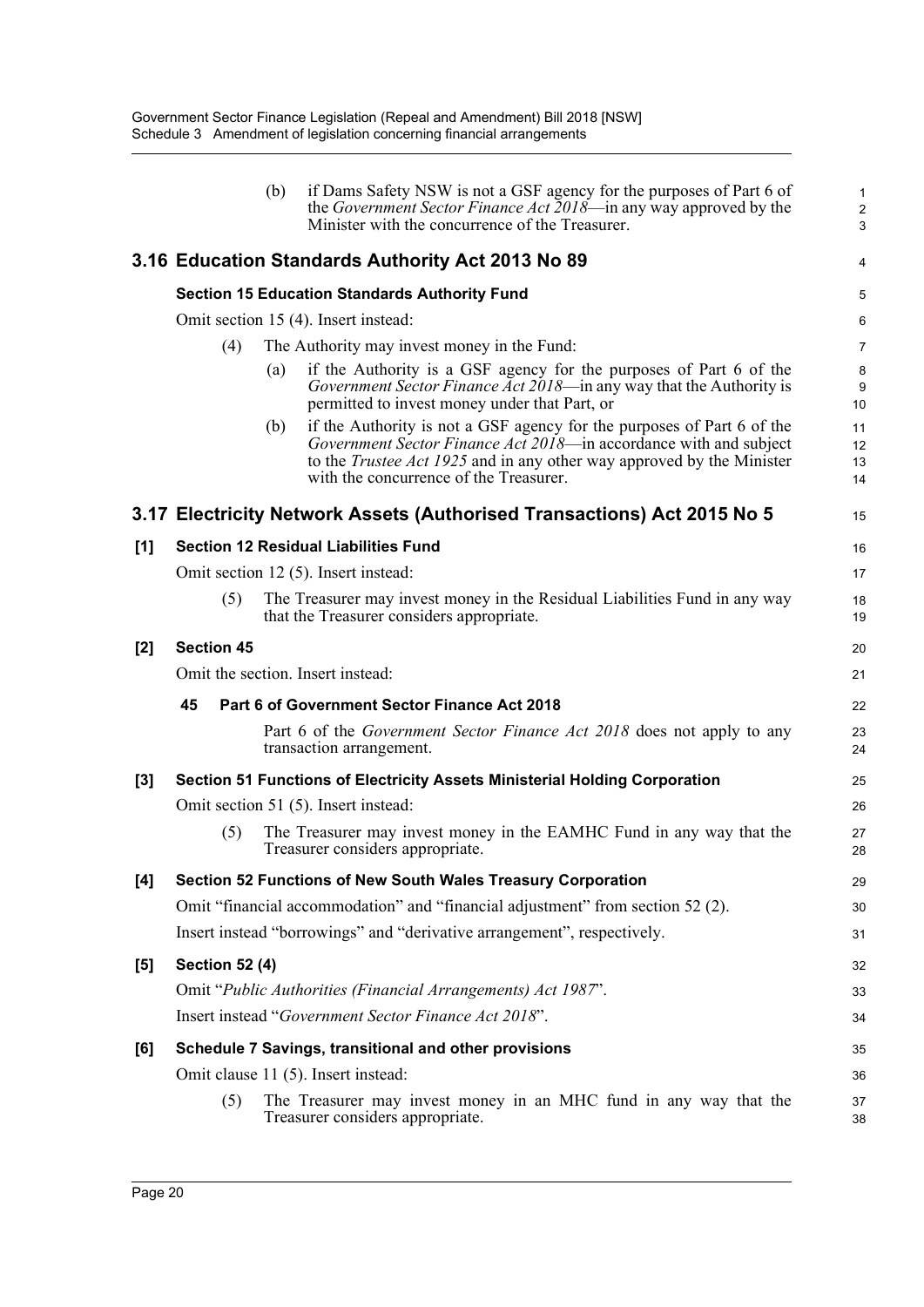|       |                            |     | 3.18 Electricity Retained Interest Corporations Act 2015 No 6                                                                                                                                                                                                                                 | $\mathbf{1}$                   |
|-------|----------------------------|-----|-----------------------------------------------------------------------------------------------------------------------------------------------------------------------------------------------------------------------------------------------------------------------------------------------|--------------------------------|
| [1]   | <b>Section 7 Functions</b> |     |                                                                                                                                                                                                                                                                                               | $\overline{2}$                 |
|       |                            |     | Omit the note to section $7(3)$ . Insert instead:<br>Note. Investment by a Corporation is subject to Part 6 of the Government Sector<br>Finance Act 2018.                                                                                                                                     | 3<br>4<br>5                    |
| $[2]$ | <b>Section 8 Status</b>    |     |                                                                                                                                                                                                                                                                                               | 6                              |
|       |                            |     | Omit the note to section $8(1)$ . Insert instead:<br>Note. A Corporation is a GSF agency for the purposes of Part 6 of the Government<br>Sector Finance Act 2018 and remains subject to that Part, including the requirements<br>of that Part as to borrowing and investment by a GSF agency. | $\overline{7}$<br>8<br>9<br>10 |
| [3]   |                            |     | <b>Section 36 Investment of Fund</b>                                                                                                                                                                                                                                                          | 11                             |
|       |                            |     | Omit the note at the end of the section. Insert instead:<br>Note. Investment by a Corporation is subject to Part 6 of the Government Sector<br>Finance Act 2018.                                                                                                                              | 12<br>13<br>14                 |
|       |                            |     | 3.19 Energy and Utilities Administration Act 1987 No 103                                                                                                                                                                                                                                      | 15                             |
|       | <b>Section 34I</b>         |     |                                                                                                                                                                                                                                                                                               | 16                             |
|       |                            |     | Omit the section. Insert instead:                                                                                                                                                                                                                                                             | 17                             |
|       | 34I                        |     | <b>Investment of money in Climate Change Fund</b>                                                                                                                                                                                                                                             | 18                             |
|       |                            |     | The Minister may invest money in the Fund:                                                                                                                                                                                                                                                    | 19                             |
|       |                            | (a) | if the Minister is a GSF agency for the purposes of Part 6 of the<br>Government Sector Finance Act 2018—in any way that the Minister is<br>permitted to invest money under that Part, or                                                                                                      | 20<br>21<br>22                 |
|       |                            | (b) | if the Minister is not a GSF agency for the purposes of Part 6 of the<br>Government Sector Finance Act 2018—in any way approved by the<br>Treasurer.                                                                                                                                          | 23<br>24<br>25                 |
|       |                            |     | 3.20 Environmental Planning and Assessment Act 1979 No 203                                                                                                                                                                                                                                    | 26                             |
|       | Section 7.31               |     |                                                                                                                                                                                                                                                                                               | 27                             |
|       |                            |     | Omit the section. Insert instead:                                                                                                                                                                                                                                                             | 28                             |
|       |                            |     | 7.31 Investment of money in Fund                                                                                                                                                                                                                                                              | 29                             |
|       |                            |     | The money in the Fund may be invested:                                                                                                                                                                                                                                                        | 30                             |
|       |                            | (a) | if the Department is a GSF agency for the purposes of Part 6 of the<br>Government Sector Finance Act 2018-in any way that the Department<br>is permitted to invest money under that Part, or                                                                                                  | 31<br>32<br>33                 |
|       |                            | (b) | if the Department is not a GSF agency for the purposes of Part 6 of the<br>Government Sector Finance Act 2018—in any way approved by the<br>Treasurer.                                                                                                                                        | 34<br>35<br>36                 |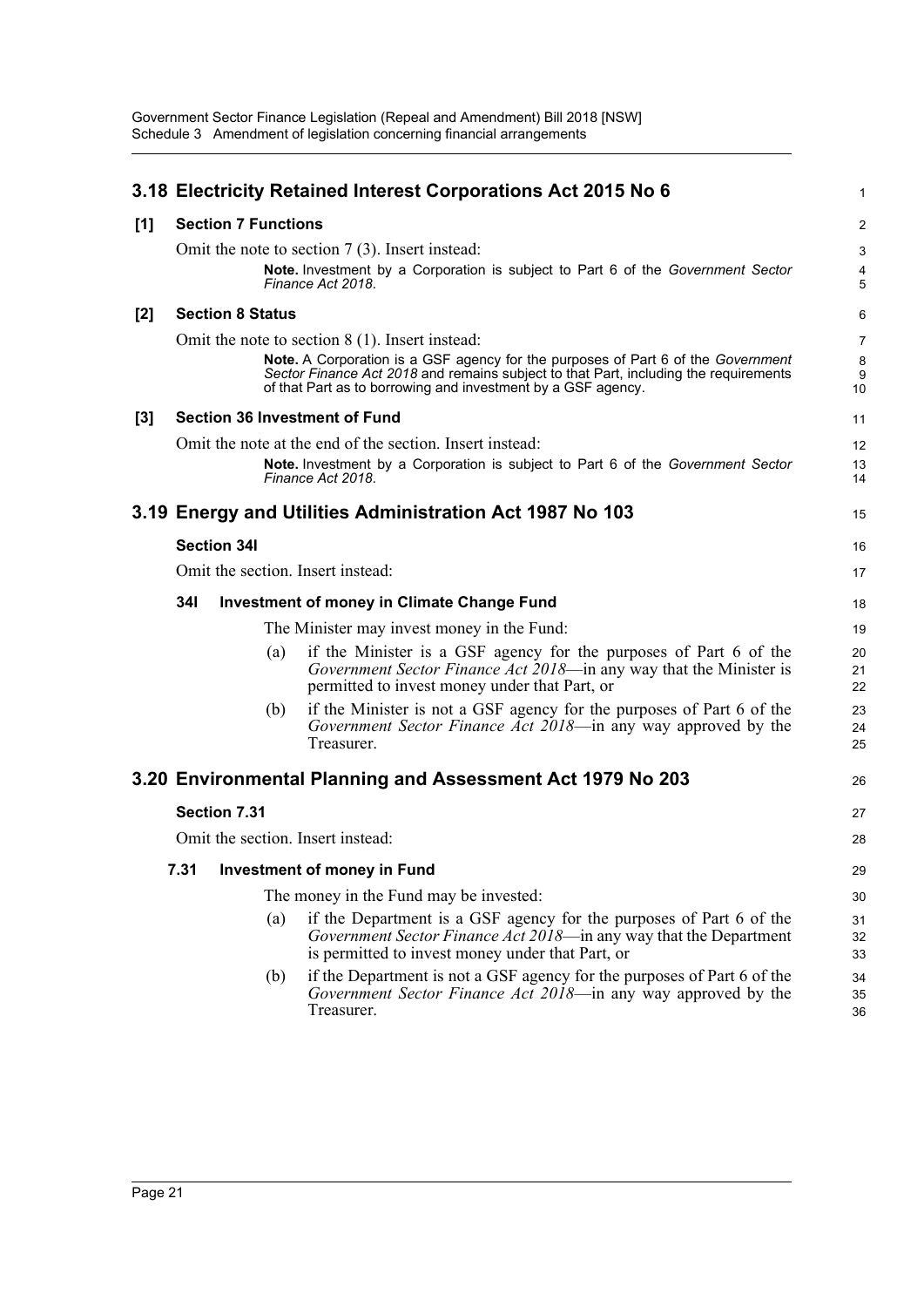|                |                                                        |     |           | 3.21 Environmental Trust Act 1998 No 82                                                                                                                                                              | 1                        |  |  |  |  |  |
|----------------|--------------------------------------------------------|-----|-----------|------------------------------------------------------------------------------------------------------------------------------------------------------------------------------------------------------|--------------------------|--|--|--|--|--|
|                | <b>Section 20</b><br>Omit the section. Insert instead: |     |           |                                                                                                                                                                                                      |                          |  |  |  |  |  |
|                |                                                        |     |           |                                                                                                                                                                                                      | 3                        |  |  |  |  |  |
|                | 20<br><b>Investments</b>                               |     |           |                                                                                                                                                                                                      |                          |  |  |  |  |  |
|                |                                                        |     |           | The Trust is to invest money in the Trust Fund:                                                                                                                                                      | 5                        |  |  |  |  |  |
|                |                                                        |     | (a)       | if the Trust is a GSF agency for the purposes of Part 6 of the<br>Government Sector Finance Act 2018—in any way that the Trust is<br>permitted to invest money under that Part, or                   | 6<br>$\overline{7}$<br>8 |  |  |  |  |  |
|                |                                                        |     | (b)       | if the Trust is not a GSF agency for the purposes of Part 6 of the<br>Government Sector Finance Act 2018—in any way approved by the<br>Treasurer.                                                    | 9<br>10<br>11            |  |  |  |  |  |
|                |                                                        |     |           | 3.22 Fair Trading Act 1987 No 68                                                                                                                                                                     | 12                       |  |  |  |  |  |
|                |                                                        |     |           | <b>Section 79Y NSW Consumer Law Fund</b>                                                                                                                                                             | 13                       |  |  |  |  |  |
|                |                                                        |     |           | Omit section 79Y (6). Insert instead:                                                                                                                                                                | 14                       |  |  |  |  |  |
|                |                                                        | (6) | the Fund: | The Minister may, on the recommendation of the Secretary, invest money in                                                                                                                            | 15<br>16                 |  |  |  |  |  |
|                |                                                        |     | (a)       | if the Minister is a GSF agency for the purposes of Part 6 of the<br>Government Sector Finance Act 2018—in any way that the Minister is<br>permitted to invest money under that Part, or             | 17<br>18<br>19           |  |  |  |  |  |
|                |                                                        |     | (b)       | if the Minister is not a GSF agency for the purposes of Part 6 of the<br>Government Sector Finance Act 2018—in any way approved by the<br>Treasurer.                                                 | 20<br>21<br>22           |  |  |  |  |  |
|                |                                                        |     |           | 3.23 Fiscal Responsibility Act 2012 No 58                                                                                                                                                            | 23                       |  |  |  |  |  |
|                |                                                        |     |           | Section 11 Acts not affected by this Act                                                                                                                                                             | 24                       |  |  |  |  |  |
|                |                                                        |     |           | Omit "Public Authorities (Financial Arrangements) Act 1987".                                                                                                                                         | 25                       |  |  |  |  |  |
|                |                                                        |     |           | Insert instead "Government Sector Finance Act 2018".                                                                                                                                                 | 26                       |  |  |  |  |  |
|                |                                                        |     |           | 3.24 Fisheries Management Act 1994 No 38                                                                                                                                                             | 27                       |  |  |  |  |  |
| $\mathbf{[1]}$ |                                                        |     |           | Section 237B Aboriginal fishing assistance programs                                                                                                                                                  | 28                       |  |  |  |  |  |
|                |                                                        |     |           | Omit the note to section 237B (2).                                                                                                                                                                   | 29                       |  |  |  |  |  |
| $[2]$          |                                                        |     |           | Section 239A Investment of money in trust funds                                                                                                                                                      | 30                       |  |  |  |  |  |
|                |                                                        |     |           | Omit section 239A (1). Insert instead:                                                                                                                                                               | 31                       |  |  |  |  |  |
|                |                                                        | (1) |           | The Minister is to invest money in a trust fund:                                                                                                                                                     | 32                       |  |  |  |  |  |
|                |                                                        |     | (a)       | if the Minister is a GSF agency for the purposes of Part 6 of the<br>Government Sector Finance Act 2018—in any way that the Minister is<br>permitted to invest money under that Part, or             | 33<br>34<br>35           |  |  |  |  |  |
|                |                                                        |     | (b)       | if the Minister is not a GSF agency for the purposes of Part 6 of the<br>Government Sector Finance Act 2018—in any way authorised for the<br>investment of trust funds or approved by the Treasurer. | 36<br>37<br>38           |  |  |  |  |  |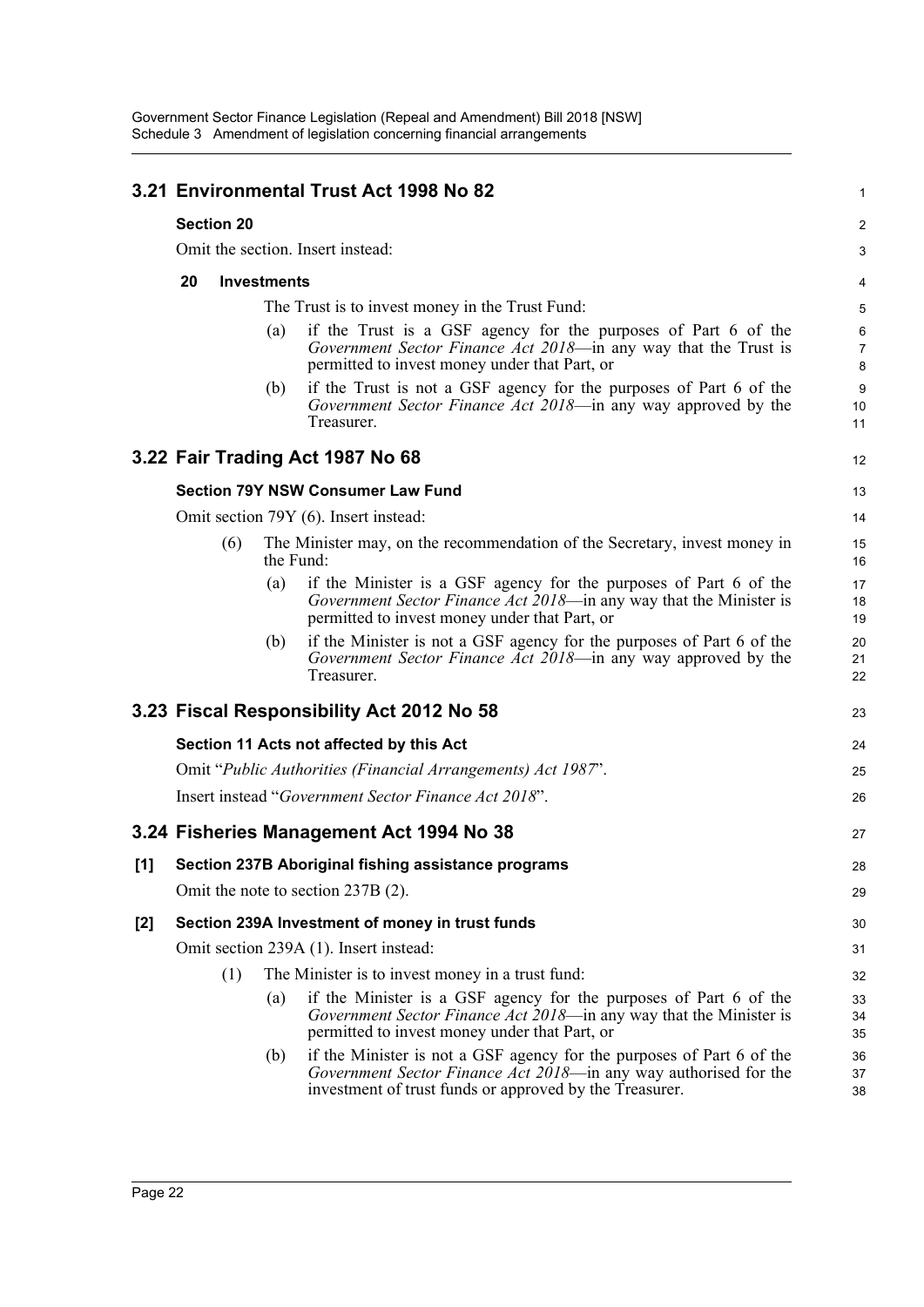|      |                     |                   | 3.25 Food Act 2003 No 43                                                                                                                                                                                               | 1                        |  |  |
|------|---------------------|-------------------|------------------------------------------------------------------------------------------------------------------------------------------------------------------------------------------------------------------------|--------------------------|--|--|
|      | <b>Section 117B</b> |                   |                                                                                                                                                                                                                        |                          |  |  |
|      |                     |                   | Omit the section. Insert instead:                                                                                                                                                                                      | 3                        |  |  |
| 117B |                     | Investment        |                                                                                                                                                                                                                        | 4                        |  |  |
|      |                     |                   | The Food Authority may invest money held by it:                                                                                                                                                                        | 5                        |  |  |
|      |                     | (a)               | if the Food Authority is a GSF agency for the purposes of Part 6 of the<br>Government Sector Finance Act 2018-in any way that the Food<br>Authority is permitted to invest money under that Part, or                   | 6<br>$\overline{7}$<br>8 |  |  |
|      |                     | (b)               | if the Food Authority is not a GSF agency for the purposes of Part 6 of<br>the <i>Government Sector Finance Act 2018</i> —in any way approved by the<br>Minister with the concurrence of the Treasurer.                | 9<br>10<br>11            |  |  |
|      |                     |                   | 3.26 Game and Feral Animal Control Act 2002 No 64                                                                                                                                                                      | 12                       |  |  |
|      |                     |                   | <b>Section 53B Game and Pest Management Trust Fund</b>                                                                                                                                                                 | 13                       |  |  |
|      |                     |                   | Omit section 53B (5). Insert instead:                                                                                                                                                                                  | 14                       |  |  |
|      | (5)                 |                   | The Minister may invest the money in the Fund:                                                                                                                                                                         | 15                       |  |  |
|      |                     | (a)               | if the Minister is a GSF agency for the purposes of Part 6 of the<br>Government Sector Finance Act 2018—in any way that the Minister is<br>permitted to invest money under that Part, or                               | 16<br>17<br>18           |  |  |
|      |                     | (b)               | if the Minister is not a GSF agency for the purposes of Part 6 of the<br>Government Sector Finance Act 2018-in any way authorised for the<br>investment of trust funds.                                                | 19<br>20<br>21           |  |  |
|      |                     |                   | 3.27 General Government Liability Management Fund Act 2002 No 60                                                                                                                                                       | 22                       |  |  |
|      |                     |                   | Section 6 Payments out of the Fund                                                                                                                                                                                     | 23                       |  |  |
|      |                     |                   | Omit section 6 (5). Insert instead:                                                                                                                                                                                    | 24                       |  |  |
|      | (5)                 |                   | The Ministerial Corporation may invest money in the Liability Management<br>Fund that is not immediately required for the purposes of the Fund:                                                                        | 25<br>26                 |  |  |
|      |                     | (a)               | if the Ministerial Corporation is a GSF agency for the purposes of Part 6<br>of the Government Sector Finance Act 2018—in any way that the<br>Ministerial Corporation is permitted to invest money under that Part, or | 27<br>28<br>29           |  |  |
|      |                     | (b)               | if the Ministerial Corporation is not a GSF agency for the purposes of<br>Part 6 of the Government Sector Finance Act 2018-in any way<br>approved by the Treasurer.                                                    | 30<br>31<br>32           |  |  |
|      |                     |                   | 3.28 Government Telecommunications Act 1991 No 77                                                                                                                                                                      | 33                       |  |  |
|      | <b>Section 43</b>   |                   |                                                                                                                                                                                                                        | 34                       |  |  |
|      |                     |                   | Omit the section. Insert instead:                                                                                                                                                                                      | 35                       |  |  |
| 43   |                     | <b>Investment</b> |                                                                                                                                                                                                                        | 36                       |  |  |
|      |                     |                   | The Authority may invest money:                                                                                                                                                                                        | 37                       |  |  |
|      |                     | (a)               | if the Authority is a GSF agency for the purposes of Part 6 of the<br>Government Sector Finance Act 2018—in any way that the Authority is<br>permitted to invest money under that Part, or                             | 38<br>39<br>40           |  |  |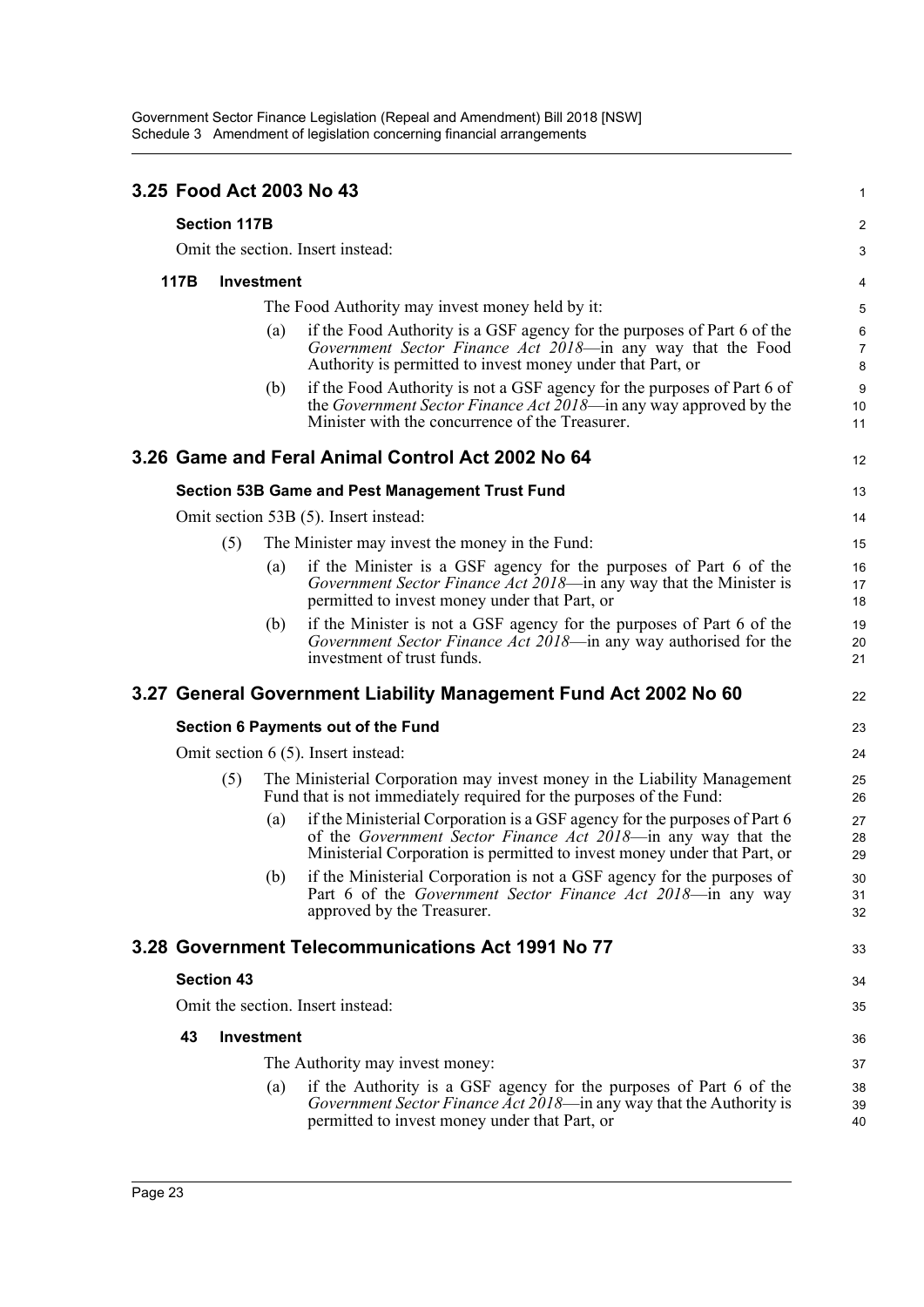|     |                                       |     | (b)                                                  | if the Authority is not a GSF agency for the purposes of Part 6 of the<br>Government Sector Finance Act 2018—in accordance with the Trustee<br>Act 1925 or in any other way approved by the Minister with the<br>concurrence of the Treasurer.                                                         | 1<br>$\overline{2}$<br>$\mathbf{3}$<br>4 |  |  |
|-----|---------------------------------------|-----|------------------------------------------------------|--------------------------------------------------------------------------------------------------------------------------------------------------------------------------------------------------------------------------------------------------------------------------------------------------------|------------------------------------------|--|--|
|     |                                       |     |                                                      | 3.29 Growth Centres (Development Corporations) Act 1974 No 49                                                                                                                                                                                                                                          | 5                                        |  |  |
|     | <b>Section 27</b>                     |     |                                                      |                                                                                                                                                                                                                                                                                                        | 6                                        |  |  |
|     |                                       |     |                                                      | Omit the section. Insert instead:                                                                                                                                                                                                                                                                      | $\overline{7}$                           |  |  |
|     | 27                                    |     | <b>Investments</b>                                   |                                                                                                                                                                                                                                                                                                        | 8                                        |  |  |
|     |                                       |     |                                                      | A corporation may invest money held by it:                                                                                                                                                                                                                                                             | 9                                        |  |  |
|     |                                       |     | (a)                                                  | if the corporation is a GSF agency for the purposes of Part 6 of the<br><i>Government Sector Finance Act 2018</i> —in any way that the corporation<br>is permitted to invest money under that Part, or                                                                                                 | 10<br>11<br>12                           |  |  |
|     |                                       |     | (b)                                                  | if the corporation is not a GSF agency for the purposes of Part 6 of the<br>Government Sector Finance Act 2018—in any way authorised for the<br>time being for the investment of trust funds and in any other way<br>approved by the Minister with the concurrence of the Treasurer.                   | 13<br>14<br>15<br>16                     |  |  |
|     |                                       |     |                                                      | 3.30 Health Administration Act 1982 No 135                                                                                                                                                                                                                                                             | 17                                       |  |  |
|     |                                       |     |                                                      | Section 13A Corporation to manage accounts of health professional councils                                                                                                                                                                                                                             | 18                                       |  |  |
|     | Omit section 13A (4). Insert instead: |     |                                                      |                                                                                                                                                                                                                                                                                                        |                                          |  |  |
|     |                                       | (4) | The Corporation may invest money in such an account: |                                                                                                                                                                                                                                                                                                        |                                          |  |  |
|     |                                       |     | (a)                                                  | if the Corporation is a GSF agency for the purposes of Part 6 of the<br>Government Sector Finance Act 2018—in any way that the Corporation<br>is permitted to invest money under that Part, or                                                                                                         | 21<br>22<br>23                           |  |  |
|     |                                       |     | (b)                                                  | if the Corporation is not a GSF agency for the purposes of Part 6 of the<br>Government Sector Finance Act 2018—in any way approved by the<br>Treasurer.                                                                                                                                                | 24<br>25<br>26                           |  |  |
|     |                                       |     |                                                      | 3.31 Health Services Act 1997 No 154                                                                                                                                                                                                                                                                   | 27                                       |  |  |
| [1] |                                       |     |                                                      | <b>Section 38 Investments</b>                                                                                                                                                                                                                                                                          | 28                                       |  |  |
|     |                                       |     |                                                      | Omit section 38 (1). Insert instead:                                                                                                                                                                                                                                                                   | 29                                       |  |  |
|     |                                       | (1) |                                                      | A local health district may invest money held by it:                                                                                                                                                                                                                                                   | 30                                       |  |  |
|     |                                       |     | (a)                                                  | if the local health district is a GSF agency for the purposes of Part 6 of<br>the Government Sector Finance Act 2018-in any way that the local<br>health district is permitted to invest money under that Part, or                                                                                     | 31<br>32<br>33                           |  |  |
|     |                                       |     | (b)                                                  | if the local health district is not a GSF agency for the purposes of Part 6<br>of the <i>Government Sector Finance Act 2018</i> —in any way authorised for<br>the time being for the investment of trust funds and in any other way<br>approved by the Minister with the concurrence of the Treasurer. | 34<br>35<br>36<br>37                     |  |  |
| [2] |                                       |     |                                                      | <b>Section 59 Investments</b>                                                                                                                                                                                                                                                                          | 38                                       |  |  |
|     |                                       |     |                                                      | Omit section 59 (1). Insert instead:                                                                                                                                                                                                                                                                   | 39                                       |  |  |
|     |                                       | (1) |                                                      | A statutory health corporation may invest money held by it:                                                                                                                                                                                                                                            | 40                                       |  |  |
|     |                                       |     | (a)                                                  | if the statutory health corporation is a GSF agency for the purposes of<br>Part 6 of the <i>Government Sector Finance Act 2018</i> —in any way that the                                                                                                                                                | 41<br>42                                 |  |  |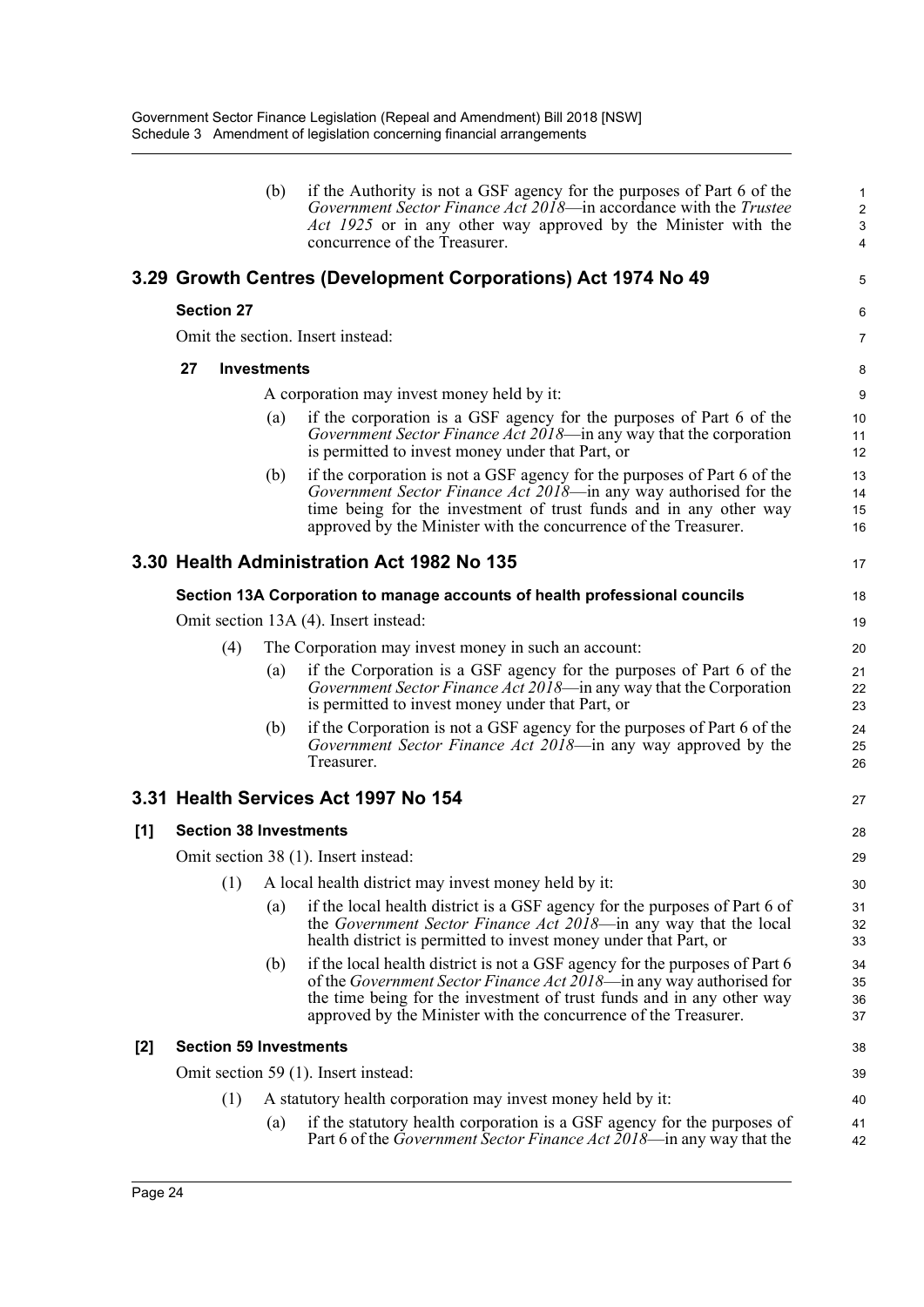statutory health corporation is permitted to invest money under that Part, or

12

(b) if the statutory health corporation is not a GSF agency for the purposes of Part 6 of the *Government Sector Finance Act 2018*—in any way authorised for the time being for the investment of trust funds and in any other way approved by the Minister with the concurrence of the Treasurer.

#### **[3] Section 127B Loans to public health organisations**

Omit section 127B (4). Insert instead:

(4) Part 6 of the *Government Sector Finance Act 2018* does not apply to a loan made under this section.

#### **3.32 Home Building Act 1989 No 147**

#### **[1] Section 103EF Home Building Operational Fund**

Omit section 103EF (4). Insert instead:

- (4) The Authority may invest money in the Fund that is not immediately required for the purposes of the Fund:
	- (a) if the Authority is a GSF agency for the purposes of Part 6 of the *Government Sector Finance Act 2018*—in any way that the Authority is permitted to invest money under that Part, or
	- (b) if the Authority is not a GSF agency for the purposes of Part 6 of the *Government Sector Finance Act 2018*—in any way approved by the Minister with the concurrence of the Treasurer.

#### **[2] Section 103OA Home Building Insurers Guarantee Fund**

Omit section 103OA (5). Insert instead:

- (5) The Authority may invest money in the Fund that is not immediately required for the purposes of the Fund:
	- (a) if the Authority is a GSF agency for the purposes of Part 6 of the *Government Sector Finance Act 2018*—in any way that the Authority is permitted to invest money under that Part, or
	- (b) if the Authority is not a GSF agency for the purposes of Part 6 of the *Government Sector Finance Act 2018*—in any way approved by the Minister with the concurrence of the Treasurer.

#### **[3] Section 103P Building Insurers' Guarantee Fund**

Omit section 103P (4). Insert instead:

- (4) The Guarantee Corporation may invest money in the Fund that is not immediately required for the purposes of the Fund:
	- (a) if the Guarantee Corporation is a GSF agency for the purposes of Part 6 of the *Government Sector Finance Act 2018*—in any way that the Guarantee Corporation is permitted to invest money under that Part, or
	- (b) if the Guarantee Corporation is not a GSF agency for the purposes of Part 6 of the *Government Sector Finance Act 2018*—in any way approved by the Minister with the concurrence of the Treasurer.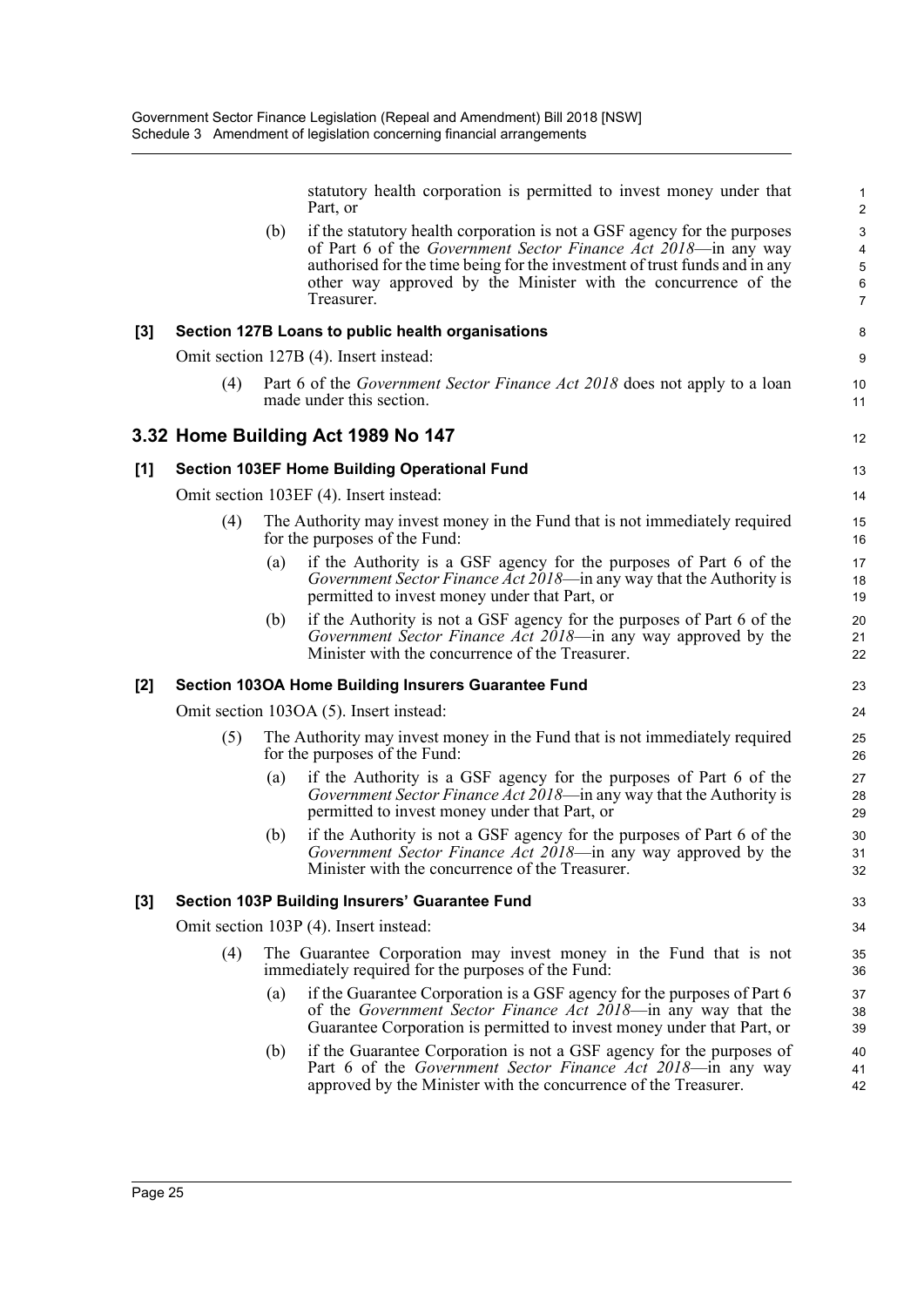| [4]   | <b>Section 114 Home Building Administration Fund</b>                                                                                                                                                                                                                                                                                                | 1                    |
|-------|-----------------------------------------------------------------------------------------------------------------------------------------------------------------------------------------------------------------------------------------------------------------------------------------------------------------------------------------------------|----------------------|
|       | Omit "the <i>Public Authorities (Financial Arrangements) Act 1987</i> " from section 114 (3) (c).                                                                                                                                                                                                                                                   | $\overline{2}$       |
|       | Insert instead "Part 6 of the <i>Government Sector Finance Act 2018</i> ".                                                                                                                                                                                                                                                                          | 3                    |
|       | 3.33 Housing Act 2001 No 52                                                                                                                                                                                                                                                                                                                         | 4                    |
| [1]   | Part 8 Joint ventures, interests in private corporations and trusts                                                                                                                                                                                                                                                                                 | 5                    |
|       | Omit the note at the beginning of the Part. Insert instead:                                                                                                                                                                                                                                                                                         | 6                    |
|       | Note. Part 6 of the Government Sector Finance Act 2018 imposes requirements and<br>limitations on GSF agencies covered by that Part with respect to the entry into and<br>maintenance of financial arrangements and joint ventures.                                                                                                                 | 7<br>8<br>9          |
| $[2]$ | <b>Section 59 Definitions</b>                                                                                                                                                                                                                                                                                                                       | 10                   |
|       | Omit the definition of <i>joint venture</i> . Insert instead:                                                                                                                                                                                                                                                                                       | 11                   |
|       | <i>joint venture</i> has the same meaning as in the <i>Government Sector Finance Act</i><br>2018.                                                                                                                                                                                                                                                   | 12<br>13             |
| [3]   | Section 60 Power to enter into joint ventures                                                                                                                                                                                                                                                                                                       | 14                   |
|       | Omit "an approval under Part 2D of the <i>Public Authorities (Financial Arrangements) Act</i><br>$1987$ " from section 60 (3).                                                                                                                                                                                                                      | 15<br>16             |
|       | Insert instead "a financial arrangement approval under the Government Sector Finance Act<br>2018".                                                                                                                                                                                                                                                  | 17<br>18             |
| [4]   | Section 60, note                                                                                                                                                                                                                                                                                                                                    | 19                   |
|       | Omit the note at the end of the section. Insert instead:                                                                                                                                                                                                                                                                                            | 20                   |
|       | Note. Part 6 of the Government Sector Finance Act 2018 requires a GSF agency under<br>that Act, before entering into a joint venture arrangement, to obtain a financial<br>arrangement approval for the arrangement unless the arrangement is authorised by a<br>provision of that Act or the regulations or Treasurer's directions under that Act. | 21<br>22<br>23<br>24 |
|       | 3.34 Institute of Sport Act 1995 No 52                                                                                                                                                                                                                                                                                                              | 25                   |
| [1]   | <b>Section 20 Financial powers of Institute</b>                                                                                                                                                                                                                                                                                                     | 26                   |
|       | Omit "the <i>Public Authorities (Financial Arrangements) Act 1987</i> " from section 20 (e).                                                                                                                                                                                                                                                        | 27                   |
|       | Insert instead "Part 6 of the Government Sector Finance Act 2018".                                                                                                                                                                                                                                                                                  | 28                   |
| [2]   | <b>Section 25</b>                                                                                                                                                                                                                                                                                                                                   | 29                   |
|       | Omit the section. Insert instead:                                                                                                                                                                                                                                                                                                                   | 30                   |
|       | <b>Powers of investment</b><br>25                                                                                                                                                                                                                                                                                                                   | 31                   |
|       | The Institute may invest money in the Fund:                                                                                                                                                                                                                                                                                                         | 32                   |
|       | if the Institute is a GSF agency for the purposes of Part 6 of the<br>(a)<br>Government Sector Finance Act 2018—in any way that the Institute is<br>permitted to invest money under that Part, or                                                                                                                                                   | 33<br>34<br>35       |
|       | if the Institute is not a GSF agency for the purposes of Part 6 of the<br>(b)<br>Government Sector Finance Act 2018—in accordance with and subject<br>to the <i>Trustee Act 1925</i> and in any other way approved by the Minister<br>with the concurrence of the Treasurer.                                                                        | 36<br>37<br>38<br>39 |
|       |                                                                                                                                                                                                                                                                                                                                                     |                      |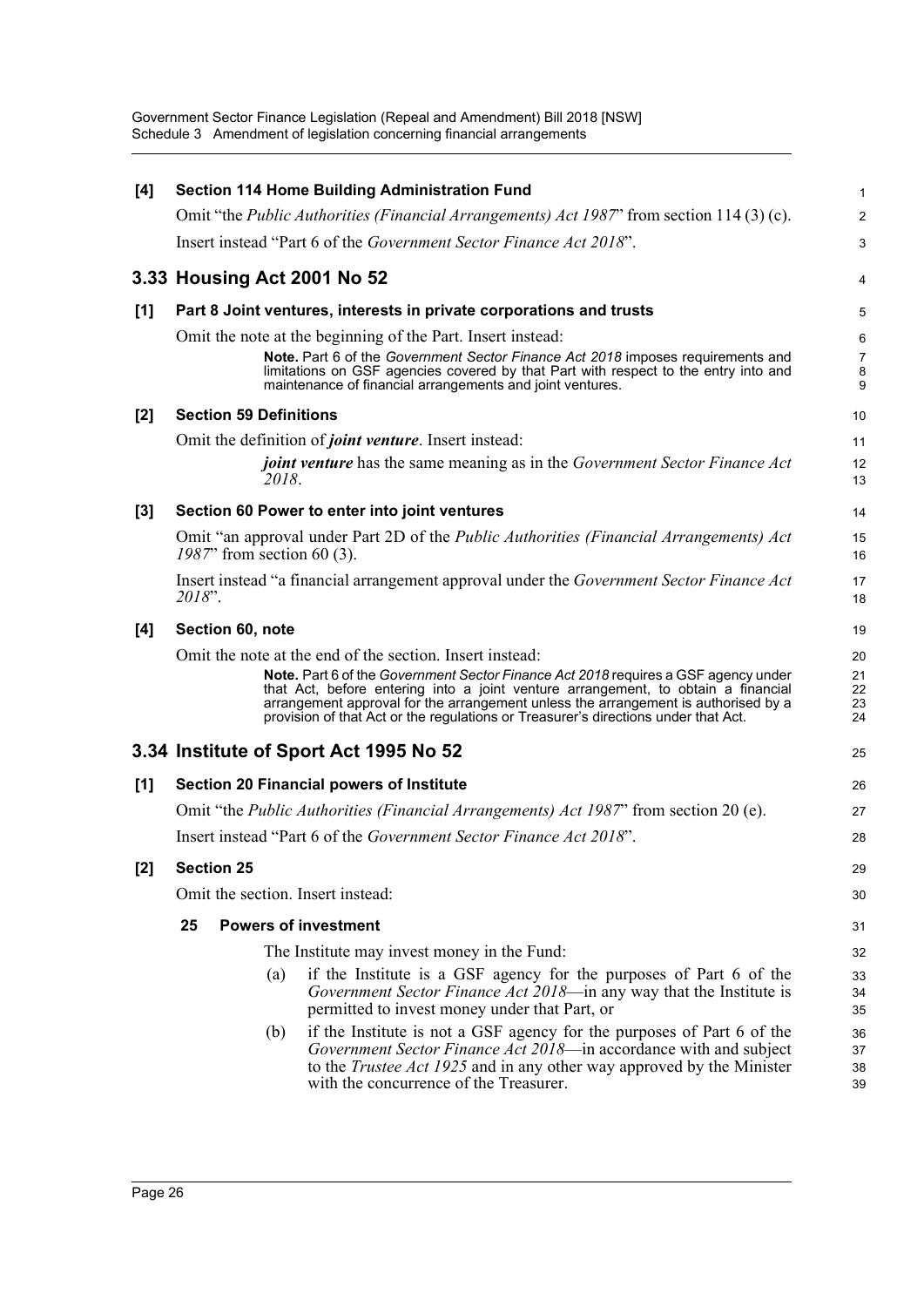|       |                                 |                   |          | 3.35 Jobs for NSW Act 2015 No 25                                                                                                                                                                                     | 1                        |
|-------|---------------------------------|-------------------|----------|----------------------------------------------------------------------------------------------------------------------------------------------------------------------------------------------------------------------|--------------------------|
|       |                                 | <b>Section 13</b> |          |                                                                                                                                                                                                                      | 2                        |
|       |                                 |                   |          | Omit the section. Insert instead:                                                                                                                                                                                    | 3                        |
|       | <b>Investment of Fund</b><br>13 |                   |          |                                                                                                                                                                                                                      |                          |
|       |                                 |                   |          | The Minister may invest money in the Fund:                                                                                                                                                                           | 4<br>5                   |
|       |                                 |                   | (a)      | if the Minister is a GSF agency for the purposes of Part 6 of the<br>Government Sector Finance Act 2018-in any way that the Minister is<br>permitted to invest money under that Part, or                             | 6<br>$\overline{7}$<br>8 |
|       |                                 |                   | (b)      | if the Minister is not a GSF agency for the purposes of Part 6 of the<br>Government Sector Finance Act 2018—in any way authorised for the<br>investment of trust funds.                                              | $9\,$<br>10<br>11        |
|       |                                 |                   |          | 3.36 Land Acquisition (Just Terms Compensation) Act 1991 No 22                                                                                                                                                       | 12                       |
|       |                                 |                   |          | <b>Section 51 Trust account</b>                                                                                                                                                                                      | 13                       |
|       |                                 |                   |          | Omit section 51 (7). Insert instead:                                                                                                                                                                                 | 14                       |
|       |                                 | (7)               |          | Money in the trust account may be invested by the authority of the State:                                                                                                                                            | 15                       |
|       |                                 |                   | (a)      | if the authority of the State is a GSF agency for the purposes of Part 6<br>of the Government Sector Finance Act 2018—in any way that the<br>authority of the State is permitted to invest money under that Part, or | 16<br>17<br>18           |
|       |                                 |                   | (b)      | if the authority of the State is not a GSF agency for the purposes of<br>Part 6 of the Government Sector Finance Act 2018—in any way<br>approved by the Treasurer.                                                   | 19<br>20<br>21           |
|       |                                 | 2016 No 46        |          | 3.37 Land and Property Information NSW (Authorised Transaction) Act                                                                                                                                                  | 22<br>23                 |
| $[1]$ |                                 |                   |          | Section 16 Penalty provision in authorised concession arrangements                                                                                                                                                   | 24                       |
|       |                                 |                   |          | Omit section 16 (6). Insert instead:                                                                                                                                                                                 | 25                       |
|       | (6)                             |                   | Account: | The portfolio Minister may invest money in the Rectification Retention                                                                                                                                               | 26<br>27                 |
|       |                                 |                   | (a)      | if the portfolio Minister is a GSF agency for the purposes of Part 6 of<br>the Government Sector Finance Act 2018—in any way that the portfolio<br>Minister is permitted to invest money under that Part, or         | 28<br>29<br>30           |
|       |                                 |                   | (b)      | if the portfolio Minister is not a GSF agency for the purposes of Part 6<br>of the Government Sector Finance Act 2018-in any way approved by<br>the Treasurer.                                                       | 31<br>32<br>33           |
| $[2]$ |                                 |                   |          | <b>Section 37 Government Sector Finance Act 2018</b>                                                                                                                                                                 | 34                       |
|       |                                 |                   |          | Omit "The Public Authorities (Financial Arrangements) Act 1987".                                                                                                                                                     | 35                       |
|       |                                 |                   |          | Insert instead "Part 6 of the Government Sector Finance Act 2018".                                                                                                                                                   | 36                       |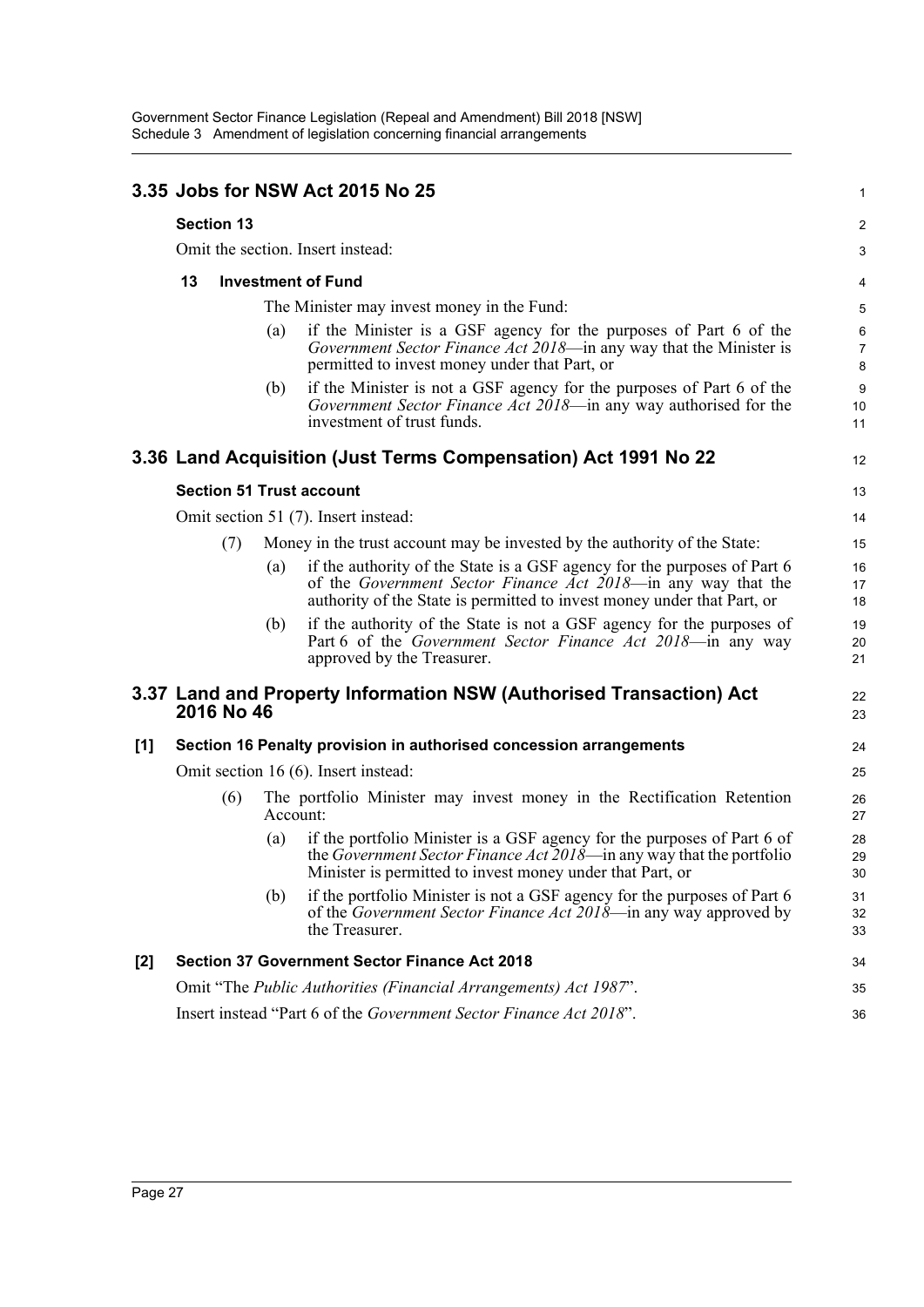|    |                   | 3.38 Local Land Services Act 2013 No 51                                                                                                                                                                                                                               | $\mathbf{1}$             |
|----|-------------------|-----------------------------------------------------------------------------------------------------------------------------------------------------------------------------------------------------------------------------------------------------------------------|--------------------------|
|    | <b>Section 21</b> |                                                                                                                                                                                                                                                                       | 2                        |
|    |                   | Omit the section. Insert instead:                                                                                                                                                                                                                                     | 3                        |
| 21 |                   | Investment powers in relation to Fund                                                                                                                                                                                                                                 | 4                        |
|    |                   | Local Land Services may invest money in the Fund:                                                                                                                                                                                                                     | 5                        |
|    | (a)               | if Local Land Services is a GSF agency for the purposes of Part 6 of the<br>Government Sector Finance Act 2018—in any way that Local Land<br>Services is permitted to invest money under that Part, or                                                                | 6<br>$\overline{7}$<br>8 |
|    | (b)               | if Local Land Services is not a GSF agency for the purposes of Part 6 of<br>the Government Sector Finance Act 2018—in any way authorised for<br>the investment of trust funds and in any other way approved by the<br>Minister with the concurrence of the Treasurer. | 9<br>10<br>11<br>12      |
|    |                   | 3.39 Long Service Corporation Act 2010 No 123                                                                                                                                                                                                                         | 13                       |
|    | <b>Section 15</b> |                                                                                                                                                                                                                                                                       | 14                       |
|    |                   | Omit the section. Insert instead:                                                                                                                                                                                                                                     | 15                       |
| 15 |                   | <b>Investment of money in Funds</b>                                                                                                                                                                                                                                   | 16                       |
|    |                   | The Corporation may invest money in a Fund:                                                                                                                                                                                                                           | 17                       |
|    | (a)               | if the Corporation is a GSF agency for the purposes of Part 6 of the<br>Government Sector Finance Act 2018—in any way that the Corporation<br>is permitted to invest money under that Part, or                                                                        | 18<br>19<br>20           |
|    | (b)               | if the Corporation is not a GSF agency for the purposes of Part 6 of the<br>Government Sector Finance Act 2018—in any way approved by the<br>Minister with the concurrence of the Treasurer.                                                                          | 21<br>22<br>23           |
|    |                   | 3.40 Mine and Petroleum Site Safety (Cost Recovery) Act 2005 No 116                                                                                                                                                                                                   | 24                       |
|    | <b>Section 8</b>  |                                                                                                                                                                                                                                                                       | 25                       |
|    |                   | Omit the section. Insert instead:                                                                                                                                                                                                                                     | 26                       |
| 8  |                   | <b>Investment of money in Fund</b>                                                                                                                                                                                                                                    | 27                       |
|    |                   | The Secretary may, on behalf of the Department, invest money in the Fund:                                                                                                                                                                                             | 28                       |
|    | (a)               | if the Department is a GSF agency for the purposes of Part 6 of the<br>Government Sector Finance Act 2018-in any way that the Department<br>is permitted to invest money under that Part, or                                                                          | 29<br>30<br>31           |
|    | (b)               | if the Department is not a GSF agency for the purposes of Part 6 of the<br>Government Sector Finance Act 2018—in any way approved by the<br>Treasurer.                                                                                                                | 32<br>33<br>34           |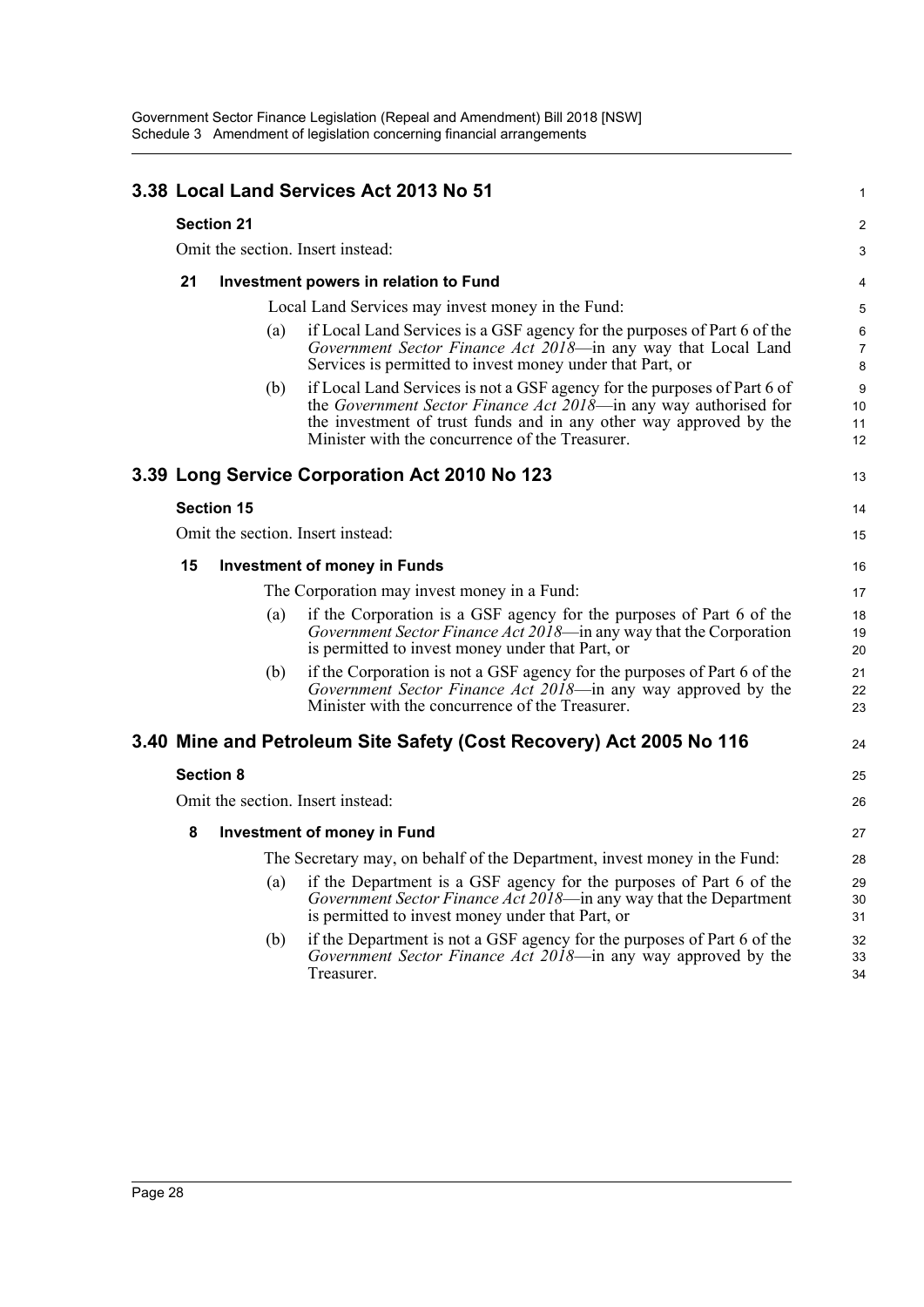|                  | 3.41 Mining Act 1992 No 29             |                                                                                                              |                                                                                                                                                                                              | 1                        |  |  |
|------------------|----------------------------------------|--------------------------------------------------------------------------------------------------------------|----------------------------------------------------------------------------------------------------------------------------------------------------------------------------------------------|--------------------------|--|--|
| [1]              |                                        |                                                                                                              | <b>Section 292T Minerals and Petroleum Investment Fund</b>                                                                                                                                   | $\overline{2}$           |  |  |
|                  | Omit section 292T (5). Insert instead: |                                                                                                              |                                                                                                                                                                                              |                          |  |  |
|                  | (5)                                    | The Secretary may invest money in the Investment Fund:                                                       |                                                                                                                                                                                              |                          |  |  |
|                  |                                        | $\left( a\right)$                                                                                            | if the Department is a GSF agency for the purposes of Part 6 of the<br>Government Sector Finance Act 2018—in any way that the Department<br>is permitted to invest money under that Part, or | 5<br>6<br>$\overline{7}$ |  |  |
|                  |                                        | (b)                                                                                                          | if the Department is not a GSF agency for the purposes of Part 6 of the<br>Government Sector Finance Act 2018—in any way approved by the<br>Treasurer.                                       | $\bf 8$<br>9<br>10       |  |  |
| $[2]$            |                                        |                                                                                                              | Section 292U Minerals and Petroleum Administrative Fund                                                                                                                                      | 11                       |  |  |
|                  | Omit section 292U (5). Insert instead: |                                                                                                              |                                                                                                                                                                                              |                          |  |  |
|                  | (5)                                    | The Secretary may invest money in the Administrative Fund:                                                   |                                                                                                                                                                                              |                          |  |  |
|                  |                                        | (a)                                                                                                          | if the Department is a GSF agency for the purposes of Part 6 of the<br>Government Sector Finance Act 2018—in any way that the Department<br>is permitted to invest money under that Part, or | 14<br>15<br>16           |  |  |
|                  |                                        | (b)                                                                                                          | if the Department is not a GSF agency for the purposes of Part 6 of the<br>Government Sector Finance Act 2018—in any way approved by the<br>Treasurer.                                       | 17<br>18<br>19           |  |  |
| $\left[3\right]$ |                                        |                                                                                                              | <b>Section 292V Small-Scale Titles Levy Fund</b>                                                                                                                                             | 20                       |  |  |
|                  | Omit section 292V (6). Insert instead: |                                                                                                              |                                                                                                                                                                                              |                          |  |  |
|                  | (6)                                    |                                                                                                              | The Secretary may invest money in the Small-Scale Titles Levy Fund:                                                                                                                          | 22                       |  |  |
|                  |                                        | (a)                                                                                                          | if the Department is a GSF agency for the purposes of Part 6 of the<br>Government Sector Finance Act 2018—in any way that the Department<br>is permitted to invest money under that Part, or | 23<br>24<br>25           |  |  |
|                  |                                        | (b)                                                                                                          | if the Department is not a GSF agency for the purposes of Part 6 of the<br>Government Sector Finance Act 2018-in any way approved by the<br>Treasurer.                                       | 26<br>27<br>28           |  |  |
|                  |                                        |                                                                                                              | 3.42 Motor Accident Injuries Act 2017 No 10                                                                                                                                                  | 29                       |  |  |
| [1]              |                                        |                                                                                                              | Section 2.38 Establishment of Nominal Defendant's Fund                                                                                                                                       | 30                       |  |  |
|                  |                                        |                                                                                                              | Omit section 2.38 (4). Insert instead:                                                                                                                                                       | 31                       |  |  |
|                  | (4)                                    | The Authority may invest money in the Fund that is not immediately required<br>for the purposes of the Fund: |                                                                                                                                                                                              |                          |  |  |
|                  |                                        | (a)                                                                                                          | if the Authority is a GSF agency for the purposes of Part 6 of the<br>Government Sector Finance Act 2018—in any way that the Authority is<br>permitted to invest money under that Part, or   | 34<br>35<br>36           |  |  |
|                  |                                        | (b)                                                                                                          | if the Authority is not a GSF agency for the purposes of Part 6 of the<br>Government Sector Finance Act 2018-in any way approved by the<br>Minister with the concurrence of the Treasurer.   | 37<br>38<br>39           |  |  |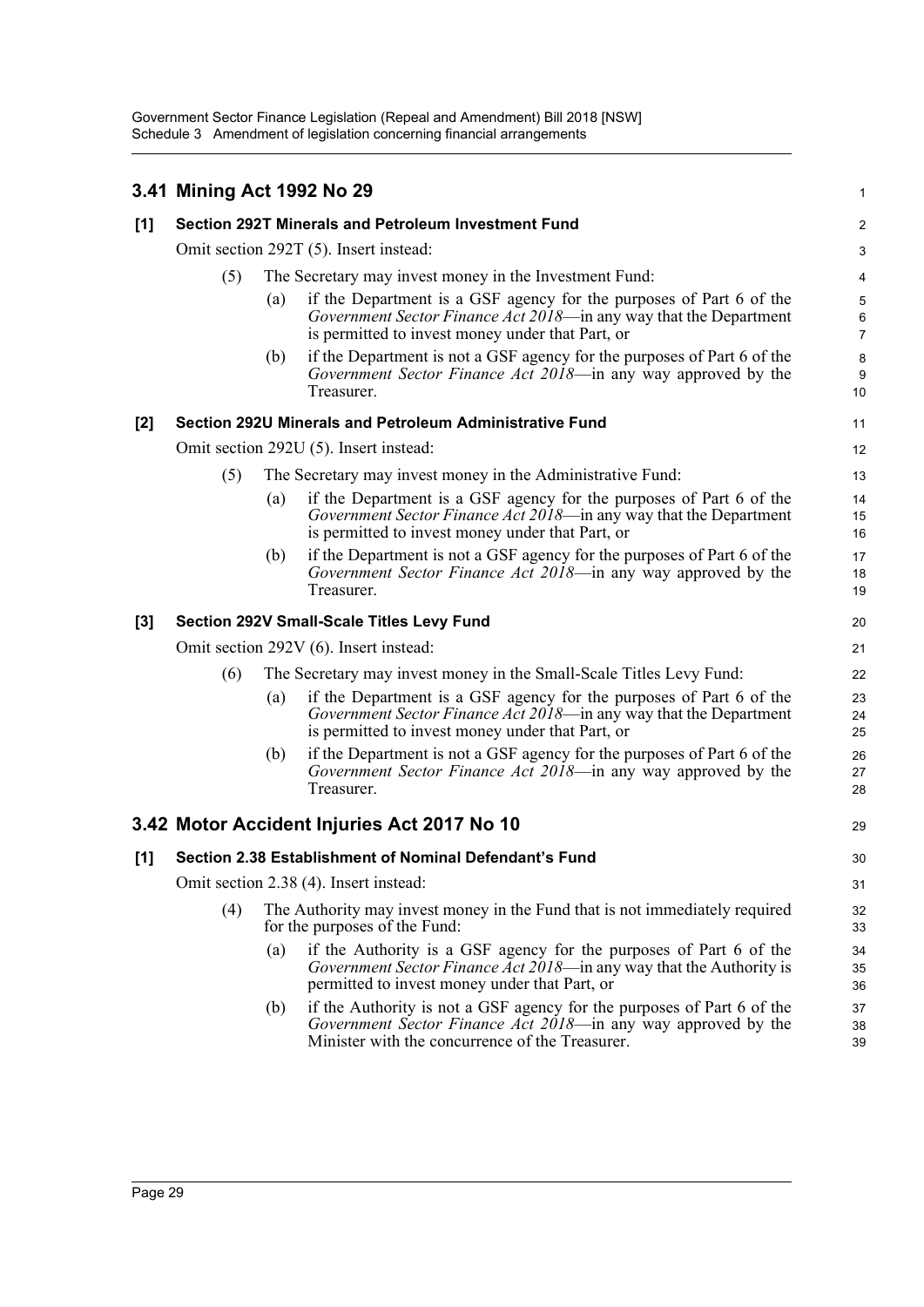#### **[2] Section 10.12 Motor Accidents Operational Fund (the SIRA Fund)**

Omit section 10.12 (5). Insert instead:

- (5) The Authority may invest money in the SIRA Fund that is not immediately required for the purposes of the SIRA Fund:
	- (a) if the Authority is a GSF agency for the purposes of Part 6 of the *Government Sector Finance Act 2018*—in any way that the Authority is permitted to invest money under that Part, or
	- (b) if the Authority is not a GSF agency for the purposes of Part 6 of the *Government Sector Finance Act 2018*—in any way approved by the Minister with the concurrence of the Treasurer.

#### **[3] Section 10.14 Motor Accident Injuries Treatment and Care Benefits Fund (the MAITC Benefits Fund)**

11 12 13

23

Omit section 10.14 (4). Insert instead:

- (4) The Lifetime Care and Support Authority may invest money in the MAITC Benefits Fund that is not immediately required for the purposes of the MAITC Benefits Fund:
	- (a) if the Authority is a GSF agency for the purposes of Part 6 of the *Government Sector Finance Act 2018*—in any way that the Authority is permitted to invest money under that Part, or
	- (b) if the Authority is not a GSF agency for the purposes of Part 6 of the *Government Sector Finance Act 2018*—in any way approved by the Minister with the concurrence of the Treasurer.

#### **3.43 Motor Accidents Compensation Act 1999 No 41**

# **[1] Section 40 Establishment of Nominal Defendant's Fund**

Omit section 40 (4). Insert instead:

- (4) The Authority may invest money in the Fund that is not immediately required for the purposes of the Fund:
	- (a) if the Authority is a GSF agency for the purposes of Part 6 of the *Government Sector Finance Act 2018*—in any way that the Authority is permitted to invest money under that Part, or
	- (b) if the Authority is not a GSF agency for the purposes of Part 6 of the *Government Sector Finance Act 2018*—in any way approved by the Minister with the concurrence of the Treasurer.

#### **[2] Section 212 Motor Accidents Operational Fund**

Omit section 212 (4). Insert instead:

- (4) The Authority may invest money in the Fund that is not immediately required for the purposes of the Fund:
	- (a) if the Authority is a GSF agency for the purposes of Part 6 of the *Government Sector Finance Act 2018*—in any way that the Authority is permitted to invest money under that Part, or
	- (b) if the Authority is not a GSF agency for the purposes of Part 6 of the *Government Sector Finance Act 2018*—in any way approved by the Minister with the concurrence of the Treasurer.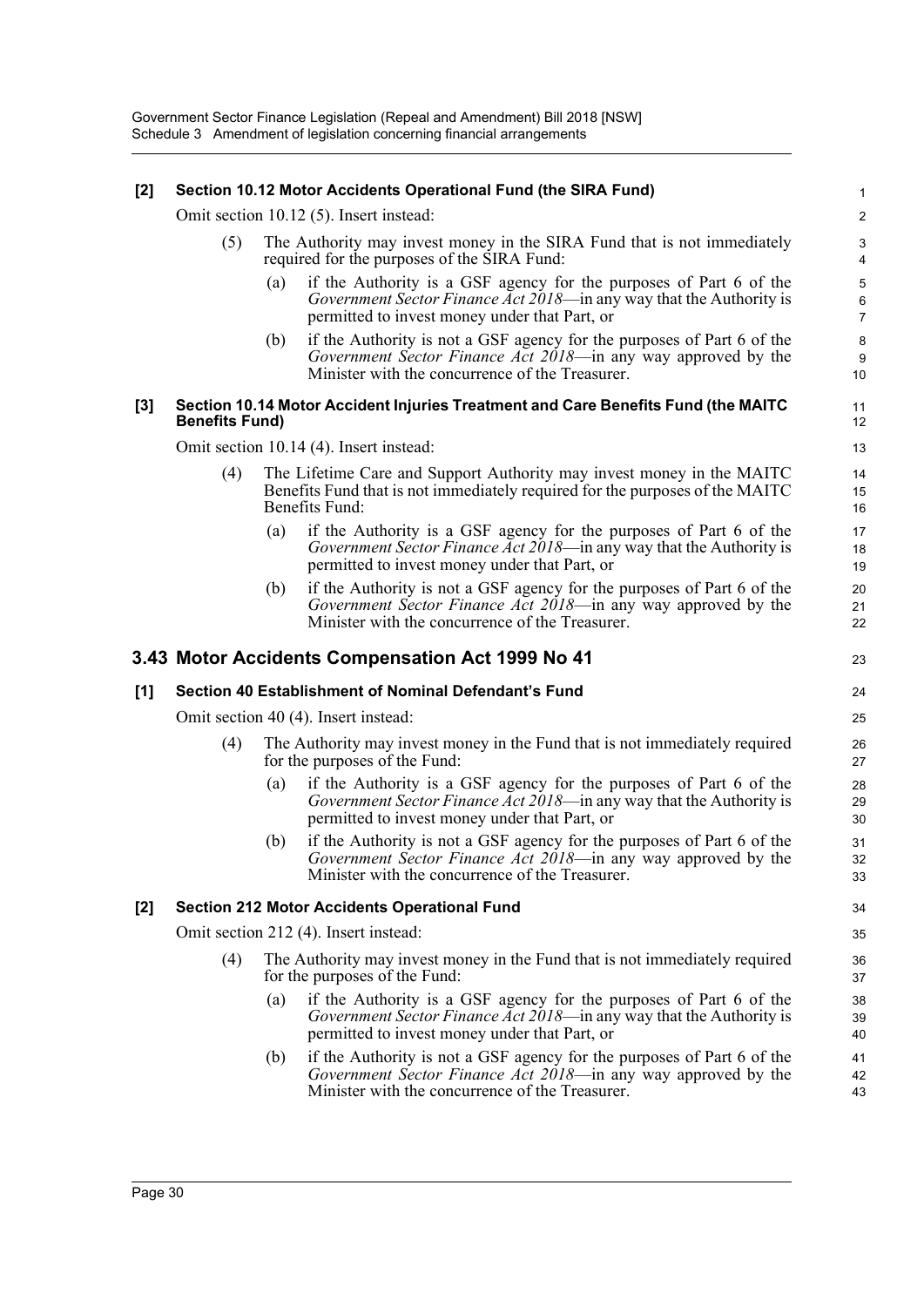|     |    |                   |     | 3.44 Motor Accidents (Lifetime Care and Support) Act 2006 No 16                                                                                                                                                                         | $\mathbf{1}$             |
|-----|----|-------------------|-----|-----------------------------------------------------------------------------------------------------------------------------------------------------------------------------------------------------------------------------------------|--------------------------|
|     |    |                   |     | Section 48 Lifetime Care and Support Authority Fund                                                                                                                                                                                     | 2                        |
|     |    |                   |     | Omit section 48 (4). Insert instead:                                                                                                                                                                                                    | 3                        |
|     |    | (4)               |     | The Authority may invest money in the Fund that is not immediately required<br>for the purposes of the Fund:                                                                                                                            | 4<br>5                   |
|     |    |                   | (a) | if the Authority is a GSF agency for the purposes of Part 6 of the<br>Government Sector Finance Act 2018—in any way that the Authority is<br>permitted to invest money under that Part, or                                              | 6<br>$\overline{7}$<br>8 |
|     |    |                   | (b) | if the Authority is not a GSF agency for the purposes of Part 6 of the<br>Government Sector Finance Act 2018—in any way approved by the<br>Minister with the concurrence of the Treasurer.                                              | $9\,$<br>10<br>11        |
|     |    |                   |     | 3.45 National Disability Insurance Scheme (NSW Enabling) Act 2013 No 104                                                                                                                                                                | 12                       |
|     |    | <b>Section 23</b> |     |                                                                                                                                                                                                                                         | 13                       |
|     |    |                   |     | Omit the section. Insert instead:                                                                                                                                                                                                       | 14                       |
|     | 23 |                   |     | Part 6 of Government Sector Finance Act 2018                                                                                                                                                                                            | 15                       |
|     |    | (1)               |     | Part 6 of the <i>Government Sector Finance Act 2018</i> does not apply to any<br>implementation arrangement.                                                                                                                            | 16<br>17                 |
|     |    | (2)               |     | An implementation arrangement requires the approval of the Treasurer before<br>it is entered into if the implementation arrangement involves a public sector<br>agency of the State:                                                    | 18<br>19<br>20           |
|     |    |                   | (a) | receiving borrowings, or                                                                                                                                                                                                                | 21                       |
|     |    |                   | (b) | entering into a joint financing arrangement, or                                                                                                                                                                                         | 22                       |
|     |    |                   | (c) | carrying on a joint venture.                                                                                                                                                                                                            | 23                       |
|     |    | (3)               |     | The expressions borrowings, joint financing arrangement and joint venture<br>have the same meanings as in the <i>Government Sector Finance Act 2018</i> .                                                                               | 24<br>25                 |
|     |    |                   |     | 3.46 NSW Self Insurance Corporation Act 2004 No 106                                                                                                                                                                                     | 26                       |
| [1] |    | <b>Section 12</b> |     |                                                                                                                                                                                                                                         | 27                       |
|     |    |                   |     | Omit the section. Insert instead:                                                                                                                                                                                                       | 28                       |
|     | 12 |                   |     | <b>Investment of money in Self Insurance Fund</b>                                                                                                                                                                                       | 29                       |
|     |    |                   |     | The Self Insurance Corporation may invest money in the Self Insurance Fund:                                                                                                                                                             | 30                       |
|     |    |                   | (a) | if the Self Insurance Corporation is a GSF agency for the purposes of<br>Part 6 of the <i>Government Sector Finance Act 2018</i> —in any way that the<br>Self Insurance Corporation is permitted to invest money under that Part,<br>or | 31<br>32<br>33<br>34     |
|     |    |                   | (b) | if the Self Insurance Corporation is not a GSF agency for the purposes<br>of Part 6 of the Government Sector Finance Act 2018-in any way<br>approved by the Minister.                                                                   | 35<br>36<br>37           |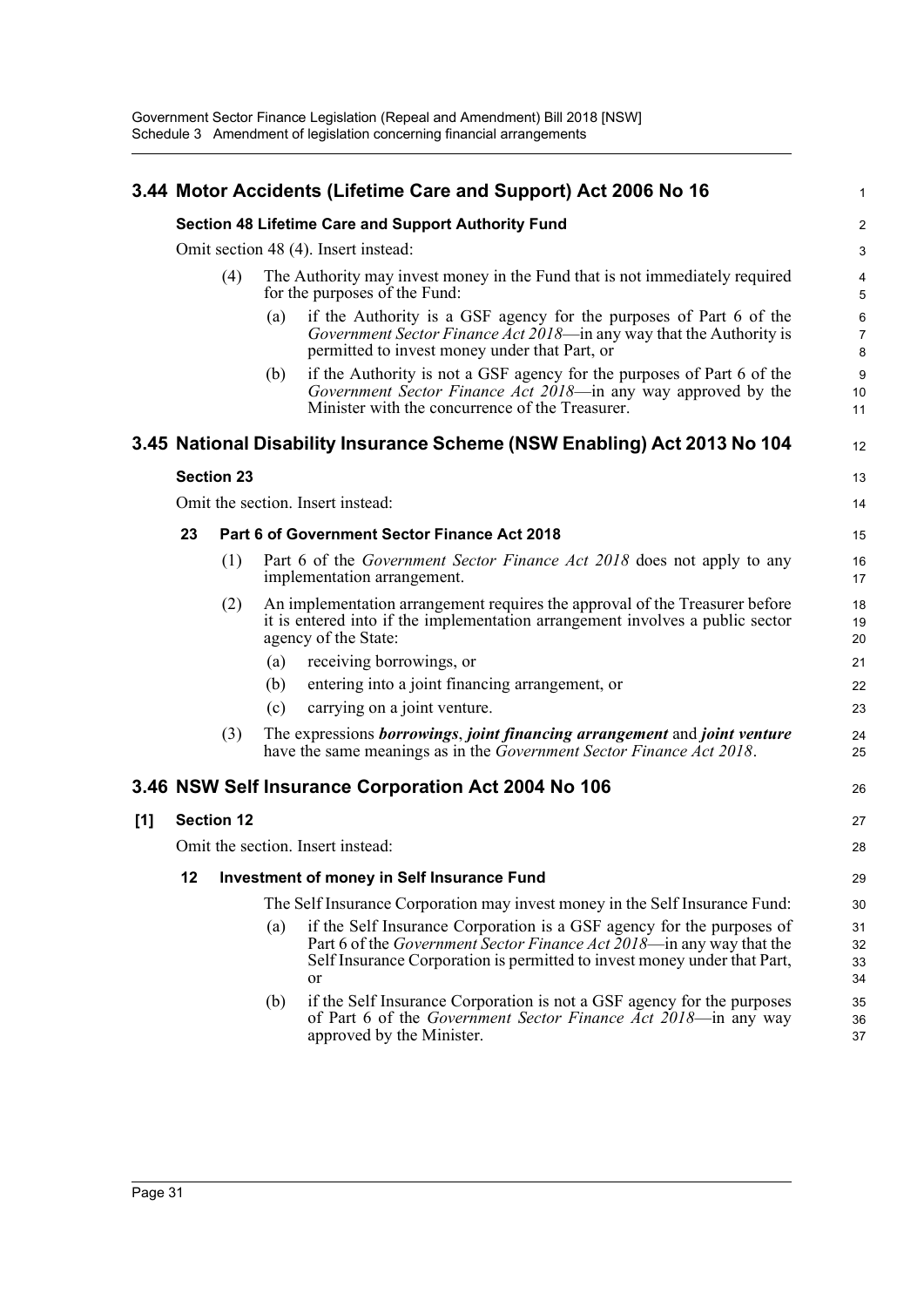| [2]   |                                                                                            | <b>Section 12B</b> |       |                                                                                                                                                                                                                                         | 1                             |  |  |
|-------|--------------------------------------------------------------------------------------------|--------------------|-------|-----------------------------------------------------------------------------------------------------------------------------------------------------------------------------------------------------------------------------------------|-------------------------------|--|--|
|       | Omit the section. Insert instead:                                                          |                    |       |                                                                                                                                                                                                                                         |                               |  |  |
|       | 12B                                                                                        |                    |       | <b>Investment of money in Home Building Compensation Fund</b>                                                                                                                                                                           | 3                             |  |  |
|       | The Self Insurance Corporation may invest money in the Home Building<br>Compensation Fund: |                    |       |                                                                                                                                                                                                                                         |                               |  |  |
|       |                                                                                            |                    | (a)   | if the Self Insurance Corporation is a GSF agency for the purposes of<br>Part 6 of the <i>Government Sector Finance Act 2018</i> —in any way that the<br>Self Insurance Corporation is permitted to invest money under that Part,<br>or | 6<br>$\overline{7}$<br>8<br>9 |  |  |
|       |                                                                                            |                    | (b)   | if the Self Insurance Corporation is not a GSF agency for the purposes<br>of Part 6 of the Government Sector Finance Act 2018-in any way<br>approved by the Minister.                                                                   | 10<br>11<br>12                |  |  |
| $[3]$ |                                                                                            | <b>Section 12D</b> |       |                                                                                                                                                                                                                                         | 13                            |  |  |
|       | Omit the section. Insert instead:                                                          |                    |       |                                                                                                                                                                                                                                         |                               |  |  |
|       | <b>12D</b>                                                                                 |                    |       | <b>Investment of money in Construction Risks Insurance Fund</b>                                                                                                                                                                         | 15                            |  |  |
|       |                                                                                            |                    |       | The Self Insurance Corporation may invest money in the Construction Risks<br>Insurance Fund:                                                                                                                                            | 16<br>17                      |  |  |
|       |                                                                                            |                    | (a)   | if the Self Insurance Corporation is a GSF agency for the purposes of<br>Part 6 of the <i>Government Sector Finance Act 2018</i> —in any way that the<br>Self Insurance Corporation is permitted to invest money under that Part,<br>or | 18<br>19<br>20<br>21          |  |  |
|       |                                                                                            |                    | (b)   | if the Self Insurance Corporation is not a GSF agency for the purposes<br>of Part 6 of the <i>Government Sector Finance Act 2018</i> —in any way<br>approved by the Minister.                                                           | 22<br>23<br>24                |  |  |
|       |                                                                                            |                    |       | 3.47 Parliamentary Contributory Superannuation Act 1971 No 53                                                                                                                                                                           | 25                            |  |  |
| [1]   | <b>Section 7 Financial arrangements</b>                                                    |                    |       |                                                                                                                                                                                                                                         |                               |  |  |
|       | Omit section 7 (1). Insert instead:                                                        |                    |       |                                                                                                                                                                                                                                         |                               |  |  |
|       |                                                                                            | (1)                | Part. | The trustees may, under and subject to Part 6 of the Government Sector<br><i>Finance Act 2018</i> , enter into financial arrangements within the meaning of that                                                                        | 28<br>29<br>30                |  |  |
| [2]   |                                                                                            | Section 7 (4)      |       |                                                                                                                                                                                                                                         | 31                            |  |  |
|       |                                                                                            |                    |       | Omit "financial accommodation". Insert instead "borrowings".                                                                                                                                                                            | 32                            |  |  |
|       |                                                                                            |                    |       | 3.48 Place Management NSW Act 1998 No 170                                                                                                                                                                                               | 33                            |  |  |
|       | <b>Section 34</b>                                                                          |                    |       |                                                                                                                                                                                                                                         |                               |  |  |
|       | Omit the section. Insert instead:                                                          |                    |       |                                                                                                                                                                                                                                         |                               |  |  |
|       | 34                                                                                         |                    |       | <b>Investment of money in Fund</b>                                                                                                                                                                                                      | 36                            |  |  |
|       |                                                                                            |                    | Fund: | Place Management NSW may invest money in the Sydney Harbour Foreshore                                                                                                                                                                   | 37<br>38                      |  |  |
|       |                                                                                            |                    | (a)   | if Place Management NSW is a GSF agency for the purposes of Part 6<br>of the Government Sector Finance Act 2018—in any way that Place<br>Management NSW is permitted to invest money under that Part, or                                | 39<br>40<br>41                |  |  |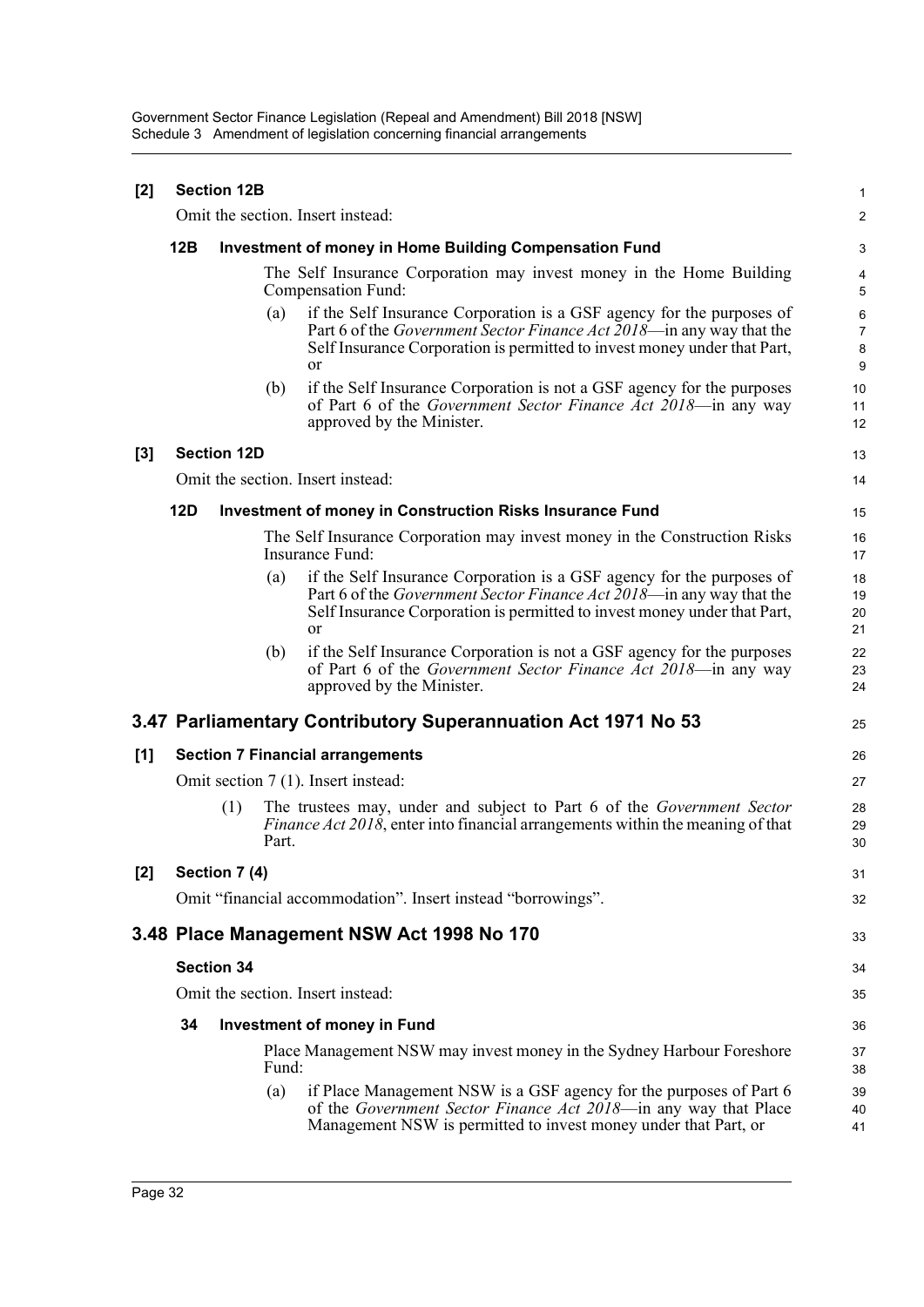|                   |                   | (b) | if Place Management NSW is not a GSF agency for the purposes of<br>Part 6 of the Government Sector Finance Act 2018-in any way<br>approved by the Minister with the concurrence of the Treasurer.                                              | 1<br>$\overline{a}$<br>3 |
|-------------------|-------------------|-----|------------------------------------------------------------------------------------------------------------------------------------------------------------------------------------------------------------------------------------------------|--------------------------|
|                   |                   |     | 3.49 Ports and Maritime Administration Act 1995 No 13                                                                                                                                                                                          | 4                        |
| <b>Section 43</b> |                   |     |                                                                                                                                                                                                                                                | 5                        |
|                   |                   |     | Omit the section. Insert instead:                                                                                                                                                                                                              | 6                        |
| 43                | <b>Investment</b> |     |                                                                                                                                                                                                                                                | 7                        |
|                   |                   |     | The Authority may invest money in the Waterways Fund:                                                                                                                                                                                          | 8                        |
|                   |                   | (a) | if the Authority is a GSF agency for the purposes of Part 6 of the<br><i>Government Sector Finance Act 2018</i> —in any way that the Authority is<br>permitted to invest money under that Part, or                                             | 9<br>10<br>11            |
|                   |                   | (b) | if the Authority is not a GSF agency for the purposes of Part 6 of the<br>Government Sector Finance Act 2018—in accordance with the Trustee<br>Act 1925 or in any other way approved by the Minister with the<br>concurrence of the Treasurer. | 12<br>13<br>14<br>15     |
|                   |                   |     | 3.50 Ports Assets (Authorised Transactions) Act 2012 No 101                                                                                                                                                                                    | 16                       |
|                   |                   |     | Section 26 Part 6 of Government Sector Finance Act 2018                                                                                                                                                                                        | 17                       |
|                   |                   |     | Omit "The Public Authorities (Financial Arrangements) Act 1987".                                                                                                                                                                               | 18                       |
|                   |                   |     | Insert instead "Part 6 of the Government Sector Finance Act 2018".                                                                                                                                                                             | 19                       |
|                   |                   |     | 3.51 Protection of the Environment Administration Act 1991 No 60                                                                                                                                                                               | 20                       |
|                   |                   |     | <b>Section 34A Environment Protection Authority Fund</b>                                                                                                                                                                                       | 21                       |
|                   |                   |     | Omit section 34A (5). Insert instead:                                                                                                                                                                                                          | 22                       |
|                   | (5)               |     | The Authority may invest money in the Fund:                                                                                                                                                                                                    | 23                       |
|                   |                   |     |                                                                                                                                                                                                                                                |                          |
|                   |                   | (a) | if the Authority is a GSF agency for the purposes of Part 6 of the<br>Government Sector Finance Act 2018—in any way that the Authority is<br>permitted to invest money under that Part, or                                                     | 24<br>25<br>26           |
|                   |                   | (b) | if the Authority is not a GSF agency for the purposes of Part 6 of the<br>Government Sector Finance Act 2018—in any way approved by the<br>Treasurer.                                                                                          | 27<br>28<br>29           |
|                   |                   |     | 3.52 Protection of the Environment Operations Act 1997 No 156                                                                                                                                                                                  | 30                       |
|                   |                   |     | <b>Section 295ZA Environmental Monitoring Fund</b>                                                                                                                                                                                             | 31                       |
|                   |                   |     | Omit section 295ZA (6). Insert instead:                                                                                                                                                                                                        | 32                       |
|                   | (6)               |     | The EPA may invest money in the Fund:                                                                                                                                                                                                          | 33                       |
|                   |                   | (a) | if the EPA is a GSF agency for the purposes of Part 6 of the <i>Government</i><br>Sector Finance Act 2018—in any way that the EPA is permitted to<br>invest money under that Part, or                                                          | 34<br>35<br>36           |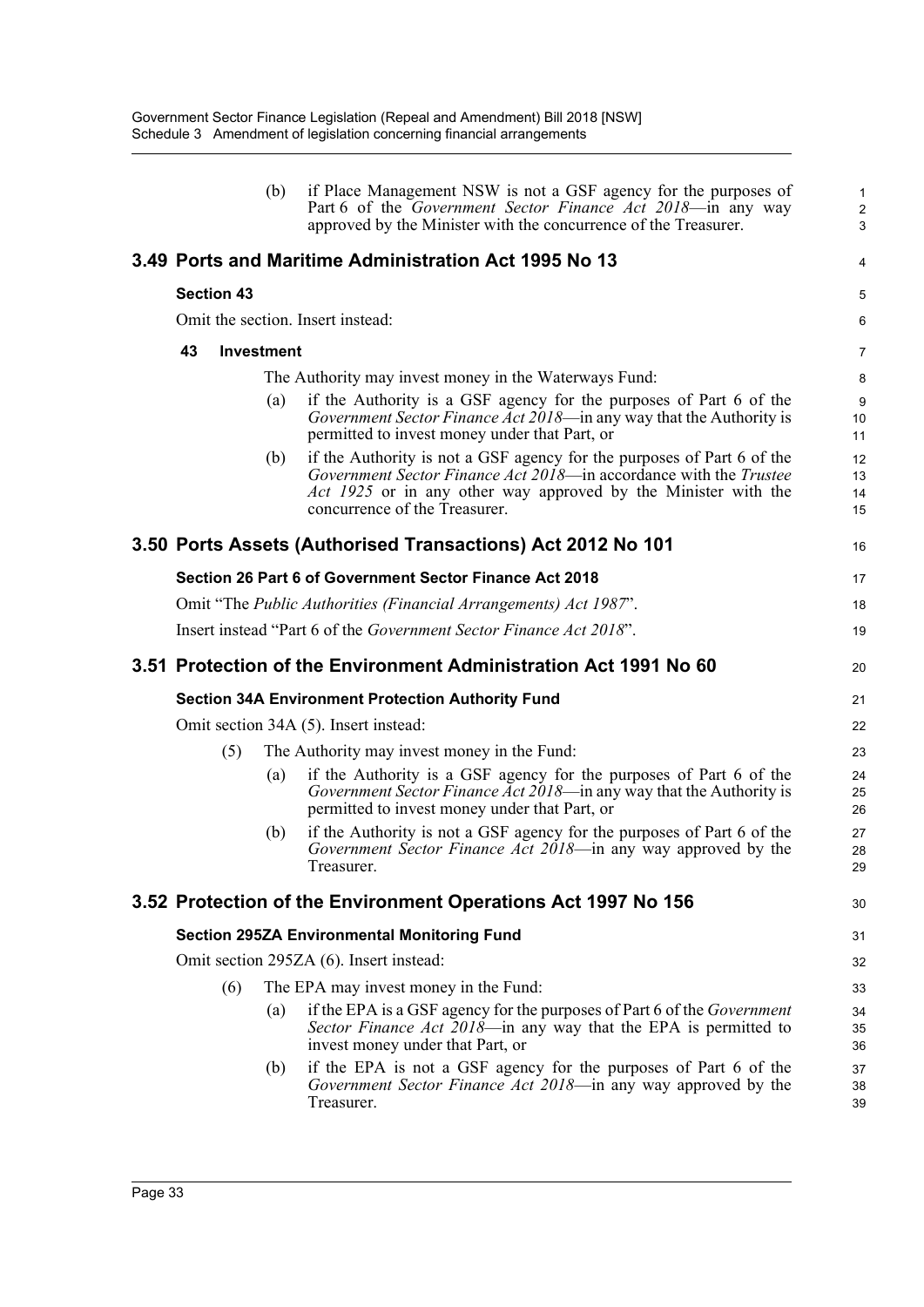|       |                                   |                              |     | 3.53 Restart NSW Fund Act 2011 No 32                                                                                                                                                                                        | $\mathbf{1}$                 |  |  |
|-------|-----------------------------------|------------------------------|-----|-----------------------------------------------------------------------------------------------------------------------------------------------------------------------------------------------------------------------------|------------------------------|--|--|
|       | <b>Section 10</b>                 |                              |     |                                                                                                                                                                                                                             |                              |  |  |
|       | Omit the section. Insert instead: |                              |     |                                                                                                                                                                                                                             |                              |  |  |
|       | 10                                |                              |     | <b>Investment of money in Restart NSW Fund</b>                                                                                                                                                                              | 4                            |  |  |
|       |                                   |                              |     | The Minister may invest money in the Fund:                                                                                                                                                                                  | 5                            |  |  |
|       |                                   |                              | (a) | if the Minister is a GSF agency for the purposes of Part 6 of the<br>Government Sector Finance Act 2018-in any way that the Minister is<br>permitted to invest money under that Part, or                                    | $\,6$<br>$\overline{7}$<br>8 |  |  |
|       |                                   |                              | (b) | if the Minister is not a GSF agency for the purposes of Part 6 of the<br>Government Sector Finance Act 2018—in any way approved by the<br>Treasurer.                                                                        | $9\,$<br>10<br>11            |  |  |
|       |                                   |                              |     | 3.54 Social and Affordable Housing NSW Fund Act 2016 No 51                                                                                                                                                                  | 12                           |  |  |
| [1]   |                                   | <b>Section 3 Definitions</b> |     |                                                                                                                                                                                                                             | 13                           |  |  |
|       |                                   |                              |     | Omit the definition of <i>financial adjustment</i> from section 3 (1). Insert in alphabetical order:                                                                                                                        | 14                           |  |  |
|       |                                   |                              |     | <i>derivative arrangement</i> has the same meaning as in the <i>Government Sector</i><br>Finance Act 2018.                                                                                                                  | 15<br>16                     |  |  |
| $[2]$ |                                   |                              |     | <b>Section 7 Payment into the Fund</b>                                                                                                                                                                                      | 17                           |  |  |
|       |                                   |                              |     | Omit "financial adjustment" from section $7(1)(g)$ . Insert instead "derivative arrangement".                                                                                                                               | 18                           |  |  |
| $[3]$ |                                   |                              |     | <b>Section 8 Payments out of the Fund</b>                                                                                                                                                                                   | 19                           |  |  |
|       |                                   |                              |     | Omit "financial adjustment" from section $8(1)$ (e). Insert instead "derivative arrangement".                                                                                                                               | 20                           |  |  |
| [4]   |                                   | <b>Section 9</b>             |     |                                                                                                                                                                                                                             | 21                           |  |  |
|       |                                   |                              |     | Omit the section. Insert instead:                                                                                                                                                                                           | 22                           |  |  |
|       | 9                                 |                              |     | Investment of money in the Fund                                                                                                                                                                                             | 23                           |  |  |
|       |                                   |                              |     | The Minister may invest money in the Fund:                                                                                                                                                                                  | 24                           |  |  |
|       |                                   |                              | (a) | if the Minister is a GSF agency for the purposes of Part 6 of the<br>Government Sector Finance Act 2018—in any way that the Minister is<br>permitted to invest money under that Part, or                                    | 25<br>26<br>27               |  |  |
|       |                                   |                              |     | (b) if the Minister is not a GSF agency for the purposes of Part 6 of the<br>Government Sector Finance Act 2018—in any way approved by the<br>Treasurer.                                                                    | 28<br>29<br>30               |  |  |
| [5]   |                                   | <b>Section 10</b>            |     |                                                                                                                                                                                                                             | 31                           |  |  |
|       |                                   |                              |     | Omit the section. Insert instead:                                                                                                                                                                                           | 32                           |  |  |
|       | 10                                |                              |     | Borrowings and derivative arrangements                                                                                                                                                                                      | 33                           |  |  |
|       |                                   |                              |     | The Minister may for the purposes of the Fund borrow or enter into derivative<br>arrangements:                                                                                                                              | 34<br>35                     |  |  |
|       |                                   |                              | (a) | if the Minister is a GSF agency for the purposes of Part 6 of the<br>Government Sector Finance Act 2018—in any way that the Minister is<br>permitted to borrow or enter into derivative arrangements under that<br>Part, or | 36<br>37<br>38<br>39         |  |  |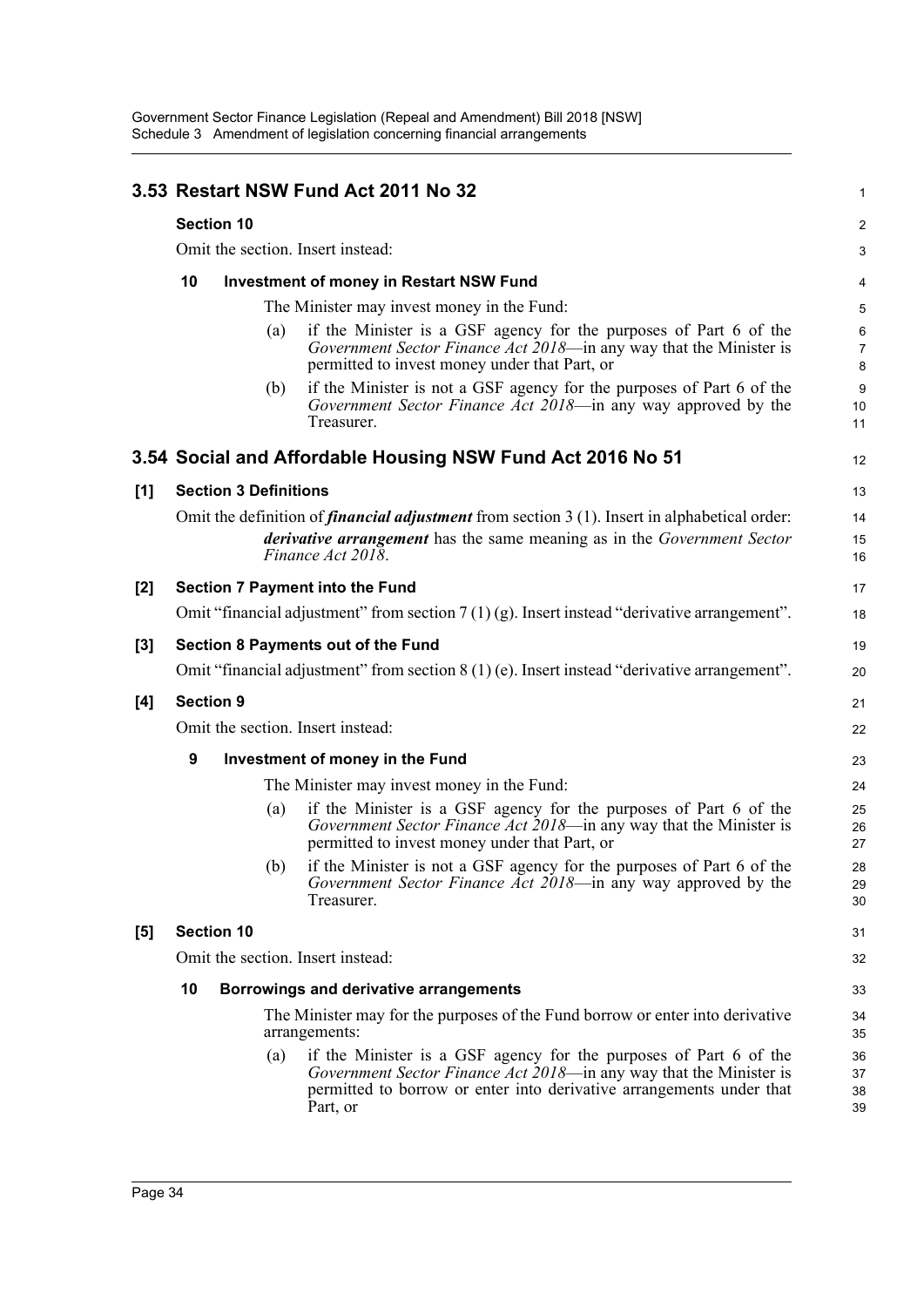|     |        |                   | (b)               | if the Minister is not a GSF agency for the purposes of Part 6 of the<br>Government Sector Finance Act 2018-in any way approved by the<br>Treasurer.                                                                                                                             | $\mathbf{1}$<br>$\overline{2}$<br>3 |
|-----|--------|-------------------|-------------------|----------------------------------------------------------------------------------------------------------------------------------------------------------------------------------------------------------------------------------------------------------------------------------|-------------------------------------|
|     |        |                   |                   | 3.55 Sporting Injuries Insurance Act 1978 No 141                                                                                                                                                                                                                                 | 4                                   |
|     |        | <b>Section 12</b> |                   |                                                                                                                                                                                                                                                                                  | 5                                   |
|     |        |                   |                   | Omit the section. Insert instead:                                                                                                                                                                                                                                                | 6                                   |
|     | 12     |                   | <b>Investment</b> |                                                                                                                                                                                                                                                                                  | 7                                   |
|     |        | (1)               |                   | The Authority may invest money in the Fund that is not immediately required<br>for the Fund:                                                                                                                                                                                     | 8<br>$9\,$                          |
|     |        |                   | (a)               | if the Authority is a GSF agency for the purposes of Part 6 of the<br>Government Sector Finance Act 2018-in any way that the Authority is<br>permitted to invest money under that Part, or                                                                                       | 10<br>11<br>12                      |
|     |        |                   | (b)               | if the Authority is not a GSF agency for the purposes of Part 6 of the<br>Government Sector Finance Act 2018—in any way approved by the<br>Minister with the concurrence of the Treasurer.                                                                                       | 13<br>14<br>15                      |
|     |        | (2)               |                   | The Self Insurance Corporation may invest money in the Supplementary Fund<br>that is not immediately required for the Supplementary Fund:                                                                                                                                        | 16<br>17                            |
|     |        |                   | (a)               | if the Self Insurance Corporation is a GSF agency for the purposes of<br>Part 6 of the <i>Government Sector Finance Act</i> 2018—in any way that the<br>Self Insurance Corporation is permitted to invest money under that Part,<br>or                                           | 18<br>19<br>20<br>21                |
|     |        |                   | (b)               | if the Self Insurance Corporation is not a GSF agency for the purposes<br>of Part 6 of the <i>Government Sector Finance Act 2018</i> —in any way<br>approved by the Minister administering the NSW Self Insurance<br>Corporation Act 2004 with the concurrence of the Treasurer. | 22<br>23<br>24<br>25                |
|     |        |                   |                   | 3.56 Superannuation Administration Act 1996 No 39                                                                                                                                                                                                                                | 26                                  |
| [1] |        |                   |                   | <b>Section 62 Borrowing and investment powers</b>                                                                                                                                                                                                                                | 27                                  |
|     |        |                   |                   | Omit section 62 (1). Insert instead:                                                                                                                                                                                                                                             | 28                                  |
|     |        | (1)               |                   | STC may enter into financial arrangements under and subject to Part 6 of the<br>Government Sector Finance Act 2018.                                                                                                                                                              | 29<br>30                            |
| [2] |        |                   |                   | <b>Section 63 Restrictions on investment powers</b>                                                                                                                                                                                                                              | 31                                  |
|     |        |                   |                   | Omit "financial accommodation" from section 63 (1).                                                                                                                                                                                                                              | 32                                  |
|     | 2018". |                   |                   | Insert instead "borrowings within the meaning of the Government Sector Finance Act                                                                                                                                                                                               | 33<br>34                            |
|     |        |                   |                   | 3.57 Superannuation Administration Corporation (Pillar) (Authorised<br>Transaction) Act 2016 No 19                                                                                                                                                                               | 35<br>36                            |
|     |        |                   |                   | Section 26 Part 6 of Government Sector Finance Act 2018                                                                                                                                                                                                                          | 37                                  |
|     |        |                   |                   | Omit "The Public Authorities (Financial Arrangements) Act 1987".                                                                                                                                                                                                                 | 38                                  |
|     |        |                   |                   | Insert instead "Part 6 of the Government Sector Finance Act 2018".                                                                                                                                                                                                               | 39                                  |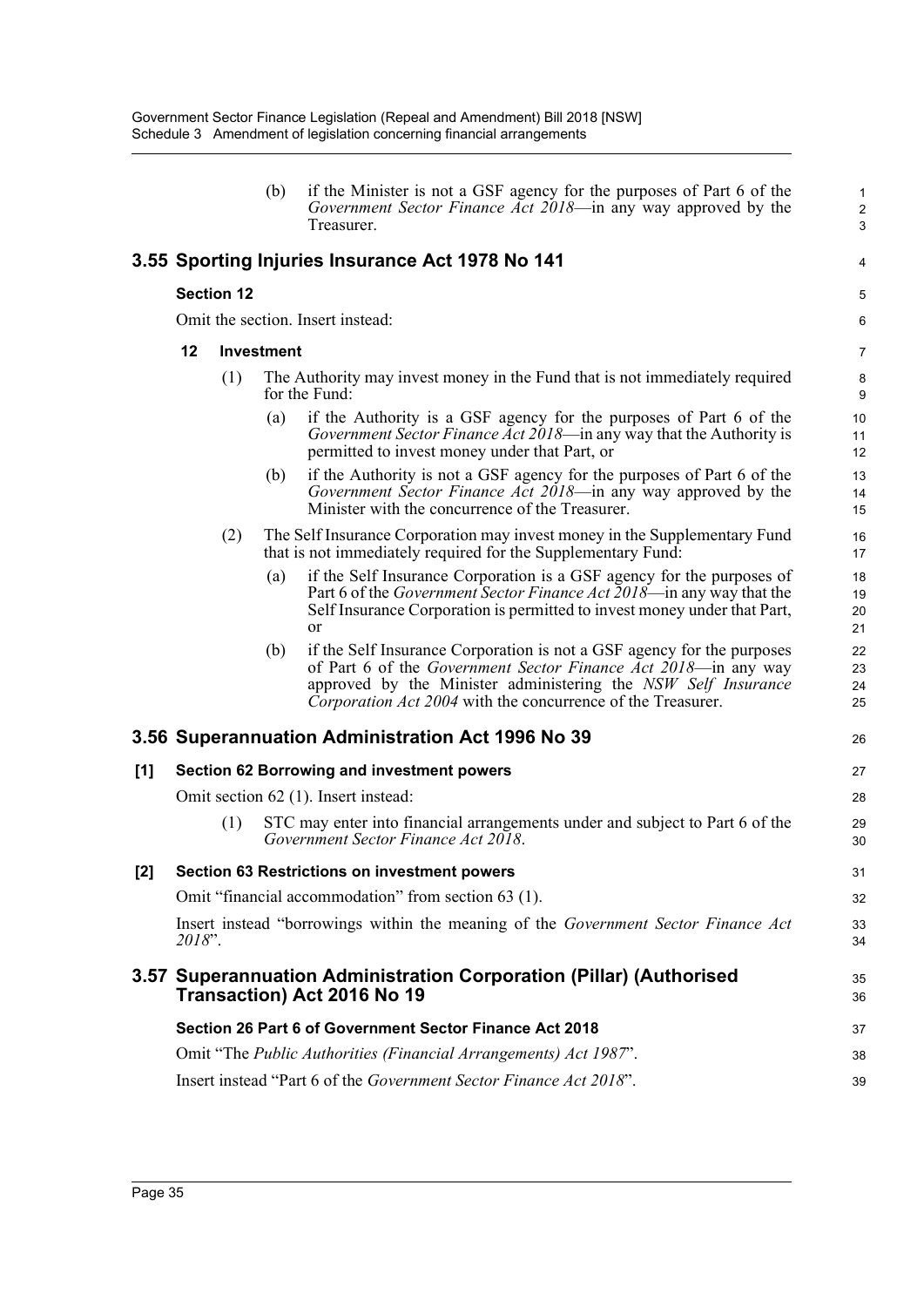|                                   |                       |     |      | 3.58 Sydney Olympic Park Authority Act 2001 No 57                                                                                                                                                      | 1              |  |  |  |
|-----------------------------------|-----------------------|-----|------|--------------------------------------------------------------------------------------------------------------------------------------------------------------------------------------------------------|----------------|--|--|--|
|                                   | <b>Section 59</b>     |     |      |                                                                                                                                                                                                        | 2              |  |  |  |
| Omit the section. Insert instead: |                       |     |      |                                                                                                                                                                                                        |                |  |  |  |
| 59                                | <b>Joint ventures</b> |     |      |                                                                                                                                                                                                        | 4              |  |  |  |
|                                   |                       |     |      | The Authority may carry on a joint venture (within the meaning of the<br>Government Sector Finance Act 2018) in accordance with Part 6 of that Act.                                                    | 5<br>6         |  |  |  |
|                                   |                       |     |      | 3.59 Technical and Further Education Commission Act 1990 No 118                                                                                                                                        | $\overline{7}$ |  |  |  |
|                                   | <b>Section 30</b>     |     |      |                                                                                                                                                                                                        | 8              |  |  |  |
|                                   |                       |     |      | Omit the section. Insert instead:                                                                                                                                                                      | 9              |  |  |  |
| 30                                | Investment            |     |      |                                                                                                                                                                                                        | 10             |  |  |  |
|                                   |                       |     |      | The TAFE Commission may invest money held by it:                                                                                                                                                       | 11             |  |  |  |
|                                   |                       | (a) |      | if the TAFE Commission is a GSF agency for the purposes of Part 6 of<br>the Government Sector Finance Act 2018—in any way that the TAFE<br>Commission is permitted to invest money under that Part, or | 12<br>13<br>14 |  |  |  |
|                                   |                       | (b) |      | if the TAFE Commission is not a GSF agency for the purposes of Part 6<br>of the Government Sector Finance Act $2018$ .                                                                                 | 15<br>16       |  |  |  |
|                                   |                       |     | (i)  | in any way authorised for the time being for the investment of<br>trust funds, and                                                                                                                     | 17<br>18       |  |  |  |
|                                   |                       |     | (11) | in any other way approved by the Minister with the concurrence<br>of the Treasurer.                                                                                                                    | 19<br>20       |  |  |  |
|                                   |                       |     |      | 3.60 Tow Truck Industry Act 1998 No 111                                                                                                                                                                | 21             |  |  |  |
|                                   | <b>Section 92</b>     |     |      |                                                                                                                                                                                                        | 22             |  |  |  |
|                                   |                       |     |      | Omit the section. Insert instead:                                                                                                                                                                      | 23             |  |  |  |
| 92                                |                       |     |      | <b>Investment of money in Fund</b>                                                                                                                                                                     | 24             |  |  |  |
|                                   |                       |     |      | The Secretary may invest money in the Tow Truck Industry Fund:                                                                                                                                         | 25             |  |  |  |
|                                   |                       | (a) |      | if the Department is a GSF agency for the purposes of Part 6 of the<br>Government Sector Finance Act 2018—in any way that the Department<br>is permitted to invest money under that Part, or           | 26<br>27<br>28 |  |  |  |
|                                   |                       | (b) |      | if the Department is not a GSF agency for the purposes of Part 6 of the<br>Government Sector Finance Act 2018—in any way approved by the<br>Minister with the concurrence of the Treasurer.            | 29<br>30<br>31 |  |  |  |
|                                   |                       |     |      | 3.61 Transport Administration Act 1988 No 109                                                                                                                                                          | 32             |  |  |  |
|                                   |                       |     |      | <b>Section 78 Payments into RMS Fund</b>                                                                                                                                                               | 33             |  |  |  |
|                                   |                       |     |      | Omit "the <i>Public Authorities (Financial Arrangements) Act 1987</i> " from section 78 (1) (c).                                                                                                       | 34             |  |  |  |
|                                   |                       |     |      | Insert instead "Part 6 of the Government Sector Finance Act 2018".                                                                                                                                     | 35             |  |  |  |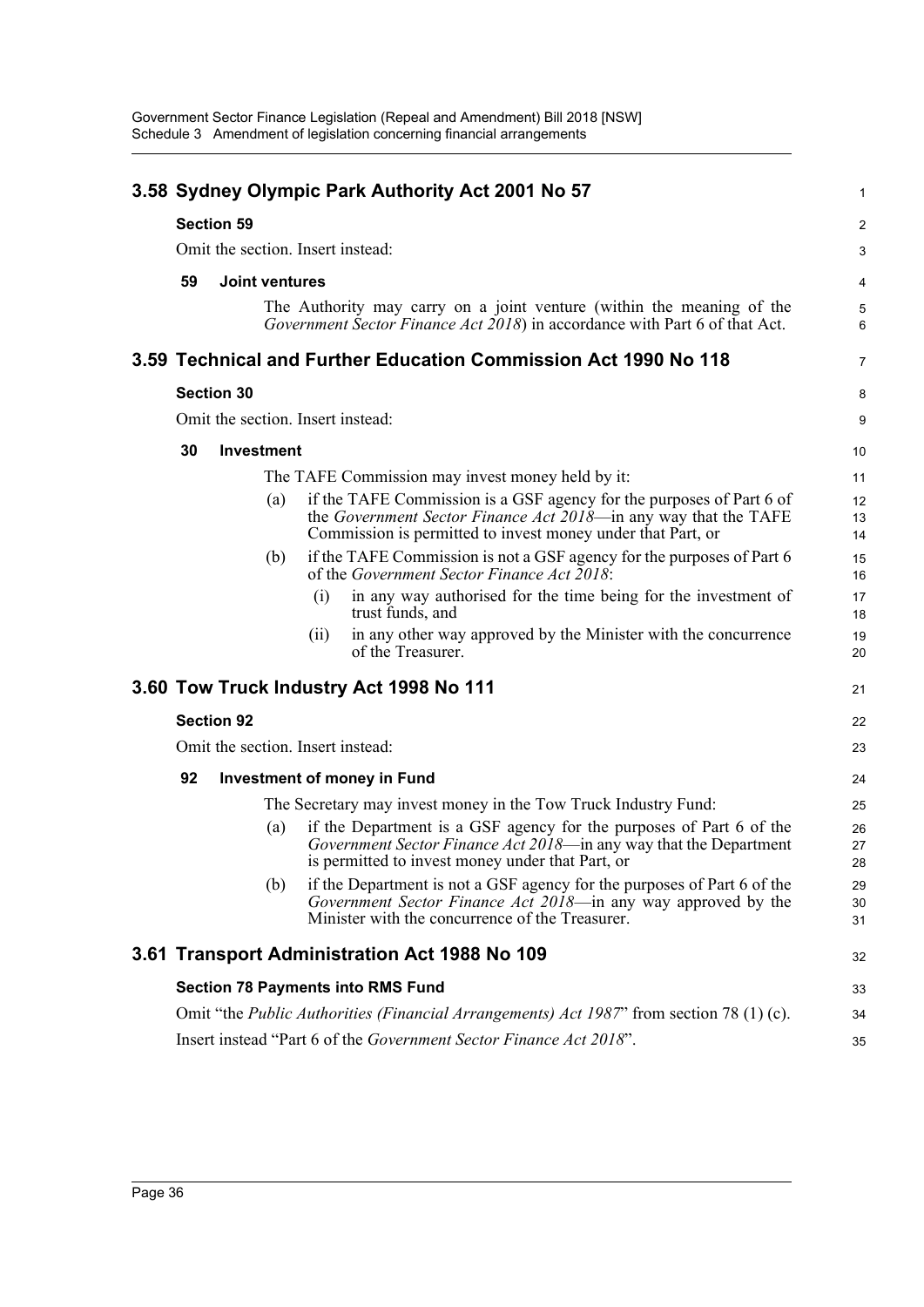Government Sector Finance Legislation (Repeal and Amendment) Bill 2018 [NSW] Schedule 3 Amendment of legislation concerning financial arrangements

|       | 3.62 Transport Administration (General) Regulation 2013                                                                                                                                                                                                                                                                                | 1                          |
|-------|----------------------------------------------------------------------------------------------------------------------------------------------------------------------------------------------------------------------------------------------------------------------------------------------------------------------------------------|----------------------------|
|       | <b>Clause 75 Application of other Acts to Western Sydney Buses</b>                                                                                                                                                                                                                                                                     | $\boldsymbol{2}$           |
|       | Omit clause 75 (2) (b). Insert instead:                                                                                                                                                                                                                                                                                                | 3                          |
|       | the Government Sector Finance Act 2018,<br>(b)                                                                                                                                                                                                                                                                                         | $\overline{4}$             |
|       | 3.63 Treasury Corporation Act 1983 No 75                                                                                                                                                                                                                                                                                               | 5                          |
| [1]   | <b>Section 3 Definitions</b>                                                                                                                                                                                                                                                                                                           | 6                          |
|       | Insert in alphabetical order in section $3(1)$ :                                                                                                                                                                                                                                                                                       | $\overline{7}$             |
|       | <b>borrowing</b> has the same meaning as in the funding Act.                                                                                                                                                                                                                                                                           | 8                          |
|       | <i>derivative arrangement</i> has the same meaning as in the funding Act.                                                                                                                                                                                                                                                              | 9                          |
| $[2]$ | Section 3 (1), definition of "financial accommodation"                                                                                                                                                                                                                                                                                 | 10                         |
|       | Omit the definition.                                                                                                                                                                                                                                                                                                                   | 11                         |
| $[3]$ | Section 3 (1), definition of "funding Act"                                                                                                                                                                                                                                                                                             | 12                         |
|       | Omit the definition. Insert instead:                                                                                                                                                                                                                                                                                                   | 13                         |
|       | <b>funding Act</b> means the Government Sector Finance Act 2018.                                                                                                                                                                                                                                                                       | 14                         |
| [4]   | Section 3 (3)                                                                                                                                                                                                                                                                                                                          | 15                         |
|       | Omit the subsection.                                                                                                                                                                                                                                                                                                                   | 16                         |
| [5]   | <b>Section 4 New South Wales Treasury Corporation</b>                                                                                                                                                                                                                                                                                  | 17                         |
|       | Omit section 4 (6) (b). Insert instead:                                                                                                                                                                                                                                                                                                | 18                         |
|       | if the Corporation is of the same opinion after the direction has been<br>(b)<br>reviewed, the Corporation must include particulars of the direction, and<br>of its opinion as to the effect of compliance with the direction, in the<br>annual reporting information prepared for it under the Government<br>Sector Finance Act 2018. | 19<br>20<br>21<br>22<br>23 |
| [6]   | Sections 6A (1) (a), (b), (g) and (i), 6B (2) and (5), 7 (1) and (3), 9A (1), (5) and (6)<br>and $9B(1)$ and $(2)$                                                                                                                                                                                                                     | 24<br>25                   |
|       | Omit "financial accommodation" and "financial adjustment" wherever occurring.                                                                                                                                                                                                                                                          | 26                         |
|       | Insert instead "borrowings" and "derivative arrangement", respectively.                                                                                                                                                                                                                                                                | 27                         |
| [7]   | Section 6A Examples of activities in which the Corporation can engage                                                                                                                                                                                                                                                                  | 28                         |
|       | Omit "financial adjustments" from section $6A(1)(g)$ .                                                                                                                                                                                                                                                                                 | 29                         |
|       | Insert instead "derivative arrangements".                                                                                                                                                                                                                                                                                              | 30                         |
| [8]   | <b>Section 6B Limitations on powers</b>                                                                                                                                                                                                                                                                                                | 31                         |
|       | Omit section 6B (1). Insert instead:                                                                                                                                                                                                                                                                                                   | 32                         |
|       | The Corporation is not to invest funds of or under the control of the<br>(1)<br>Corporation except:                                                                                                                                                                                                                                    | 33<br>34                   |
|       | if the Corporation is a GSF agency for the purposes of Part 6 of the<br>(a)<br><i>Government Sector Finance Act 2018</i> —in any way that the Corporation<br>is permitted to invest money under that Part, or                                                                                                                          | 35<br>36<br>37             |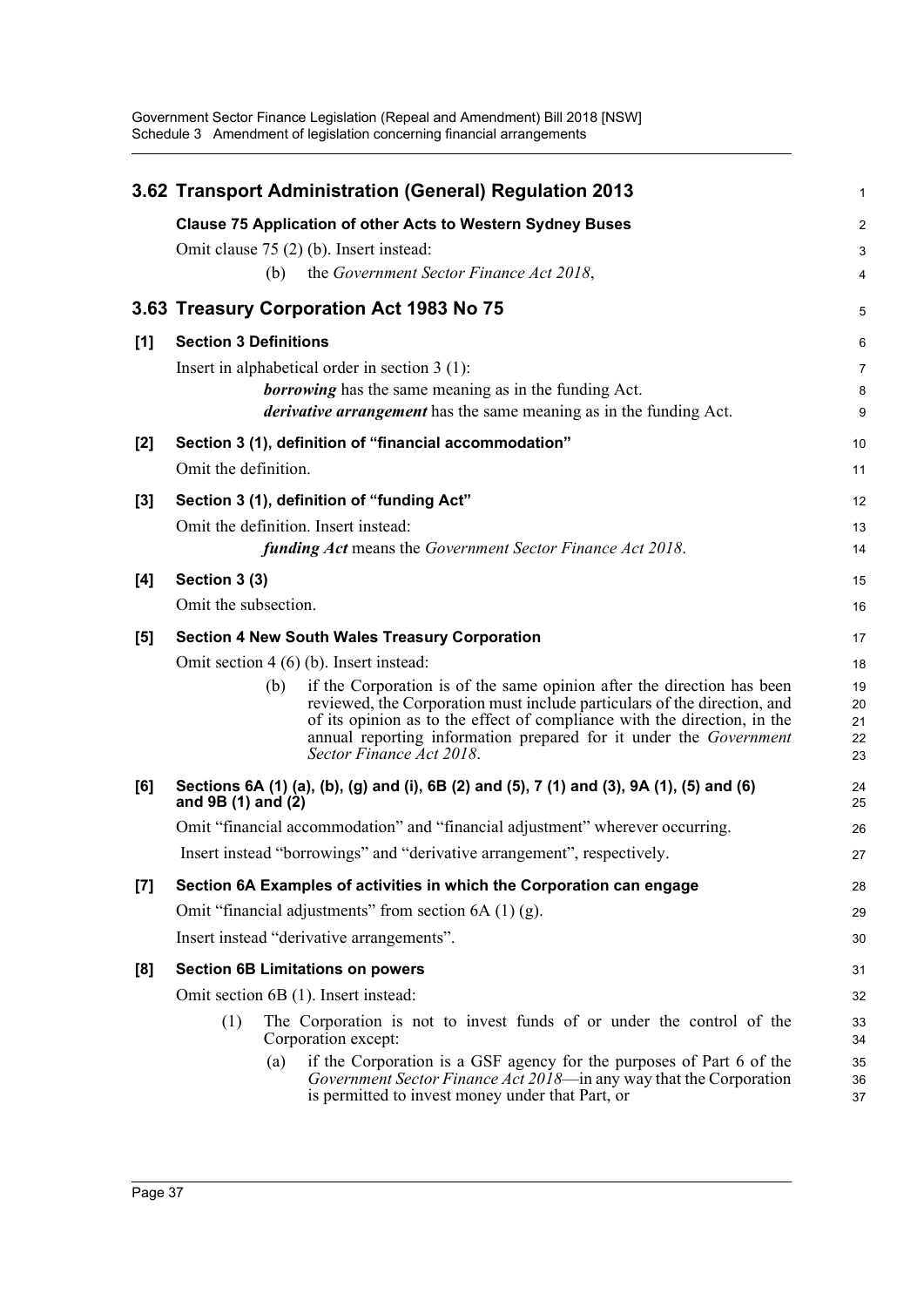|                   | if the Corporation is not a GSF agency for the purposes of Part 6 of the<br>Government Sector Finance Act 2018—in any way approved by the<br>Treasurer.                            | $\mathbf{1}$<br>$\sqrt{2}$<br>3                                                                                                                                                                                                                                                                                                                                                                                                                                                                                                                                                                                                                                                                                                                                                                                                                                                                                                                                                                                                                                                                                                                                                                                                                                                                                                                                                                                                                                                                                                                                                                                                                                                                                                      |
|-------------------|------------------------------------------------------------------------------------------------------------------------------------------------------------------------------------|--------------------------------------------------------------------------------------------------------------------------------------------------------------------------------------------------------------------------------------------------------------------------------------------------------------------------------------------------------------------------------------------------------------------------------------------------------------------------------------------------------------------------------------------------------------------------------------------------------------------------------------------------------------------------------------------------------------------------------------------------------------------------------------------------------------------------------------------------------------------------------------------------------------------------------------------------------------------------------------------------------------------------------------------------------------------------------------------------------------------------------------------------------------------------------------------------------------------------------------------------------------------------------------------------------------------------------------------------------------------------------------------------------------------------------------------------------------------------------------------------------------------------------------------------------------------------------------------------------------------------------------------------------------------------------------------------------------------------------------|
| Section 6B (5)    |                                                                                                                                                                                    | 4                                                                                                                                                                                                                                                                                                                                                                                                                                                                                                                                                                                                                                                                                                                                                                                                                                                                                                                                                                                                                                                                                                                                                                                                                                                                                                                                                                                                                                                                                                                                                                                                                                                                                                                                    |
|                   |                                                                                                                                                                                    | 5                                                                                                                                                                                                                                                                                                                                                                                                                                                                                                                                                                                                                                                                                                                                                                                                                                                                                                                                                                                                                                                                                                                                                                                                                                                                                                                                                                                                                                                                                                                                                                                                                                                                                                                                    |
|                   |                                                                                                                                                                                    | 6                                                                                                                                                                                                                                                                                                                                                                                                                                                                                                                                                                                                                                                                                                                                                                                                                                                                                                                                                                                                                                                                                                                                                                                                                                                                                                                                                                                                                                                                                                                                                                                                                                                                                                                                    |
|                   |                                                                                                                                                                                    | 7                                                                                                                                                                                                                                                                                                                                                                                                                                                                                                                                                                                                                                                                                                                                                                                                                                                                                                                                                                                                                                                                                                                                                                                                                                                                                                                                                                                                                                                                                                                                                                                                                                                                                                                                    |
| Section 7 (3)     |                                                                                                                                                                                    | 8                                                                                                                                                                                                                                                                                                                                                                                                                                                                                                                                                                                                                                                                                                                                                                                                                                                                                                                                                                                                                                                                                                                                                                                                                                                                                                                                                                                                                                                                                                                                                                                                                                                                                                                                    |
|                   |                                                                                                                                                                                    | 9                                                                                                                                                                                                                                                                                                                                                                                                                                                                                                                                                                                                                                                                                                                                                                                                                                                                                                                                                                                                                                                                                                                                                                                                                                                                                                                                                                                                                                                                                                                                                                                                                                                                                                                                    |
|                   |                                                                                                                                                                                    | 10                                                                                                                                                                                                                                                                                                                                                                                                                                                                                                                                                                                                                                                                                                                                                                                                                                                                                                                                                                                                                                                                                                                                                                                                                                                                                                                                                                                                                                                                                                                                                                                                                                                                                                                                   |
|                   |                                                                                                                                                                                    | 11                                                                                                                                                                                                                                                                                                                                                                                                                                                                                                                                                                                                                                                                                                                                                                                                                                                                                                                                                                                                                                                                                                                                                                                                                                                                                                                                                                                                                                                                                                                                                                                                                                                                                                                                   |
|                   |                                                                                                                                                                                    | 12<br>13<br>14                                                                                                                                                                                                                                                                                                                                                                                                                                                                                                                                                                                                                                                                                                                                                                                                                                                                                                                                                                                                                                                                                                                                                                                                                                                                                                                                                                                                                                                                                                                                                                                                                                                                                                                       |
|                   |                                                                                                                                                                                    | 15                                                                                                                                                                                                                                                                                                                                                                                                                                                                                                                                                                                                                                                                                                                                                                                                                                                                                                                                                                                                                                                                                                                                                                                                                                                                                                                                                                                                                                                                                                                                                                                                                                                                                                                                   |
|                   |                                                                                                                                                                                    | 16                                                                                                                                                                                                                                                                                                                                                                                                                                                                                                                                                                                                                                                                                                                                                                                                                                                                                                                                                                                                                                                                                                                                                                                                                                                                                                                                                                                                                                                                                                                                                                                                                                                                                                                                   |
| (3)               |                                                                                                                                                                                    | 17<br>18<br>19                                                                                                                                                                                                                                                                                                                                                                                                                                                                                                                                                                                                                                                                                                                                                                                                                                                                                                                                                                                                                                                                                                                                                                                                                                                                                                                                                                                                                                                                                                                                                                                                                                                                                                                       |
| Section 9A (6)    |                                                                                                                                                                                    | 20                                                                                                                                                                                                                                                                                                                                                                                                                                                                                                                                                                                                                                                                                                                                                                                                                                                                                                                                                                                                                                                                                                                                                                                                                                                                                                                                                                                                                                                                                                                                                                                                                                                                                                                                   |
|                   |                                                                                                                                                                                    | 21                                                                                                                                                                                                                                                                                                                                                                                                                                                                                                                                                                                                                                                                                                                                                                                                                                                                                                                                                                                                                                                                                                                                                                                                                                                                                                                                                                                                                                                                                                                                                                                                                                                                                                                                   |
|                   |                                                                                                                                                                                    | 22                                                                                                                                                                                                                                                                                                                                                                                                                                                                                                                                                                                                                                                                                                                                                                                                                                                                                                                                                                                                                                                                                                                                                                                                                                                                                                                                                                                                                                                                                                                                                                                                                                                                                                                                   |
|                   |                                                                                                                                                                                    | 23                                                                                                                                                                                                                                                                                                                                                                                                                                                                                                                                                                                                                                                                                                                                                                                                                                                                                                                                                                                                                                                                                                                                                                                                                                                                                                                                                                                                                                                                                                                                                                                                                                                                                                                                   |
|                   |                                                                                                                                                                                    | 24                                                                                                                                                                                                                                                                                                                                                                                                                                                                                                                                                                                                                                                                                                                                                                                                                                                                                                                                                                                                                                                                                                                                                                                                                                                                                                                                                                                                                                                                                                                                                                                                                                                                                                                                   |
|                   |                                                                                                                                                                                    | 25                                                                                                                                                                                                                                                                                                                                                                                                                                                                                                                                                                                                                                                                                                                                                                                                                                                                                                                                                                                                                                                                                                                                                                                                                                                                                                                                                                                                                                                                                                                                                                                                                                                                                                                                   |
|                   |                                                                                                                                                                                    | 26                                                                                                                                                                                                                                                                                                                                                                                                                                                                                                                                                                                                                                                                                                                                                                                                                                                                                                                                                                                                                                                                                                                                                                                                                                                                                                                                                                                                                                                                                                                                                                                                                                                                                                                                   |
|                   |                                                                                                                                                                                    | 27<br>28                                                                                                                                                                                                                                                                                                                                                                                                                                                                                                                                                                                                                                                                                                                                                                                                                                                                                                                                                                                                                                                                                                                                                                                                                                                                                                                                                                                                                                                                                                                                                                                                                                                                                                                             |
|                   |                                                                                                                                                                                    | 29                                                                                                                                                                                                                                                                                                                                                                                                                                                                                                                                                                                                                                                                                                                                                                                                                                                                                                                                                                                                                                                                                                                                                                                                                                                                                                                                                                                                                                                                                                                                                                                                                                                                                                                                   |
|                   |                                                                                                                                                                                    | 30                                                                                                                                                                                                                                                                                                                                                                                                                                                                                                                                                                                                                                                                                                                                                                                                                                                                                                                                                                                                                                                                                                                                                                                                                                                                                                                                                                                                                                                                                                                                                                                                                                                                                                                                   |
| <b>Section 84</b> |                                                                                                                                                                                    | 31                                                                                                                                                                                                                                                                                                                                                                                                                                                                                                                                                                                                                                                                                                                                                                                                                                                                                                                                                                                                                                                                                                                                                                                                                                                                                                                                                                                                                                                                                                                                                                                                                                                                                                                                   |
|                   |                                                                                                                                                                                    | 32                                                                                                                                                                                                                                                                                                                                                                                                                                                                                                                                                                                                                                                                                                                                                                                                                                                                                                                                                                                                                                                                                                                                                                                                                                                                                                                                                                                                                                                                                                                                                                                                                                                                                                                                   |
| 84                |                                                                                                                                                                                    | 33                                                                                                                                                                                                                                                                                                                                                                                                                                                                                                                                                                                                                                                                                                                                                                                                                                                                                                                                                                                                                                                                                                                                                                                                                                                                                                                                                                                                                                                                                                                                                                                                                                                                                                                                   |
|                   |                                                                                                                                                                                    | 34                                                                                                                                                                                                                                                                                                                                                                                                                                                                                                                                                                                                                                                                                                                                                                                                                                                                                                                                                                                                                                                                                                                                                                                                                                                                                                                                                                                                                                                                                                                                                                                                                                                                                                                                   |
|                   | if the Board is a GSF agency for the purposes of Part 6 of the<br>Government Sector Finance Act 2018-in any way that the Board is<br>permitted to invest money under that Part, or | 35<br>36<br>37                                                                                                                                                                                                                                                                                                                                                                                                                                                                                                                                                                                                                                                                                                                                                                                                                                                                                                                                                                                                                                                                                                                                                                                                                                                                                                                                                                                                                                                                                                                                                                                                                                                                                                                       |
|                   |                                                                                                                                                                                    | (b)<br>Omit "is obtained". Insert instead "are obtained".<br><b>Section 7 Obligations of public authorities</b><br>Omit "was provided" from section 7 (1). Insert instead "were provided".<br>Omit "was obtained". Insert instead "were obtained".<br><b>Section 9 Provision of borrowings from Corporation</b><br>Omit the note. Insert instead:<br>Note. Section 6.24 of the funding Act provides that, subject to certain exceptions,<br>borrowings for GSF agencies under Part 6 of that Act (which include Ministers other<br>than the Treasurer) must be obtained from the Corporation.<br><b>Section 9A Provision of borrowings to councils</b><br>Omit section 9A (3). Insert instead:<br>Section 6.29 (Guarantee fees for certain guaranteed payments) of the funding<br>Act applies to a council in respect of borrowings obtained by the Corporation<br>for the council in the same way as it applies to a GSF agency.<br>Omit "is taken", "has been" and "in respect of it".<br>Insert instead "are taken", "have been" and "in respect of the borrowings", respectively.<br>Section 9B Special powers of the Corporation<br>Omit "is provided" from section 9B (1). Insert instead "are provided".<br>3.64 Trustee Act 1925 No 14<br>Section 14A Duties of trustee in respect of power of investment<br>Omit "section 39 of the <i>Public Authorities (Financial Arrangements) Act 1987</i> " from the<br>note to section 14A (2).<br>Insert instead "section 6.3 of the <i>Government Sector Finance Act 2018</i> ".<br>3.65 Veterinary Practice Act 2003 No 87<br>Omit the section. Insert instead:<br><b>Investment of money</b><br>The Board may invest money held in the account referred to in section 83:<br>(a) |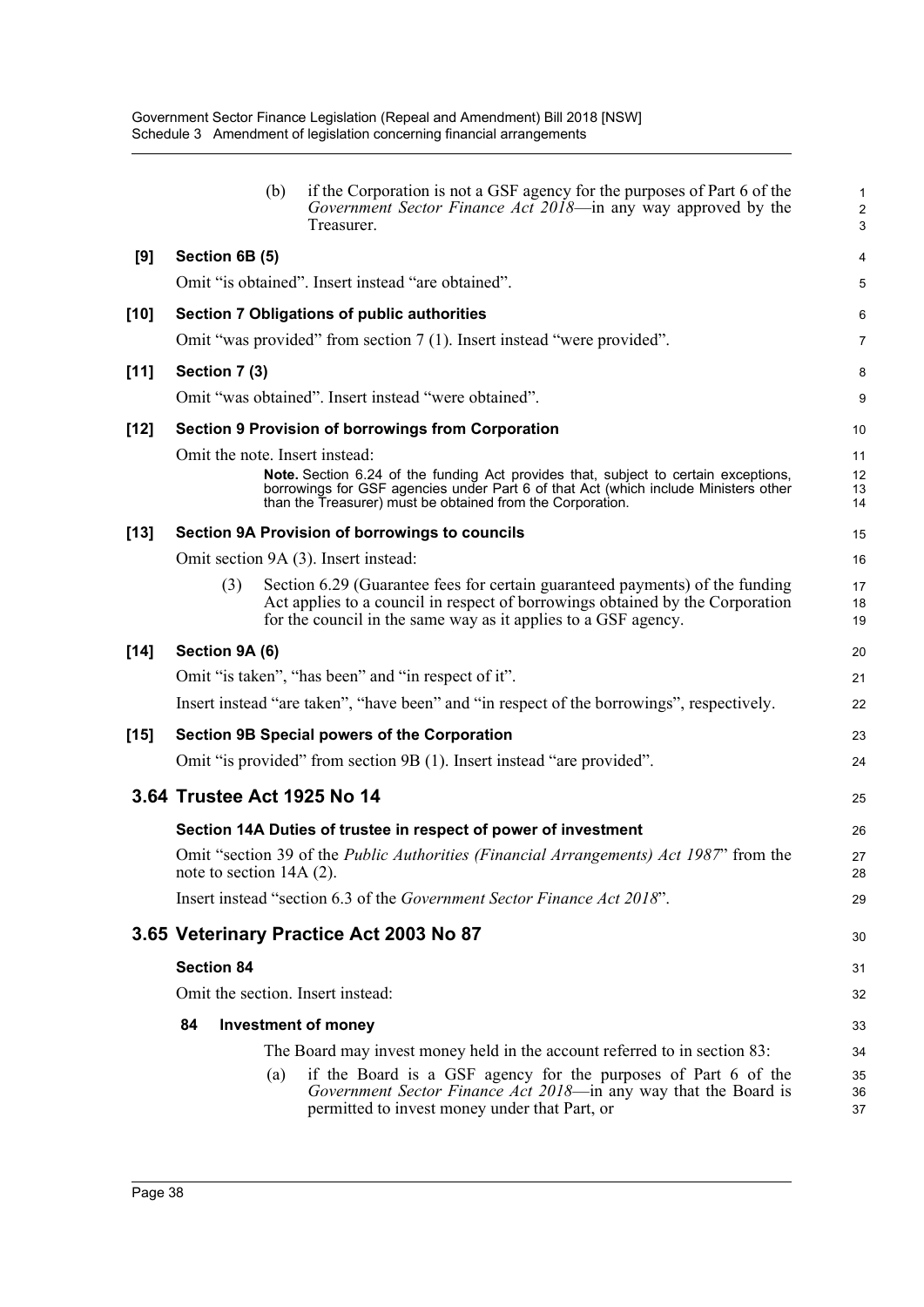|                    | (b)   | if the Board is not a GSF agency for the purposes of Part 6 of the<br>Government Sector Finance Act 2018—in any way authorised for the<br>investment of trust funds or in any other way approved by the Minister<br>with the concurrence of the Treasurer. | $\mathbf{1}$<br>$\overline{c}$<br>3<br>$\overline{4}$ |
|--------------------|-------|------------------------------------------------------------------------------------------------------------------------------------------------------------------------------------------------------------------------------------------------------------|-------------------------------------------------------|
|                    |       | 3.66 Victims Rights and Support Act 2013 No 37                                                                                                                                                                                                             | 5                                                     |
|                    |       | <b>Section 14 Victims Support Fund</b>                                                                                                                                                                                                                     | 6                                                     |
|                    |       | Omit section 14 (3). Insert instead:                                                                                                                                                                                                                       | $\overline{7}$                                        |
| (3)                |       | The Secretary may invest money in the Fund:                                                                                                                                                                                                                | 8                                                     |
|                    | (a)   | if the Department of Justice is a GSF agency for the purposes of Part 6<br>of the Government Sector Finance Act 2018—in any way that the<br>Department of Justice is permitted to invest money under that Part, or                                         | 9<br>10<br>11                                         |
|                    | (b)   | if the Department of Justice is not a GSF agency for the purposes of<br>Part 6 of the <i>Government Sector Finance Act 2018</i> —in any way<br>authorised for the investment of trust funds.                                                               | 12<br>13<br>14                                        |
|                    |       | 3.67 Waste Recycling and Processing Corporation (Authorised<br><b>Transaction) Act 2010 No 8</b>                                                                                                                                                           | 15<br>16                                              |
|                    |       | <b>Section 7 WAMC Landfill Rehabilitation Fund</b>                                                                                                                                                                                                         | 17                                                    |
|                    |       | Omit section 7 (7). Insert instead:                                                                                                                                                                                                                        | 18                                                    |
| (7)                | Fund: | The Minister for Finance, Services and Property may invest money in the                                                                                                                                                                                    | 19<br>20                                              |
|                    | (a)   | if the Minister is a GSF agency for the purposes of Part 6 of the<br>Government Sector Finance Act 2018-in any way that the Minister is<br>permitted to invest money under that Part, or                                                                   | 21<br>22<br>23                                        |
|                    | (b)   | if the Minister is not a GSF agency for the purposes of Part 6 of the<br>Government Sector Finance Act 2018—in any way approved by the<br>Treasurer.                                                                                                       | 24<br>25<br>26                                        |
|                    |       | 3.68 Water Management Act 2000 No 92                                                                                                                                                                                                                       | 27                                                    |
| <b>Section 385</b> |       |                                                                                                                                                                                                                                                            | 28                                                    |
|                    |       | Omit the section. Insert instead:                                                                                                                                                                                                                          | 29                                                    |
| 385 Investments    |       |                                                                                                                                                                                                                                                            | 30                                                    |
|                    |       | The Trust is to invest money in the Trust Fund:                                                                                                                                                                                                            | 31                                                    |
|                    | (a)   | if the Trust is a GSF agency for the purposes of Part 6 of the<br>Government Sector Finance Act 2018—in any way that the Trust is<br>permitted to invest money under that Part, or                                                                         | 32<br>33<br>34                                        |
|                    | (b)   | if the Trust is not a GSF agency for the purposes of Part 6 of the<br><i>Government Sector Finance Act 2018</i> —in any way approved by the<br>Treasurer.                                                                                                  | 35<br>36<br>37                                        |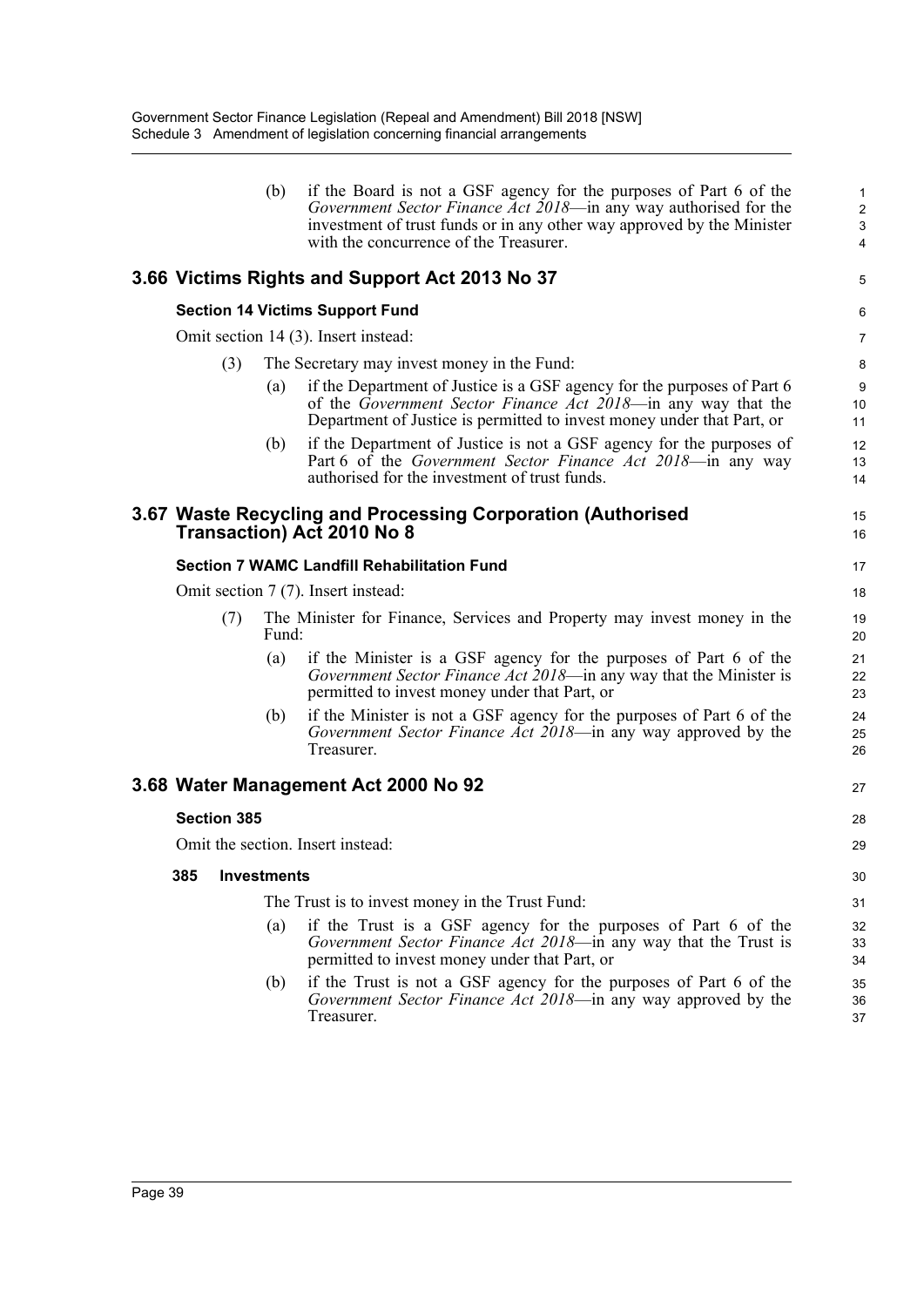|       |                               |       | 3.69 Water Management Amendment Act 2010 No 133                                                                                                                                                                                         | 1                                       |
|-------|-------------------------------|-------|-----------------------------------------------------------------------------------------------------------------------------------------------------------------------------------------------------------------------------------------|-----------------------------------------|
| [1]   |                               |       | Schedule 2 Other amendments to Water Management Act 2000 No 92                                                                                                                                                                          | 2                                       |
|       | in Schedule $2$ [54].         |       | Omit "financial accommodation" wherever occurring in proposed section 169 (1) and (2)                                                                                                                                                   | $\mathbf{3}$<br>$\overline{\mathbf{4}}$ |
|       | Insert instead "borrowings".  |       |                                                                                                                                                                                                                                         | 5                                       |
| [2]   |                               |       | Schedule 2 [54], proposed section 169 (7)                                                                                                                                                                                               | 6                                       |
|       |                               |       | Omit the definition of <i>obtaining of financial accommodation</i> .                                                                                                                                                                    | 7                                       |
|       | Insert in alphabetical order: |       |                                                                                                                                                                                                                                         | 8                                       |
|       |                               | 2018. | <b>borrowing</b> has the same meaning as in the Government Sector Finance Act                                                                                                                                                           | 9<br>10                                 |
|       |                               |       | 3.70 Western Sydney Parklands Act 2006 No 92                                                                                                                                                                                            | 11                                      |
| [1]   |                               |       | Section 21 Private subsidiary corporations etc                                                                                                                                                                                          | 12                                      |
|       |                               |       | Omit "the <i>Public Authorities (Financial Arrangements) Act 1987</i> " from section 21 (5).                                                                                                                                            | 13                                      |
|       |                               |       | Insert instead "Part 6 of the Government Sector Finance Act 2018".                                                                                                                                                                      | 14                                      |
| $[2]$ | <b>Section 42</b>             |       |                                                                                                                                                                                                                                         | 15                                      |
|       |                               |       | Omit the section. Insert instead:                                                                                                                                                                                                       | 16                                      |
|       | 42                            |       | <b>Investment of money in Fund</b>                                                                                                                                                                                                      | 17                                      |
|       |                               |       | The Trust may invest money in the Fund:                                                                                                                                                                                                 | 18                                      |
|       |                               | (a)   | if the Trust is a GSF agency for the purposes of Part 6 of the<br>Government Sector Finance Act 2018-in any way that the Trust is<br>permitted to invest money under that Part, or                                                      | 19<br>20<br>21                          |
|       |                               | (b)   | if the Trust is not a GSF agency for the purposes of Part 6 of the<br>Government Sector Finance Act 2018—in any way approved by the<br>Minister with the concurrence of the Treasurer.                                                  | 22<br>23<br>24                          |
|       | Act 1987 No 83                |       | 3.71 Workers Compensation (Bush Fire, Emergency and Rescue Services)                                                                                                                                                                    | 25<br>26                                |
| [1]   |                               |       | <b>Section 19 Bush Fire Fighters Compensation Fund</b>                                                                                                                                                                                  | 27                                      |
|       |                               |       | Omit section 19 (3A). Insert instead:                                                                                                                                                                                                   | 28                                      |
|       | (3A)                          |       | The Self Insurance Corporation may invest money in the Bush Fire Fighters<br>Compensation Fund that is not immediately required for the Fund:                                                                                           | 29<br>30                                |
|       |                               | (a)   | if the Self Insurance Corporation is a GSF agency for the purposes of<br>Part 6 of the <i>Government Sector Finance Act 2018</i> —in any way that the<br>Self Insurance Corporation is permitted to invest money under that Part,<br>or | 31<br>32<br>33<br>34                    |
|       |                               | (b)   | if the Self Insurance Corporation is not a GSF agency for the purposes<br>of Part 6 of the <i>Government Sector Finance Act 2018</i> —in any way<br>approved by the Minister with the concurrence of the Treasurer.                     | 35<br>36<br>37                          |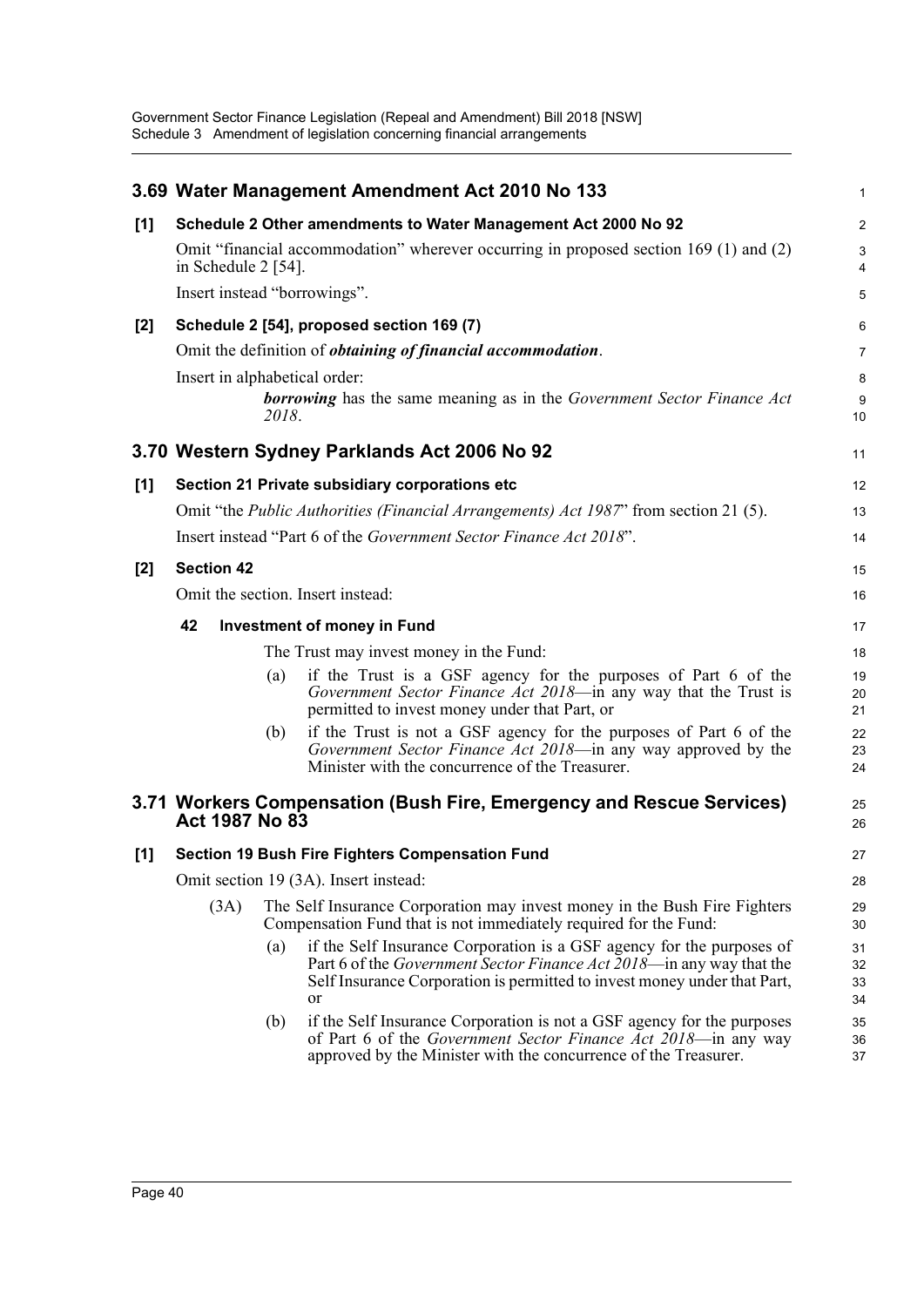#### **[2] Section 31 Emergency and Rescue Workers Compensation Fund**

Omit section 31 (5). Insert instead:

| (5) | The Self Insurance Corporation may invest money in the Emergency and               |
|-----|------------------------------------------------------------------------------------|
|     | Rescue Workers Compensation Fund that is not immediately required for the<br>Fund: |

- (a) if the Self Insurance Corporation is a GSF agency for the purposes of Part 6 of the *Government Sector Finance Act 2018*—in any way that the Self Insurance Corporation is permitted to invest money under that Part, or
- (b) if the Self Insurance Corporation is not a GSF agency for the purposes of Part 6 of the *Government Sector Finance Act 2018*—in any way approved by the Minister with the concurrence of the Treasurer.

# **3.72 Workers' Compensation (Dust Diseases) Act 1942 No 14**

13 14

> 24 25

> 26 27

## **Section 6 Constitution of Fund**

Omit section 6 (2AA). Insert instead:

- (2AA) The Authority may invest money in the Fund that is not immediately required for the Fund:
	- (a) if the Authority is a GSF agency for the purposes of Part 6 of the *Government Sector Finance Act 2018*—in any way that the Authority is permitted to invest money under that Part, or
	- (b) if the Authority is not a GSF agency for the purposes of Part 6 of the *Government Sector Finance Act 2018*—in any way approved by the Minister with the concurrence of the Treasurer.

## **3.73 Workplace Injury Management and Workers Compensation Act 1998 No 86**

#### **Section 36**

Omit the section. Insert instead:

#### **36 Investment**

The Authority may invest money in the Workers Compensation Operational Fund that is not immediately required for the purposes of the Fund:

- (a) if the Authority is a GSF agency for the purposes of Part 6 of the *Government Sector Finance Act 2018*—in any way that the Authority is permitted to invest money under that Part, or
- (b) if the Authority is not a GSF agency for the purposes of Part 6 of the *Government Sector Finance Act 2018*—in any way approved by the Minister with the concurrence of the Treasurer.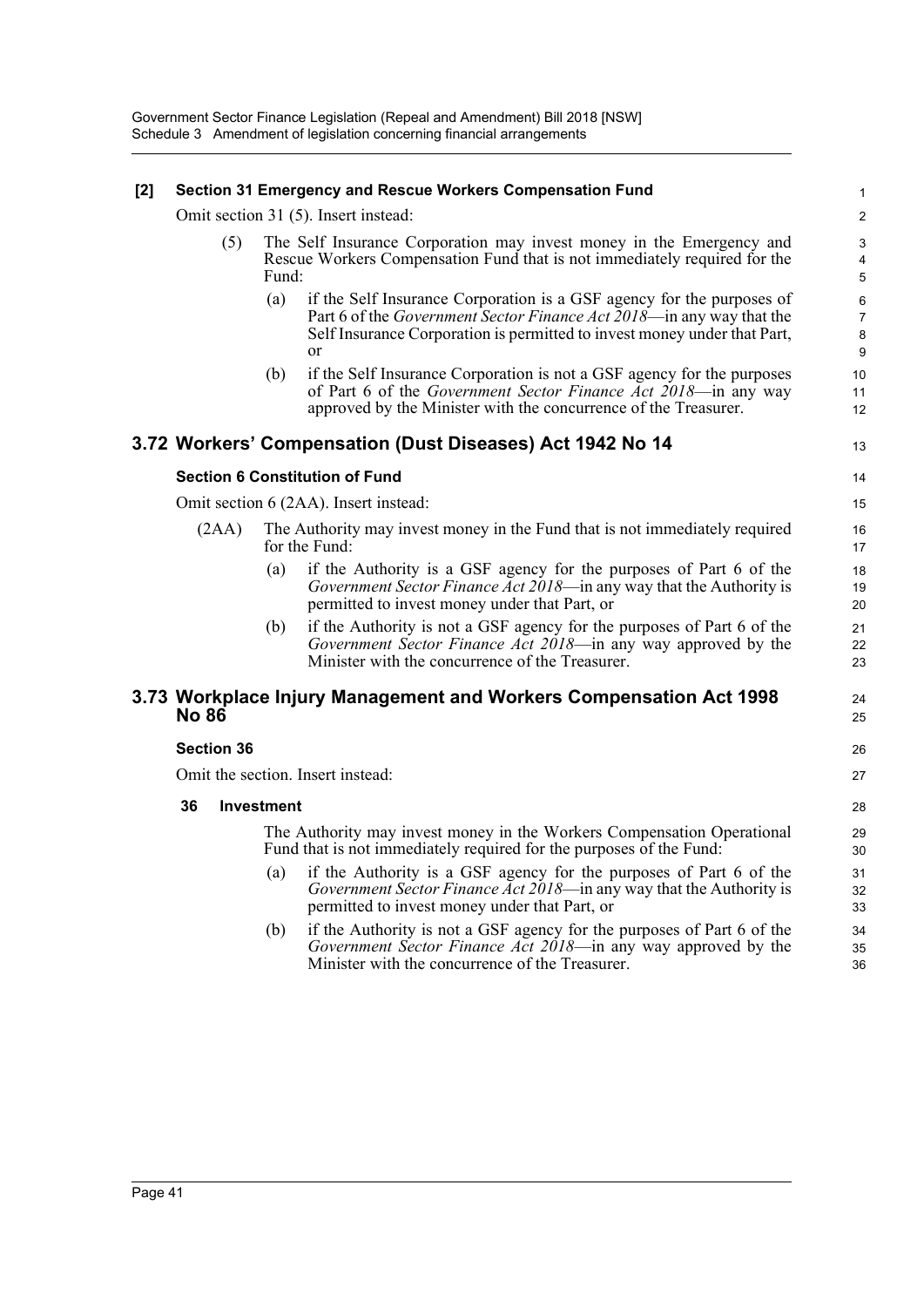|     | <b>Schedule 4</b>  | Other amendments to legislation                                                                                                                                                                                                                                                                                                 | $\mathbf{1}$                               |  |  |  |  |  |
|-----|--------------------|---------------------------------------------------------------------------------------------------------------------------------------------------------------------------------------------------------------------------------------------------------------------------------------------------------------------------------|--------------------------------------------|--|--|--|--|--|
| 4.1 |                    | Aboriginal Housing Act 1998 No 47                                                                                                                                                                                                                                                                                               | $\overline{2}$                             |  |  |  |  |  |
|     |                    | <b>Section 39 Financial year</b>                                                                                                                                                                                                                                                                                                | 3                                          |  |  |  |  |  |
|     |                    | Omit section 39 (2). Insert instead:                                                                                                                                                                                                                                                                                            |                                            |  |  |  |  |  |
|     | (2)                | However, the financial year of the Aboriginal Housing Office is to be the<br>annual reporting period (if any) for the Office if the Treasurer has made a<br>determination under section 2.10 of the <i>Government Sector Finance Act 2018</i><br>for that period to be different from the period referred to in subsection (1). | $\overline{5}$<br>6<br>$\overline{7}$<br>8 |  |  |  |  |  |
| 4.2 |                    | Aboriginal Land Rights Act 1983 No 42                                                                                                                                                                                                                                                                                           | 9                                          |  |  |  |  |  |
| [1] | <b>Section 110</b> |                                                                                                                                                                                                                                                                                                                                 | 10                                         |  |  |  |  |  |
|     |                    | Omit the section. Insert instead:                                                                                                                                                                                                                                                                                               | 11                                         |  |  |  |  |  |
|     | 110                | Report on actions to increase membership of Local Aboriginal Land Councils                                                                                                                                                                                                                                                      | 12                                         |  |  |  |  |  |
|     |                    | The New South Wales Aboriginal Land Council is to include in its annual<br>reporting information under the <i>Government Sector Finance Act 2018</i> a report<br>of the actions it has taken to increase the membership of Local Aboriginal<br>Land Councils.                                                                   | 13<br>14<br>15<br>16                       |  |  |  |  |  |
| [2] |                    | <b>Section 161 Annual reporting information</b>                                                                                                                                                                                                                                                                                 | 17                                         |  |  |  |  |  |
|     |                    | Omit section 161 (3). Insert instead:                                                                                                                                                                                                                                                                                           | 18                                         |  |  |  |  |  |
|     | (3)                | The annual reporting information for the New South Wales Aboriginal Land<br>Council under the Government Sector Finance Act 2018 is to include the<br>following particulars for the annual reporting period to which the information<br>relates:                                                                                | 19<br>20<br>21<br>22                       |  |  |  |  |  |
|     |                    | the total remuneration (including travelling expenses) paid to each<br>(a)<br>councillor by the New South Wales Aboriginal Land Council,                                                                                                                                                                                        | 23<br>24                                   |  |  |  |  |  |
|     |                    | the total funds granted to each Local Aboriginal Land Council by the<br>(b)<br>New South Wales Aboriginal Land Council.                                                                                                                                                                                                         | 25<br>26                                   |  |  |  |  |  |
| 4.3 |                    | <b>Aboriginal Land Rights Regulation 2014</b>                                                                                                                                                                                                                                                                                   | 27                                         |  |  |  |  |  |
|     |                    | Schedule 2 Model rules for the New South Wales Aboriginal Land Council                                                                                                                                                                                                                                                          | 28                                         |  |  |  |  |  |
|     |                    | Omit "Public Finance and Audit Act 1983" from clause 8 (5).                                                                                                                                                                                                                                                                     | 29                                         |  |  |  |  |  |
|     |                    | Insert instead "Government Sector Finance Act 2018".                                                                                                                                                                                                                                                                            | 30                                         |  |  |  |  |  |
| 4.4 |                    | <b>Agricultural Industry Services Act 1998 No 45</b>                                                                                                                                                                                                                                                                            | 31                                         |  |  |  |  |  |
| [1] |                    | Section 15 Strategic plans and reports                                                                                                                                                                                                                                                                                          | 32                                         |  |  |  |  |  |
|     |                    | Omit "annual report under the Annual Reports (Statutory Bodies) Act 1984" and "the<br>report" from section 15 (5).                                                                                                                                                                                                              | 33<br>34                                   |  |  |  |  |  |
|     |                    | Insert instead "annual reporting information under the Government Sector Finance Act<br>2018" and "the information", respectively.                                                                                                                                                                                              | 35<br>36                                   |  |  |  |  |  |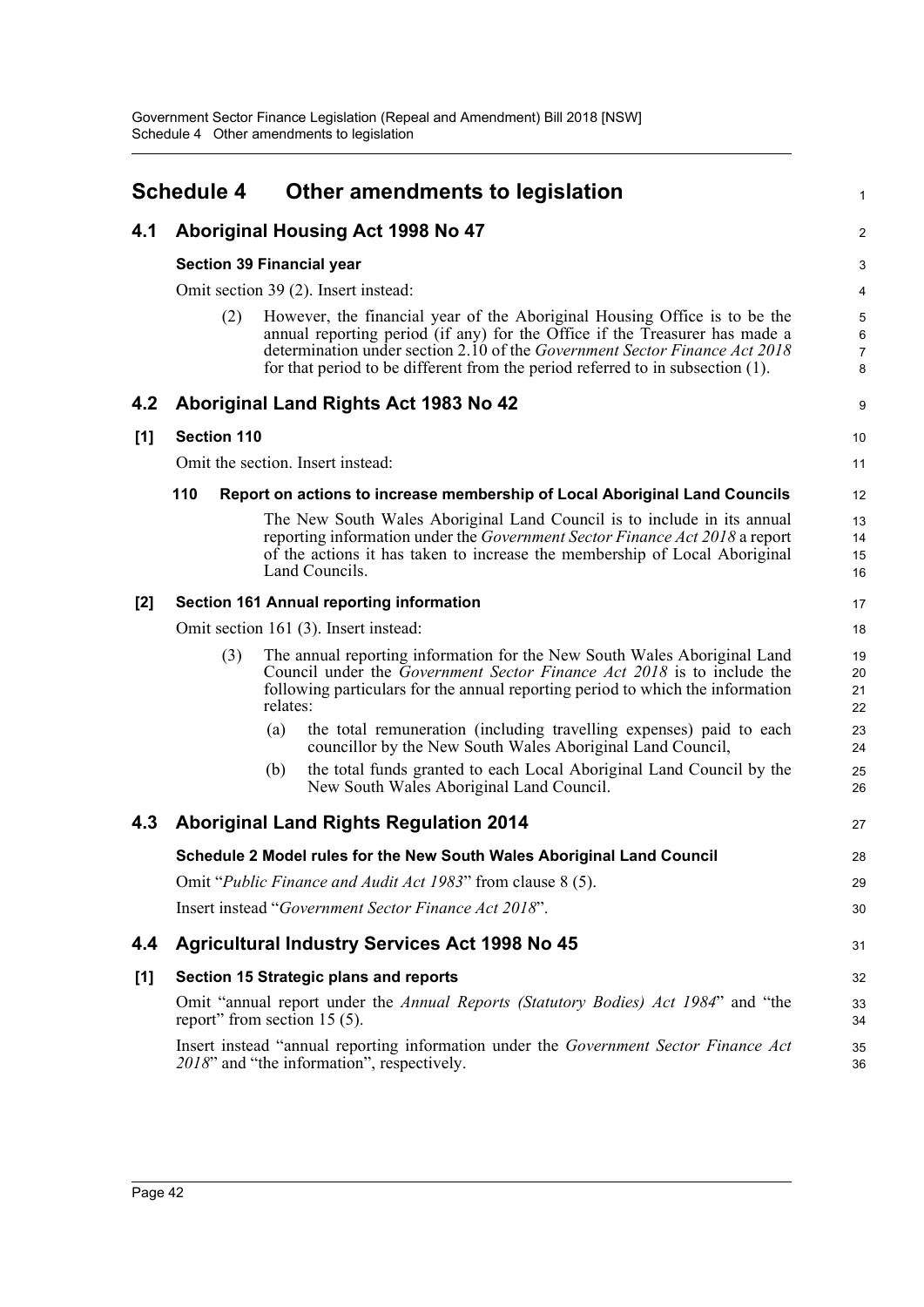| $[2]$ |                       | <b>Section 32 Financial year</b>                                                                                                                                                                                                                                                                          | $\mathbf{1}$                             |
|-------|-----------------------|-----------------------------------------------------------------------------------------------------------------------------------------------------------------------------------------------------------------------------------------------------------------------------------------------------------|------------------------------------------|
|       |                       | Omit section 32 (2). Insert instead:                                                                                                                                                                                                                                                                      | $\overline{c}$                           |
|       | (2)                   | However, the financial year of a committee is to be the annual reporting period<br>(if any) for the committee if the Treasurer has made a determination under<br>section 2.10 of the Government Sector Finance Act 2018 for that period to be<br>different from the period referred to in subsection (1). | 3<br>4<br>$\mathbf 5$<br>$6\phantom{1}6$ |
| $[3]$ |                       | <b>Section 47 Annual reports by Secretary</b>                                                                                                                                                                                                                                                             | $\overline{7}$                           |
|       |                       | Omit "report prepared for the Department under the Annual Reports (Departments) Act<br>1985" from section 47 (3).                                                                                                                                                                                         | 8<br>9                                   |
|       |                       | Insert instead "annual reporting information prepared for the Department under the<br>Government Sector Finance Act 2018".                                                                                                                                                                                | 10<br>11                                 |
| 4.5   |                       | Agricultural Livestock (Disease Control Funding) Act 1998 No 139                                                                                                                                                                                                                                          | 12                                       |
| [1]   |                       | <b>Section 29 Audit of industry funds</b>                                                                                                                                                                                                                                                                 | 13                                       |
|       |                       | Omit "section 45 of the Public Finance and Audit Act 1983" from section 29 (2).                                                                                                                                                                                                                           | 14                                       |
|       |                       | Insert instead "section 45 of the Government Sector Audit Act 1983".                                                                                                                                                                                                                                      | 15                                       |
| [2]   |                       | <b>Section 30 Annual reports by Secretary</b>                                                                                                                                                                                                                                                             | 16                                       |
|       |                       | Omit "Public Finance and Audit Act 1983" from section 30 (1).                                                                                                                                                                                                                                             | 17                                       |
|       |                       | Insert instead "Government Sector Audit Act 1983".                                                                                                                                                                                                                                                        | 18                                       |
| $[3]$ | <b>Section 30 (3)</b> |                                                                                                                                                                                                                                                                                                           | 19                                       |
|       |                       | Omit the subsection. Insert instead:                                                                                                                                                                                                                                                                      | 20                                       |
|       | (3)                   | A report under this section need not be separately prepared but may form part<br>of the annual reporting information prepared for the Department under the<br>Government Sector Finance Act 2018.                                                                                                         | 21<br>22<br>23                           |
| 4.6   |                       | <b>Appropriation Act 2017 No 30</b>                                                                                                                                                                                                                                                                       | 24                                       |
| [1]   |                       | Section 26 Appropriation for Commonwealth transfer payments                                                                                                                                                                                                                                               | 25                                       |
|       |                       | Omit "section 26 of the <i>Public Finance and Audit Act 1983</i> " from section 26 (3).                                                                                                                                                                                                                   | 26                                       |
|       |                       | Insert instead "section 4.11 of the Government Sector Finance Act 2018".                                                                                                                                                                                                                                  | 27                                       |
| $[2]$ |                       | Section 27 Variation of authorised payments from Consolidated Fund                                                                                                                                                                                                                                        | 28                                       |
|       |                       | Omit "Division 4 of Part 2 of the <i>Public Finance and Audit Act 1983</i> " from section 27 (1).                                                                                                                                                                                                         | 29                                       |
|       |                       | Insert instead "Division 4.2 of the Government Sector Finance Act 2018".                                                                                                                                                                                                                                  | 30                                       |
| $[3]$ |                       | <b>Section 29 Delayed restructures</b>                                                                                                                                                                                                                                                                    | 31                                       |
|       |                       | Omit "Section 24 of the Public Finance and Audit Act 1983" from section 29 (2).                                                                                                                                                                                                                           | 32                                       |
|       |                       | Insert instead "Section 4.9 of the Government Sector Finance Act 2018".                                                                                                                                                                                                                                   | 33                                       |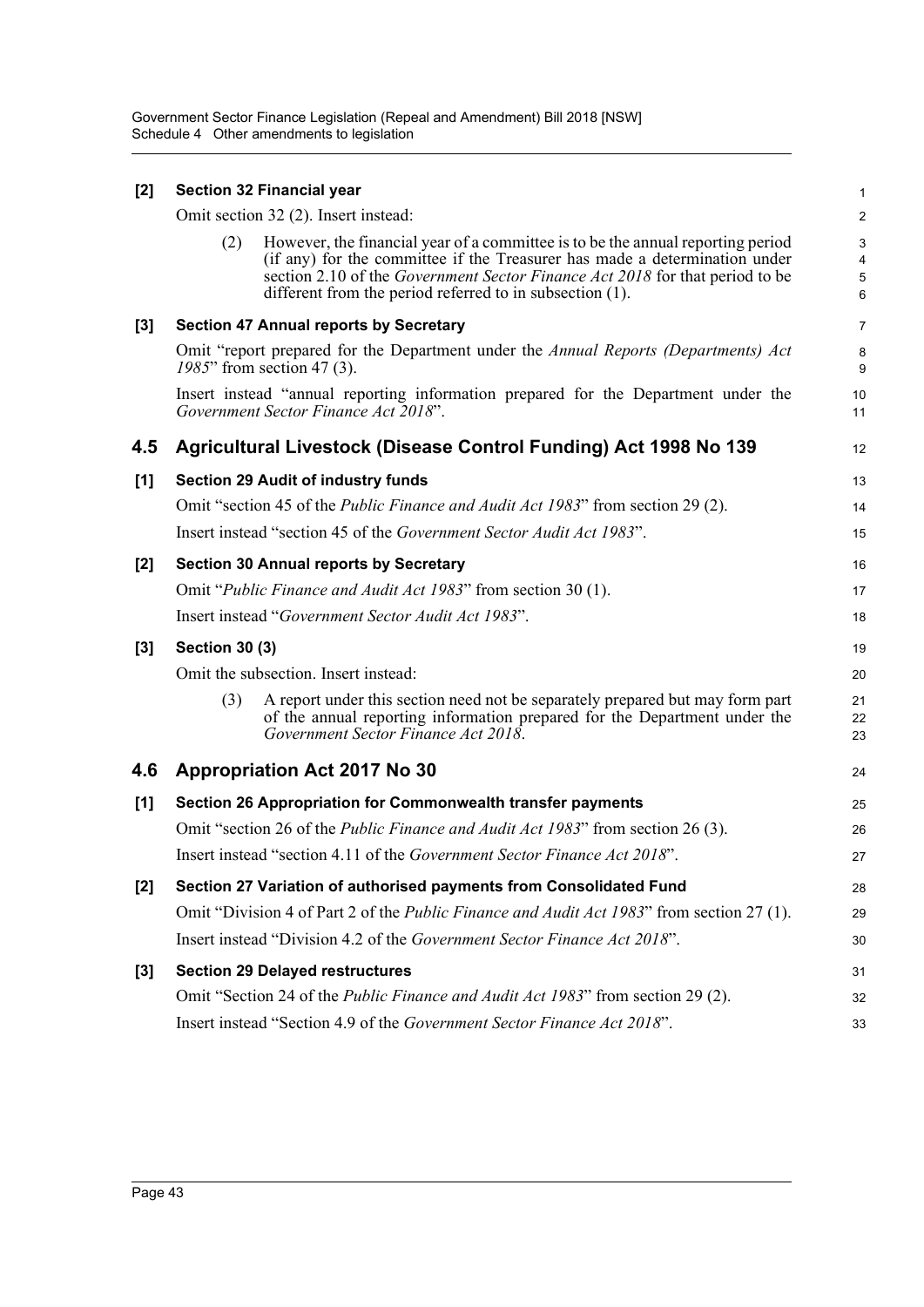| 4.7   |                   | <b>Appropriation (Parliament) Act 2017 No 31</b>                                                                                                                                                                                                                                                            | 1                    |
|-------|-------------------|-------------------------------------------------------------------------------------------------------------------------------------------------------------------------------------------------------------------------------------------------------------------------------------------------------------|----------------------|
| [1]   |                   | <b>Section 3 Interpretation</b>                                                                                                                                                                                                                                                                             | $\overline{c}$       |
|       |                   | Omit "Public Finance and Audit Act 1983" from section 3 (2).                                                                                                                                                                                                                                                | 3                    |
|       |                   | Insert instead "Government Sector Finance Act 2018".                                                                                                                                                                                                                                                        | 4                    |
| [2]   |                   | Section 5 Payments authorised on lapse of appropriation                                                                                                                                                                                                                                                     | 5                    |
|       |                   | Omit "section 25 of the <i>Public Finance and Audit Act 1983</i> " from section 5 (2).                                                                                                                                                                                                                      | 6                    |
|       |                   | Insert instead "section 4.10 of the Government Sector Finance Act 2018".                                                                                                                                                                                                                                    | 7                    |
| 4.8   |                   | Architects Act 2003 No 89                                                                                                                                                                                                                                                                                   | 8                    |
|       |                   | <b>Section 76 Financial year for Board</b>                                                                                                                                                                                                                                                                  | 9                    |
|       |                   | Omit section 76 (2). Insert instead:                                                                                                                                                                                                                                                                        | 10                   |
|       | (2)               | However, the financial year of the Board is to be the annual reporting period<br>(if any) for the Board if the Treasurer has made a determination under<br>section 2.10 of the <i>Government Sector Finance Act 2018</i> for that period to be<br>different from the period referred to in subsection (1).  | 11<br>12<br>13<br>14 |
| 4.9   |                   | <b>Barangaroo Delivery Authority Act 2009 No 2</b>                                                                                                                                                                                                                                                          | 15                   |
| [1]   |                   | <b>Section 37 Financial year</b>                                                                                                                                                                                                                                                                            | 16                   |
|       |                   | Omit section 37 (2). Insert instead:                                                                                                                                                                                                                                                                        | 17                   |
|       | (2)               | However, the financial year of the Authority is to be the annual reporting<br>period (if any) for the Authority if the Treasurer has made a determination<br>under section 2.10 of the Government Sector Finance Act 2018 for that period<br>to be different from the period referred to in subsection (1). | 18<br>19<br>20<br>21 |
| $[2]$ | <b>Section 40</b> |                                                                                                                                                                                                                                                                                                             | 22                   |
|       |                   | Omit the section. Insert instead:                                                                                                                                                                                                                                                                           | 23                   |
|       | 40                | Annual reporting information to include certain matters                                                                                                                                                                                                                                                     | 24                   |
|       |                   | The annual reporting information prepared for the Authority under the<br>Government Sector Finance Act 2018 is to include a report as to the outcomes<br>achieved by the Authority during the annual reporting period concerned.                                                                            | 25<br>26<br>27       |
|       |                   | 4.10 Biodiversity Conservation Act 2016 No 63                                                                                                                                                                                                                                                               | 28                   |
|       | Section 10.12     |                                                                                                                                                                                                                                                                                                             | 29                   |
|       |                   | Omit the section. Insert instead:                                                                                                                                                                                                                                                                           | 30                   |
|       | 10.12             | Annual reporting information for Trust                                                                                                                                                                                                                                                                      | 31                   |
|       |                   | The regulations may prescribe additional matters relating to the exercise of its<br>functions that the Trust is required to include in the annual reporting<br>information prepared for the Trust under the Government Sector Finance Act<br>2018.                                                          | 32<br>33<br>34<br>35 |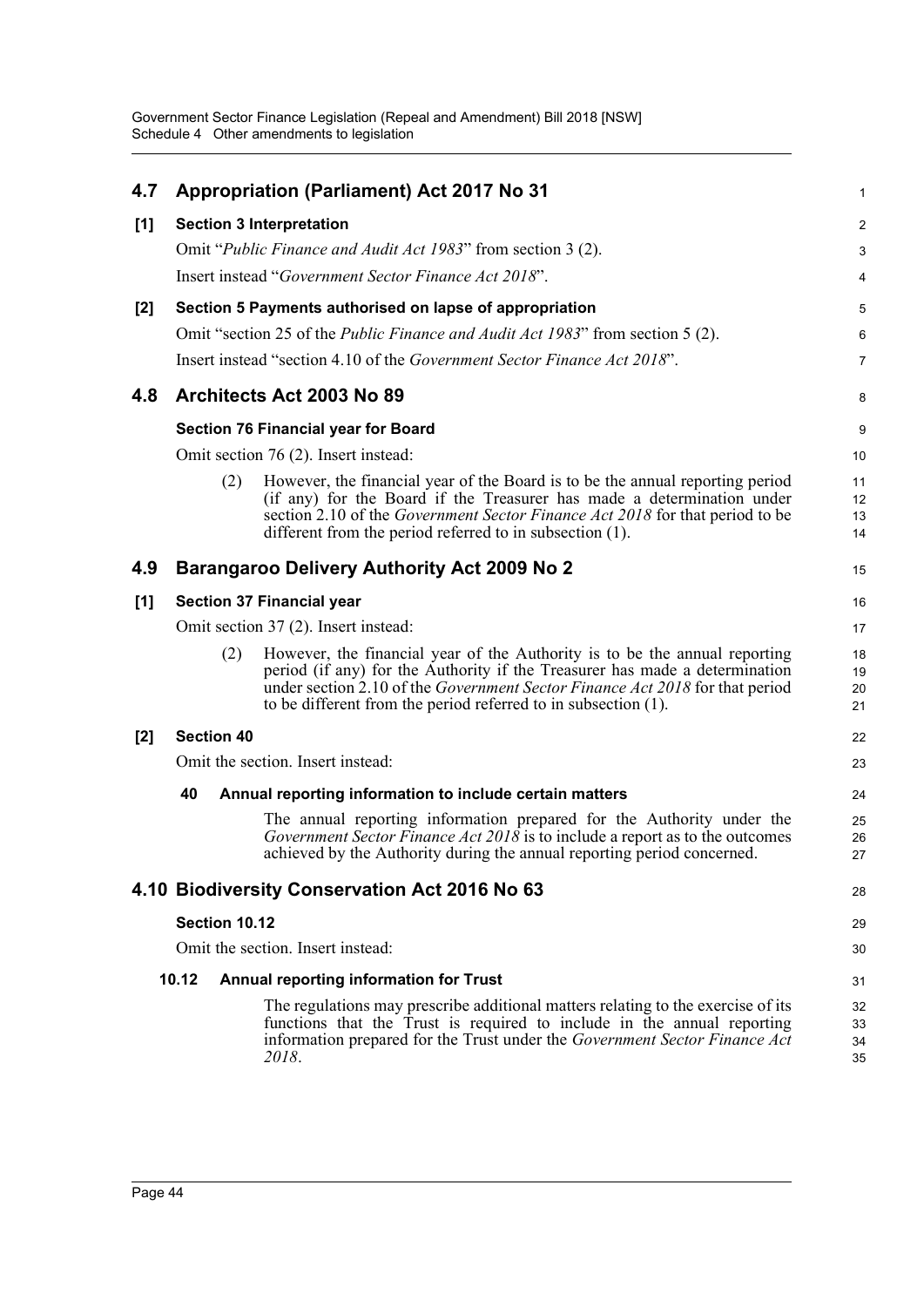| 4.11 Biodiversity Conservation Regulation 2017<br>1 |                                                                                                                                                                                |                                                                                                |     |                                                                                                                                                                                                                                                                                                 |                      |  |  |
|-----------------------------------------------------|--------------------------------------------------------------------------------------------------------------------------------------------------------------------------------|------------------------------------------------------------------------------------------------|-----|-------------------------------------------------------------------------------------------------------------------------------------------------------------------------------------------------------------------------------------------------------------------------------------------------|----------------------|--|--|
| $[1]$                                               |                                                                                                                                                                                | Clause 10.2                                                                                    |     |                                                                                                                                                                                                                                                                                                 |                      |  |  |
|                                                     |                                                                                                                                                                                |                                                                                                |     | Omit the clause. Insert instead:                                                                                                                                                                                                                                                                | 3                    |  |  |
|                                                     | 10.2                                                                                                                                                                           | Additional matters to be included in annual reporting information for Trust<br>(section 10.12) |     |                                                                                                                                                                                                                                                                                                 |                      |  |  |
|                                                     |                                                                                                                                                                                | (1)                                                                                            |     | The annual reporting information prepared for the Trust under the <i>Government</i><br>Sector Finance Act 2018 is to include the following additional matters:                                                                                                                                  | 6<br>$\overline{7}$  |  |  |
|                                                     |                                                                                                                                                                                |                                                                                                | (a) | the progress in the annual reporting period on the achievement of the<br>goals of the Trust set out in its approved business plan,                                                                                                                                                              | 8<br>9               |  |  |
|                                                     |                                                                                                                                                                                |                                                                                                | (b) | the actions undertaken by the Trust during the annual reporting period<br>to implement the plans in its approved business plan.                                                                                                                                                                 | 10<br>11             |  |  |
|                                                     |                                                                                                                                                                                | (2)                                                                                            |     | While the Trust continues to be the Fund Manager of the Biodiversity<br>Stewardship Payments Fund, the annual reporting information for the Trust<br>extends to its activities as the Fund Manager.                                                                                             | 12<br>13<br>14       |  |  |
| [2]                                                 |                                                                                                                                                                                | Clause 10.3                                                                                    |     |                                                                                                                                                                                                                                                                                                 | 15                   |  |  |
|                                                     |                                                                                                                                                                                |                                                                                                |     | Omit the clause. Insert instead:                                                                                                                                                                                                                                                                | 16                   |  |  |
|                                                     | 10.3<br>Combination of Trust annual reporting information with annual reporting<br>information as Fund Manager of the Biodiversity Stewardship Payments Fund<br>(section 6.37) |                                                                                                |     |                                                                                                                                                                                                                                                                                                 |                      |  |  |
|                                                     |                                                                                                                                                                                | (1)                                                                                            |     | The annual reporting information prepared for the Trust under the <i>Government</i><br>Sector Finance Act 2018 may be combined with the annual report of the Trust<br>under section 6.37 of the Act while it continues to be the Fund Manager of the<br>Biodiversity Stewardship Payments Fund. | 20<br>21<br>22<br>23 |  |  |
|                                                     |                                                                                                                                                                                | (2)                                                                                            |     | The combined report is to contain separate financial statements for the<br>Biodiversity Stewardship Payments Fund and for other money or funds of or<br>under the control or management of the Trust.                                                                                           | 24<br>25<br>26       |  |  |
|                                                     |                                                                                                                                                                                |                                                                                                |     | 4.12 Casino Control Act 1992 No 15                                                                                                                                                                                                                                                              | 27                   |  |  |
|                                                     |                                                                                                                                                                                | <b>Section 154</b>                                                                             |     |                                                                                                                                                                                                                                                                                                 | 28                   |  |  |
|                                                     |                                                                                                                                                                                |                                                                                                |     | Omit the section. Insert instead:                                                                                                                                                                                                                                                               | 29                   |  |  |
|                                                     | 154                                                                                                                                                                            |                                                                                                |     | Matters to be included in Authority's annual reporting information                                                                                                                                                                                                                              | 30                   |  |  |
|                                                     |                                                                                                                                                                                |                                                                                                |     | The Authority is to include the following information in the annual reporting<br>information prepared for it under the Government Sector Finance Act 2018:                                                                                                                                      | 31<br>32             |  |  |
|                                                     |                                                                                                                                                                                |                                                                                                | (a) | details of any casino licence granted during the annual reporting period<br>to which the information relates (including details of the conditions<br>subject to which the licence was granted),                                                                                                 | 33<br>34<br>35       |  |  |
|                                                     |                                                                                                                                                                                |                                                                                                | (b) | the number of licences granted under Part 4 (Licensing of casino<br>employees) during that reporting period,                                                                                                                                                                                    | 36<br>37             |  |  |
|                                                     |                                                                                                                                                                                |                                                                                                | (c) | details of any changes to the conditions of a licence under this Act made<br>by the Authority during that reporting period,                                                                                                                                                                     | 38<br>39             |  |  |
|                                                     |                                                                                                                                                                                |                                                                                                | (d) | details of any disciplinary action taken by the Authority against a casino<br>operator during that reporting period,                                                                                                                                                                            | 40<br>41             |  |  |
|                                                     |                                                                                                                                                                                |                                                                                                | (e) | a summary of any disciplinary action taken by the Authority during that<br>reporting period against persons licensed under Part 4,                                                                                                                                                              | 42<br>43             |  |  |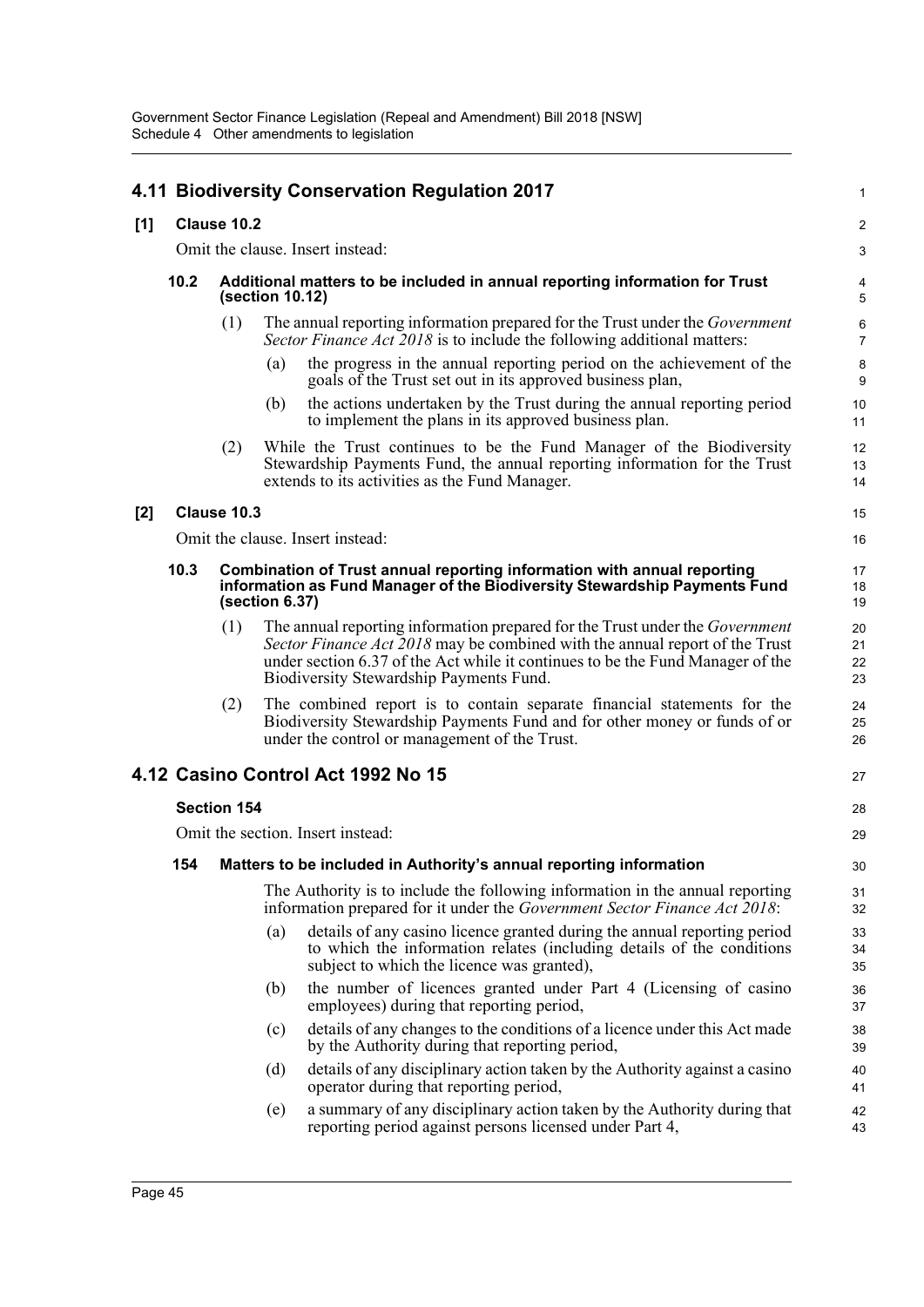|     |                                                                                       | (f) | details of any directions given by the Minister under section 5<br>(Directions by the Minister to protect integrity of casino gaming),                                                                                     | $\mathbf{1}$<br>2   |  |  |  |
|-----|---------------------------------------------------------------------------------------|-----|----------------------------------------------------------------------------------------------------------------------------------------------------------------------------------------------------------------------------|---------------------|--|--|--|
|     |                                                                                       | (g) | a summary of the outcome of any investigation or inquiry carried out by<br>the Authority under this Act during that reporting period.                                                                                      | 3<br>$\overline{4}$ |  |  |  |
|     |                                                                                       |     | 4.13 Central Coast Water Corporation Act 2006 No 105                                                                                                                                                                       | 5                   |  |  |  |
|     | <b>Section 58</b>                                                                     |     |                                                                                                                                                                                                                            | 6                   |  |  |  |
|     |                                                                                       |     | Omit the section. Insert instead:                                                                                                                                                                                          | $\overline{7}$      |  |  |  |
|     | 58                                                                                    |     | Application of government sector finance and audit legislation                                                                                                                                                             | 8                   |  |  |  |
|     |                                                                                       |     | The Government Sector Finance Act 2018 and Government Sector Audit Act<br>1983 do not apply in relation to the Corporation or any of its subsidiaries.                                                                     | 9<br>10             |  |  |  |
|     |                                                                                       |     | 4.14 Charitable Fundraising Regulation 2015                                                                                                                                                                                | 11                  |  |  |  |
|     |                                                                                       |     | Clause 8 Universities and controlled entities exempt from obligation to hold<br>authority to conduct fundraising appeals                                                                                                   | 12<br>13            |  |  |  |
|     |                                                                                       |     | Omit the definition of <i>controlled entity</i> from clause 8 (2). Insert instead:                                                                                                                                         | 14                  |  |  |  |
|     |                                                                                       |     | controlled entity means a controlled entity (within the meaning of the<br>Government Sector Finance Act 2018) of a university (or the council, board or                                                                    | 15<br>16            |  |  |  |
|     |                                                                                       |     | senate of any such university).                                                                                                                                                                                            | 17                  |  |  |  |
|     |                                                                                       |     | 4.15 Charles Sturt University Act 1989 No 76                                                                                                                                                                               | 18                  |  |  |  |
| [1] |                                                                                       |     | <b>Section 19 Functions of Council</b>                                                                                                                                                                                     | 19                  |  |  |  |
|     |                                                                                       |     | Omit the note at the end of the section. Insert instead:                                                                                                                                                                   | 20                  |  |  |  |
|     |                                                                                       |     | Note. Division 7.3 of the Government Sector Finance Act 2018 regulates the provision<br>of annual reporting information to Parliament by the Council and requires the Council<br>to report on the University's operations. | 21<br>22<br>23      |  |  |  |
| [2] | <b>Section 19A Controlled entities</b>                                                |     |                                                                                                                                                                                                                            |                     |  |  |  |
|     | Omit the definition of <i>controlled entity</i> from section 19A (6). Insert instead: |     |                                                                                                                                                                                                                            |                     |  |  |  |
|     |                                                                                       |     | controlled entity means a controlled entity (within the meaning of the<br>Government Sector Finance Act 2018) of the University or Council.                                                                                | 26<br>27            |  |  |  |
| [3] |                                                                                       |     | <b>Section 20A Operation of certain Acts</b>                                                                                                                                                                               | 28                  |  |  |  |
|     | $1984"$ .                                                                             |     | Omit "Public Finance and Audit Act 1983 or the Annual Reports (Statutory Bodies) Act                                                                                                                                       | 29<br>30            |  |  |  |
|     | 1983".                                                                                |     | Insert instead "Government Sector Finance Act 2018 or the Government Sector Audit Act                                                                                                                                      | 31<br>32            |  |  |  |
|     |                                                                                       |     | 4.16 Children and Young Persons (Care and Protection) Act 1998 No 157                                                                                                                                                      | 33                  |  |  |  |
|     |                                                                                       |     | Section 190 Provisions relating to reports to Parliament                                                                                                                                                                   | 34                  |  |  |  |
|     |                                                                                       |     | Omit section 190 (6). Insert instead:                                                                                                                                                                                      | 35                  |  |  |  |
|     | (6)                                                                                   |     | The Government Sector Finance Act 2018, is, in its application to annual<br>reporting information prepared for the Children's Guardian, modified to the<br>extent necessary for the purposes of this Part.                 | 36<br>37<br>38      |  |  |  |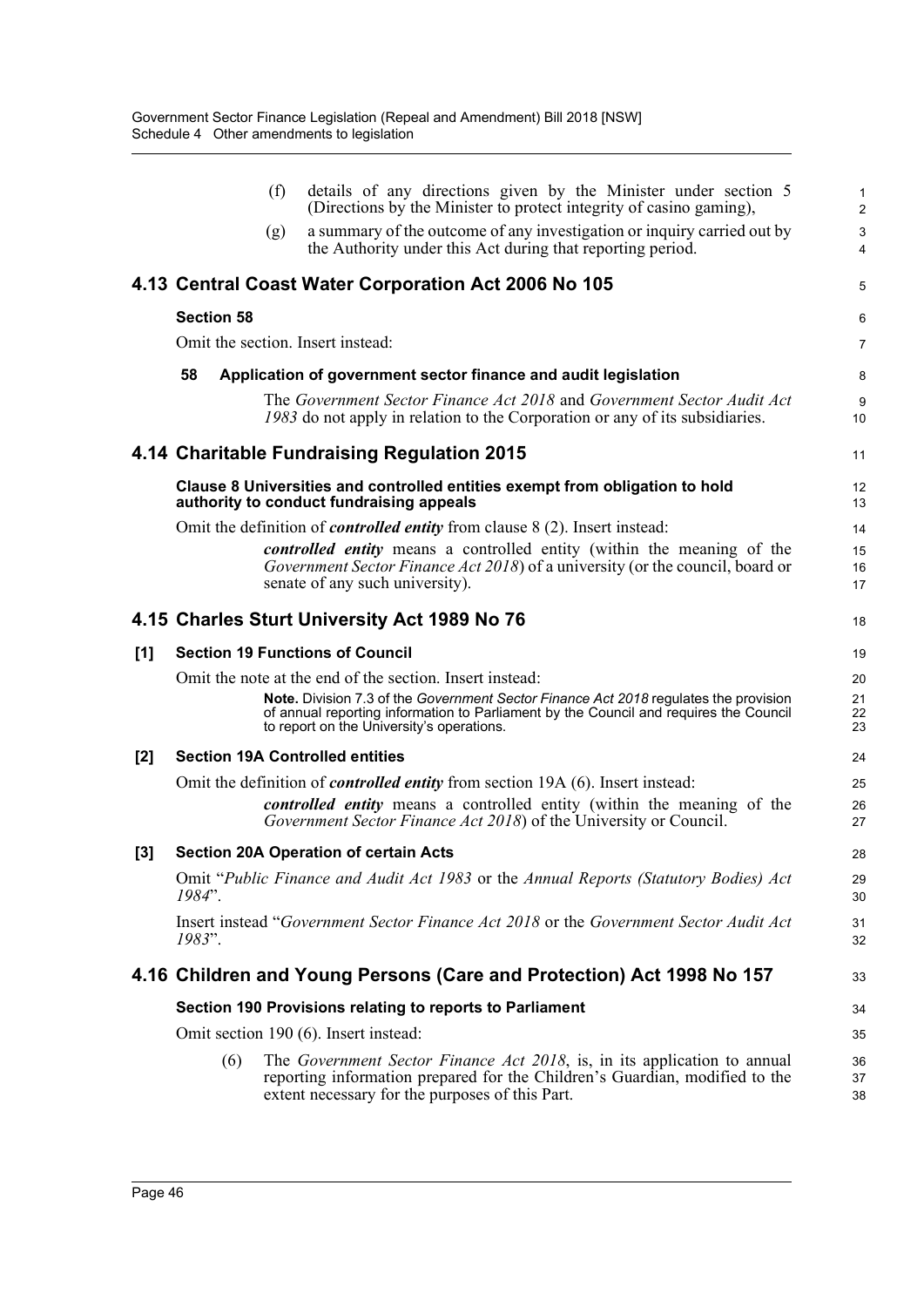|       | 2010 No 104                   |     | 4.17 Children (Education and Care Services National Law Application) Act                                                                                                                                                                                                              | 1<br>$\overline{2}$  |
|-------|-------------------------------|-----|---------------------------------------------------------------------------------------------------------------------------------------------------------------------------------------------------------------------------------------------------------------------------------------|----------------------|
| $[1]$ |                               |     | Section 5 Exclusion of legislation of this jurisdiction                                                                                                                                                                                                                               | 3                    |
|       |                               |     | Omit section $5(2)(a)$ . Insert instead:                                                                                                                                                                                                                                              | 4                    |
|       |                               | (a) | the Government Sector Finance Act 2018,                                                                                                                                                                                                                                               | 5                    |
| $[2]$ | Section 5 (2) (c)             |     |                                                                                                                                                                                                                                                                                       | 6                    |
|       |                               |     | Omit the paragraph. Insert instead:                                                                                                                                                                                                                                                   | $\overline{7}$       |
|       |                               | (c) | the Government Sector Audit Act 1983,                                                                                                                                                                                                                                                 | 8                    |
|       |                               |     | 4.18 Co-operatives (Adoption of National Law) Act 2012 No 29                                                                                                                                                                                                                          | 9                    |
|       |                               |     | Section 10 Deregistration (Co-operatives National Law s 453–sections 601AD,<br>601AE and 601AF of Corporations Act as applied)                                                                                                                                                        | 10<br>11             |
|       |                               |     | Omit "Public Finance and Audit Act 1983" from section 10 (2).                                                                                                                                                                                                                         | 12                   |
|       |                               |     | Insert instead "Government Sector Finance Act 2018".                                                                                                                                                                                                                                  | 13                   |
|       |                               |     | 4.19 Crimes (Administration of Sentences) Act 1999 No 93                                                                                                                                                                                                                              | 14                   |
| [1]   |                               |     | <b>Section 92 ICO Management Committee</b>                                                                                                                                                                                                                                            | 15                   |
|       |                               |     | Omit section 92 (5). Insert instead:                                                                                                                                                                                                                                                  | 16                   |
|       | (5)                           |     | The ICO Management Committee is to provide the Commissioner with an<br>annual report in writing of its activities and that report is to form part of the<br>next annual reporting information prepared for the Department of Justice<br>under the Government Sector Finance Act 2018. | 17<br>18<br>19<br>20 |
| $[2]$ | <b>Section 242 Monitoring</b> |     |                                                                                                                                                                                                                                                                                       | 21                   |
|       |                               |     | Omit section 242 (6). Insert instead:                                                                                                                                                                                                                                                 | 22                   |
|       | (6)                           |     | The report is to form part of the next annual reporting information prepared for<br>the Department of Justice under the Government Sector Finance Act 2018.                                                                                                                           | 23<br>24             |
|       |                               |     | 4.20 Crimes (Appeal and Review) Act 2001 No 120                                                                                                                                                                                                                                       | 25                   |
|       | <b>Section 3 Definitions</b>  |     |                                                                                                                                                                                                                                                                                       | 26                   |
|       |                               |     | Omit paragraph (b) of the definition of <i>public authority</i> in section $3(1)$ . Insert instead:                                                                                                                                                                                   | 27                   |
|       |                               | (b) | an entity within the meaning of the Government Sector Finance Act<br>2018 (or an entity belonging to a class) prescribed by the regulations to<br>be a public authority for the purposes of this Act, or                                                                              | 28<br>29<br>30       |
|       |                               |     | 4.21 Criminal Appeal Act 1912 No 16                                                                                                                                                                                                                                                   | 31                   |
|       |                               |     | <b>Section 5D Appeal by Crown against sentence</b>                                                                                                                                                                                                                                    | 32                   |
|       |                               |     | Omit section 5D (2) (b). Insert instead:                                                                                                                                                                                                                                              | 33                   |
|       |                               | (b) | an entity within the meaning of the Government Sector Finance Act<br>2018 (or an entity belonging to a class) prescribed by the regulations to<br>be an authority for the purposes of this section,                                                                                   | 34<br>35<br>36       |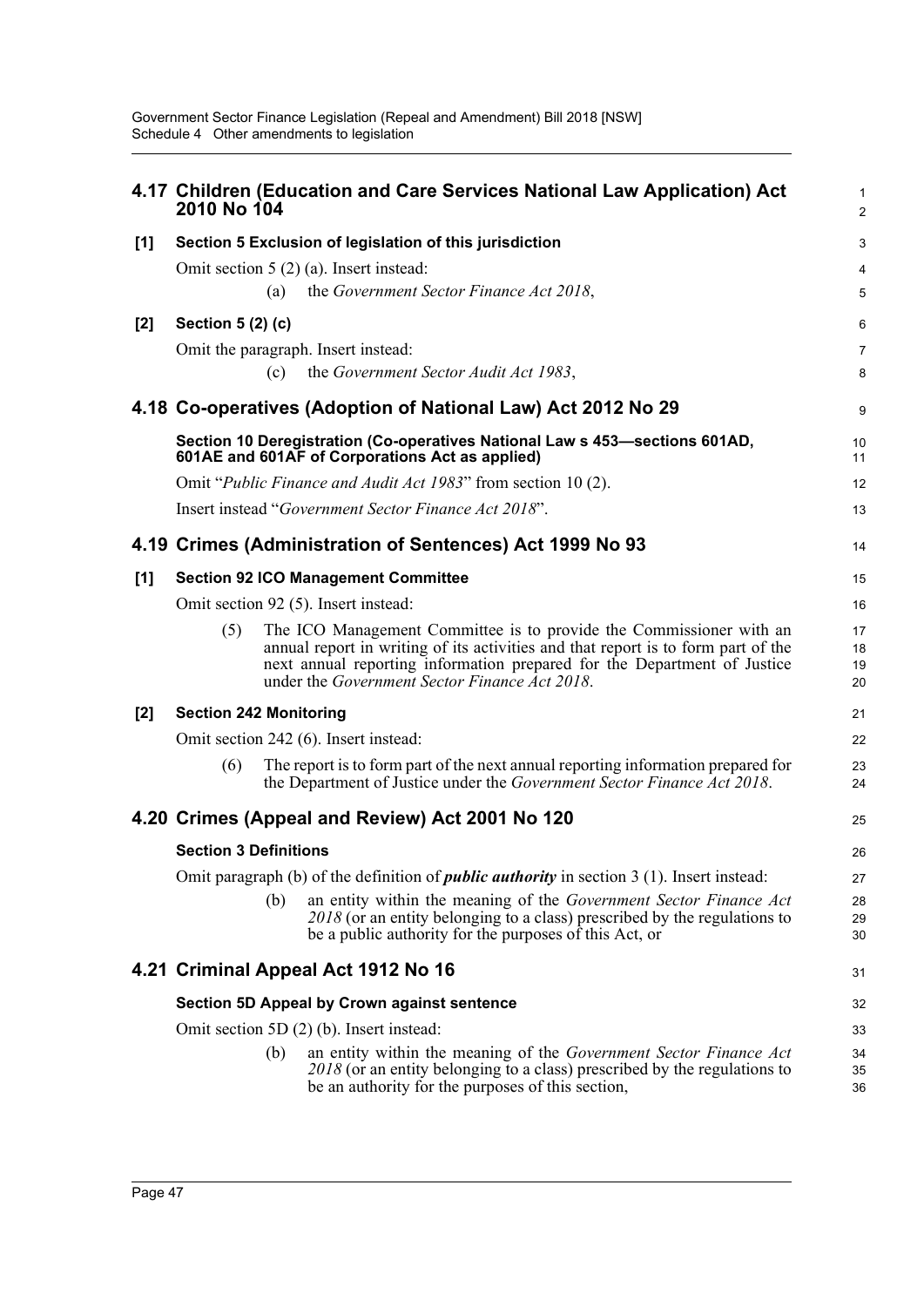|       |                         | 4.22 Crown Land Management Act 2016 No 58                                                                                                                                                                                                                                                                                                                                                                                                | 1                                |
|-------|-------------------------|------------------------------------------------------------------------------------------------------------------------------------------------------------------------------------------------------------------------------------------------------------------------------------------------------------------------------------------------------------------------------------------------------------------------------------------|----------------------------------|
|       |                         | <b>Section 3.30 Annual reports</b>                                                                                                                                                                                                                                                                                                                                                                                                       | 2                                |
|       |                         | Omit section 3.30 (5). Insert instead:                                                                                                                                                                                                                                                                                                                                                                                                   | 3                                |
|       | (5)                     | Division 7.3 of the Government Sector Finance Act 2018 does not apply to<br>annual reports prepared by non-council managers concerning the exercise of<br>their functions as Crown land managers.                                                                                                                                                                                                                                        | 4<br>5<br>$6\phantom{1}6$        |
|       |                         | 4.23 Data Sharing (Government Sector) Act 2015 No 60                                                                                                                                                                                                                                                                                                                                                                                     | $\overline{7}$                   |
|       |                         | Section 17 Reports by Secretary of Department about compliance                                                                                                                                                                                                                                                                                                                                                                           | 8                                |
|       |                         | Omit section 17 (2). Insert instead:                                                                                                                                                                                                                                                                                                                                                                                                     | 9                                |
|       | (2)                     | The Secretary of the Department can include in the annual reporting<br>information prepared for the Department under the Government Sector<br>Finance Act 2018 a report of any incidences of failure by government sector<br>agencies to comply with the requirements of this Act or the regulations. A<br>report of any such incident is to include any response provided to the Secretary<br>by the agency concerned about the matter. | 10<br>11<br>12<br>13<br>14<br>15 |
|       |                         | 4.24 Defamation Act 2005 No 77                                                                                                                                                                                                                                                                                                                                                                                                           | 16                               |
| $[1]$ |                         | Schedule 1 Additional publications to which absolute privilege applies                                                                                                                                                                                                                                                                                                                                                                   | 17                               |
|       |                         | Omit "Public Finance and Audit Act 1983" wherever occurring in clause 25.                                                                                                                                                                                                                                                                                                                                                                | 18                               |
|       |                         | Insert instead "Government Sector Audit Act 1983".                                                                                                                                                                                                                                                                                                                                                                                       | 19                               |
| [2]   |                         | <b>Schedule 2 Additional kinds of public documents</b>                                                                                                                                                                                                                                                                                                                                                                                   | 20                               |
|       |                         | Omit "Public Finance and Audit Act 1983" from clause 8 (f).                                                                                                                                                                                                                                                                                                                                                                              | 21                               |
|       |                         | Insert instead "Government Sector Audit Act 1983".                                                                                                                                                                                                                                                                                                                                                                                       | 22                               |
| [3]   |                         | Schedule 3 Additional proceedings of public concern                                                                                                                                                                                                                                                                                                                                                                                      | 23                               |
|       |                         | Omit "Public Finance and Audit Act 1983" from clause 17 (f).                                                                                                                                                                                                                                                                                                                                                                             | 24                               |
|       |                         | Insert instead "Government Sector Audit Act 1983".                                                                                                                                                                                                                                                                                                                                                                                       | 25                               |
|       |                         | 4.25 Disability Inclusion Act 2014 No 41                                                                                                                                                                                                                                                                                                                                                                                                 | 26                               |
|       |                         | Section 13 Report on implementation of plans                                                                                                                                                                                                                                                                                                                                                                                             | 27                               |
|       |                         | Omit paragraph (a) of the definition of <b>annual report</b> in section 13 (4). Insert instead:                                                                                                                                                                                                                                                                                                                                          | 28                               |
|       |                         | of a government department—its annual reporting information under<br>(a)<br>the Government Sector Finance Act 2018, and                                                                                                                                                                                                                                                                                                                  | 29<br>30                         |
|       |                         | 4.26 District Court Act 1973 No 9                                                                                                                                                                                                                                                                                                                                                                                                        | 31                               |
|       |                         | <b>Section 152 Unclaimed money</b>                                                                                                                                                                                                                                                                                                                                                                                                       | 32                               |
|       | from section $152$ (2). | Omit "section 14 (3) and (4) of the <i>Public Finance and Audit Act 1983</i> " and "section 14 (2)"                                                                                                                                                                                                                                                                                                                                      | 33<br>34                         |
|       |                         | Insert instead "section 4.14 (3) and (4) of the Government Sector Finance Act 2018" and<br>"section 4.14 $(1)$ ", respectively.                                                                                                                                                                                                                                                                                                          | 35<br>36                         |
|       |                         |                                                                                                                                                                                                                                                                                                                                                                                                                                          |                                  |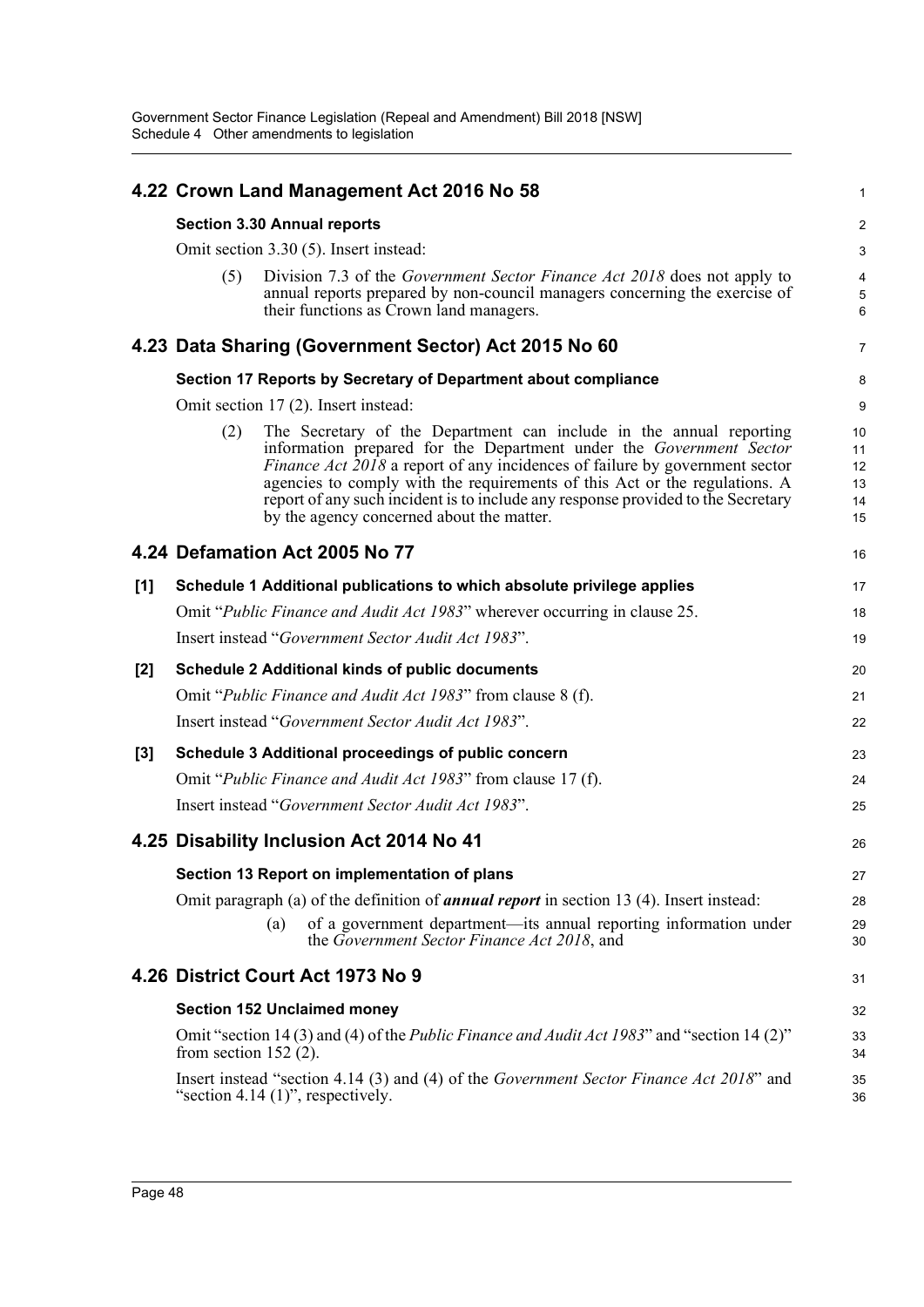|       |                         | 4.27 Education Standards Authority Act 2013 No 89                                                                                                                                                                                                                 | 1                    |
|-------|-------------------------|-------------------------------------------------------------------------------------------------------------------------------------------------------------------------------------------------------------------------------------------------------------------|----------------------|
|       |                         | Section 10 Charter and annual Statement of Expectations                                                                                                                                                                                                           | $\overline{c}$       |
|       |                         | Omit "the Annual Reports (Statutory Bodies) Act 1984" from section 10(3).                                                                                                                                                                                         | 3                    |
|       |                         | Insert instead "Division 7.3 of the Government Sector Finance Act 2018".                                                                                                                                                                                          | 4                    |
|       |                         | 4.28 Electricity Generator Assets (Authorised Transactions) Act 2012 No 35                                                                                                                                                                                        | 5                    |
|       |                         | Section 23 Release of information by Auditor-General                                                                                                                                                                                                              | 6                    |
|       |                         | Omit "Section 38 (Secrecy) of the <i>Public Finance and Audit Act 1983</i> ".                                                                                                                                                                                     | 7                    |
|       |                         | Insert instead "Section 38 (Secrecy) of the Government Sector Audit Act 1983".                                                                                                                                                                                    | 8                    |
|       |                         | 4.29 Electricity Network Assets (Authorised Transactions) Act 2015 No 5                                                                                                                                                                                           | 9                    |
| [1]   |                         | Section 46 Release of information by Auditor-General                                                                                                                                                                                                              | 10                   |
|       |                         | Omit "Section 38 (Secrecy) of the <i>Public Finance and Audit Act 1983</i> ".                                                                                                                                                                                     | 11                   |
|       |                         | Insert instead "Section 38 (Secrecy) of the Government Sector Audit Act 1983".                                                                                                                                                                                    | 12                   |
| [2]   |                         | Schedule 3 Corporate conversion of electricity network SOCs and transaction SOCs                                                                                                                                                                                  | 13                   |
|       |                         | Omit "section 43A (General audit of former statutory bodies) of the <i>Public Finance and</i><br><i>Audit Act 1983</i> " from clause 3 (4).                                                                                                                       | 14<br>15             |
|       |                         | Insert instead "section 7.7 (Final annual GSF financial statements for former reporting GSF<br>agencies) of the Government Sector Finance Act 2018".                                                                                                              | 16<br>17             |
| $[3]$ |                         | Schedule 7 Savings, transitional and other provisions                                                                                                                                                                                                             | 18                   |
|       |                         | Omit "section 43A (General audit of former statutory bodies) of the <i>Public Finance and</i><br>Audit Act 1983" from clause 6 (6).                                                                                                                               | 19<br>20             |
|       |                         | Insert instead "section 7.7 (Final annual GSF financial statements for former reporting GSF<br>agencies) of the Government Sector Finance Act 2018".                                                                                                              | 21<br>22             |
| [4]   | Schedule 7, clause 13   |                                                                                                                                                                                                                                                                   | 23                   |
|       |                         | Omit "Part 3 (Audit) of the <i>Public Finance and Audit Act 1983</i> does".                                                                                                                                                                                       | 24                   |
|       |                         | Insert instead "Part 3 (Audit) of the Government Sector Audit Act 1983 and Division 7.2<br>(Financial reporting) of the Government Sector Finance Act 2018 do".                                                                                                   | 25<br>26             |
|       |                         | 4.30 Electricity Retained Interest Corporations Act 2015 No 6                                                                                                                                                                                                     | 27                   |
| [1]   | <b>Section 8 Status</b> |                                                                                                                                                                                                                                                                   | 28                   |
|       |                         | Insert after section $8(1)$ :                                                                                                                                                                                                                                     | 29                   |
|       | (1A)                    | Except as provided by subsection $(4)$ , subsection $(1)$ does not operate to limit<br>or prevent the application of the <i>Government Sector Finance Act 2018</i> to the<br>Corporation (including the application of Treasurer's directions under that<br>Act). | 30<br>31<br>32<br>33 |
| [2]   | Section 8 (4)           |                                                                                                                                                                                                                                                                   | 34                   |
|       |                         | Omit the subsection. Insert instead:                                                                                                                                                                                                                              | 35                   |
|       | (4)                     | Division 9.1 of the <i>Government Sector Finance Act 2018</i> does not apply to or<br>in respect of a Corporation or subsidiary of a Corporation.                                                                                                                 | 36<br>37             |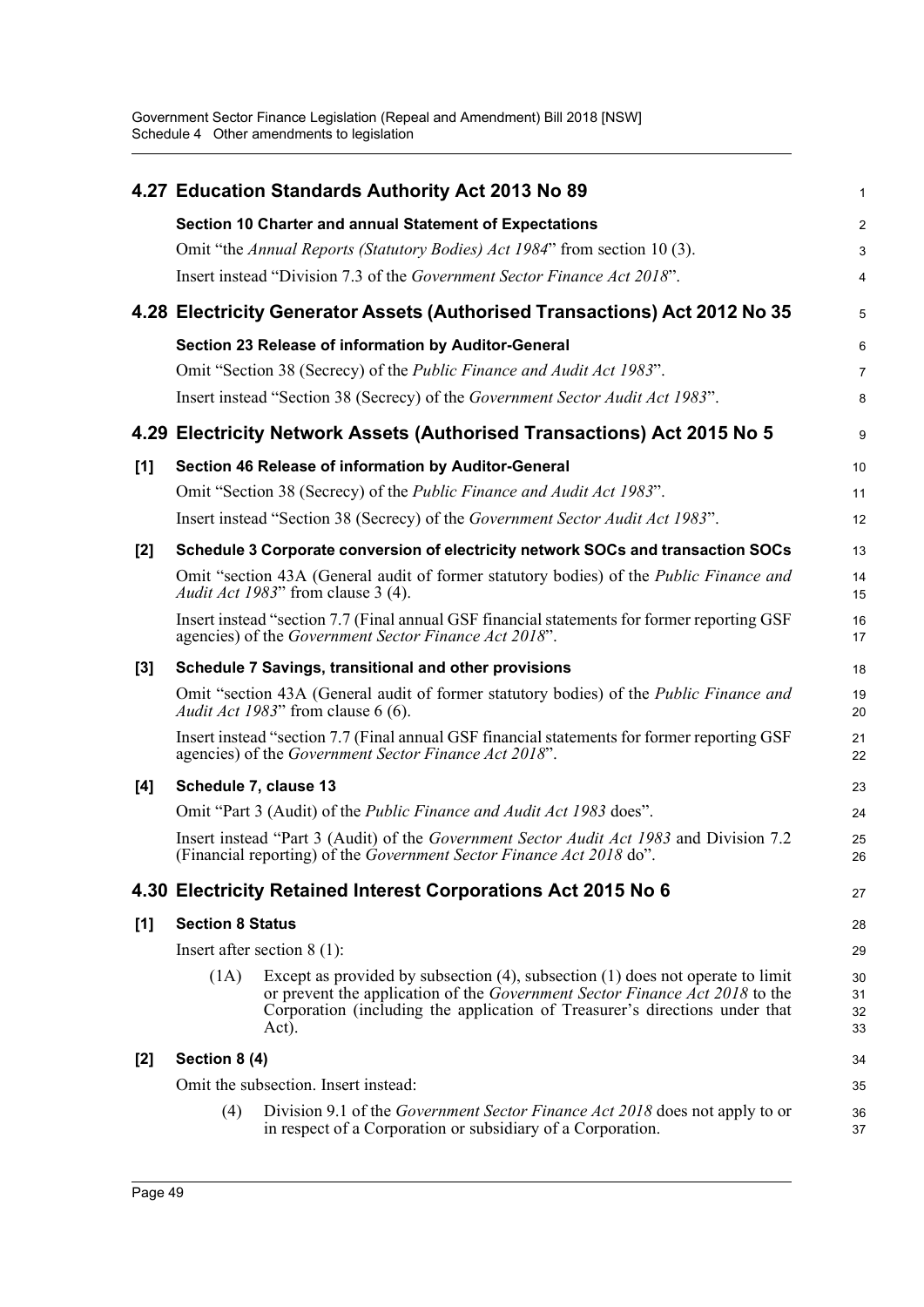| [3] |                        | Section 10 Accountability and reporting                                                                                                                                                                                                                    | 1                                       |
|-----|------------------------|------------------------------------------------------------------------------------------------------------------------------------------------------------------------------------------------------------------------------------------------------------|-----------------------------------------|
|     |                        | Omit the note at the beginning of the section. Insert instead:<br>Note. A Corporation is subject to Divisions 7.2 (Financial reporting) and 7.3 (Annual<br>reporting information for reporting GSF agencies) of the Government Sector Finance<br>Act 2018. | $\boldsymbol{2}$<br>3<br>$\pmb{4}$<br>5 |
| [4] | <b>Section 10 (3)</b>  |                                                                                                                                                                                                                                                            | 6                                       |
|     | $1984"$ .              | Omit "Public Finance and Audit Act 1983 or the Annual Reports (Statutory Bodies) Act                                                                                                                                                                       | $\overline{7}$<br>8                     |
|     | 2018".                 | Insert instead "Government Sector Audit Act 1983 or the Government Sector Finance Act                                                                                                                                                                      | 9<br>10                                 |
| [5] |                        | <b>Section 34 Payments from Fund</b>                                                                                                                                                                                                                       | 11                                      |
|     | from section $34(b)$ . | Omit "Part 4A (Payment of tax-equivalents) of the <i>Public Finance and Audit Act 1983</i> "                                                                                                                                                               | 12<br>13                                |
|     |                        | Insert instead "section 5.3 (Payment of tax-equivalents to Treasurer) of the <i>Government</i><br>Sector Finance Act 2018".                                                                                                                                | 14<br>15                                |
|     |                        | 4.31 Electricity Supply Act 1995 No 94                                                                                                                                                                                                                     | 16                                      |
|     |                        | <b>Section 32G Operation of Division</b>                                                                                                                                                                                                                   | 17                                      |
|     |                        | Omit "section 59B of the Public Finance and Audit Act 1983" from section 32G (2).                                                                                                                                                                          | 18                                      |
|     |                        | Insert instead "section 5.4 (Payment of financial distributions to Treasurer) of the<br>Government Sector Finance Act 2018".                                                                                                                               | 19<br>20                                |
|     |                        | 4.32 Energy and Utilities Administration Act 1987 No 103                                                                                                                                                                                                   | 21                                      |
|     | <b>Section 48</b>      |                                                                                                                                                                                                                                                            | 22                                      |
|     |                        | Omit the section. Insert instead:                                                                                                                                                                                                                          | 23                                      |
|     | 48                     | <b>Annual reporting information</b>                                                                                                                                                                                                                        | 24                                      |
|     |                        | The annual reporting information prepared for the Department under the<br>Government Sector Finance Act 2018 may include any annual reporting<br>information required under that Act for the Corporation.                                                  | 25<br>26<br>27                          |
|     |                        | 4.33 Environmental Trust Act 1998 No 82                                                                                                                                                                                                                    | 28                                      |
|     |                        | Section 15 Provisions relating to grants                                                                                                                                                                                                                   | 29                                      |
|     |                        | Omit section 15 (5). Insert instead:                                                                                                                                                                                                                       | 30                                      |
|     | (5)                    | The Trust is to include details of any decision to waive the application of this<br>section in the next annual reporting information prepared for it under the<br>Government Sector Finance Act 2018.                                                      | 31<br>32<br>33                          |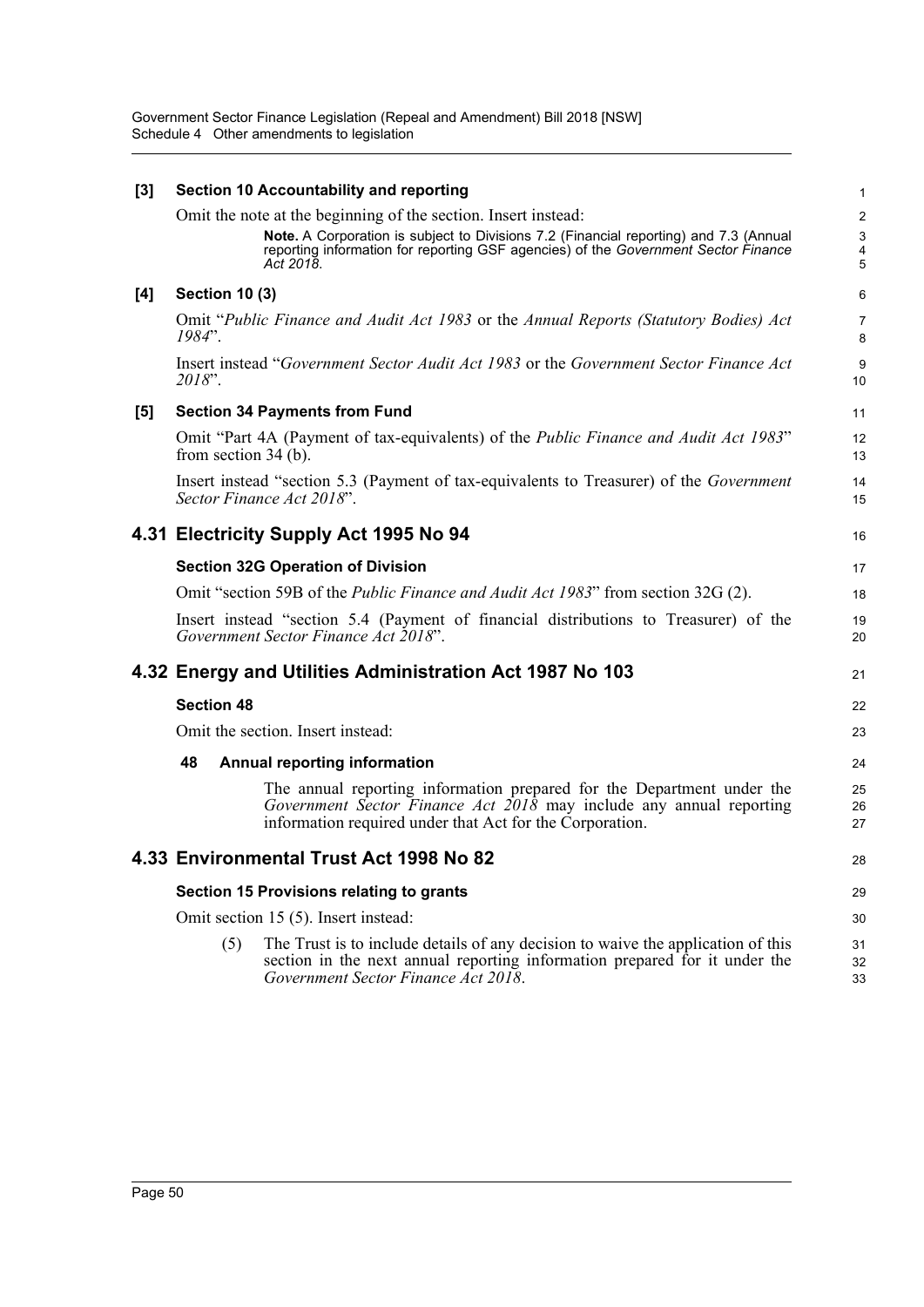|                     | 4.34 Fair Trading Act 1987 No 68                                                                                                                                                                                                      | 1                   |
|---------------------|---------------------------------------------------------------------------------------------------------------------------------------------------------------------------------------------------------------------------------------|---------------------|
| <b>Section 11</b>   |                                                                                                                                                                                                                                       | $\overline{c}$      |
|                     | Omit the section. Insert instead:                                                                                                                                                                                                     | 3                   |
| 11                  | <b>Annual reporting information</b>                                                                                                                                                                                                   | 4                   |
|                     | The annual reporting information prepared for the Department under the                                                                                                                                                                | 5                   |
|                     | Government Sector Finance Act 2018 for its annual reporting period is to<br>include a report on the operations of the Secretary during that period.                                                                                   | 6<br>$\overline{7}$ |
|                     | 4.35 Fiscal Responsibility Act 2012 No 58                                                                                                                                                                                             | 8                   |
|                     | Section 11 Acts not affected by this Act                                                                                                                                                                                              | 9                   |
| Omit the following: |                                                                                                                                                                                                                                       | 10                  |
|                     | Annual Reports (Departments) Act 1985                                                                                                                                                                                                 | 11                  |
|                     | <b>Annual Reports (Statutory Bodies) Act 1984</b>                                                                                                                                                                                     | 12                  |
|                     | Public Finance and Audit Act 1983                                                                                                                                                                                                     | 13                  |
|                     | Insert in alphabetical order:                                                                                                                                                                                                         | 14                  |
|                     | Government Sector Audit Act 1983                                                                                                                                                                                                      | 15                  |
|                     | 4.36 Gaming and Liquor Administration Act 2007 No 91                                                                                                                                                                                  | 16                  |
| <b>Section 39</b>   |                                                                                                                                                                                                                                       | 17                  |
|                     | Omit the section. Insert instead:                                                                                                                                                                                                     | 18                  |
| 39                  | <b>Annual reporting information</b>                                                                                                                                                                                                   | 19                  |
|                     | The annual reporting information prepared for the Department under the<br>Government Sector Finance Act $2018$ may include any annual reporting<br>information required under that Act for the Authority.                             | 20<br>21<br>22      |
|                     | 4.37 General Government Liability Management Fund Act 2002 No 60                                                                                                                                                                      | 23                  |
|                     | Section 9 Financial provisions relating to Ministerial Corporation                                                                                                                                                                    | 24                  |
|                     | Omit section 9 (2). Insert instead:                                                                                                                                                                                                   | 25                  |
|                     | (2) The annual reporting information prepared by the Treasury for the Ministerial<br>Corporation under the Government Sector Finance Act 2018 is to be published<br>as part of the annual reporting information for the Crown Entity. | 26<br>27<br>28      |
|                     | 4.38 Government Advertising Act 2011 No 35                                                                                                                                                                                            | 29                  |
|                     | Section 14 Auditor-General to conduct performance audit                                                                                                                                                                               | 30                  |
|                     | Omit "Division 2A of Part 3 of the <i>Public Finance and Audit Act 1983</i> " wherever occurring<br>in section 14 $(7)$ and $(8)$ .                                                                                                   | 31<br>32            |
|                     | Insert instead "Division 2A of Part 3 of the Government Sector Audit Act 1983".                                                                                                                                                       | 33                  |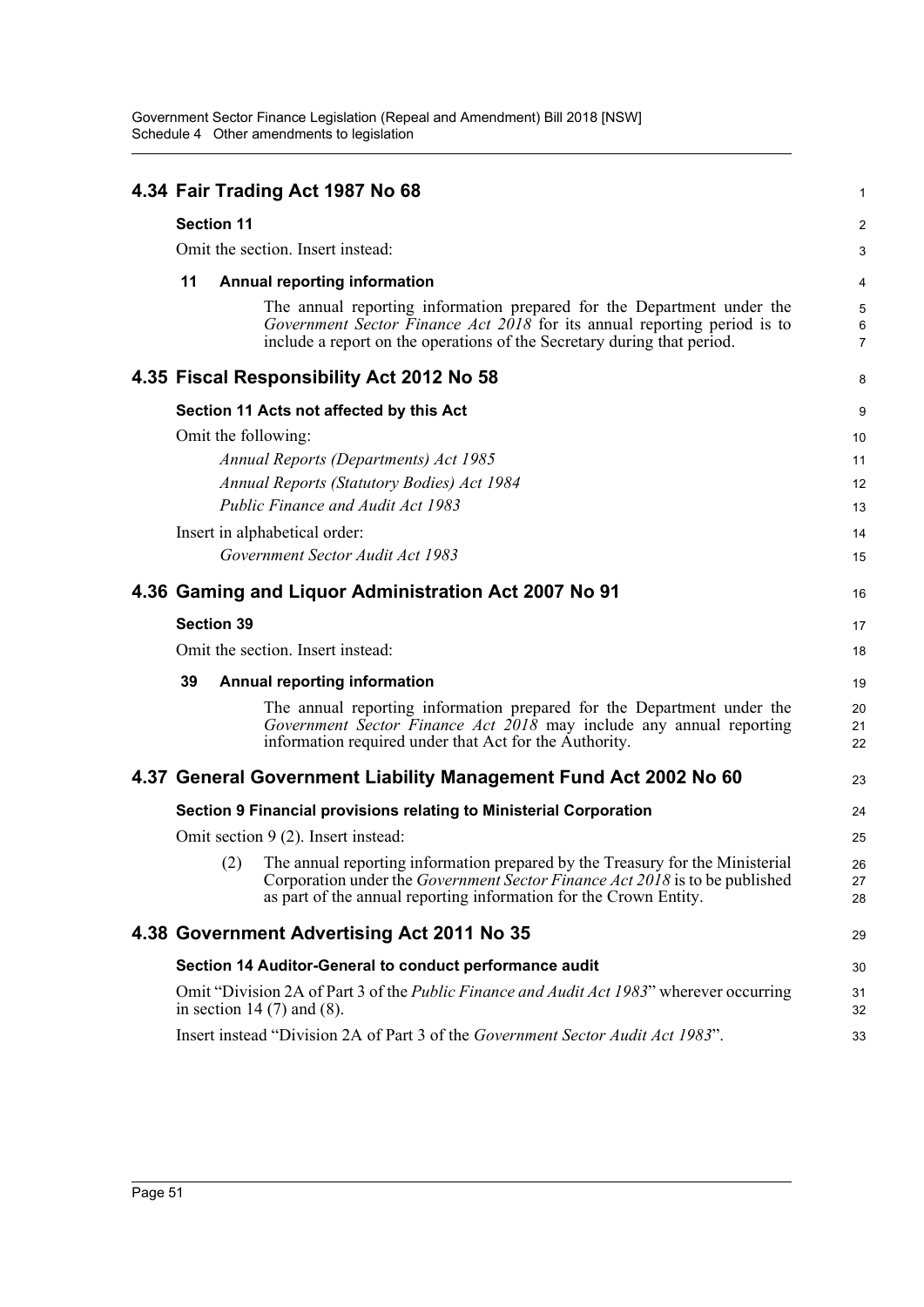|       |                                                                             |     | 4.39 Government Information (Information Commissioner) Act 2009 No 53                                                                                                                                                                                                                   | 1                                           |
|-------|-----------------------------------------------------------------------------|-----|-----------------------------------------------------------------------------------------------------------------------------------------------------------------------------------------------------------------------------------------------------------------------------------------|---------------------------------------------|
| [1]   | <b>Section 36 Annual report</b>                                             |     |                                                                                                                                                                                                                                                                                         | $\overline{c}$                              |
|       |                                                                             |     | Omit section 36 (2A) and (3). Insert instead:                                                                                                                                                                                                                                           | 3                                           |
|       | (2A)                                                                        |     | The report is to be included as part of the annual reporting information<br>prepared for the Information and Privacy Commission under the <i>Government</i><br>Sector Finance Act 2018.                                                                                                 | $\overline{\mathbf{4}}$<br>$\mathbf 5$<br>6 |
|       | (3)                                                                         |     | Division 7.3 of the <i>Government Sector Finance Act 2018</i> is, in its application<br>to the annual reporting information prepared for the Information and Privacy<br>Commission, modified as follows:                                                                                | $\overline{7}$<br>8<br>9                    |
|       |                                                                             | (a) | the annual reporting information is to be given to the Presiding Officer<br>of each House of Parliament and not to the responsible Minister for the<br>Information and Privacy Commission,                                                                                              | 10<br>11<br>12                              |
|       |                                                                             | (b) | provisions of that Act relating to the giving of annual reporting<br>information to the responsible Minister for a GSF agency and to the<br>public availability of annual reporting information do not apply to the<br>Commissioner or the Information and Privacy Commission.          | 13<br>14<br>15<br>16                        |
| [2]   | <b>Section 36 (4)</b>                                                       |     |                                                                                                                                                                                                                                                                                         | 17                                          |
|       | Omit "annual report of". Insert instead "annual reporting information for". |     |                                                                                                                                                                                                                                                                                         |                                             |
|       | 4.40 Government Information (Public Access) Act 2009 No 52                  |     |                                                                                                                                                                                                                                                                                         |                                             |
| [1]   |                                                                             |     | <b>Section 125 Reports to Parliament</b>                                                                                                                                                                                                                                                | 20                                          |
|       |                                                                             |     | Omit section $125(4)$ and $(5)$ . Insert instead:                                                                                                                                                                                                                                       | 21                                          |
|       | (4)                                                                         |     | An annual report under this section must be tabled in each House of Parliament<br>by the relevant Minister as soon as practicable after it is prepared unless it is<br>included in annual reporting information prepared for the purposes of the<br>Government Sector Finance Act 2018. | 22<br>23<br>24<br>25                        |
|       | (5)                                                                         |     | The annual report referred to in subsection $(3)$ may be included in the annual<br>reporting information prepared for the Department of Justice under the<br>Government Sector Finance Act 2018.                                                                                        | 26<br>27<br>28                              |
| $[2]$ | Section 125 (7) (a)                                                         |     |                                                                                                                                                                                                                                                                                         | 29                                          |
|       |                                                                             |     | Omit the paragraph. Insert instead:                                                                                                                                                                                                                                                     | 30                                          |
|       |                                                                             | (a) | the annual reporting period for the agency for the purposes of the<br>Government Sector Finance Act 2018, or                                                                                                                                                                            | 31<br>32                                    |
|       |                                                                             |     | 4.41 Government Information (Public Access) Regulation 2009                                                                                                                                                                                                                             | 33                                          |
| [1]   |                                                                             |     | Clause 5 Additional open access information of certain agencies                                                                                                                                                                                                                         | 34                                          |
|       |                                                                             |     | Omit clause 5 (3). Insert instead:                                                                                                                                                                                                                                                      | 35                                          |
|       | (3)                                                                         |     | The reference in subclause (2) to a Government Department includes a<br>reference to:                                                                                                                                                                                                   | 36<br>37                                    |
|       |                                                                             | (a) | a Public Service agency within the meaning of the <i>Government Sector</i><br><i>Employment Act 2013</i> (except a Staff Agency listed in Schedule 1 to<br>that Act), and                                                                                                               | 38<br>39<br>40                              |
|       |                                                                             | (b) | the Independent Commission Against Corruption, and                                                                                                                                                                                                                                      | 41                                          |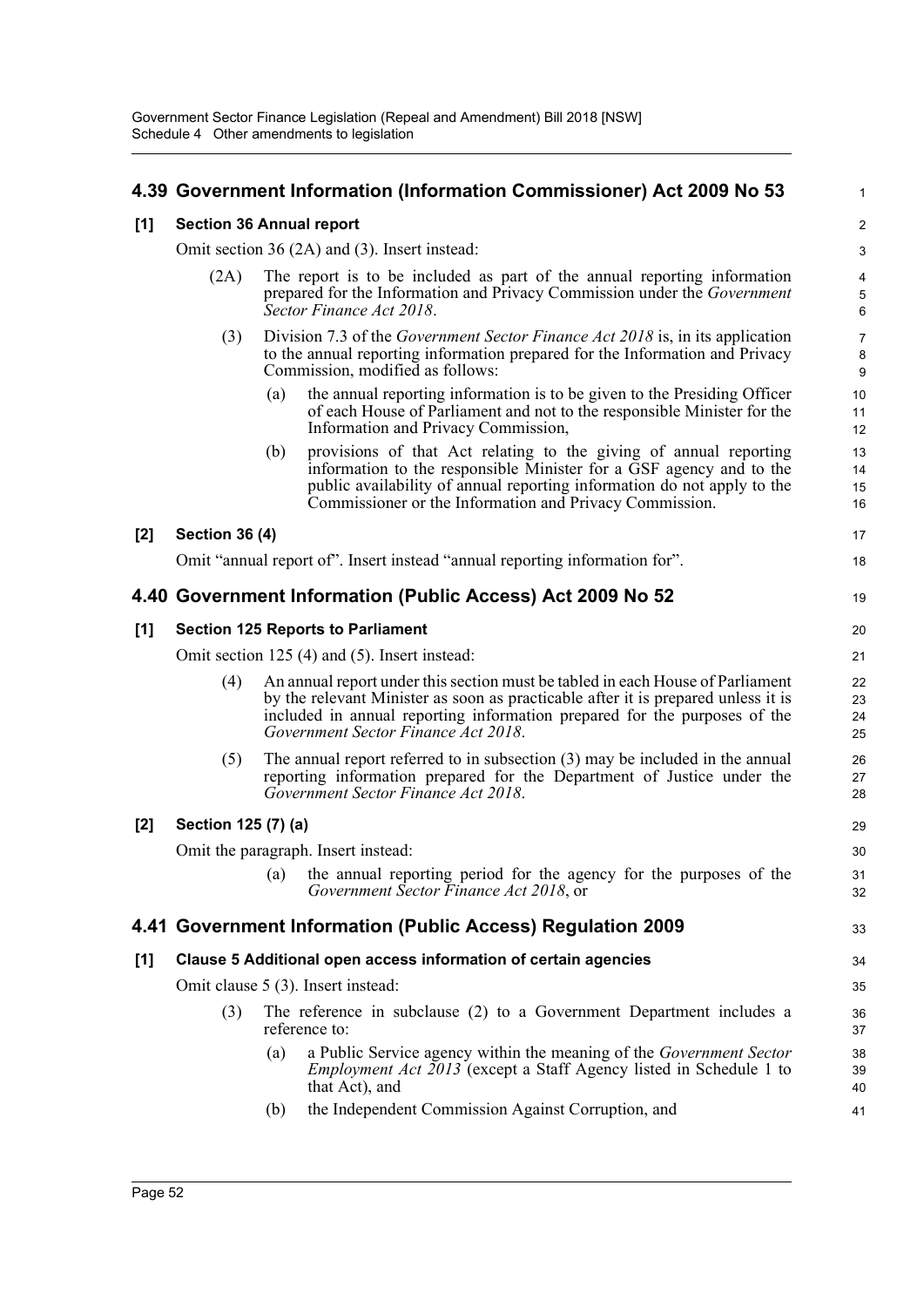|       |                                                                           | (c)               | the NSW Police Force, and                                                                                                                                                                                                                                                                                   | 1                    |  |  |  |  |
|-------|---------------------------------------------------------------------------|-------------------|-------------------------------------------------------------------------------------------------------------------------------------------------------------------------------------------------------------------------------------------------------------------------------------------------------------|----------------------|--|--|--|--|
|       |                                                                           | (d)               | the Judicial Commission of New South Wales.                                                                                                                                                                                                                                                                 | 2                    |  |  |  |  |
| $[2]$ |                                                                           |                   | <b>Clause 5 (4) Relevant entities</b>                                                                                                                                                                                                                                                                       | 3                    |  |  |  |  |
|       | $1984"$ .                                                                 |                   | Omit "statutory body within the meaning of the Annual Reports (Statutory Bodies) Act                                                                                                                                                                                                                        | 4<br>5               |  |  |  |  |
|       |                                                                           |                   | Insert instead "relevant entity".                                                                                                                                                                                                                                                                           | 6                    |  |  |  |  |
| [3]   | <b>Clause 5 (5)</b>                                                       |                   |                                                                                                                                                                                                                                                                                                             | 7                    |  |  |  |  |
|       | Insert after clause $5(4)$ :                                              |                   |                                                                                                                                                                                                                                                                                                             |                      |  |  |  |  |
|       | (5)                                                                       | <b>Definition</b> |                                                                                                                                                                                                                                                                                                             | 9                    |  |  |  |  |
|       |                                                                           |                   | In this clause:                                                                                                                                                                                                                                                                                             | 10                   |  |  |  |  |
|       |                                                                           |                   | <i>relevant entity</i> means each of the following:                                                                                                                                                                                                                                                         | 11                   |  |  |  |  |
|       |                                                                           | (a)               | a statutory body representing the Crown (including a NSW Government<br>agency to which section 13A of the <i>Interpretation Act 1987</i> applies),                                                                                                                                                          | 12<br>13             |  |  |  |  |
|       |                                                                           | (b)               | a Council within the meaning of Part 5A of the Health Practitioner<br>Regulation National Law (NSW),                                                                                                                                                                                                        | 14<br>15             |  |  |  |  |
|       |                                                                           | (c)               | an entity with money held in an account within the Special Deposits<br>Account (within the meaning of the Government Sector Finance Act<br>2018) except any Government Department covered by subclause (3).                                                                                                 | 16<br>17<br>18       |  |  |  |  |
|       |                                                                           |                   | 4.42 Government Sector Employment Act 2013 No 40                                                                                                                                                                                                                                                            | 19                   |  |  |  |  |
|       |                                                                           |                   | Section 5 Persons to whom Act does not apply                                                                                                                                                                                                                                                                | 20                   |  |  |  |  |
|       | Omit " <i>Public Finance and Audit Act 1983</i> " from section 5 (1) (e). |                   |                                                                                                                                                                                                                                                                                                             |                      |  |  |  |  |
|       |                                                                           |                   | Insert instead "Government Sector Audit Act 1983".                                                                                                                                                                                                                                                          | 22                   |  |  |  |  |
|       |                                                                           |                   | 4.43 Government Telecommunications Act 1991 No 77                                                                                                                                                                                                                                                           | 23                   |  |  |  |  |
| [1]   |                                                                           |                   | Section 42 Dividend contribution by the Authority to Consolidated Fund                                                                                                                                                                                                                                      | 24                   |  |  |  |  |
|       |                                                                           |                   | Omit "section 59B of the <i>Public Finance and Audit Act 1983</i> " from section 42 (5).                                                                                                                                                                                                                    | 25                   |  |  |  |  |
|       |                                                                           |                   | Insert instead "section 5.4 (Payment of financial distributions to Treasurer) of the<br>Government Sector Finance Act 2018".                                                                                                                                                                                | 26<br>27             |  |  |  |  |
| [2]   |                                                                           |                   | Section 44 Financial year of the Authority                                                                                                                                                                                                                                                                  | 28                   |  |  |  |  |
|       |                                                                           |                   | Omit section 44 (2). Insert instead:                                                                                                                                                                                                                                                                        | 29                   |  |  |  |  |
|       | (2)                                                                       |                   | However, the financial year of the Authority is to be the annual reporting<br>period (if any) for the Authority if the Treasurer has made a determination<br>under section 2.10 of the Government Sector Finance Act 2018 for that period<br>to be different from the period referred to in subsection (1). | 30<br>31<br>32<br>33 |  |  |  |  |
|       |                                                                           |                   |                                                                                                                                                                                                                                                                                                             |                      |  |  |  |  |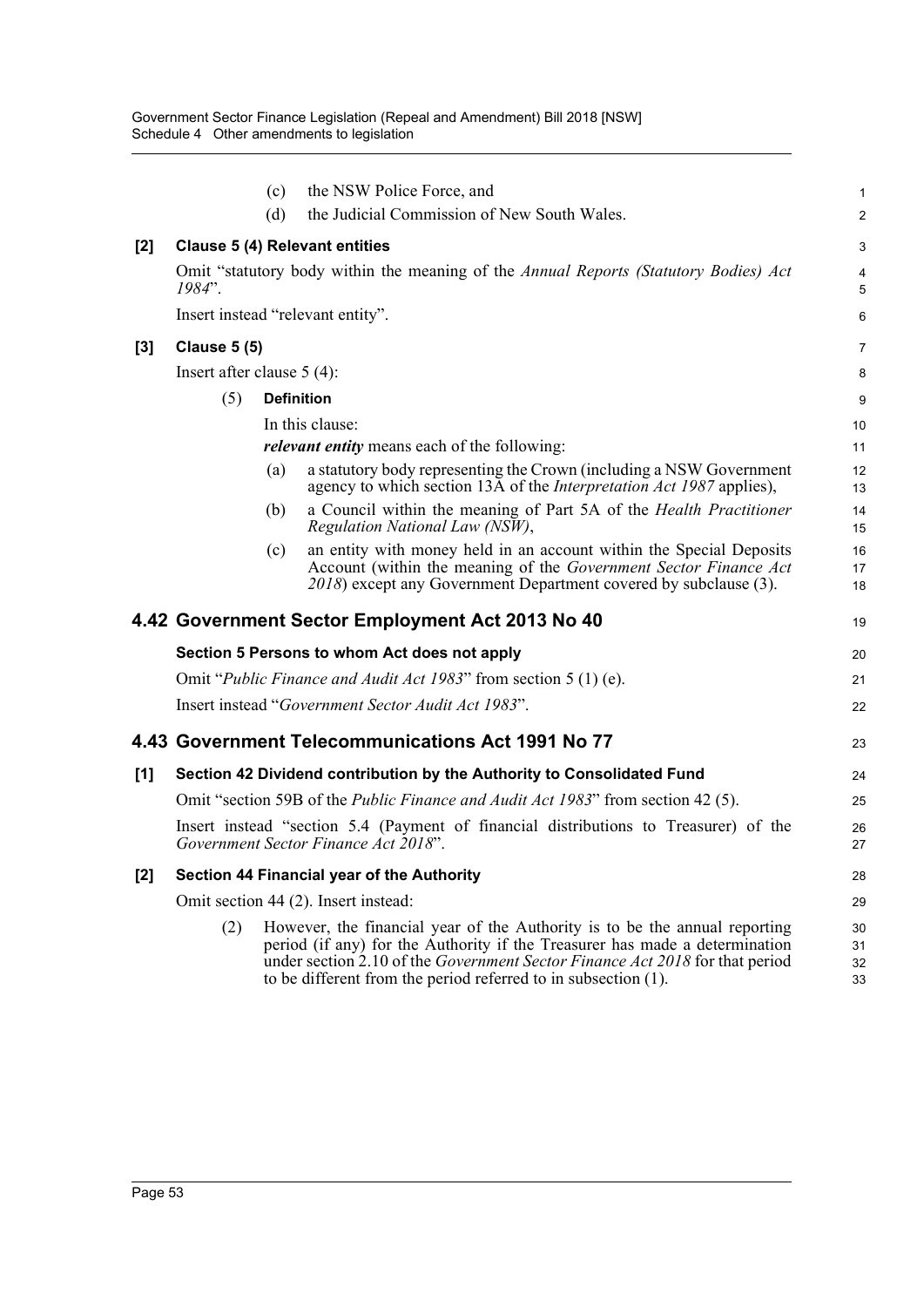|                                                                                     |              |                   |      | 4.44 Greater Sydney Commission Act 2015 No 57                                                                                                                                                                                                                          | 1                   |
|-------------------------------------------------------------------------------------|--------------|-------------------|------|------------------------------------------------------------------------------------------------------------------------------------------------------------------------------------------------------------------------------------------------------------------------|---------------------|
|                                                                                     |              | <b>Section 21</b> |      |                                                                                                                                                                                                                                                                        | $\overline{c}$      |
|                                                                                     |              |                   |      | Omit the section. Insert instead:                                                                                                                                                                                                                                      | 3                   |
|                                                                                     | 21           |                   |      | Annual reporting information to include certain matters                                                                                                                                                                                                                | 4                   |
|                                                                                     |              |                   |      | The annual reporting information prepared for the Commission under the<br>Government Sector Finance Act $20\overline{18}$ is to include a report as to the following:                                                                                                  | 5<br>6              |
|                                                                                     |              |                   | (a)  | the outcomes achieved by the Commission during the annual reporting<br>period concerned,                                                                                                                                                                               | 7<br>8              |
|                                                                                     |              |                   | (b)  | the implementation of strategic plans made under Division 3.1 of the<br>Planning Act for the Greater Sydney Region (including information<br>about any related monitoring or evaluation undertaken by the<br>Commission) during the annual reporting period concerned. | 9<br>10<br>11<br>12 |
|                                                                                     |              |                   |      | 4.45 Greyhound Racing Act 2017 No 13                                                                                                                                                                                                                                   | 13                  |
|                                                                                     |              | <b>Section 15</b> |      |                                                                                                                                                                                                                                                                        | 14                  |
|                                                                                     |              |                   |      | Omit the section. Insert instead:                                                                                                                                                                                                                                      | 15                  |
| 15<br>Annual reporting information for Commission to include additional particulars |              |                   |      |                                                                                                                                                                                                                                                                        |                     |
|                                                                                     |              |                   |      | The annual reporting information prepared for the Commission under the<br><i>Government Sector Finance Act 2018</i> must include:                                                                                                                                      | 17<br>18            |
|                                                                                     |              |                   | (a)  | a progress report on the implementation of the strategic plan of the<br>Commission over the annual reporting period to which the information<br>relates, and                                                                                                           | 19<br>20<br>21      |
|                                                                                     |              |                   | (b)  | such other particulars as may be prescribed by the regulations.                                                                                                                                                                                                        | 22                  |
|                                                                                     |              |                   |      | 4.46 Health Administration Act 1982 No 135                                                                                                                                                                                                                             | 23                  |
|                                                                                     |              |                   |      | Section 19 New South Wales Health Foundation Fund                                                                                                                                                                                                                      | 24                  |
|                                                                                     |              |                   |      | Omit section 19 (4). Insert instead:                                                                                                                                                                                                                                   | 25                  |
|                                                                                     |              | (4)               |      | Any money acquired by the Foundation is taken to be government money for<br>the purposes of the Government Sector Audit Act 1983 and Government Sector<br>Finance Act 2018.                                                                                            | 26<br>27<br>28      |
|                                                                                     | <b>No 86</b> |                   |      | 4.47 Health Practitioner Regulation (Adoption of National Law) Act 2009                                                                                                                                                                                                | 29<br>30            |
| [1]                                                                                 |              |                   |      | Section 7 Application of legislation of this jurisdiction                                                                                                                                                                                                              | 31                  |
|                                                                                     |              |                   |      | Omit section $7(1)(a)$ and (i). Insert after section $7(1)(d)$ :                                                                                                                                                                                                       | 32                  |
|                                                                                     |              |                   | (d1) | the Government Sector Audit Act 1983,                                                                                                                                                                                                                                  | 33                  |
|                                                                                     |              |                   | (d2) | the Government Sector Finance Act 2018,                                                                                                                                                                                                                                | 34                  |
| [2]                                                                                 |              |                   |      | Section 7 (2) (d1) and (d2)                                                                                                                                                                                                                                            | 35                  |
|                                                                                     |              |                   |      | Omit section $7(2)$ (a) and (h). Insert after section $7(2)$ (d):                                                                                                                                                                                                      | 36                  |
|                                                                                     |              |                   | (d1) | the Government Sector Audit Act 1983,                                                                                                                                                                                                                                  | 37                  |
|                                                                                     |              |                   | (d2) | the Government Sector Finance Act 2018,                                                                                                                                                                                                                                | 38                  |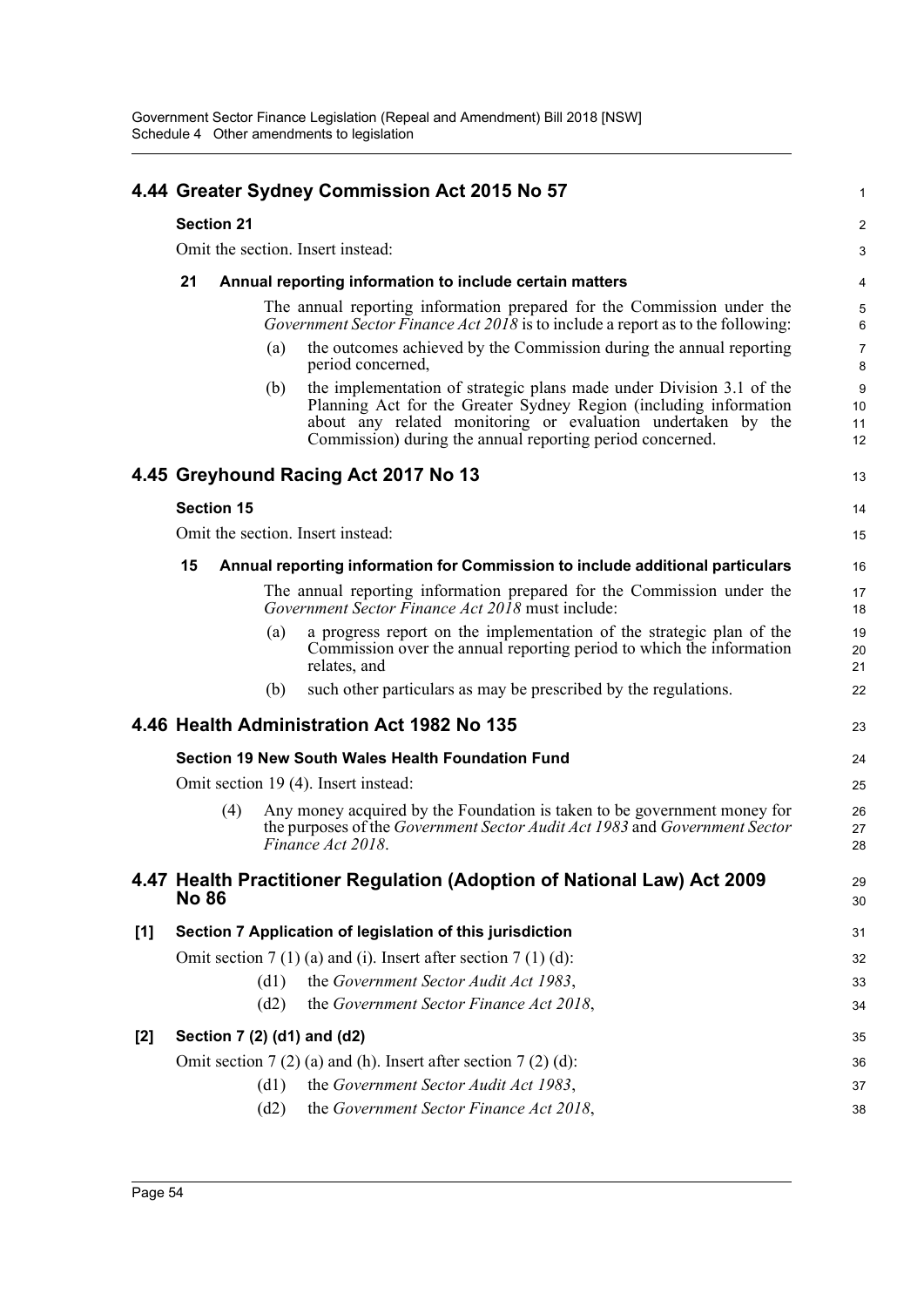| $[3]$ |     |                              |     | Schedule 1 Modification of Health Practitioner Regulation National Law                                                                                                                                                                                                                                 | 1                       |
|-------|-----|------------------------------|-----|--------------------------------------------------------------------------------------------------------------------------------------------------------------------------------------------------------------------------------------------------------------------------------------------------------|-------------------------|
|       |     |                              |     | Omit section 41H from Schedule 1 [8]. Insert instead:                                                                                                                                                                                                                                                  | $\overline{\mathbf{c}}$ |
|       | 41H |                              |     | <b>Annual reporting information [NSW]</b>                                                                                                                                                                                                                                                              | 3                       |
|       |     | (1)                          |     | The annual reporting information prepared for a Council under the<br>Government Sector Finance Act 2018 must include particulars of the<br>following for the annual reporting period to which it relates—                                                                                              | 4<br>5<br>6             |
|       |     |                              | (a) | all complaints received by the Council during the period or received by<br>the Council before that period but which, in the Council's opinion had<br>not, at the start of the period, been finally disposed of;                                                                                        | 7<br>8<br>9             |
|       |     |                              | (b) | the action taken during the period in relation to complaints received by<br>the Council and the results of that action up to the end of that period;                                                                                                                                                   | 10<br>11                |
|       |     |                              | (c) | all matters referred to a Performance Review Panel for performance<br>review during the period, or referred to a Panel before the period but<br>which, in the Council's opinion had not, at the start of the period, been<br>finally disposed of;                                                      | 12<br>13<br>14<br>15    |
|       |     |                              | (d) | the results of all performance reviews conducted by Performance<br>Review Panels that were finally disposed of during the period.                                                                                                                                                                      | 16<br>17                |
|       |     | (2)                          |     | Two or more Councils may decide to prepare joint annual reporting<br>information under the <i>Government Sector Finance Act 2018</i> .                                                                                                                                                                 | 18<br>19                |
|       |     | (3)                          |     | This section does not require the identity of a complainant, a person who<br>notifies a professional performance matter to a Council, a person about whom<br>a complaint is made or who is the subject of a performance review or any other<br>person to be disclosed in annual reporting information. | 20<br>21<br>22<br>23    |
|       |     |                              |     | 4.48 Health Records and Information Privacy Act 2002 No 71                                                                                                                                                                                                                                             | 24                      |
|       |     | <b>Section 4 Definitions</b> |     |                                                                                                                                                                                                                                                                                                        | 25                      |
|       |     |                              |     | Omit paragraph (d) of the definition of <i>public sector agency</i> in section $4(1)$ .                                                                                                                                                                                                                | 26                      |
|       |     | Insert instead:              |     |                                                                                                                                                                                                                                                                                                        | 27                      |
|       |     |                              | (d) | an auditable entity within the meaning of the Government Sector Audit<br>Act 1983 or any other entity within the meaning of that Act (or entity of<br>a kind) prescribed by the regulations, but excluding an entity (or entity<br>of a kind) prescribed by the regulations,                           | 28<br>29<br>30<br>31    |
|       |     |                              |     | 4.49 Health Services Act 1997 No 154                                                                                                                                                                                                                                                                   | 32                      |
| $[1]$ |     |                              |     | Section 28 Functions of local health district boards                                                                                                                                                                                                                                                   | 33                      |
|       |     |                              |     | Omit "annual report" from section 28 (1) (j).                                                                                                                                                                                                                                                          | 34                      |
|       |     | Finance Act 2018".           |     | Insert instead "annual reporting information for the purposes of the Government Sector                                                                                                                                                                                                                 | 35<br>36                |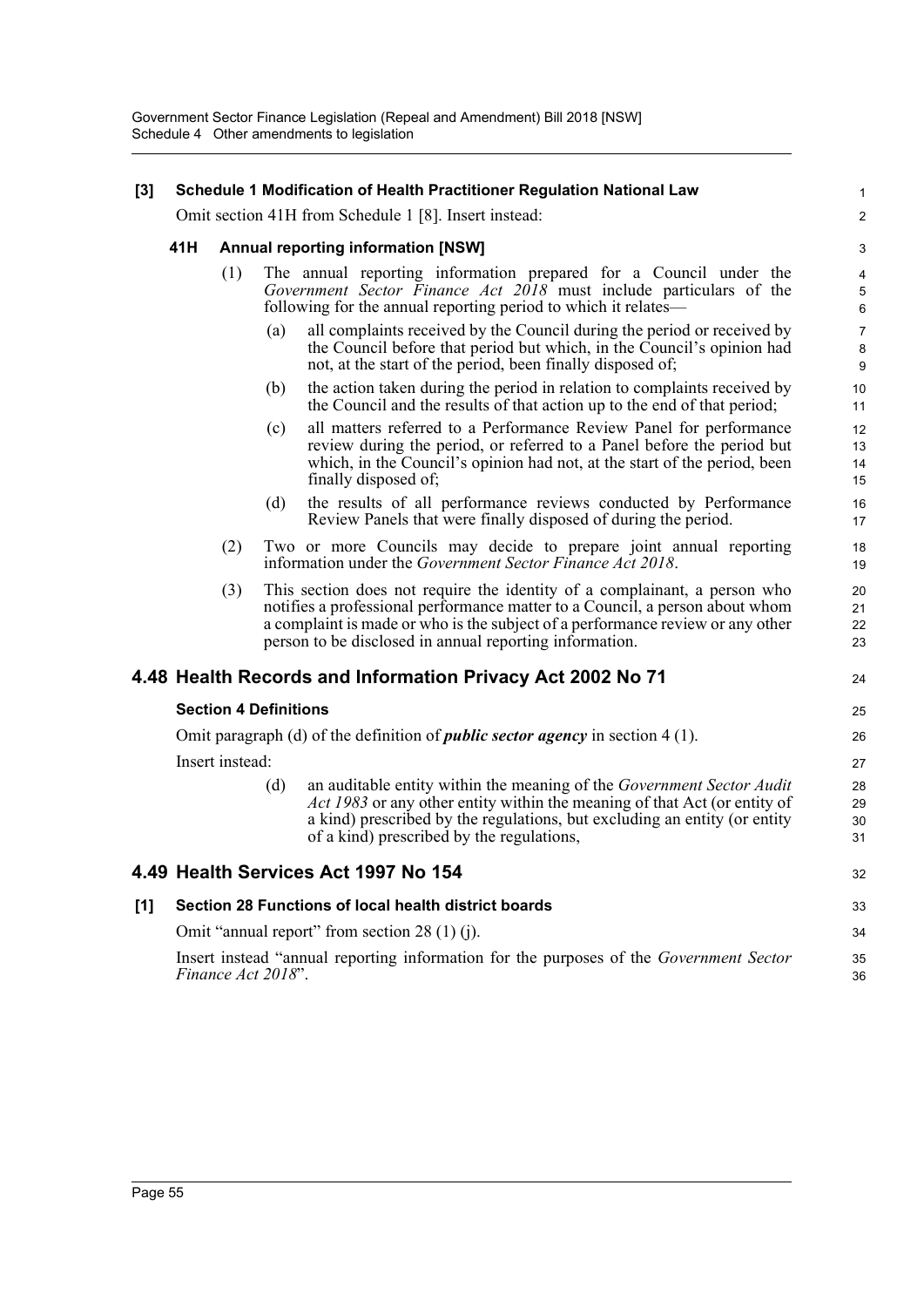| [2]   | <b>Section 133D</b> |               |                     |                                                                                                                                                                                                                                                                                                                                                                                                                 |                                      |
|-------|---------------------|---------------|---------------------|-----------------------------------------------------------------------------------------------------------------------------------------------------------------------------------------------------------------------------------------------------------------------------------------------------------------------------------------------------------------------------------------------------------------|--------------------------------------|
|       |                     |               |                     | Insert after section 133C:                                                                                                                                                                                                                                                                                                                                                                                      | $\overline{2}$                       |
|       | 133D                |               |                     | Consolidation of annual reporting information for NSW Health entities                                                                                                                                                                                                                                                                                                                                           | 3                                    |
|       |                     | (1)           |                     | The annual reporting information for any or all NSW Health entities may be<br>included in the annual reporting information prepared for the Ministry of<br>Health under the Government Sector Finance Act 2018.                                                                                                                                                                                                 | 4<br>5<br>6                          |
|       |                     |               |                     | Note. Section 7.10 of the Government Sector Finance Act 2018 provides that if other<br>legislation requires or permits annual reporting information for 2 or more reporting GSF<br>agencies to be combined in the annual reporting information for one of them (the lead<br>agency), it is sufficient compliance with Division 7.3 (Annual reporting information for<br>reporting GSF agencies) of that Act if: | $\overline{7}$<br>8<br>9<br>10<br>11 |
|       |                     |               | (a)                 | only the combined information is prepared for each of the agencies, and                                                                                                                                                                                                                                                                                                                                         | 12                                   |
|       |                     |               | (b)                 | the combined information is given only to the responsible Minister for the lead<br>agency even if the responsible Minister for any of the other agencies is different.                                                                                                                                                                                                                                          | 13<br>14                             |
|       |                     | (2)           |                     | In this section:                                                                                                                                                                                                                                                                                                                                                                                                | 15                                   |
|       |                     |               |                     | <i>annual reporting information</i> means annual reporting information for the<br>purposes of the Government Sector Finance Act 2018.                                                                                                                                                                                                                                                                           | 16<br>17                             |
|       |                     |               |                     | <b>NSW Health entity</b> has the same meaning as in the Government Sector<br>Finance Act 2018.                                                                                                                                                                                                                                                                                                                  | 18<br>19                             |
| [3]   |                     |               |                     | <b>Schedule 6A National Health Funding Pool and Administration</b>                                                                                                                                                                                                                                                                                                                                              | 20                                   |
|       |                     |               |                     | Omit clause 22 (e). Insert after clause 22 (a):                                                                                                                                                                                                                                                                                                                                                                 | 21                                   |
|       |                     |               | $\left( a1\right)$  | the Government Sector Audit Act 1983,                                                                                                                                                                                                                                                                                                                                                                           | 22                                   |
|       |                     |               | (a2)                | the Government Sector Finance Act 2018,                                                                                                                                                                                                                                                                                                                                                                         | 23                                   |
|       |                     |               |                     | 4.50 Heavy Vehicle (Adoption of National Law) Act 2013 No 42                                                                                                                                                                                                                                                                                                                                                    | 24                                   |
|       |                     |               |                     | Section 6 Exclusion of legislation of this jurisdiction                                                                                                                                                                                                                                                                                                                                                         | 25                                   |
|       |                     |               |                     | Omit " <i>Public Finance and Audit Act 1983</i> does not" from section 6 (3).                                                                                                                                                                                                                                                                                                                                   | 26                                   |
|       |                     | 2018 do not". |                     | Insert instead "Government Sector Audit Act 1983 and the Government Sector Finance Act                                                                                                                                                                                                                                                                                                                          | 27<br>28                             |
|       |                     |               |                     | 4.51 Heritage Act 1977 No 136                                                                                                                                                                                                                                                                                                                                                                                   | 29                                   |
| [1]   |                     |               |                     | <b>Section 170 Heritage and Conservation Register</b>                                                                                                                                                                                                                                                                                                                                                           | 30                                   |
|       |                     |               |                     | Omit section 170 (2). Insert instead:                                                                                                                                                                                                                                                                                                                                                                           | 31                                   |
|       |                     | (2)           |                     | Words and expressions used in this section that are defined in the <i>Government</i><br>Sector Finance Act 2018 have the same meanings as in that Act.                                                                                                                                                                                                                                                          | 32<br>33                             |
| $[2]$ |                     |               | Section 170 (4) (b) |                                                                                                                                                                                                                                                                                                                                                                                                                 | 34                                   |
|       |                     |               |                     | Omit the paragraph. Insert instead:                                                                                                                                                                                                                                                                                                                                                                             | 35                                   |
|       |                     |               | (b)                 | which:                                                                                                                                                                                                                                                                                                                                                                                                          | 36                                   |
|       |                     |               |                     | (i)<br>in the case of an accountable authority for a reporting GSF                                                                                                                                                                                                                                                                                                                                              | 37                                   |
|       |                     |               |                     | agency that is a Public Service agency—is vested in or owned or                                                                                                                                                                                                                                                                                                                                                 | 38                                   |
|       |                     |               |                     | occupied by, or subject to the control of, the responsible Minister<br>for the agency or the agency, or                                                                                                                                                                                                                                                                                                         | 39<br>40                             |
|       |                     |               |                     | in the case of any other reporting GSF agency-is owned or<br>(ii)                                                                                                                                                                                                                                                                                                                                               | 41                                   |
|       |                     |               |                     | occupied by the agency.                                                                                                                                                                                                                                                                                                                                                                                         | 42                                   |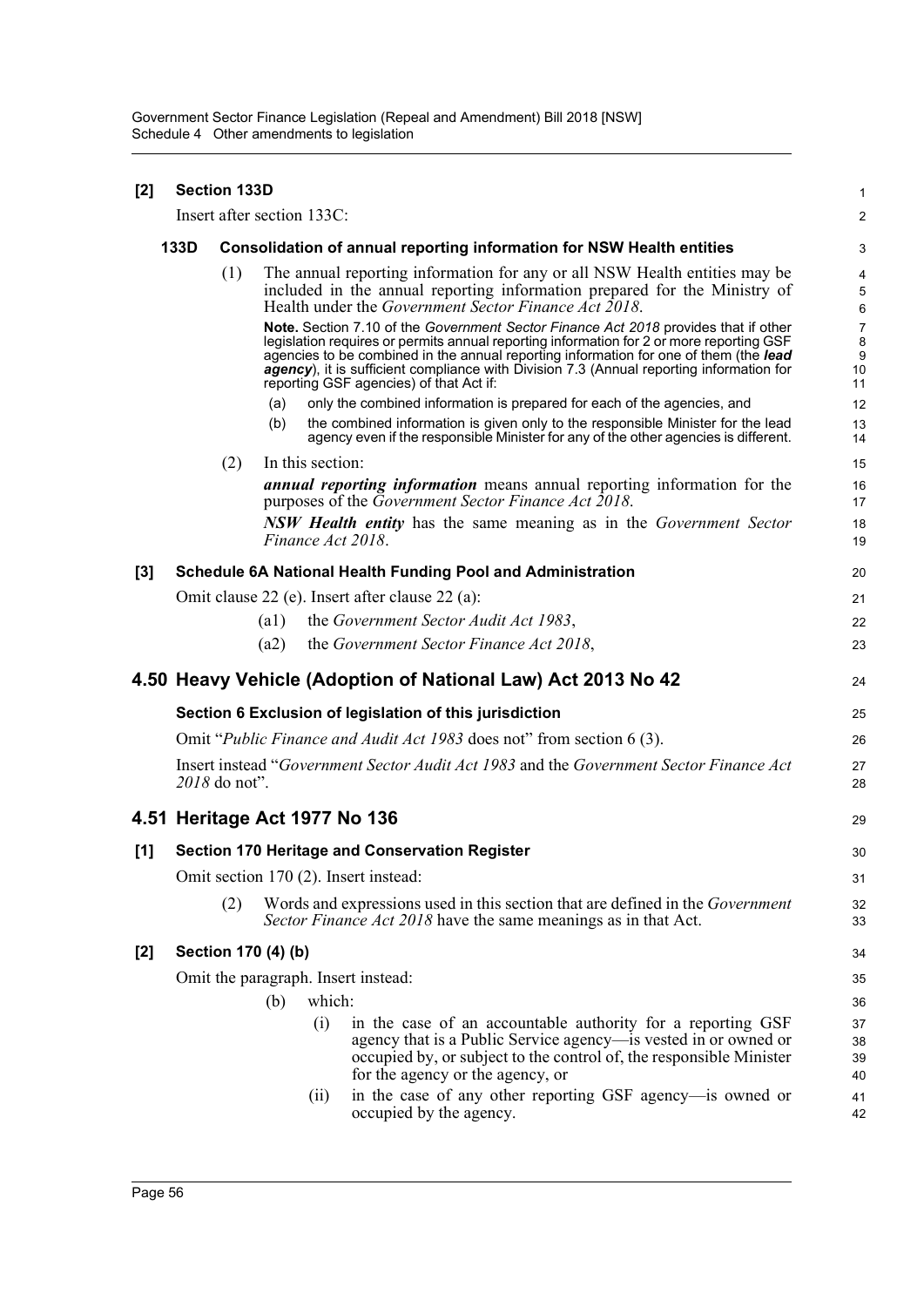|     |                             |                   |                                      | 4.52 Home Building Act 1989 No 147                                                                                                                                                                                                                                                                          | 1                    |  |  |  |  |
|-----|-----------------------------|-------------------|--------------------------------------|-------------------------------------------------------------------------------------------------------------------------------------------------------------------------------------------------------------------------------------------------------------------------------------------------------------|----------------------|--|--|--|--|
|     |                             |                   |                                      | Section 103R Chief executive to manage affairs of Guarantee Corporation                                                                                                                                                                                                                                     | $\overline{2}$       |  |  |  |  |
|     |                             |                   | Omit section 103R (3).               |                                                                                                                                                                                                                                                                                                             | 3                    |  |  |  |  |
|     | 4.53 Housing Act 2001 No 52 |                   |                                      |                                                                                                                                                                                                                                                                                                             |                      |  |  |  |  |
| [1] |                             | <b>Section 17</b> |                                      |                                                                                                                                                                                                                                                                                                             | 5                    |  |  |  |  |
|     |                             |                   | Omit the section. Insert instead:    |                                                                                                                                                                                                                                                                                                             | 6                    |  |  |  |  |
|     | 17                          |                   |                                      | <b>Annual reporting information</b>                                                                                                                                                                                                                                                                         | $\overline{7}$       |  |  |  |  |
|     |                             |                   |                                      | The annual reporting information prepared for the Department under the<br>Government Sector Finance Act $2018$ may include any annual reporting<br>information required under that Act for the Corporation.                                                                                                 | 8<br>9<br>10         |  |  |  |  |
| [2] |                             | <b>Section 67</b> |                                      |                                                                                                                                                                                                                                                                                                             | 11                   |  |  |  |  |
|     |                             |                   | Omit the section. Insert instead:    |                                                                                                                                                                                                                                                                                                             | 12                   |  |  |  |  |
|     | 67                          |                   | <b>Financial year</b>                |                                                                                                                                                                                                                                                                                                             | 13                   |  |  |  |  |
|     |                             | (1)               |                                      | The financial year of the Corporation is the same as the annual reporting<br>period for the Department under the Government Sector Finance Act 2018.                                                                                                                                                        | 14<br>15             |  |  |  |  |
|     |                             | (2)               | Act 2018.                            | Nothing in this Part affects the operation of the Government Sector Finance                                                                                                                                                                                                                                 | 16<br>17             |  |  |  |  |
|     |                             |                   |                                      | 4.54 Independent Commission Against Corruption Act 1988 No 35                                                                                                                                                                                                                                               | 18                   |  |  |  |  |
|     |                             |                   | <b>Section 3 Definitions</b>         |                                                                                                                                                                                                                                                                                                             | 19                   |  |  |  |  |
|     |                             |                   |                                      | Omit paragraph (d) of the definition of <i>public authority</i> in section $3(1)$ .                                                                                                                                                                                                                         | 20                   |  |  |  |  |
|     |                             | Insert instead:   |                                      |                                                                                                                                                                                                                                                                                                             | 21                   |  |  |  |  |
|     |                             |                   | (d)<br>Act 1983,                     | an auditable entity within the meaning of the Government Sector Audit                                                                                                                                                                                                                                       | 22<br>23             |  |  |  |  |
|     |                             |                   |                                      | 4.55 Innovation and Productivity Council Act 1996 No 77                                                                                                                                                                                                                                                     | 24                   |  |  |  |  |
|     |                             | <b>Section 16</b> |                                      |                                                                                                                                                                                                                                                                                                             | 25                   |  |  |  |  |
|     |                             |                   | Omit the section. Insert instead:    |                                                                                                                                                                                                                                                                                                             | 26                   |  |  |  |  |
|     | 16                          |                   | <b>Application of certain Acts</b>   |                                                                                                                                                                                                                                                                                                             | 27                   |  |  |  |  |
|     |                             |                   |                                      | The Council is, for the purposes of the <i>Government Sector Audit Act 1983</i> , the<br>Government Sector Finance Act 2018, or any other Act prescribed by the<br>regulations, taken to be part of the Department.                                                                                         | 28<br>29<br>30       |  |  |  |  |
|     |                             |                   |                                      | 4.56 Institute of Sport Act 1995 No 52                                                                                                                                                                                                                                                                      | 31                   |  |  |  |  |
|     |                             |                   |                                      | Section 26 Financial year of Institute                                                                                                                                                                                                                                                                      | 32                   |  |  |  |  |
|     |                             |                   | Omit section 26 (2). Insert instead: |                                                                                                                                                                                                                                                                                                             | 33                   |  |  |  |  |
|     |                             | (2)               |                                      | However, the financial year of the Institute is to be the annual reporting period<br>(if any) for the Institute if the Treasurer has made a determination under<br>section 2.10 of the Government Sector Finance Act 2018 for that period to be<br>different from the period referred to in subsection (1). | 34<br>35<br>36<br>37 |  |  |  |  |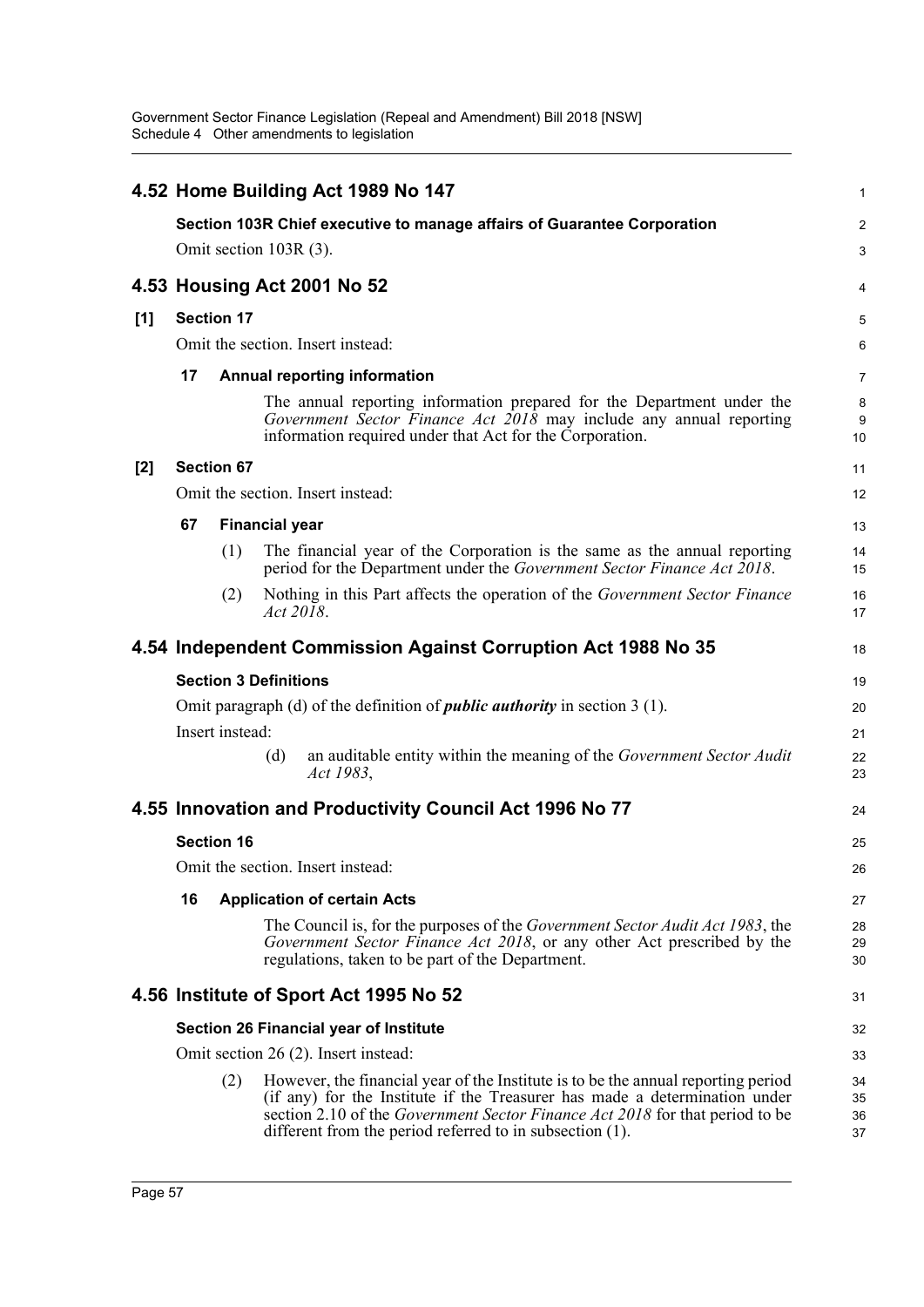|     |                                |          | 4.57 International Transfer of Prisoners (New South Wales) Act 1997 No 144                                                                                                                                                                                                          | 1                                                                |
|-----|--------------------------------|----------|-------------------------------------------------------------------------------------------------------------------------------------------------------------------------------------------------------------------------------------------------------------------------------------|------------------------------------------------------------------|
|     | <b>Section 9 Annual report</b> |          |                                                                                                                                                                                                                                                                                     | $\boldsymbol{2}$                                                 |
|     |                                |          | Omit section 9 (2). Insert instead:                                                                                                                                                                                                                                                 | 3                                                                |
|     | (2)                            |          | It is sufficient compliance with this section if the annual report is included in<br>the annual reporting information for any Department for which the Minister is<br>responsible prepared under the Government Sector Finance Act 2018 and the<br>regulations under that Act.      | $\overline{\mathbf{4}}$<br>$\overline{5}$<br>6<br>$\overline{7}$ |
|     | 2016 No 46                     |          | 4.58 Land and Property Information NSW (Authorised Transaction) Act                                                                                                                                                                                                                 | 8<br>9                                                           |
|     |                                |          | Section 40 Release of information by Auditor-General                                                                                                                                                                                                                                | 10                                                               |
|     |                                |          | Omit "Section 38 (Secrecy) of the <i>Public Finance and Audit Act 1983</i> ".                                                                                                                                                                                                       | 11                                                               |
|     |                                |          | Insert instead "Section 38 (Secrecy) of the Government Sector Audit Act 1983".                                                                                                                                                                                                      | 12                                                               |
|     |                                |          | 4.59 Law Enforcement Conduct Commission Act 2016 No 61                                                                                                                                                                                                                              | 13                                                               |
|     |                                |          | <b>Section 139 Annual reports of Commission</b>                                                                                                                                                                                                                                     | 14                                                               |
|     |                                |          | Omit section 139 (4) and (5). Insert instead:                                                                                                                                                                                                                                       | 15                                                               |
|     | (4)                            |          | <b>Modification of Division 7.3 of Government Sector Finance Act 2018</b>                                                                                                                                                                                                           | 16                                                               |
|     |                                | follows: | Division 7.3 of the Government Sector Finance Act 2018 is, in its application<br>to the annual reporting information prepared for the Commission, modified as                                                                                                                       | 17<br>18<br>19                                                   |
|     |                                | (a)      | the annual reporting information is to be given to the Presiding Officer<br>of each House of Parliament and not to the responsible Minister for the<br>Commission,                                                                                                                  | 20<br>21<br>22                                                   |
|     |                                | (b)      | provisions of that Act relating to the giving of annual reporting<br>information to the responsible Minister for a GSF agency and to the<br>public availability of annual reporting information do not apply to the<br>Commission or the Chief Executive Officer of the Commission. | 23<br>24<br>25<br>26                                             |
|     | (5)                            |          | The financial report for the annual reporting period to which the annual<br>reporting information relates is to set out the separate cost of the operations of<br>the Commission under each of Parts 6, 7 and 8.                                                                    | 27<br>28<br>29                                                   |
|     |                                |          | 4.60 Legal Profession Uniform Law Application Act 2014 No 16                                                                                                                                                                                                                        | 30                                                               |
| [1] | <b>Section 7</b>               |          |                                                                                                                                                                                                                                                                                     | 31                                                               |
|     |                                |          | Omit the section. Insert instead:                                                                                                                                                                                                                                                   | 32                                                               |
|     | 7                              |          | Application of Government Sector Audit Act 1983 and Government Sector<br><b>Finance Act 2018</b>                                                                                                                                                                                    | 33<br>34                                                         |
|     | (1)                            |          | The Government Sector Audit Act 1983 and the Government Sector Finance<br>Act 2018 apply to the Legal Services Council and the Commissioner for<br>Uniform Legal Services Regulation as if they were each a GSF agency within<br>the meaning of those Acts.                         | 35<br>36<br>37<br>38                                             |
|     | (2)                            |          | The local regulations may modify the Government Sector Audit Act 1983 and<br>Government Sector Finance Act 2018 for the purposes of this section.                                                                                                                                   | 39<br>40                                                         |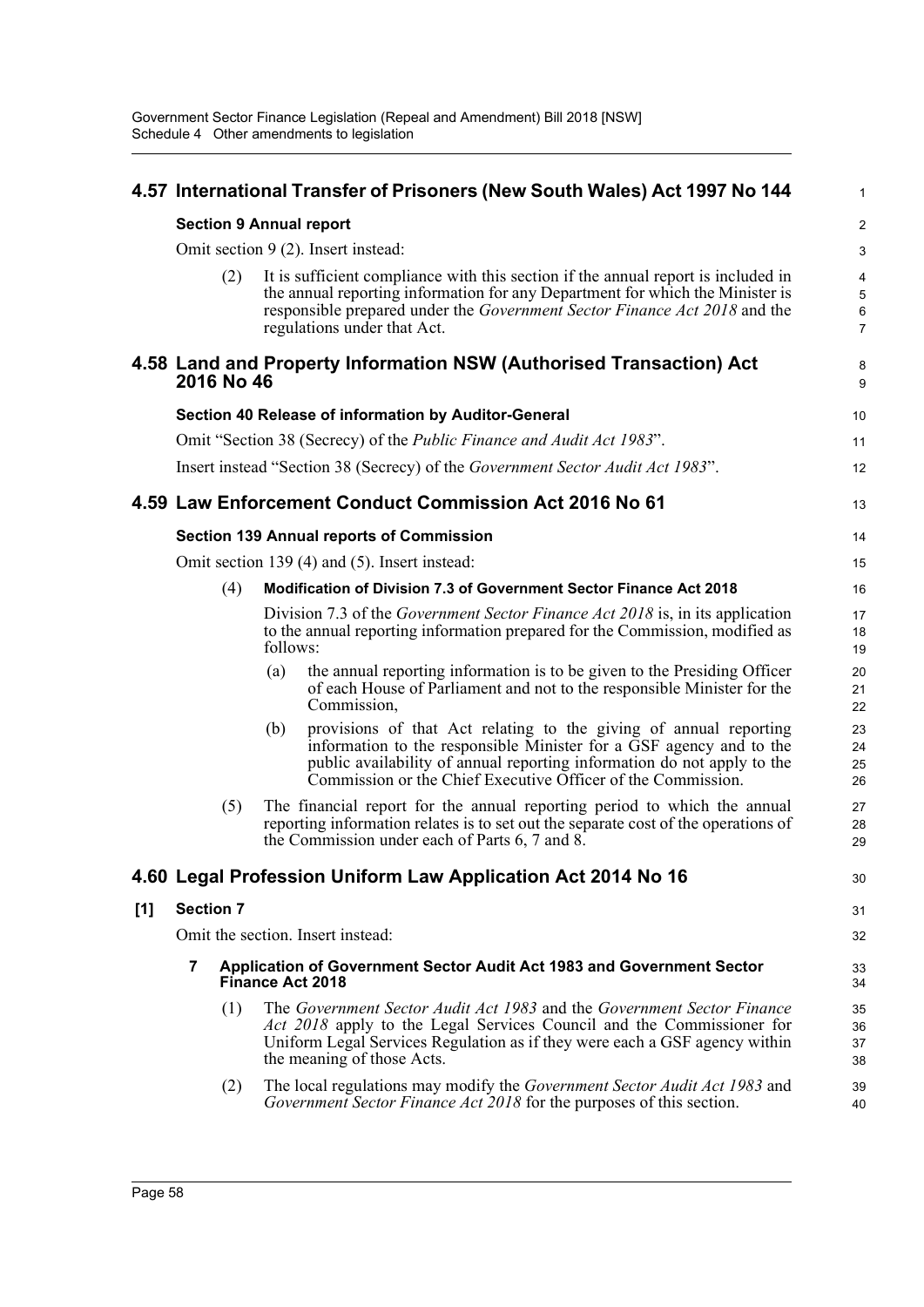|       |            | (3)                   |     | Without limiting subsection $(2)$ , the provisions of section 416 $(5)$ of the Legal<br>Profession Uniform Law (NSW) apply to the local regulations under this<br>section in the same way as they apply to the Uniform Regulations.                                                                                                                                       | 1<br>$\overline{\mathbf{c}}$<br>3 |
|-------|------------|-----------------------|-----|---------------------------------------------------------------------------------------------------------------------------------------------------------------------------------------------------------------------------------------------------------------------------------------------------------------------------------------------------------------------------|-----------------------------------|
| $[2]$ |            |                       |     | <b>Section 44 Crown Solicitor</b>                                                                                                                                                                                                                                                                                                                                         | 4                                 |
|       |            |                       |     | Omit section 44 (4). Insert instead:                                                                                                                                                                                                                                                                                                                                      | 5                                 |
|       |            | (4)                   |     | If, under subsection $(1)$ $(g)$ , the Crown Solicitor is given approval to act as<br>solicitor for a Minister of the Crown (otherwise than in his or her official<br>capacity as such a Minister), the following must be included in the annual<br>reporting information prepared under the Government Sector Finance Act<br>$2018$ of the Crown Solicitor's activities: | 6<br>7<br>8<br>9<br>10            |
|       |            |                       | (a) | the name of the Minister,                                                                                                                                                                                                                                                                                                                                                 | 11                                |
|       |            |                       | (b) | the matter in which the Crown Solicitor acted (but without disclosure of<br>any confidential client information),                                                                                                                                                                                                                                                         | 12<br>13                          |
|       |            |                       | (c) | the costs incurred by the Crown Solicitor in acting for the Minister and<br>the amount charged to the Minister for so acting.                                                                                                                                                                                                                                             | 14<br>15                          |
| [3]   |            |                       |     | <b>Section 57 Performance audits</b>                                                                                                                                                                                                                                                                                                                                      | 16                                |
|       |            |                       |     | Omit "Division 2A of Part 3 of the Public Finance and Audit Act 1983" wherever occurring<br>in section 57 $(1)$ and $(3)$ .                                                                                                                                                                                                                                               | 17<br>18                          |
|       |            |                       |     | Insert instead "Division 2A of Part 3 of the Government Sector Audit Act 1983".                                                                                                                                                                                                                                                                                           | 19                                |
| [4]   |            | <b>Section 57 (3)</b> |     |                                                                                                                                                                                                                                                                                                                                                                           | 20                                |
|       |            |                       |     | Omit "head of the relevant authority".                                                                                                                                                                                                                                                                                                                                    | 21                                |
|       | that Act". |                       |     | Insert instead "accountable authority for the relevant auditable entity within the meaning of                                                                                                                                                                                                                                                                             | 22<br>23                          |
| [5]   |            |                       |     | <b>Section 93G Costs of this Part</b>                                                                                                                                                                                                                                                                                                                                     | 24                                |
|       |            |                       |     | Omit "established for the Department of Justice by the Treasurer under section 13A of the<br>Public Finance and Audit Act 1983" from section 93G (1).                                                                                                                                                                                                                     | 25<br>26                          |
|       |            |                       |     | Insert instead "established or continued by the Department of Justice under section 4.17 of<br>the Government Sector Finance Act 2018".                                                                                                                                                                                                                                   | 27<br>28                          |
|       |            |                       |     | 4.61 Liquor Act 2007 No 90                                                                                                                                                                                                                                                                                                                                                | 29                                |
|       |            | <b>Section 156</b>    |     |                                                                                                                                                                                                                                                                                                                                                                           | 30                                |
|       |            |                       |     | Omit the section. Insert instead:                                                                                                                                                                                                                                                                                                                                         | 31                                |
|       | 156        |                       |     | Report by Authority on liquor licensing matters                                                                                                                                                                                                                                                                                                                           | 32                                |
|       |            | (1)                   |     | The Authority is to include the following information in the annual reporting<br>information prepared for it under the Government Sector Finance Act 2018:                                                                                                                                                                                                                | 33<br>34                          |
|       |            |                       | (a) | the number of licences in force in each Statistical Local Area<br>determined by the Australian Bureau of Statistics (along with the total<br>State-wide number of licences) during the annual reporting period to<br>which the information relates,                                                                                                                       | 35<br>36<br>37<br>38              |
|       |            |                       | (b) | the number of new licences granted by the Authority during that<br>reporting period,                                                                                                                                                                                                                                                                                      | 39<br>40                          |
|       |            |                       | (c) | the number of licences suspended or cancelled by the Authority during<br>that reporting period,                                                                                                                                                                                                                                                                           | 41<br>42                          |
|       |            |                       |     |                                                                                                                                                                                                                                                                                                                                                                           |                                   |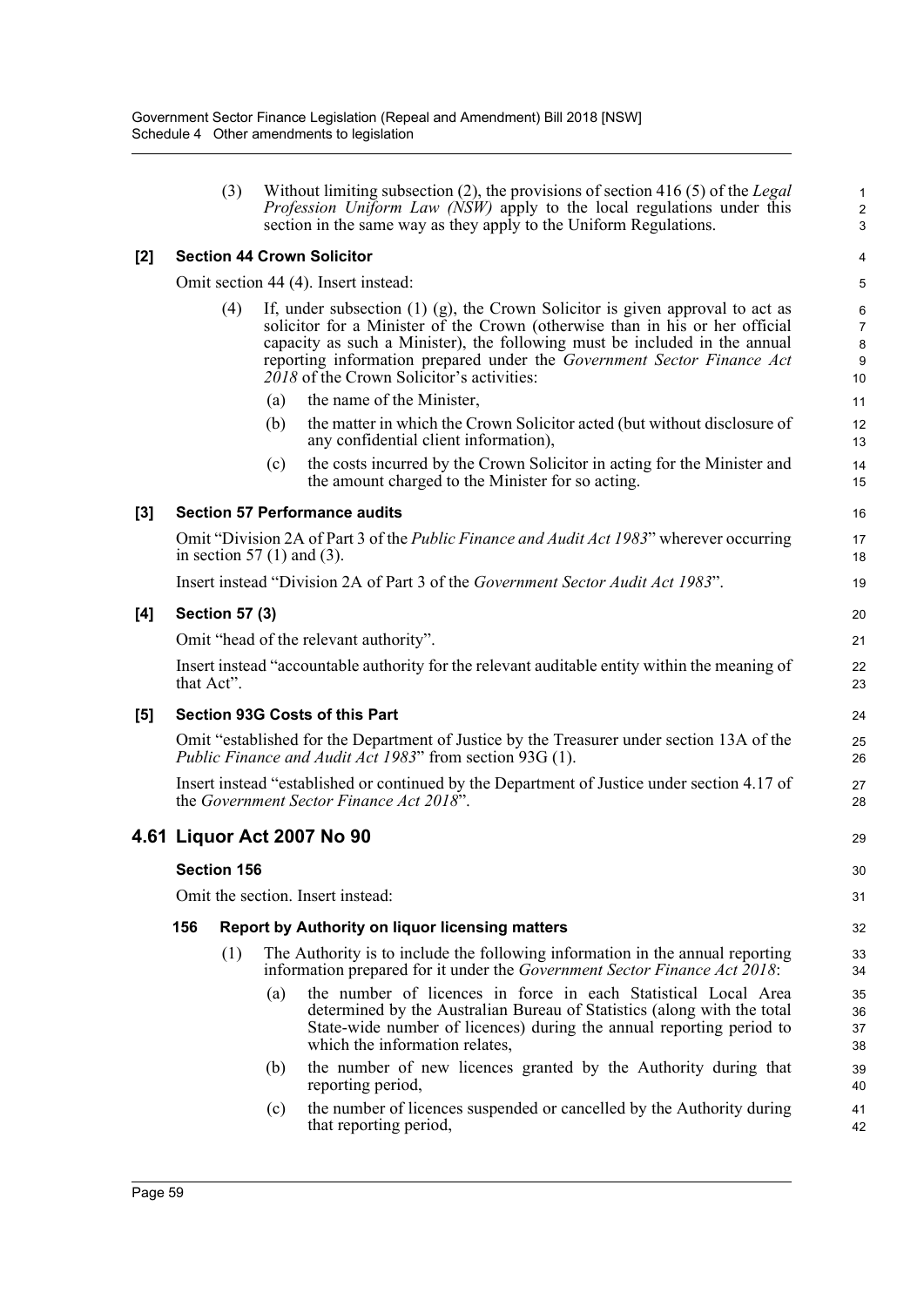|     |    |                   | (d)<br>the number of authorisations to which section 51 applies granted by the<br>Authority during that reporting period,                                                                                                                                                                                                             | $\mathbf{1}$<br>$\overline{2}$ |
|-----|----|-------------------|---------------------------------------------------------------------------------------------------------------------------------------------------------------------------------------------------------------------------------------------------------------------------------------------------------------------------------------|--------------------------------|
|     |    |                   | the number of licences in respect of which disciplinary action was taken<br>(e)<br>by the Authority during that reporting period and the nature of the<br>disciplinary action taken.                                                                                                                                                  | $\mathbf{3}$<br>4<br>5         |
|     |    | (2)               | The information provided in relation to licences and authorisations in the<br>annual reporting information is, where relevant, to be categorised according to<br>the different types of licences and authorisations that may be granted and held<br>under this Act.                                                                   | 6<br>$\overline{7}$<br>8<br>9  |
|     |    |                   | 4.62 Liquor Regulation 2008                                                                                                                                                                                                                                                                                                           | 10                             |
|     |    |                   | Clause 21 On-premises licence—authorisation to sell liquor for consumption away<br>from licensed premises                                                                                                                                                                                                                             | 11<br>12                       |
|     |    |                   | Omit the definition of <i>public authority</i> from clause 21 (6). Insert instead:                                                                                                                                                                                                                                                    | 13                             |
|     |    |                   | <i>public authority</i> means each of the following:                                                                                                                                                                                                                                                                                  | 14                             |
|     |    |                   | a statutory body representing the Crown (including a NSW Government<br>(a)<br>agency to which section 13A of the <i>Interpretation Act 1987</i> applies),                                                                                                                                                                             | 15<br>16                       |
|     |    |                   | a Council within the meaning of Part 5A of the Health Practitioner<br>(b)<br>Regulation National Law (NSW).                                                                                                                                                                                                                           | 17<br>18                       |
|     |    |                   | 4.63 Local Land Services Act 2013 No 51                                                                                                                                                                                                                                                                                               | 19                             |
| [1] |    |                   | <b>Section 19 Local Land Services Fund</b>                                                                                                                                                                                                                                                                                            | 20                             |
|     |    |                   | Omit section 19 (3). Insert instead:                                                                                                                                                                                                                                                                                                  | 21                             |
|     |    | (3)               | To avoid doubt, the Fund is taken to have been established (and always to have<br>been established) in the Special Deposits Account.                                                                                                                                                                                                  | 22<br>23                       |
| [2] |    | <b>Section 23</b> |                                                                                                                                                                                                                                                                                                                                       | 24                             |
|     |    |                   | Omit the section. Insert instead:                                                                                                                                                                                                                                                                                                     | 25                             |
|     | 23 |                   | Annual reporting information to include certain matters                                                                                                                                                                                                                                                                               | 26                             |
|     |    | (1)               | The annual reporting information prepared for Local Land Services under the<br>Government Sector Finance Act 2018 is to include a report as to the following<br>during the annual reporting period to which the information relates:                                                                                                  | 27<br>28<br>29                 |
|     |    |                   | the performance and outcomes set out in any State strategic plan<br>(a)<br>achieved by Local Land Services,                                                                                                                                                                                                                           | 30<br>31                       |
|     |    |                   | progress in achieving compliance with State priorities for local land<br>(b)<br>services,                                                                                                                                                                                                                                             | 32<br>33                       |
|     |    |                   | community engagement in respect of the provision of local land<br>(c)<br>services,                                                                                                                                                                                                                                                    | 34<br>35                       |
|     |    |                   | the resources expended and revenue received by Local Land Services,<br>(d)<br>and the management of programs, in each region,                                                                                                                                                                                                         | 36<br>37                       |
|     |    |                   | any other matter directed by the Minister.<br>(e)                                                                                                                                                                                                                                                                                     | 38                             |
|     |    |                   | Note. Division 7.3 of the Government Sector Finance Act 2018 requires the<br>accountable authority for a reporting GSF agency to ensure that the annual reporting<br>information for the agency is prepared within the period specified by the Treasurer's<br>directions after the end of the annual reporting period for the agency. | 39<br>40<br>41<br>42           |
|     |    | (2)               | The annual reporting information may be included in the annual reporting<br>information prepared for the Department or another government agency.                                                                                                                                                                                     | 43<br>44                       |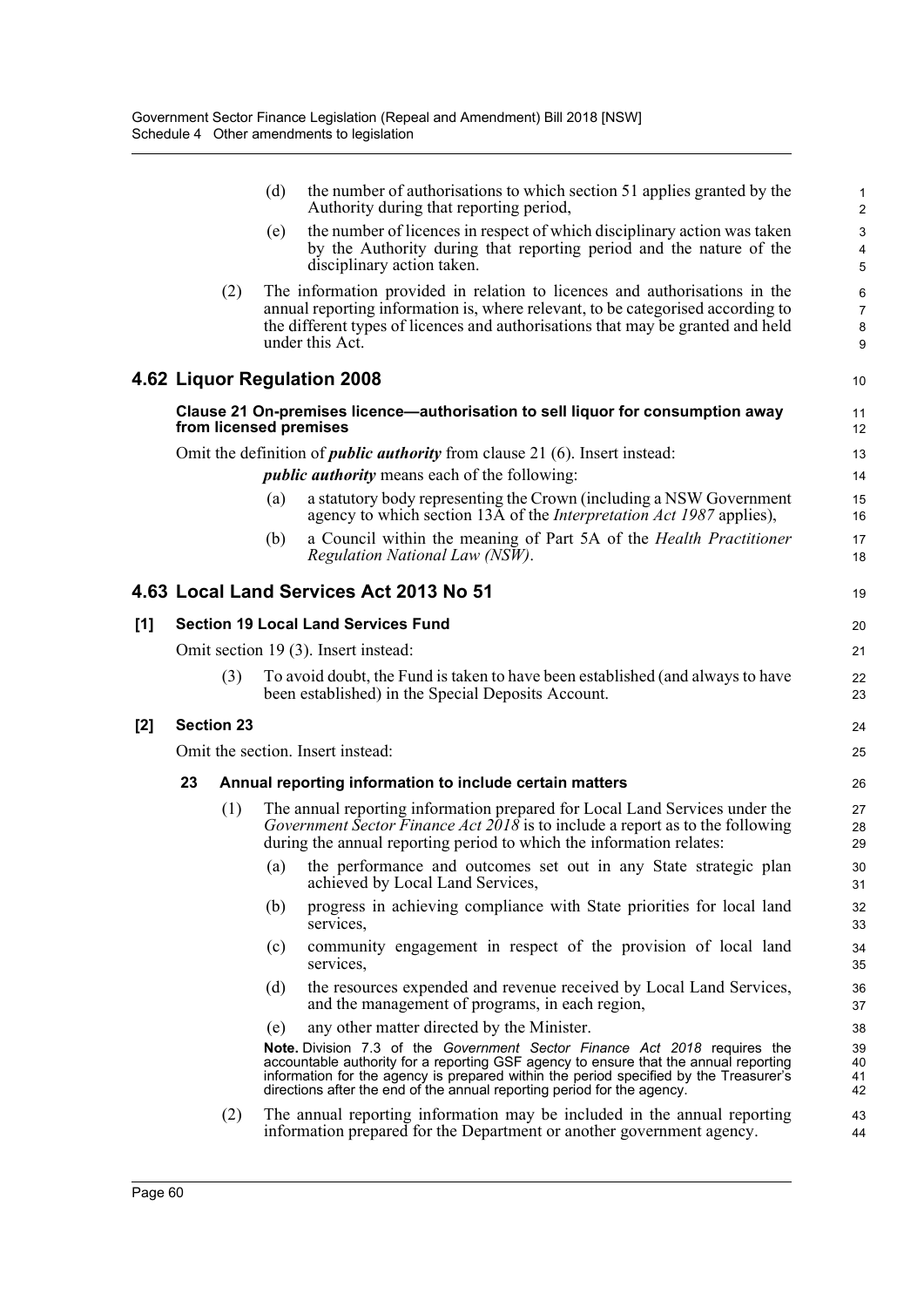| $[3]$ |           |                   | <b>Section 24 Audit of Local Land Services</b>                                                                                                                                                                                                                                         | $\mathbf{1}$         |
|-------|-----------|-------------------|----------------------------------------------------------------------------------------------------------------------------------------------------------------------------------------------------------------------------------------------------------------------------------------|----------------------|
|       | section.  |                   | Omit "section 43 of the <i>Public Finance and Audit Act 1983</i> " from the note at the end of the                                                                                                                                                                                     | $\sqrt{2}$<br>3      |
|       |           |                   | Insert instead "Division 7.2 of the Government Sector Finance Act 2018".                                                                                                                                                                                                               | 4                    |
| [4]   |           |                   | Section 60ZN Local Land Services to report on rates of allowable clearing                                                                                                                                                                                                              | 5                    |
|       |           |                   | Omit section 60ZN (2). Insert instead:                                                                                                                                                                                                                                                 | 6                    |
|       |           | (2)               | Local Land Services may include that report in the annual reporting<br>information prepared for it under the Government Sector Finance Act 2018.                                                                                                                                       | $\overline{7}$<br>8  |
|       |           |                   | 4.64 Local Land Services Regulation 2014                                                                                                                                                                                                                                               | 9                    |
|       | disclosed |                   | Clause 30 Purposes for which information in annual return may be used and                                                                                                                                                                                                              | 10<br>11             |
|       |           |                   | Omit "an annual report under the Act or the Annual Reports (Statutory Bodies) Act 1984"<br>from clause $30(1)(d)$ .                                                                                                                                                                    | 12<br>13             |
|       |           |                   | Insert instead "an annual report under the Act or annual reporting information under the<br>Government Sector Finance Act 2018".                                                                                                                                                       | 14<br>15             |
|       |           |                   | 4.65 Macquarie University Act 1989 No 126                                                                                                                                                                                                                                              | 16                   |
| [1]   |           |                   | <b>Section 16 Functions of Council</b>                                                                                                                                                                                                                                                 | 17                   |
|       |           |                   | Omit the note at the end of the section. Insert instead:<br>Note. Division 7.3 of the Government Sector Finance Act 2018 regulates the provision<br>of annual reporting information to Parliament by the Council and requires the Council<br>to report on the University's operations. | 18<br>19<br>20<br>21 |
| $[2]$ |           |                   | <b>Section 16A Controlled entities</b>                                                                                                                                                                                                                                                 | 22                   |
|       |           |                   | Omit the definition of <i>controlled entity</i> from section 16A (6). Insert instead:                                                                                                                                                                                                  | 23                   |
|       |           |                   | controlled entity means a controlled entity (within the meaning of the<br>Government Sector Finance Act 2018) of the University or Council.                                                                                                                                            | 24<br>25             |
| $[3]$ |           |                   | <b>Section 17A Operation of certain Acts</b>                                                                                                                                                                                                                                           | 26                   |
|       | 1984".    |                   | Omit "Public Finance and Audit Act 1983 or the Annual Reports (Statutory Bodies) Act                                                                                                                                                                                                   | 27<br>28             |
|       | 1983".    |                   | Insert instead "Government Sector Finance Act 2018 or the Government Sector Audit Act                                                                                                                                                                                                  | 29<br>30             |
|       |           |                   | 4.66 Members of Parliament Staff Act 2013 No 41                                                                                                                                                                                                                                        | 31                   |
|       |           | <b>Section 13</b> |                                                                                                                                                                                                                                                                                        | 32                   |
|       |           |                   | Omit the section. Insert instead:                                                                                                                                                                                                                                                      | 33                   |
|       | 13        |                   | Delegation of expenditure of money appropriated to Premier for staff of<br>political office holders                                                                                                                                                                                    | 34<br>35             |
|       |           | (1)               | This section applies in relation to any function of the Premier of a kind referred<br>to in section $9.7(1)$ (b) of the <i>Government Sector Finance Act 2018</i> involving<br>expenditure for the purposes of this Part.                                                              | 36<br>37<br>38       |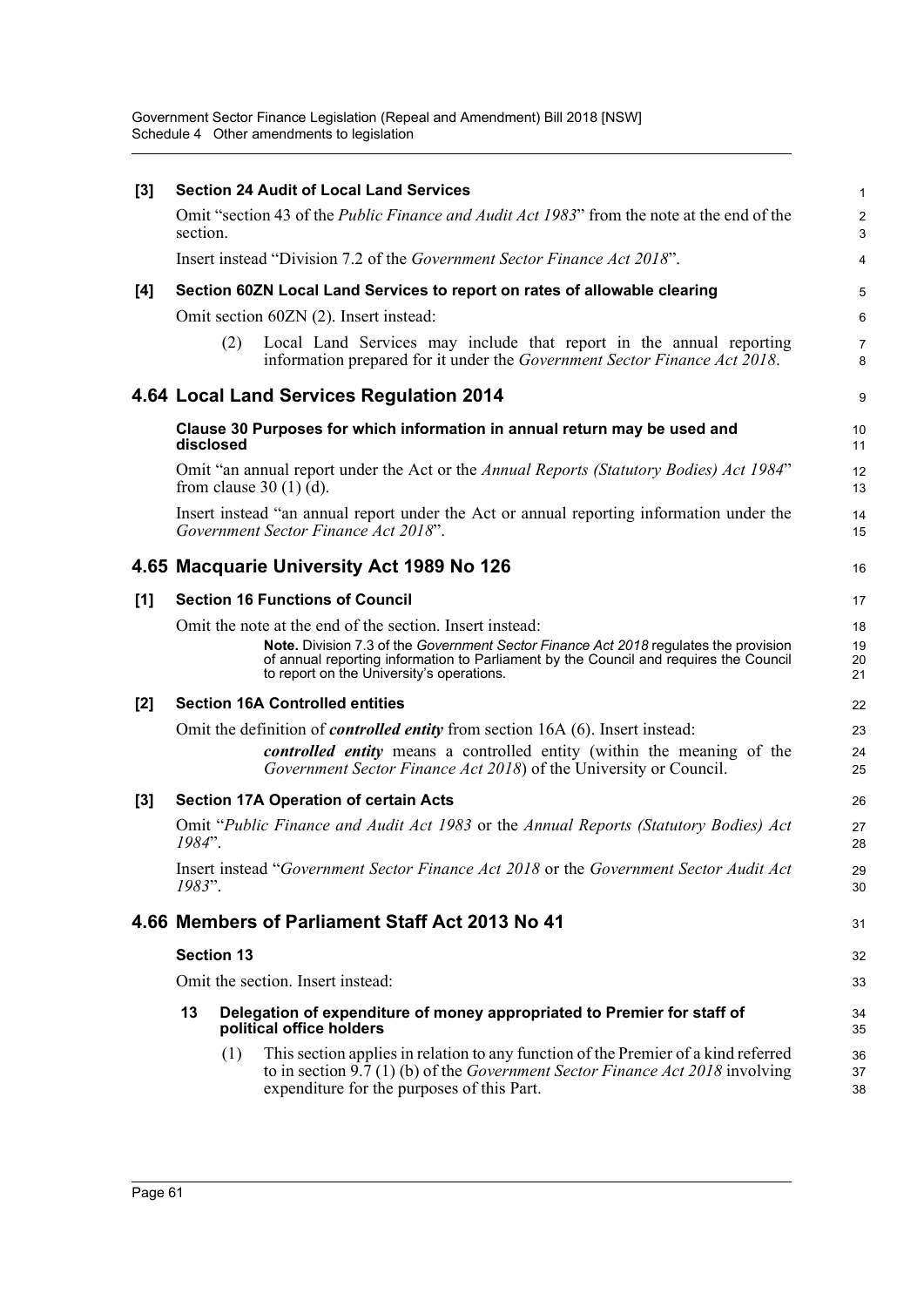|                | (2)              | The power of the Premier under section 9.9 of the <i>Government Sector Finance</i><br><i>Act 2018</i> to delegate a function to which this section applies is taken to include<br>the power to delegate the function to a member of staff of a political office<br>holder.                                          | $\mathbf{1}$<br>$\overline{c}$<br>$\ensuremath{\mathsf{3}}$<br>4 |
|----------------|------------------|---------------------------------------------------------------------------------------------------------------------------------------------------------------------------------------------------------------------------------------------------------------------------------------------------------------------|------------------------------------------------------------------|
|                |                  | 4.67 Mental Health Act 2007 No 8                                                                                                                                                                                                                                                                                    | 5                                                                |
| [1]            |                  | <b>Section 108 Annual report</b>                                                                                                                                                                                                                                                                                    | 6                                                                |
|                |                  | Omit section 108 (3). Insert instead:                                                                                                                                                                                                                                                                               | 7                                                                |
|                | (3)              | Any report required to be made under this section may be included in the<br>annual reporting information prepared for the Ministry of Health under the<br>Government Sector Finance Act 2018.                                                                                                                       | 8<br>9<br>10                                                     |
| [2]            |                  | <b>Section 147 Annual report</b>                                                                                                                                                                                                                                                                                    | 11                                                               |
|                |                  | Omit section 147 (5). Insert instead:                                                                                                                                                                                                                                                                               | 12                                                               |
|                | (5)              | Any report required to be made under this section may be included in the<br>annual reporting information prepared for the Ministry of Health under the<br>Government Sector Finance Act 2018.                                                                                                                       | 13<br>14<br>15                                                   |
|                |                  | 4.68 Motor Accidents (Lifetime Care and Support) Act 2006 No 16                                                                                                                                                                                                                                                     | 16                                                               |
|                |                  | <b>Section 37 Financial year</b>                                                                                                                                                                                                                                                                                    | 17                                                               |
|                |                  | Omit section 37 (2). Insert instead:                                                                                                                                                                                                                                                                                | 18                                                               |
|                | (2)              | However, the financial year of the Authority is to be the annual reporting<br>period (if any) for the Authority if the Treasurer has made a determination<br>under section 2.10 of the Government Sector Finance Act 2018 for that period<br>to be different from the period referred to in subsection (1).         | 19<br>20<br>21<br>22                                             |
|                |                  | 4.69 Multicultural NSW Act 2000 No 77                                                                                                                                                                                                                                                                               | 23                                                               |
| [1]            |                  | <b>Section 18 Financial year</b>                                                                                                                                                                                                                                                                                    | 24                                                               |
|                |                  | Omit section 18 (2). Insert instead:                                                                                                                                                                                                                                                                                | 25                                                               |
|                | (2)              | However, the financial year of Multicultural NSW is to be the annual reporting<br>period (if any) for Multicultural NSW if the Treasurer has made a<br>determination under section 2.10 of the Government Sector Finance Act 2018<br>for that period to be different from the period referred to in subsection (1). | 26<br>27<br>28<br>29                                             |
| $\mathbf{[2]}$ | Section 18, note |                                                                                                                                                                                                                                                                                                                     | 30                                                               |
|                |                  | Omit the note. Insert instead:                                                                                                                                                                                                                                                                                      | 31                                                               |
|                |                  | Note. The Government Sector Audit Act 1983 and Government Sector Finance Act<br>2018 make provision for the keeping and audit of the accounts of Multicultural NSW<br>and for the preparation and tabling in Parliament of the annual reporting information for<br>Multicultural NSW.                               | 32<br>33<br>34<br>35                                             |
|                |                  | 4.70 National Disability Insurance Scheme (NSW Enabling) Act 2013 No 104                                                                                                                                                                                                                                            | 36                                                               |
|                |                  | Section 24 Release of information by Auditor-General                                                                                                                                                                                                                                                                | 37                                                               |
|                |                  | Omit "Section 38 (Secrecy) of the <i>Public Finance and Audit Act 1983</i> ".                                                                                                                                                                                                                                       | 38                                                               |
|                |                  | Insert instead "Section 38 (Secrecy) of the Government Sector Audit Act 1983".                                                                                                                                                                                                                                      | 39                                                               |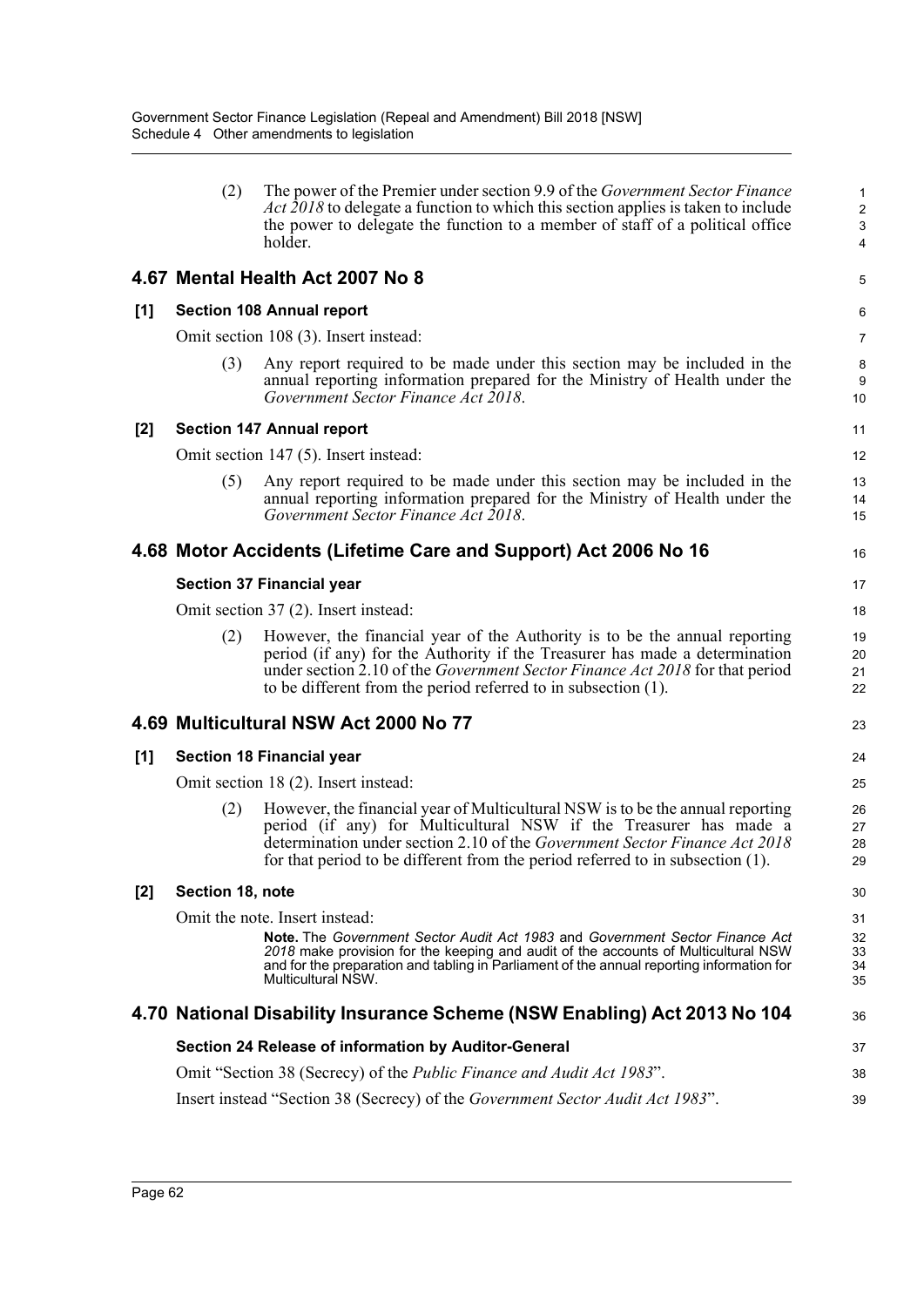| No 4 |                     | 4.71 National Environment Protection Council (New South Wales) Act 1995                                                                                                                                                                                                                                                                                          | 1<br>$\overline{2}$        |
|------|---------------------|------------------------------------------------------------------------------------------------------------------------------------------------------------------------------------------------------------------------------------------------------------------------------------------------------------------------------------------------------------------|----------------------------|
|      | <b>Section 58</b>   |                                                                                                                                                                                                                                                                                                                                                                  | 3                          |
|      |                     | Omit the section. Insert instead:                                                                                                                                                                                                                                                                                                                                | 4                          |
| 58   |                     | State government sector finance and audit legislation not to apply                                                                                                                                                                                                                                                                                               | 5                          |
|      |                     | The Service Corporation is not a GSF agency to which the <i>Government Sector</i><br>Audit Act 1983 or Government Sector Finance Act 2018 applies.                                                                                                                                                                                                               | 6<br>$\overline{7}$        |
|      |                     | 4.72 National Parks and Wildlife Act 1974 No 80                                                                                                                                                                                                                                                                                                                  | 8                          |
|      | <b>Section 144B</b> |                                                                                                                                                                                                                                                                                                                                                                  | 9                          |
|      |                     | Omit the section. Insert instead:                                                                                                                                                                                                                                                                                                                                | 10                         |
| 144B |                     | <b>Annual reporting information for Service</b>                                                                                                                                                                                                                                                                                                                  | 11                         |
|      |                     | The Service is to include a statement of its operations and expenditure in<br>connection with lands reserved or dedicated under Part 4A in the annual<br>reporting information prepared for it under the Government Sector Finance<br>Act 2018.                                                                                                                  | 12<br>13<br>14<br>15       |
|      |                     | 4.73 National Trust of Australia (New South Wales) Act 1990 No 92                                                                                                                                                                                                                                                                                                | 16                         |
|      |                     | <b>Section 34 Accounts and audit</b>                                                                                                                                                                                                                                                                                                                             | 17                         |
|      |                     | Omit section 34 (2). Insert instead:                                                                                                                                                                                                                                                                                                                             | 18                         |
|      | (2)                 | If the Minister so directs, the Auditor-General is to inspect, examine and audit,<br>and report to the Minister on, the books and accounts of the Trust and for that<br>purpose Division 2 (Audit—generally) of Part 3 of the Government Sector<br><i>Audit Act 1983</i> is to apply as if the Trust were an auditable entity within the<br>meaning of that Act. | 19<br>20<br>21<br>22<br>23 |
|      |                     | 4.74 Natural Resources Commission Act 2003 No 102                                                                                                                                                                                                                                                                                                                | 24                         |
|      |                     | <b>Section 15 Reports</b>                                                                                                                                                                                                                                                                                                                                        | 25                         |
|      |                     | Omit section 15 (4). Insert instead:                                                                                                                                                                                                                                                                                                                             | 26                         |
|      | (4)                 | A report of the Commission may be included in the annual reporting<br>information prepared for the Commission under the Government Sector<br>Finance Act 2018.                                                                                                                                                                                                   | 27<br>28<br>29             |
|      |                     | 4.75 NSW Lotteries (Authorised Transaction) Act 2009 No 60                                                                                                                                                                                                                                                                                                       | 30                         |
|      |                     | Section 16 Release of information by Auditor-General                                                                                                                                                                                                                                                                                                             | 31                         |
|      |                     | Omit "Section 38 (Secrecy) of the Public Finance and Audit Act 1983".                                                                                                                                                                                                                                                                                            | 32                         |
|      |                     | Insert instead "Section 38 (Secrecy) of the Government Sector Audit Act 1983".                                                                                                                                                                                                                                                                                   | 33                         |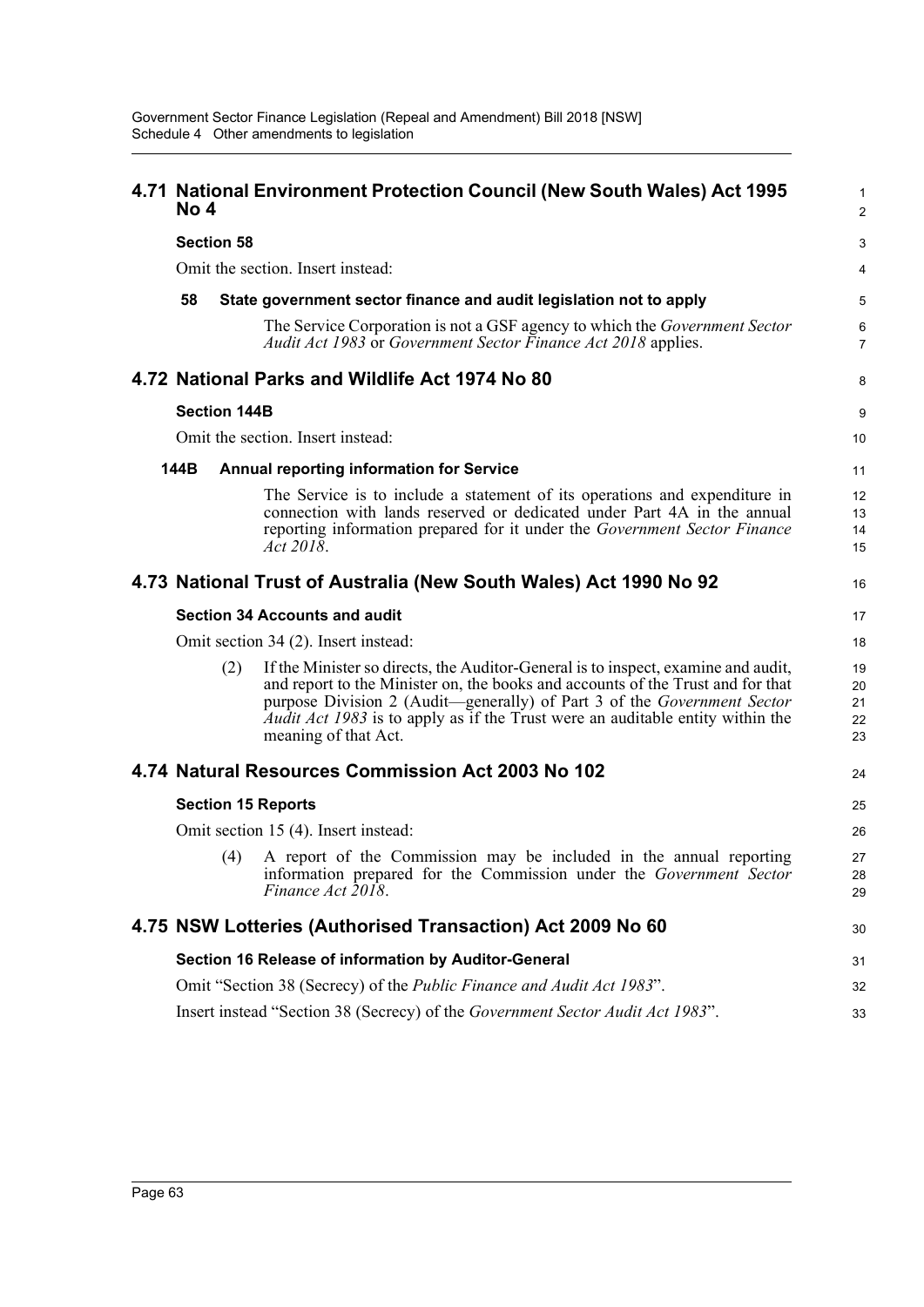|     |                              |      | 4.76 NSW Self Insurance Corporation Act 2004 No 106                                                                                                                                                                                                             | $\mathbf{1}$         |
|-----|------------------------------|------|-----------------------------------------------------------------------------------------------------------------------------------------------------------------------------------------------------------------------------------------------------------------|----------------------|
|     |                              |      | Section 8A Specific functions in relation to insurance under Home Building Act 1989                                                                                                                                                                             | $\boldsymbol{2}$     |
|     | section $8A(7)$ .            |      | Omit "Sections 12, 13 and 18 of the <i>Public Finance and Audit Act 1983</i> do" from                                                                                                                                                                           | 3<br>4               |
|     |                              |      | Insert instead "Section 5.5 of the Government Sector Finance Act 2018 does".                                                                                                                                                                                    | 5                    |
|     |                              |      | 4.77 Ombudsman Act 1974 No 68                                                                                                                                                                                                                                   | 6                    |
| [1] | <b>Section 5 Definitions</b> |      |                                                                                                                                                                                                                                                                 | 7                    |
|     | Insert instead:              |      | Omit paragraph (e) of the definition of <i>public authority</i> in section $5(1)$ .                                                                                                                                                                             | 8<br>9               |
|     |                              | (e)  | an auditable entity within the meaning of the Government Sector Audit<br>Act 1983,                                                                                                                                                                              | 10<br>11             |
| [2] |                              |      | Section 5 (1), definition of "public authority"                                                                                                                                                                                                                 | 12                   |
|     | Insert after paragraph (f1): |      |                                                                                                                                                                                                                                                                 | 13                   |
|     |                              | (f2) | any body declared by the regulations to be a public authority for the<br>purposes of this Act,                                                                                                                                                                  | 14<br>15             |
| [3] |                              |      | Section 26A Authority to pay compensation                                                                                                                                                                                                                       | 16                   |
|     | from section $26A(2)$ .      |      | Omit "Department referred to in Schedule 3 to the <i>Public Finance and Audit Act 1983</i> "                                                                                                                                                                    | 17<br>18             |
|     | Employment Act 2013".        |      | Insert instead "Public Service agency within the meaning of the Government Sector                                                                                                                                                                               | 19<br>20             |
| [4] |                              |      | <b>Section 30 Annual reporting information</b>                                                                                                                                                                                                                  | 21                   |
|     |                              |      | Omit section 30 (2) and (3). Insert instead:                                                                                                                                                                                                                    | 22                   |
|     | (2)                          |      | Division 7.3 of the <i>Government Sector Finance Act 2018</i> is, in its application<br>to the annual reporting information prepared for the Ombudsman's Office,<br>modified as follows:                                                                        | 23<br>24<br>25       |
|     |                              | (a)  | the annual reporting information is to be given to the Presiding Officer<br>of each House of Parliament and not to the responsible Minister for the<br>Ombudsman's Office,                                                                                      | 26<br>27<br>28       |
|     |                              |      | (b) provisions of that Act relating to the giving of annual reporting<br>information to the responsible Minister for a GSF agency and to the<br>public availability of annual reporting information do not apply to the<br>Ombudsman or the Ombudsman's Office. | 29<br>30<br>31<br>32 |
|     | (3)                          |      | Section 31AA applies to the annual reporting information for the<br>Ombudsman's Office as if it were a report made or furnished under this Part.                                                                                                                | 33<br>34             |
| [5] |                              |      | Section 42 Referral of complaints between relevant agencies                                                                                                                                                                                                     | 35                   |
|     |                              |      | Omit section 42 $(8)$ (b) and (c). Insert instead:                                                                                                                                                                                                              | 36                   |
|     |                              | (b)  | Division 7.3 of the Government Sector Finance Act 2018,                                                                                                                                                                                                         | 37                   |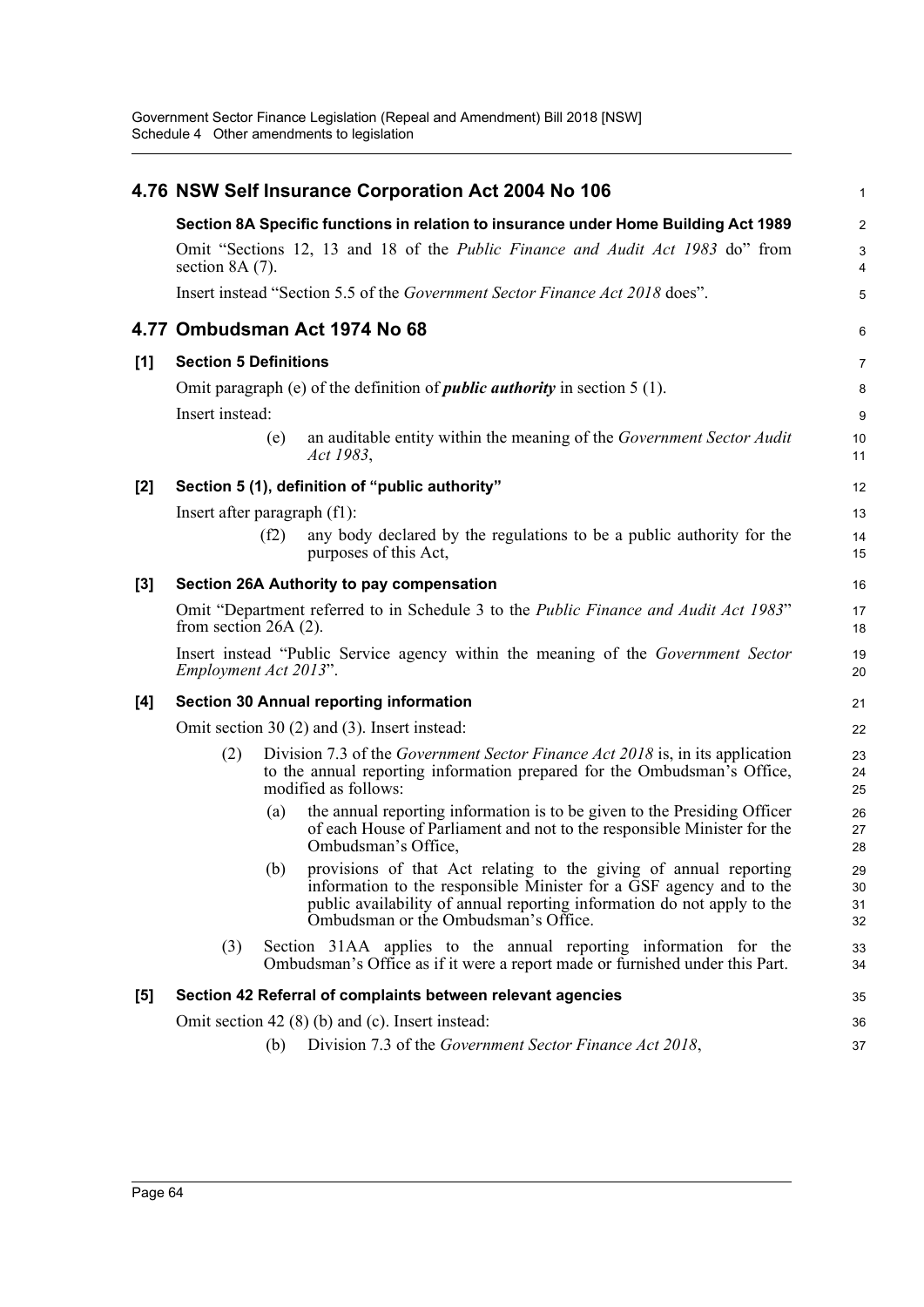|       |    |     | 4.78 Parliamentary Budget Officer Act 2010 No 83                                                                                                                                                                                                                                                                                                                                                                    | 1                                |
|-------|----|-----|---------------------------------------------------------------------------------------------------------------------------------------------------------------------------------------------------------------------------------------------------------------------------------------------------------------------------------------------------------------------------------------------------------------------|----------------------------------|
|       |    |     | <b>Section 3 Definitions</b>                                                                                                                                                                                                                                                                                                                                                                                        | 2                                |
|       |    |     | Omit "section 8 (3) of the <i>Public Finance and Audit Act 1983</i> " from the definition of<br><i>pre-election half-yearly budget review</i> in section $3(1)$ .                                                                                                                                                                                                                                                   | 3<br>4                           |
|       |    |     | Insert instead "section 7.16 of the Government Sector Finance Act 2018".                                                                                                                                                                                                                                                                                                                                            | 5                                |
|       |    |     | 4.79 Parliamentary Remuneration Act 1989 No 160                                                                                                                                                                                                                                                                                                                                                                     | $6\phantom{1}6$                  |
|       |    |     | Schedule 1 Additional salaries and expense allowances                                                                                                                                                                                                                                                                                                                                                               | 7                                |
|       |    |     | Omit "Public Finance and Audit Act 1983" from the matter relating to the Chair of the<br>Public Accounts Committee.                                                                                                                                                                                                                                                                                                 | 8<br>9                           |
|       |    |     | Insert instead "Government Sector Audit Act 1983".                                                                                                                                                                                                                                                                                                                                                                  | 10                               |
|       |    |     | 4.80 Payroll Tax Act 2007 No 21                                                                                                                                                                                                                                                                                                                                                                                     | 11                               |
|       |    |     | <b>Schedule 2 NSW specific provisions</b>                                                                                                                                                                                                                                                                                                                                                                           | 12                               |
|       |    |     | Omit clause 15. Insert instead:                                                                                                                                                                                                                                                                                                                                                                                     | 13                               |
|       | 15 |     | <b>Grouping of government departments</b>                                                                                                                                                                                                                                                                                                                                                                           | 14                               |
|       |    | (1) | The persons, groups of persons and bodies who are Public Service agencies<br>within the meaning of the Government Sector Employment Act 2013 (except a<br>Staff Agency listed in Schedule 1 to that Act), the Independent Commission<br>Against Corruption, the Judicial Commission of NSW and the NSW Police<br>Force together constitute a group constituted under Part 5 (Grouping of<br>employers) of this Act. | 15<br>16<br>17<br>18<br>19<br>20 |
|       |    | (2) | However, an employer that is taken to be a separate employer under clause 14<br>and the Health Professional Councils Authority Office are not part of that<br>group.                                                                                                                                                                                                                                                | 21<br>22<br>23                   |
|       |    |     | 4.81 Place Management NSW Act 1998 No 170                                                                                                                                                                                                                                                                                                                                                                           | 24                               |
| [1]   |    |     | <b>Section 35 Administration of other funds</b>                                                                                                                                                                                                                                                                                                                                                                     | 25                               |
|       |    |     | Omit "section 45 of the <i>Public Finance and Audit Act 1983</i> " from section 35 (2).                                                                                                                                                                                                                                                                                                                             | 26                               |
|       |    |     | Insert instead "section 45 of the Government Sector Audit Act 1983".                                                                                                                                                                                                                                                                                                                                                | 27                               |
| $[2]$ |    |     | <b>Section 40 Financial year</b>                                                                                                                                                                                                                                                                                                                                                                                    | 28                               |
|       |    |     | Omit section 40 (2). Insert instead:                                                                                                                                                                                                                                                                                                                                                                                | 29                               |
|       |    | (2) | However, the financial year of Place Management NSW is to be the annual<br>reporting period (if any) for Place Management NSW if the Treasurer has<br>made a determination under section 2.10 of the <i>Government Sector Finance</i><br>Act 2018 for that period to be different from the period referred to in<br>subsection $(1)$ .                                                                              | 30<br>31<br>32<br>33<br>34       |
|       |    |     | 4.82 Police Act 1990 No 47                                                                                                                                                                                                                                                                                                                                                                                          | 35                               |
| [1]   |    |     | Section 211A Testing of police officers for alcohol and prohibited drugs                                                                                                                                                                                                                                                                                                                                            | 36                               |
|       |    |     | Omit section 211A (6). Insert instead:                                                                                                                                                                                                                                                                                                                                                                              | 37                               |
|       |    | (6) | The annual reporting information prepared for the NSW Police Force under<br>the Government Sector Finance Act 2018 must include details of:                                                                                                                                                                                                                                                                         | 38<br>39                         |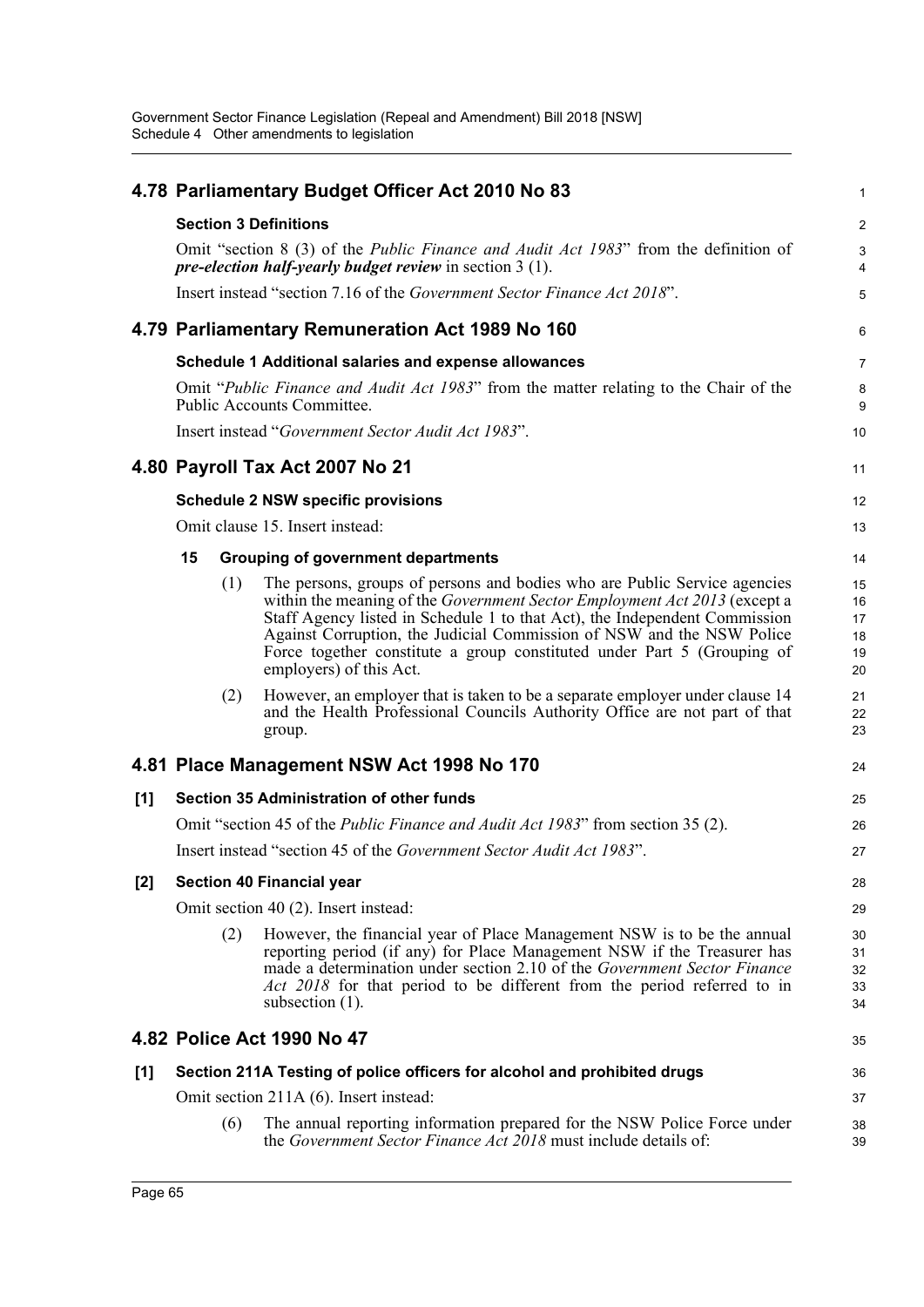|       |                                | (a) | the number of breath tests, or drug tests involving the collection of<br>samples, conducted during the annual reporting period to which the<br>information relates, and                                                                                                             | $\mathbf{1}$<br>$\overline{2}$<br>3 |
|-------|--------------------------------|-----|-------------------------------------------------------------------------------------------------------------------------------------------------------------------------------------------------------------------------------------------------------------------------------------|-------------------------------------|
|       |                                | (b) | the number of those tests in which a police officer tested positive for<br>alcohol in the officer's breath or blood, and                                                                                                                                                            | 4<br>5                              |
|       |                                | (c) | the number of those tests that indicated that a police officer had a<br>prohibited drug in the officer's body.                                                                                                                                                                      | 6<br>$\overline{7}$                 |
| $[2]$ |                                |     | Section 211AA Testing of officers for steroids                                                                                                                                                                                                                                      | 8                                   |
|       |                                |     | Omit section 211AA (3). Insert instead:                                                                                                                                                                                                                                             | 9                                   |
|       | (3)                            |     | The annual reporting information prepared for the NSW Police Force under<br>the Government Sector Finance Act 2018 must include details of:                                                                                                                                         | 10<br>11                            |
|       |                                | (a) | the number of tests for steroids conducted during the annual reporting<br>period to which the information relates, and                                                                                                                                                              | 12<br>13                            |
|       |                                | (b) | the number of those tests that indicated that a police officer had tested<br>positive for the presence of steroids.                                                                                                                                                                 | 14<br>15                            |
|       |                                |     | 4.83 Ports and Maritime Administration Act 1995 No 13                                                                                                                                                                                                                               | 16                                  |
| [1]   |                                |     | <b>Section 42 Waterways Fund</b>                                                                                                                                                                                                                                                    | 17                                  |
|       | Insert after section $42$ (1): |     |                                                                                                                                                                                                                                                                                     | 18                                  |
|       | (1A)                           |     | To avoid doubt, the Waterways Fund is taken to have been established (and<br>always to have been established) in the Special Deposits Account.                                                                                                                                      | 19<br>20                            |
| $[2]$ | <b>Section 42 (5)</b>          |     |                                                                                                                                                                                                                                                                                     | 21                                  |
|       | Omit the subsection.           |     |                                                                                                                                                                                                                                                                                     | 22                                  |
|       |                                |     | 4.84 Ports Assets (Authorised Transactions) Act 2012 No 101                                                                                                                                                                                                                         | 23                                  |
|       |                                |     | Section 27 Release of information by Auditor-General                                                                                                                                                                                                                                | 24                                  |
|       |                                |     | Omit "Section 38 (Secrecy) of the <i>Public Finance and Audit Act 1983</i> ".                                                                                                                                                                                                       | 25                                  |
|       |                                |     | Insert instead "Section 38 (Secrecy) of the Government Sector Audit Act 1983".                                                                                                                                                                                                      | 26                                  |
|       |                                |     | 4.85 Privacy and Personal Information Protection Act 1998 No 133                                                                                                                                                                                                                    | 27                                  |
|       | <b>Section 3 Definitions</b>   |     |                                                                                                                                                                                                                                                                                     | 28                                  |
|       |                                |     | Omit paragraph (d) of the definition of <i>public sector agency</i> in section $3(1)$ .                                                                                                                                                                                             | 29                                  |
|       | Insert instead:                |     |                                                                                                                                                                                                                                                                                     | 30                                  |
|       |                                | (d) | an auditable entity within the meaning of the <i>Government Sector Audit</i><br>Act 1983 or any other entity within the meaning of that Act (or entity of<br>a kind) prescribed by the regulations, but excluding an entity (or entity<br>of a kind) prescribed by the regulations, | 31<br>32<br>33<br>34                |
|       |                                |     | 4.86 Property NSW Act 2006 No 40                                                                                                                                                                                                                                                    | 35                                  |
| [1]   |                                |     | Section 21A Land register of GSF agency property                                                                                                                                                                                                                                    | 36                                  |
|       |                                |     | Omit section 21A (1). Insert instead:                                                                                                                                                                                                                                               | 37                                  |
|       | (1)                            |     | In this section, GSF agency and Public Service agency have the same<br>meanings as in the Government Sector Finance Act 2018.                                                                                                                                                       | 38<br>39                            |
|       |                                |     |                                                                                                                                                                                                                                                                                     |                                     |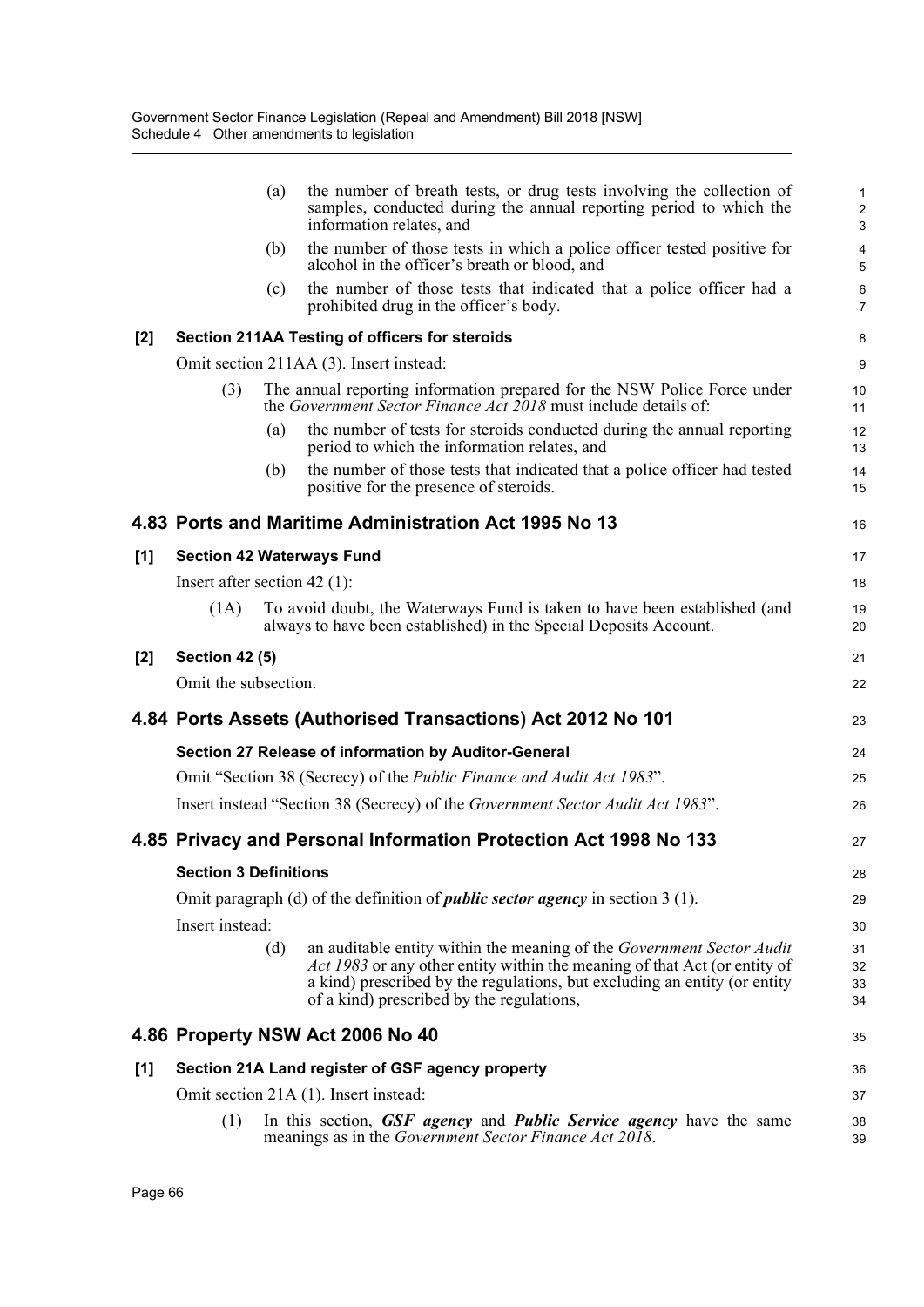| [2]   |      |                     | Section 21A (2), (3), (4), (7) and (9)                                                                                                                                                                                                                                                                                                                                                                                                                                                             | 1                                      |
|-------|------|---------------------|----------------------------------------------------------------------------------------------------------------------------------------------------------------------------------------------------------------------------------------------------------------------------------------------------------------------------------------------------------------------------------------------------------------------------------------------------------------------------------------------------|----------------------------------------|
|       |      |                     | Omit "government agency" wherever occurring. Insert instead "GSF agency".                                                                                                                                                                                                                                                                                                                                                                                                                          | 2                                      |
| $[3]$ |      |                     | Section 21A (2) (e) and (4)                                                                                                                                                                                                                                                                                                                                                                                                                                                                        | 3                                      |
|       |      |                     | Omit "a statutory body" wherever occurring. Insert instead "not a Public Service agency".                                                                                                                                                                                                                                                                                                                                                                                                          | 4                                      |
|       |      |                     |                                                                                                                                                                                                                                                                                                                                                                                                                                                                                                    |                                        |
|       |      |                     | 4.87 Protection of the Environment Administration Act 1991 No 60                                                                                                                                                                                                                                                                                                                                                                                                                                   | 5                                      |
|       |      |                     | <b>Section 34 Financial year</b>                                                                                                                                                                                                                                                                                                                                                                                                                                                                   | 6                                      |
|       |      |                     | Omit section 34 (2). Insert instead:                                                                                                                                                                                                                                                                                                                                                                                                                                                               | 7                                      |
|       |      | (2)                 | However, the financial year of the Authority is to be the annual reporting<br>period (if any) for the Authority if the Treasurer has made a determination<br>under section 2.10 of the Government Sector Finance Act 2018 for that period<br>to be different from the period referred to in subsection (1).                                                                                                                                                                                        | 8<br>9<br>10<br>11                     |
|       |      |                     | 4.88 Public Health Act 2010 No 127                                                                                                                                                                                                                                                                                                                                                                                                                                                                 | 12                                     |
|       |      | <b>Section 131A</b> |                                                                                                                                                                                                                                                                                                                                                                                                                                                                                                    | 13                                     |
|       |      |                     | Omit the section. Insert instead:                                                                                                                                                                                                                                                                                                                                                                                                                                                                  | 14                                     |
|       | 131A |                     | <b>Annual reporting information</b>                                                                                                                                                                                                                                                                                                                                                                                                                                                                | 15                                     |
|       |      |                     | Without limiting the requirements of Division 7.3 of the Government Sector<br>Finance Act 2018, the Secretary must include the number of public health<br>orders made under section 62 (including specifying the conditions to which<br>those orders related and the number of orders made in relation to each of those<br>conditions) during the annual reporting period for the Ministry of Health under<br>that Act in the annual reporting information prepared for the Ministry of<br>Health. | 16<br>17<br>18<br>19<br>20<br>21<br>22 |
|       |      |                     | 4.89 Public Interest Disclosures Act 1994 No 92                                                                                                                                                                                                                                                                                                                                                                                                                                                    | 23                                     |
| [1]   |      |                     | <b>Section 4 Definitions</b>                                                                                                                                                                                                                                                                                                                                                                                                                                                                       | 24                                     |
|       |      |                     | Omit paragraph (c) of the definition of <i>investigation Act</i> . Insert instead:                                                                                                                                                                                                                                                                                                                                                                                                                 | 25                                     |
|       |      |                     | the Government Sector Audit Act 1983, or<br>(c)                                                                                                                                                                                                                                                                                                                                                                                                                                                    | 26                                     |
| [2]   |      | <b>Section 12</b>   |                                                                                                                                                                                                                                                                                                                                                                                                                                                                                                    | 27                                     |
|       |      |                     | Omit the section. Insert instead:                                                                                                                                                                                                                                                                                                                                                                                                                                                                  | 28                                     |
|       | 12   |                     | Disclosure to Auditor-General concerning serious and substantial waste                                                                                                                                                                                                                                                                                                                                                                                                                             | 29                                     |
|       |      | (1)                 | To be protected by this Act, a disclosure by a public official to the<br>Auditor-General must:                                                                                                                                                                                                                                                                                                                                                                                                     | 30<br>31                               |
|       |      |                     | be made in accordance with the <i>Government Sector Audit Act 1983</i> , and<br>(a)                                                                                                                                                                                                                                                                                                                                                                                                                | 32                                     |
|       |      |                     | be a disclosure of information that the person making the disclosure<br>(b)<br>honestly believes, on reasonable grounds, shows or tends to show that<br>an auditable entity or officer or employee of an auditable entity<br>(including a government officer) has seriously and substantially wasted<br>government money.                                                                                                                                                                          | 33<br>34<br>35<br>36<br>37             |
|       |      | (2)                 | To avoid doubt, for the purposes of this section waste of government money<br>in relation to an auditable entity that is not a GSF agency includes waste of<br>money of that entity even if it is not government money.                                                                                                                                                                                                                                                                            | 38<br>39<br>40                         |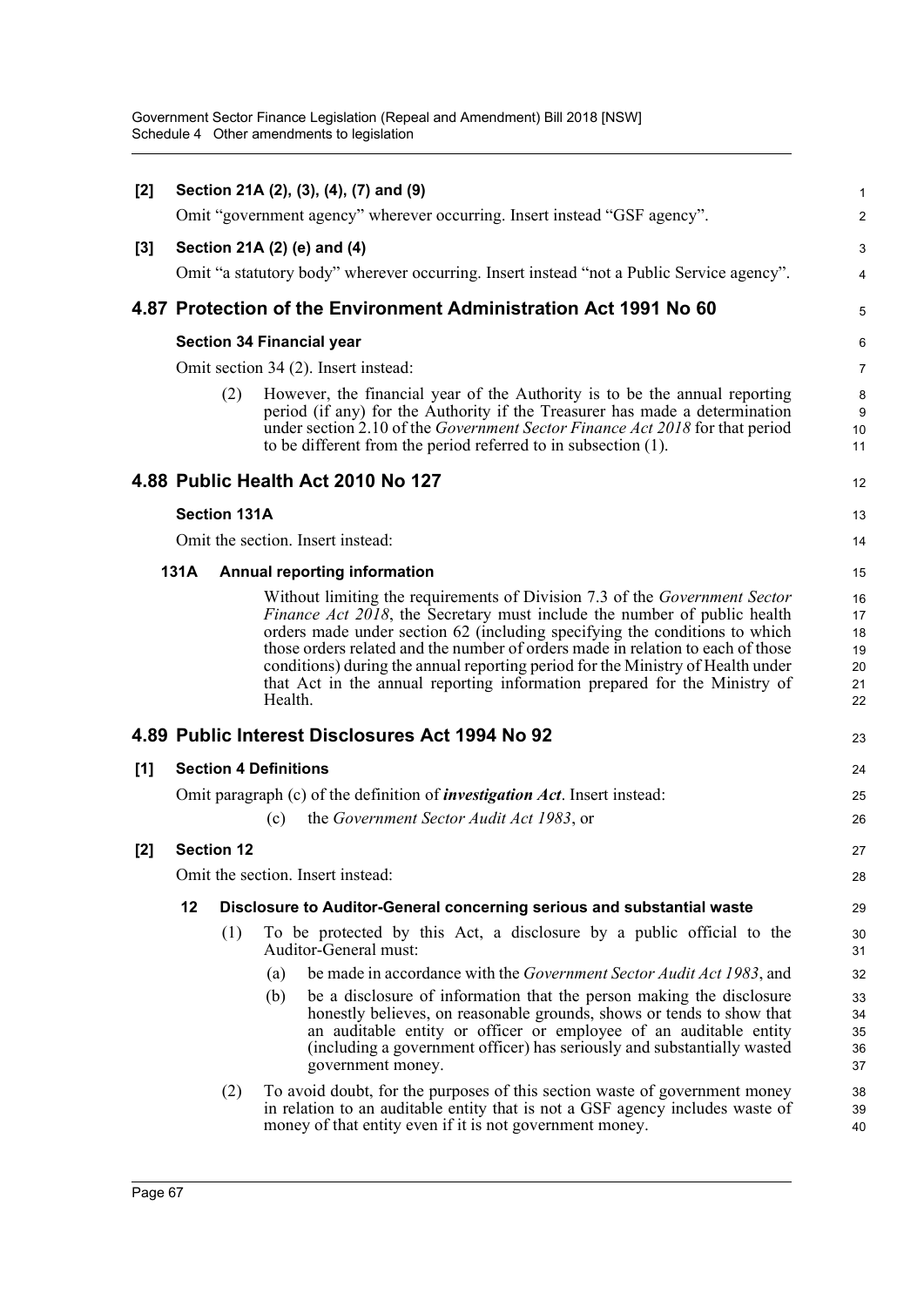|    |     | <b>auditable entity</b> has the same meaning as in the Government Sector Audit Act<br>1983.                                                                                                                                                                                                                  | 2<br>3                                                                                                                                                                                                                                                                                                                                                                                                                                                                                                                                                                                                                                                                                   |
|----|-----|--------------------------------------------------------------------------------------------------------------------------------------------------------------------------------------------------------------------------------------------------------------------------------------------------------------|------------------------------------------------------------------------------------------------------------------------------------------------------------------------------------------------------------------------------------------------------------------------------------------------------------------------------------------------------------------------------------------------------------------------------------------------------------------------------------------------------------------------------------------------------------------------------------------------------------------------------------------------------------------------------------------|
|    |     | meanings as in the Government Sector Finance Act 2018.                                                                                                                                                                                                                                                       | 4<br>5                                                                                                                                                                                                                                                                                                                                                                                                                                                                                                                                                                                                                                                                                   |
|    |     |                                                                                                                                                                                                                                                                                                              | 6                                                                                                                                                                                                                                                                                                                                                                                                                                                                                                                                                                                                                                                                                        |
|    |     |                                                                                                                                                                                                                                                                                                              | $\overline{7}$                                                                                                                                                                                                                                                                                                                                                                                                                                                                                                                                                                                                                                                                           |
| 31 |     |                                                                                                                                                                                                                                                                                                              | 8                                                                                                                                                                                                                                                                                                                                                                                                                                                                                                                                                                                                                                                                                        |
|    | (1) | Each public authority must, within 4 months after the end of each reporting<br>year, prepare an annual report on the public authority's obligations under this<br>Act for submission to the Minister responsible for the public authority. A copy<br>of the report is to be provided to the Ombudsman.       | 9<br>10<br>11<br>12                                                                                                                                                                                                                                                                                                                                                                                                                                                                                                                                                                                                                                                                      |
|    | (2) | An annual report under this section must be tabled in each House of Parliament<br>by the relevant Minister as soon as practicable after it is prepared unless it is<br>included in annual reporting information prepared for a reporting GSF agency<br>under the <i>Government Sector Finance Act 2018</i> . | 13<br>14<br>15<br>16                                                                                                                                                                                                                                                                                                                                                                                                                                                                                                                                                                                                                                                                     |
|    | (3) | The regulations may make provision for or with respect to:                                                                                                                                                                                                                                                   | 17                                                                                                                                                                                                                                                                                                                                                                                                                                                                                                                                                                                                                                                                                       |
|    |     | the information to be included in annual reports, and<br>(a)                                                                                                                                                                                                                                                 | 18                                                                                                                                                                                                                                                                                                                                                                                                                                                                                                                                                                                                                                                                                       |
|    |     |                                                                                                                                                                                                                                                                                                              | 19                                                                                                                                                                                                                                                                                                                                                                                                                                                                                                                                                                                                                                                                                       |
|    | (4) | class of public authorities) from the requirements of this section.                                                                                                                                                                                                                                          | 20<br>21                                                                                                                                                                                                                                                                                                                                                                                                                                                                                                                                                                                                                                                                                 |
|    | (5) | In this section, a reference to the reporting year of a public authority is a<br>reference to:                                                                                                                                                                                                               | 22<br>23                                                                                                                                                                                                                                                                                                                                                                                                                                                                                                                                                                                                                                                                                 |
|    |     | the annual reporting period for the public authority under the<br>(a)<br>Government Sector Finance Act 2018, or                                                                                                                                                                                              | 24<br>25                                                                                                                                                                                                                                                                                                                                                                                                                                                                                                                                                                                                                                                                                 |
|    |     | if the public authority does not have an annual reporting period for the<br>(b)<br>purposes of that Act, the year ending 30 June.                                                                                                                                                                            | 26<br>27                                                                                                                                                                                                                                                                                                                                                                                                                                                                                                                                                                                                                                                                                 |
|    |     |                                                                                                                                                                                                                                                                                                              | 28                                                                                                                                                                                                                                                                                                                                                                                                                                                                                                                                                                                                                                                                                       |
|    |     |                                                                                                                                                                                                                                                                                                              | 29                                                                                                                                                                                                                                                                                                                                                                                                                                                                                                                                                                                                                                                                                       |
|    |     |                                                                                                                                                                                                                                                                                                              | 30                                                                                                                                                                                                                                                                                                                                                                                                                                                                                                                                                                                                                                                                                       |
|    |     | of the annual reporting information prepared for the Department under the<br>Government Sector Finance Act 2018.                                                                                                                                                                                             | 31<br>32<br>33                                                                                                                                                                                                                                                                                                                                                                                                                                                                                                                                                                                                                                                                           |
|    |     |                                                                                                                                                                                                                                                                                                              | 34                                                                                                                                                                                                                                                                                                                                                                                                                                                                                                                                                                                                                                                                                       |
|    |     |                                                                                                                                                                                                                                                                                                              | 35<br>36                                                                                                                                                                                                                                                                                                                                                                                                                                                                                                                                                                                                                                                                                 |
|    |     |                                                                                                                                                                                                                                                                                                              | 37                                                                                                                                                                                                                                                                                                                                                                                                                                                                                                                                                                                                                                                                                       |
|    | (4) | The annual reporting information prepared for the Service under the<br>Government Sector Finance Act 2018 must include details of the number, and<br>results, of performance audits carried out under this section in the annual<br>reporting period to which the information relates.                       | 38<br>39<br>40<br>41                                                                                                                                                                                                                                                                                                                                                                                                                                                                                                                                                                                                                                                                     |
|    |     | <b>Section 31</b><br>plans                                                                                                                                                                                                                                                                                   | government money, government officer and GSF agency have the same<br>Omit the section. Insert instead:<br>Reports to Parliament by public authorities<br>(b)<br>the form in which annual reports are to be prepared.<br>The regulations may exempt any specified public authority (or any specified<br>4.90 Rice Marketing Act 1983 No 176<br><b>Section 131A Annual reports by Secretary</b><br>Omit section 131A (3). Insert instead:<br>(3) A report under this section need not be separately prepared but may form part<br>4.91 Rural Fires Act 1997 No 65<br>Section 62A Performance audit of implementation of bush fire risk management<br>Omit section 62A (4). Insert instead: |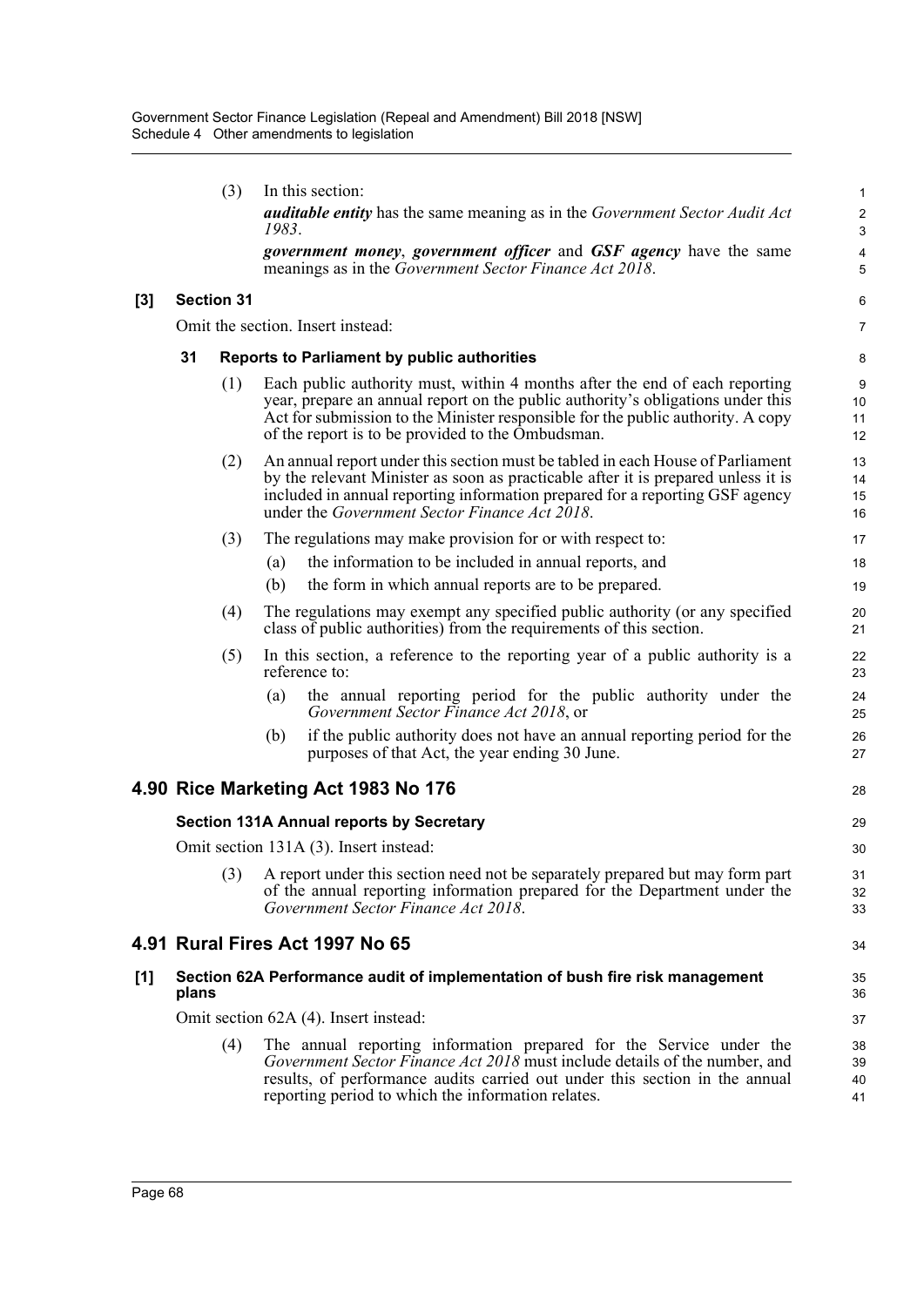| [2]   | Section 74 Bush fire hazard reduction reports                                                                                                                                                                                                                           | 1                |
|-------|-------------------------------------------------------------------------------------------------------------------------------------------------------------------------------------------------------------------------------------------------------------------------|------------------|
|       | Omit section 74 (3). Insert instead:                                                                                                                                                                                                                                    | 2                |
|       | The annual reporting information prepared for the Service under the<br>(3)<br>Government Sector Finance Act 2018 must include details of information<br>contained in a report under subsection (1) for the annual reporting period to<br>which the information relates. | 3<br>4<br>5<br>6 |
|       | 4.92 Southern Cross University Act 1993 No 69                                                                                                                                                                                                                           | $\overline{7}$   |
| [1]   | <b>Section 16 Functions of Council</b>                                                                                                                                                                                                                                  | 8                |
|       | Omit the note at the end of the section. Insert instead:                                                                                                                                                                                                                | 9                |
|       | Note. Division 7.3 of the Government Sector Finance Act 2018 regulates the provision<br>of annual reporting information to Parliament by the Council and requires the Council<br>to report on the University's operations.                                              | 10<br>11<br>12   |
| $[2]$ | <b>Section 16A Controlled entities</b>                                                                                                                                                                                                                                  | 13               |
|       | Omit the definition of <i>controlled entity</i> from section 16A (6). Insert instead:                                                                                                                                                                                   | 14               |
|       | controlled entity means a controlled entity (within the meaning of the<br>Government Sector Finance Act 2018) of the University or Council.                                                                                                                             | 15<br>16         |
| $[3]$ | <b>Section 17A Operation of certain Acts</b>                                                                                                                                                                                                                            | 17               |
|       | Omit "Public Finance and Audit Act 1983 or the Annual Reports (Statutory Bodies) Act<br>1984".                                                                                                                                                                          | 18<br>19         |
|       | Insert instead "Government Sector Finance Act 2018 or the Government Sector Audit Act<br>1983".                                                                                                                                                                         | 20<br>21         |
|       | 4.93 State Emergency Service Act 1989 No 164                                                                                                                                                                                                                            | 22               |
|       | <b>Section 24ZC</b>                                                                                                                                                                                                                                                     | 23               |
|       | Omit the section. Insert instead:                                                                                                                                                                                                                                       | 24               |
|       | <b>24ZC</b><br><b>Reporting requirement</b>                                                                                                                                                                                                                             | 25               |
|       | The following are to be included in the annual reporting information prepared<br>for the State Emergency Service under the Government Sector Finance Act<br>2018 for each annual reporting period for the Service:                                                      | 26<br>27<br>28   |
|       | the names of each member of the Consultative Council holding office<br>(a)<br>during the annual reporting period,                                                                                                                                                       | 29<br>30         |
|       | the period of the annual reporting period during which the member held<br>(b)<br>office,                                                                                                                                                                                | 31<br>32         |
|       | a record of the attendance of those members at any meeting of the<br>(c)<br>Consultative Council held during the annual reporting period.                                                                                                                               | 33<br>34         |
|       | 4.94 State Insurance and Care Governance Act 2015 No 19                                                                                                                                                                                                                 | 35               |
|       | <b>Section 10 Functions of ICNSW</b>                                                                                                                                                                                                                                    | 36               |
|       | Omit the note to section $10(1)(e)$ . Insert instead:                                                                                                                                                                                                                   | 37               |
|       | Note. These other functions include preparing annual reporting information under the<br>Government Sector Finance Act 2018.                                                                                                                                             | 38<br>39         |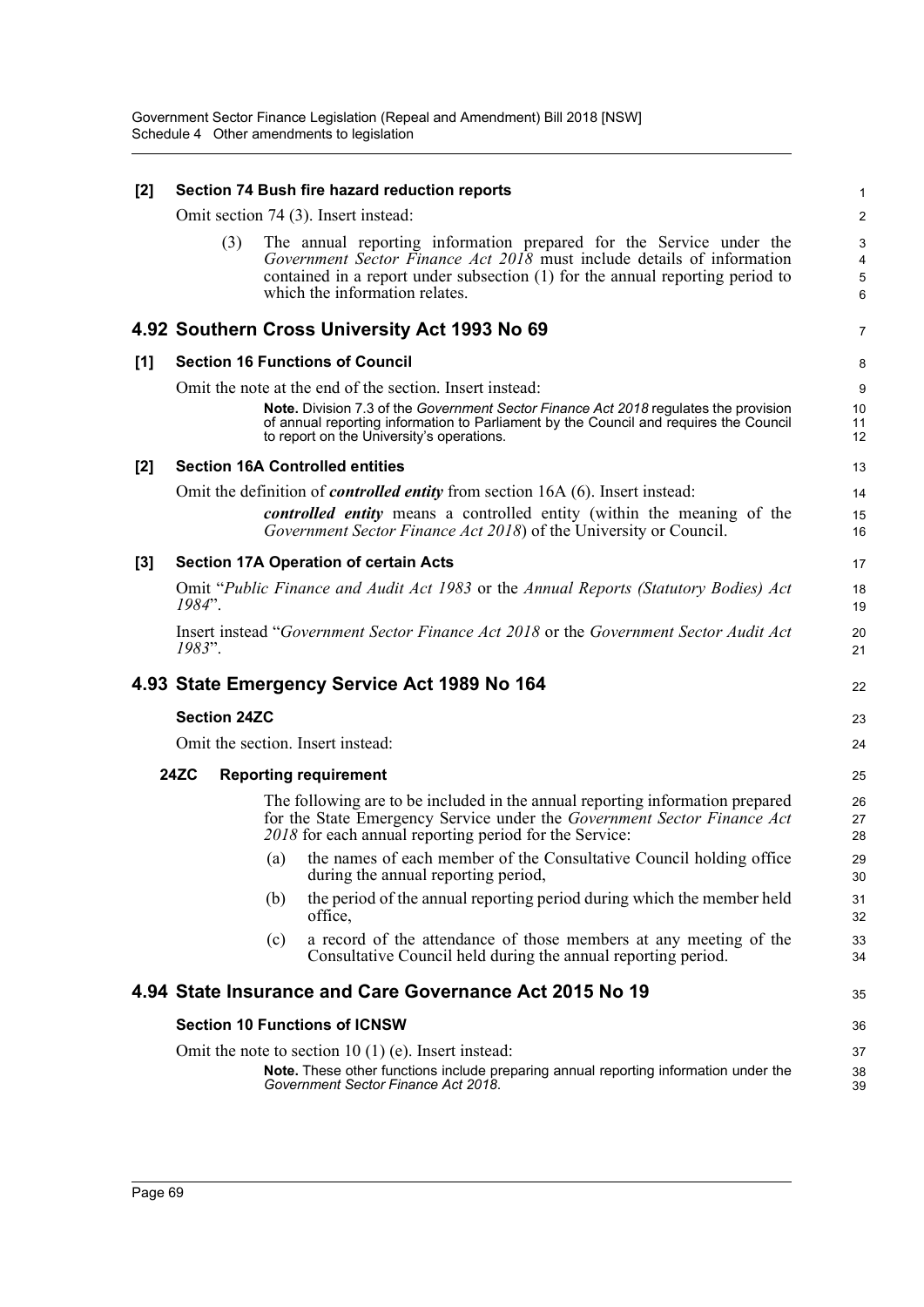## **4.95 State Owned Corporations Act 1989 No 134**

### **[1] Section 20S Dividends**

Omit section 20S (5). Insert instead:

(5) Nothing in this section affects the operation of section 5.4 of the *Government Sector Finance Act 2018* in relation to statutory SOCs. However, if the Treasurer requires a statutory SOC to pay an amount by way of a financial distribution under that section, the Treasurer must include in the notice to be published under that section in the Gazette the reasons for requiring the payment to be made under that section rather than pursuant to the share dividend scheme under this section.

1

11 12

33 34

35

#### **[2] Section 24A**

Omit the section. Insert instead:

#### **24A Annual reporting information: statutory SOCs**

The annual reporting information prepared for a statutory SOC under the *Government Sector Finance Act 2018* is to include a section that:

- (a) identifies any actual departures from the performance targets (including financial targets) set out in the statement of corporate intent for the SOC for the period to which the report relates, and
- (b) sets out the reasons for each of the departures from the performance targets.

**Note.** Both company SOCs and statutory SOCs are GSF agencies under the *Government Sector Finance Act 2018* and therefore subject to its provisions (including in relation to the preparation of annual reporting information).

#### **[3] Section 26 Information to be laid before Parliament**

Omit section 26 (1) (s). Insert instead:

(s) a copy of any notice published under section 20S (5) requiring the payment of an amount by way of a financial distribution under section 5.4 of the *Government Sector Finance Act 2018*, within 14 sitting days after the date the notice was published,

# **[4] Section 28 Public Accounts Committee** Omit "Part 4 of the *Public Finance and Audit Act 1983*" from section 28 (2). Insert instead "Part 4 of the *Government Sector Audit Act 1983*". **[5] Section 35A Application of Public Finance and Audit Act 1983**

Omit the section.

# **4.96 State Records Act 1998 No 17**

## **Section 20 Reports by Authority about compliance**

Omit section 20 (2). Insert instead:

(2) The Authority can include in annual reporting information prepared for it under the *Government Sector Finance Act 2018* a report of any incidences of failure by public offices to comply with the requirements of this Act or the regulations.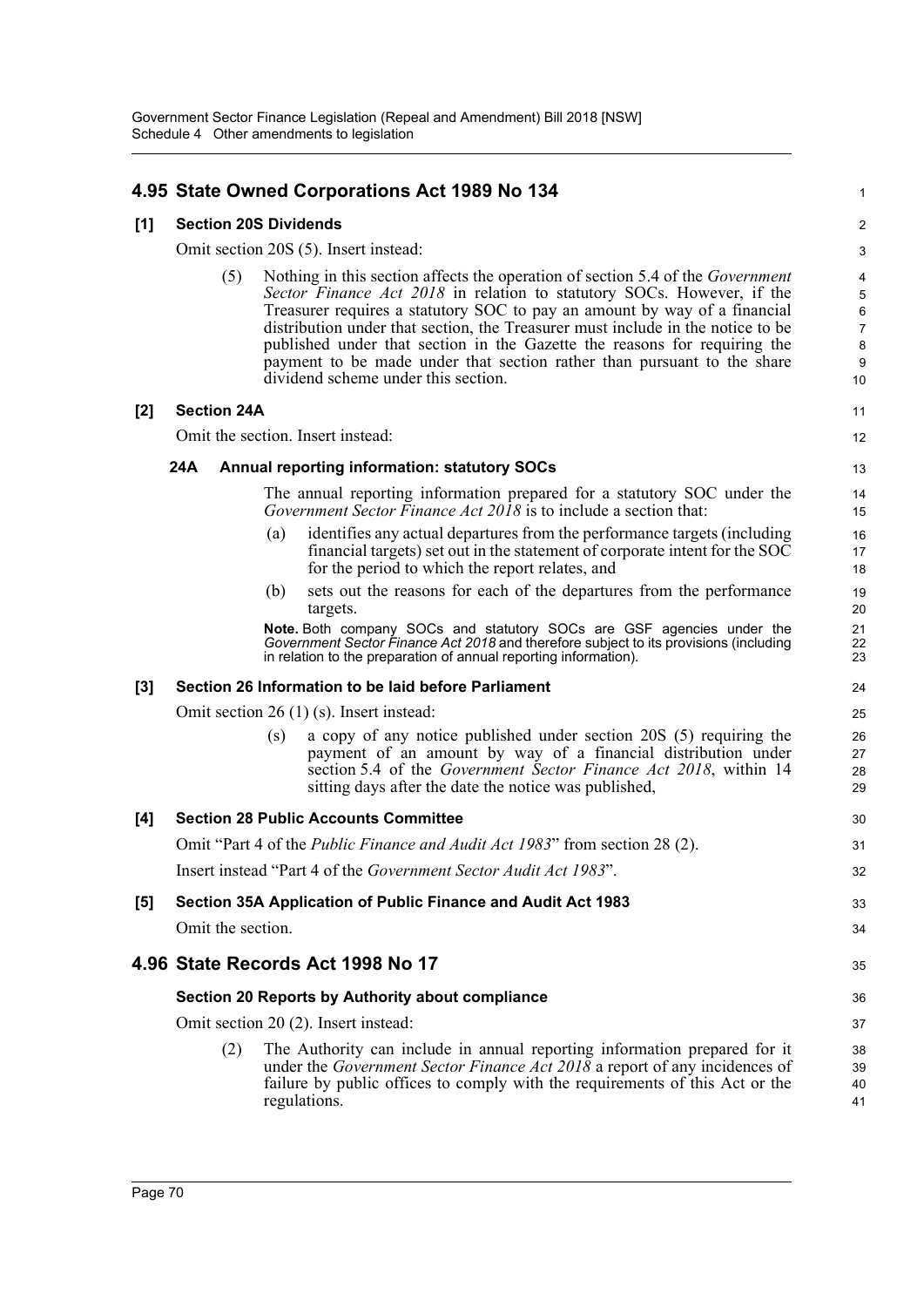|       |                   |                                         | 4.97 Superannuation Administration Act 1996 No 39                                                                                                                                                                                                                                                   | 1                       |  |  |  |
|-------|-------------------|-----------------------------------------|-----------------------------------------------------------------------------------------------------------------------------------------------------------------------------------------------------------------------------------------------------------------------------------------------------|-------------------------|--|--|--|
| [1]   |                   |                                         | <b>Section 4 Definitions</b>                                                                                                                                                                                                                                                                        | $\overline{\mathbf{c}}$ |  |  |  |
|       |                   |                                         | Omit "consolidated financial report for the Total State Sector under section 6 (1) of the<br><i>Public Finance and Audit Act 1983</i> " from the definition of <b><i>State sector employer</i></b> .                                                                                                | 3<br>4                  |  |  |  |
|       |                   |                                         | Insert instead "consolidated Total State Sector financial statements under section 7.17 (1)<br>of the Government Sector Finance Act 2018".                                                                                                                                                          | 5<br>6                  |  |  |  |
| [2]   |                   |                                         | Section 79 Corporate plan                                                                                                                                                                                                                                                                           | 7                       |  |  |  |
|       |                   |                                         | Omit section 79 (3). Insert instead:                                                                                                                                                                                                                                                                | 8                       |  |  |  |
|       |                   | (3)                                     | Annual reporting information prepared for STC under the <i>Government Sector</i><br>Finance Act 2018 must include an assessment of STC's performance,<br>according to the targets and criteria for assessment set out in the corporate plan<br>applicable to the annual reporting period concerned. | 9<br>10<br>11<br>12     |  |  |  |
| $[3]$ | Section 79, note  |                                         |                                                                                                                                                                                                                                                                                                     | 13                      |  |  |  |
|       |                   |                                         | Omit the note at the end of the section. Insert instead:                                                                                                                                                                                                                                            | 14                      |  |  |  |
|       |                   |                                         | Note. STC must prepare annual reporting information for presentation to Parliament<br>under the Government Sector Finance Act 2018.                                                                                                                                                                 | 15<br>16                |  |  |  |
| [4]   |                   | <b>Section 87 Financial year of STC</b> |                                                                                                                                                                                                                                                                                                     |                         |  |  |  |
|       |                   |                                         | Omit section 87 (2). Insert instead:                                                                                                                                                                                                                                                                | 18                      |  |  |  |
|       |                   | (2)                                     | However, the financial year of STC is to be the annual reporting period (if any)<br>for STC if the Treasurer has made a determination under section 2.10 of the<br>Government Sector Finance Act 2018 for that period to be different from the<br>period referred to in subsection (1).             | 19<br>20<br>21<br>22    |  |  |  |
|       |                   |                                         | 4.98 Superannuation Administration Corporation (Pillar) (Authorised<br>Transaction) Act 2016 No 19                                                                                                                                                                                                  | 23<br>24                |  |  |  |
| [1]   |                   |                                         | Section 27 Release of information by Auditor-General                                                                                                                                                                                                                                                | 25                      |  |  |  |
|       |                   |                                         | Omit "Section 38 (Secrecy) of the <i>Public Finance and Audit Act 1983</i> ".                                                                                                                                                                                                                       | 26                      |  |  |  |
|       |                   |                                         | Insert instead "Section 38 (Secrecy) of the Government Sector Audit Act 1983".                                                                                                                                                                                                                      | 27                      |  |  |  |
| $[2]$ |                   |                                         | Schedule 3 Corporate conversion of Pillar and transaction SOCs                                                                                                                                                                                                                                      | 28                      |  |  |  |
|       |                   |                                         | Omit "section 43A (General audit of former statutory bodies) of the <i>Public Finance and</i><br>Audit Act 1983" from clause 3 (4).                                                                                                                                                                 | 29<br>30                |  |  |  |
|       |                   |                                         | Insert instead "section 7.7 (Final annual GSF financial statements for former reporting GSF<br>agencies) of the Government Sector Finance Act 2018".                                                                                                                                                | 31<br>32                |  |  |  |
|       |                   |                                         | 4.99 Surveying and Spatial Information Act 2002 No 83                                                                                                                                                                                                                                               | 33                      |  |  |  |
|       | <b>Section 33</b> |                                         |                                                                                                                                                                                                                                                                                                     | 34                      |  |  |  |
|       |                   |                                         | Omit the section. Insert instead:                                                                                                                                                                                                                                                                   | 35                      |  |  |  |
|       | 33                |                                         | <b>Annual reporting information</b>                                                                                                                                                                                                                                                                 | 36                      |  |  |  |
|       |                   |                                         | The annual reporting information prepared for the Department under the<br>Government Sector Finance Act 2018 is to include a report on the<br>Surveyor-General's work and activities under this Act for the annual reporting<br>period to which the information relates.                            | 37<br>38<br>39<br>40    |  |  |  |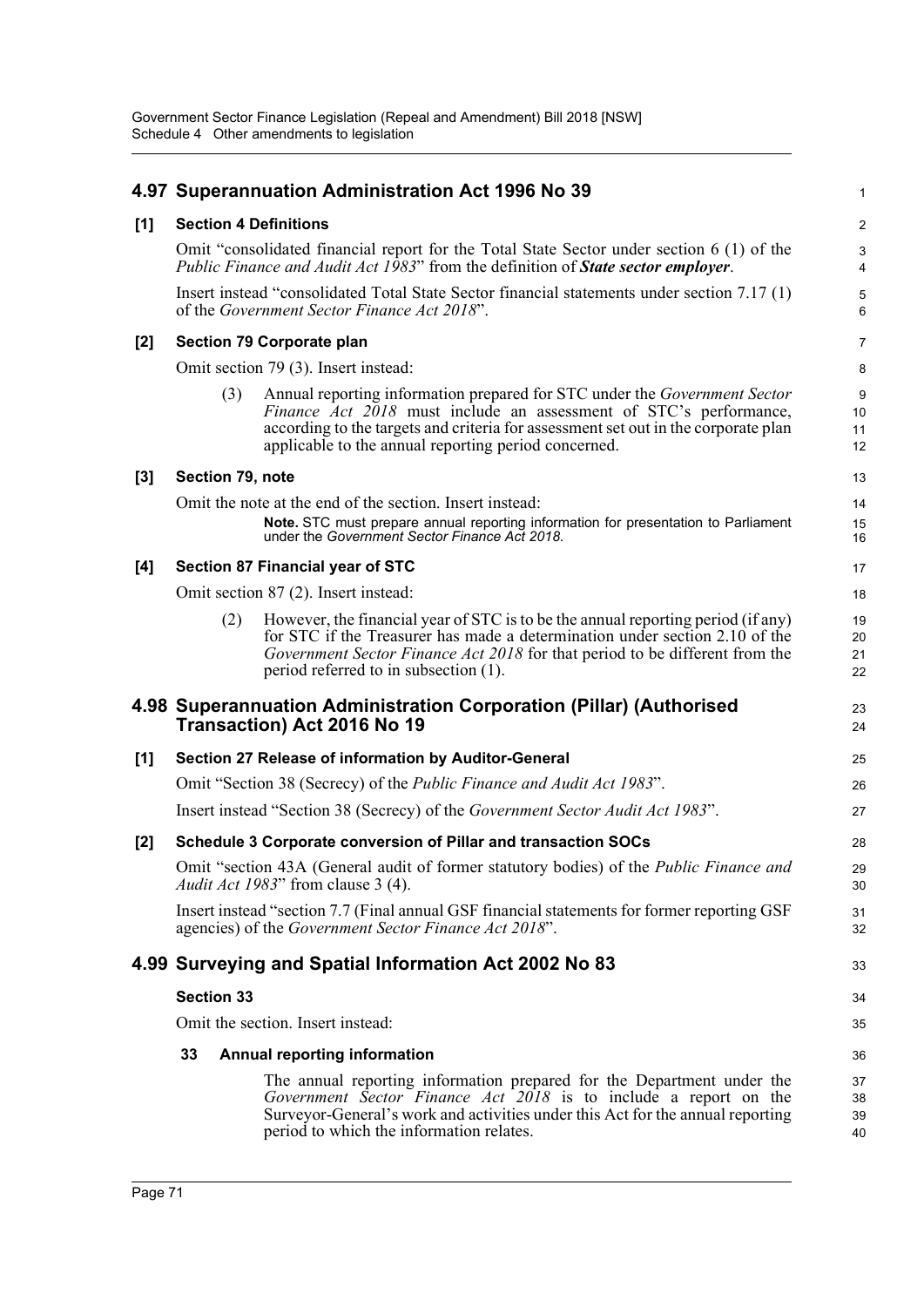|       |                                   |                   | 4.100 Sydney Olympic Park Authority Act 2001 No 57                                                                                                                                                                                                                                                                                                              | 1                                                   |  |
|-------|-----------------------------------|-------------------|-----------------------------------------------------------------------------------------------------------------------------------------------------------------------------------------------------------------------------------------------------------------------------------------------------------------------------------------------------------------|-----------------------------------------------------|--|
|       |                                   |                   | Section 73 Financial year                                                                                                                                                                                                                                                                                                                                       | $\overline{c}$                                      |  |
|       |                                   |                   | Omit section 73 (2). Insert instead:                                                                                                                                                                                                                                                                                                                            | 3                                                   |  |
|       |                                   | (2)               | However, the financial year of the Authority is to be the annual reporting<br>period (if any) for the Authority if the Treasurer has made a determination<br>under section 2.10 of the Government Sector Finance Act 2018 for that period<br>to be different from the period referred to in subsection (1).                                                     | $\overline{\mathbf{4}}$<br>5<br>6<br>$\overline{7}$ |  |
|       |                                   |                   | 4.101 Sydney Water Act 1994 No 88                                                                                                                                                                                                                                                                                                                               | 8                                                   |  |
| [1]   |                                   |                   | <b>Section 97 Special audit of activities</b>                                                                                                                                                                                                                                                                                                                   | 9                                                   |  |
|       |                                   | Omit the section. |                                                                                                                                                                                                                                                                                                                                                                 | 10                                                  |  |
| $[2]$ |                                   |                   | <b>Schedule 2 Exemptions from service charges</b>                                                                                                                                                                                                                                                                                                               | 11                                                  |  |
|       |                                   |                   | Omit item 3 of Part 2. Insert instead:                                                                                                                                                                                                                                                                                                                          | 12                                                  |  |
|       | 3                                 |                   | Land vested in the Crown or a GSF agency (within the meaning of the<br>Government Sector Finance Act 2018) that:                                                                                                                                                                                                                                                | 13<br>14                                            |  |
|       |                                   |                   | is used or occupied by the Crown or such a GSF agency for a purpose<br>(a)<br>specified in item $1, 2, 3, 5$ or 6 of Part 1 of this Schedule, or                                                                                                                                                                                                                | 15<br>16                                            |  |
|       |                                   |                   | is land referred to in item 8 of Part 1 of this Schedule (other than a public<br>(b)<br>road or the permanent way of a railway).                                                                                                                                                                                                                                | 17<br>18                                            |  |
|       |                                   |                   | 4.102 Taxation Administration Act 1996 No 97                                                                                                                                                                                                                                                                                                                    | 19                                                  |  |
| [1]   | <b>Section 5</b>                  |                   |                                                                                                                                                                                                                                                                                                                                                                 | 20                                                  |  |
|       | Omit the section. Insert instead: |                   |                                                                                                                                                                                                                                                                                                                                                                 |                                                     |  |
|       | 5                                 |                   | Application of Act to relevant tax-equivalent regime                                                                                                                                                                                                                                                                                                            |                                                     |  |
|       |                                   | (1)               | For the purpose of the administration and enforcement of a relevant<br>tax-equivalent regime, the provisions of section 5.3 of the Government Sector<br>Finance Act 2018, and any other provisions of that Act or directions or<br>regulations under that Act, insofar as they relate to the relevant tax-equivalent<br>regime, are taken to be a taxation law. | 23<br>24<br>25<br>26<br>27                          |  |
|       |                                   | (2)               | To avoid doubt, amounts payable as tax-equivalents under a relevant<br>tax-equivalent regime in accordance with section 5.3 of the Government<br>Sector Finance Act 2018 are taxes for the purposes of this Act.                                                                                                                                                | 28<br>29<br>30                                      |  |
|       |                                   | (3)               | Part 10 (Objections and reviews) does not apply in respect of an assessment of<br>liability under a relevant tax-equivalent regime under section 5.3 of the<br>Government Sector Finance Act 2018.                                                                                                                                                              | 31<br>32<br>33                                      |  |
|       |                                   | (4)               | In this section:                                                                                                                                                                                                                                                                                                                                                | 34                                                  |  |
|       |                                   |                   | <i>relevant tax-equivalent regime</i> has the meaning as in section 5.3 of the<br>Government Sector Finance Act 2018.                                                                                                                                                                                                                                           | 35<br>36                                            |  |
| $[2]$ |                                   |                   | Section 110 Writing off of tax                                                                                                                                                                                                                                                                                                                                  | 37                                                  |  |
|       |                                   |                   | Omit "Public Finance and Audit Act 1983" from section 110 (3).                                                                                                                                                                                                                                                                                                  | 38                                                  |  |
|       |                                   |                   | Insert instead "Government Sector Finance Act 2018".                                                                                                                                                                                                                                                                                                            | 39                                                  |  |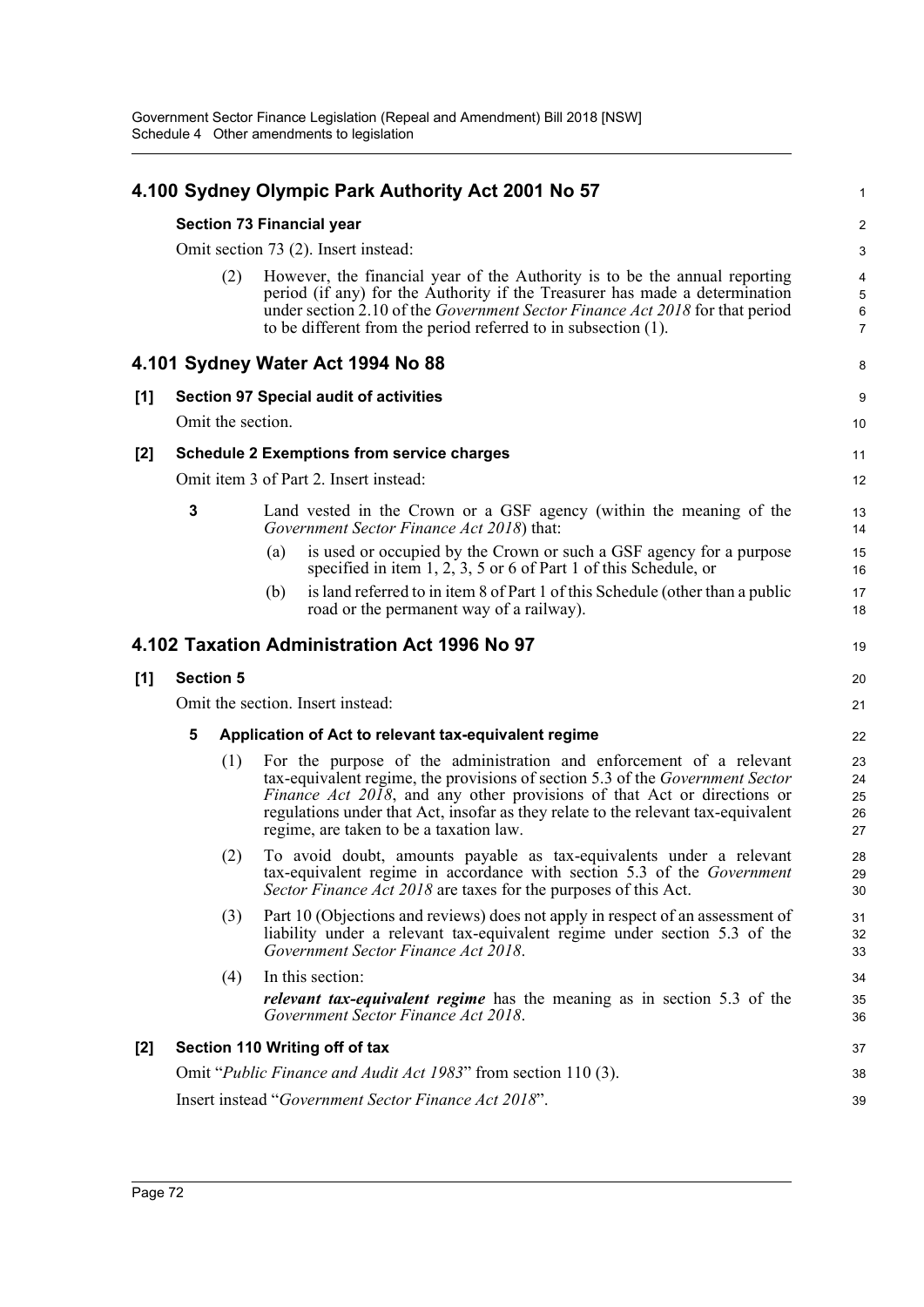|       |                                      | 4.103 Technical and Further Education Commission Act 1990 No 118                                                                                                                                                                                                                                                              | 1                     |  |  |  |
|-------|--------------------------------------|-------------------------------------------------------------------------------------------------------------------------------------------------------------------------------------------------------------------------------------------------------------------------------------------------------------------------------|-----------------------|--|--|--|
|       |                                      | <b>Section 31 Financial year</b>                                                                                                                                                                                                                                                                                              | $\overline{a}$        |  |  |  |
|       | Omit section 31 (2). Insert instead: |                                                                                                                                                                                                                                                                                                                               |                       |  |  |  |
|       | (2)                                  | However, the financial year of the TAFE Commission is to be the annual<br>reporting period (if any) for the TAFE Commission if the Treasurer has made<br>a determination under section 2.10 of the Government Sector Finance Act<br>2018 for that period to be different from the period referred to in<br>subsection $(1)$ . | 4<br>5<br>6<br>7<br>8 |  |  |  |
|       |                                      | 4.104 Totalizator Agency Board Privatisation Act 1997 No 43                                                                                                                                                                                                                                                                   | 9                     |  |  |  |
|       |                                      | Section 57 Auditor-General authorised to communicate information regarding TAB                                                                                                                                                                                                                                                | 10                    |  |  |  |
|       |                                      | Omit "section 38 (Secrecy) or any other provision of the <i>Public Finance and Audit Act</i><br>1983" from section 57 (2).                                                                                                                                                                                                    | 11<br>12              |  |  |  |
|       | Act 1983".                           | Insert instead "section 38 (Secrecy) or any other provision of the Government Sector Audit                                                                                                                                                                                                                                    | 13<br>14              |  |  |  |
|       |                                      | 4.105 Transport Administration Act 1988 No 109                                                                                                                                                                                                                                                                                | 15                    |  |  |  |
| [1]   | <b>Section 3L</b>                    |                                                                                                                                                                                                                                                                                                                               | 16                    |  |  |  |
|       |                                      | Omit the section. Insert instead:                                                                                                                                                                                                                                                                                             | 17                    |  |  |  |
|       | 3L                                   | <b>Annual reporting information</b>                                                                                                                                                                                                                                                                                           | 18                    |  |  |  |
|       |                                      | Annual reporting information prepared for the Department of Transport under<br>the Government Sector Finance Act 2018 may include any annual reporting<br>information under that Act for TfNSW.                                                                                                                               | 19<br>20<br>21        |  |  |  |
| $[2]$ |                                      | <b>Section 82 Financial year</b>                                                                                                                                                                                                                                                                                              | 22                    |  |  |  |
|       |                                      | Omit section 82 (2). Insert instead:                                                                                                                                                                                                                                                                                          | 23                    |  |  |  |
|       | (2)                                  | However, the financial year of an Authority is to be the annual reporting period<br>(if any) for the Authority if the Treasurer has made a determination under<br>section 2.10 of the <i>Government Sector Finance Act 2018</i> for that period to be<br>different from the period referred to in subsection (1).             | 24<br>25<br>26<br>27  |  |  |  |
|       |                                      | 4.106 Transport Administration (General) Regulation 2013                                                                                                                                                                                                                                                                      | 28                    |  |  |  |
| [1]   |                                      | <b>Clause 75 Application of other Acts to Western Sydney Buses</b>                                                                                                                                                                                                                                                            | 29                    |  |  |  |
|       |                                      | Omit clause $75(2)$ (a). Insert instead:                                                                                                                                                                                                                                                                                      | 30                    |  |  |  |
|       |                                      | the Government Sector Audit Act 1983,<br>(a)                                                                                                                                                                                                                                                                                  | 31                    |  |  |  |
| $[2]$ | Clause 75 (2) (c)                    |                                                                                                                                                                                                                                                                                                                               | 32                    |  |  |  |
|       | Omit the paragraph.                  |                                                                                                                                                                                                                                                                                                                               | 33                    |  |  |  |
|       |                                      | 4.107 University of New England Act 1993 No 68                                                                                                                                                                                                                                                                                | 34                    |  |  |  |
| [1]   |                                      | <b>Section 16 Functions of Council</b>                                                                                                                                                                                                                                                                                        | 35                    |  |  |  |
|       |                                      | Omit the note at the end of the section. Insert instead:                                                                                                                                                                                                                                                                      | 36                    |  |  |  |
|       |                                      | <b>Note.</b> Division 7.3 of the Government Sector Finance Act 2018 regulates the provision<br>of annual reporting information to Parliament by the Council and requires the Council<br>to report on the University's operations.                                                                                             | 37<br>38<br>39        |  |  |  |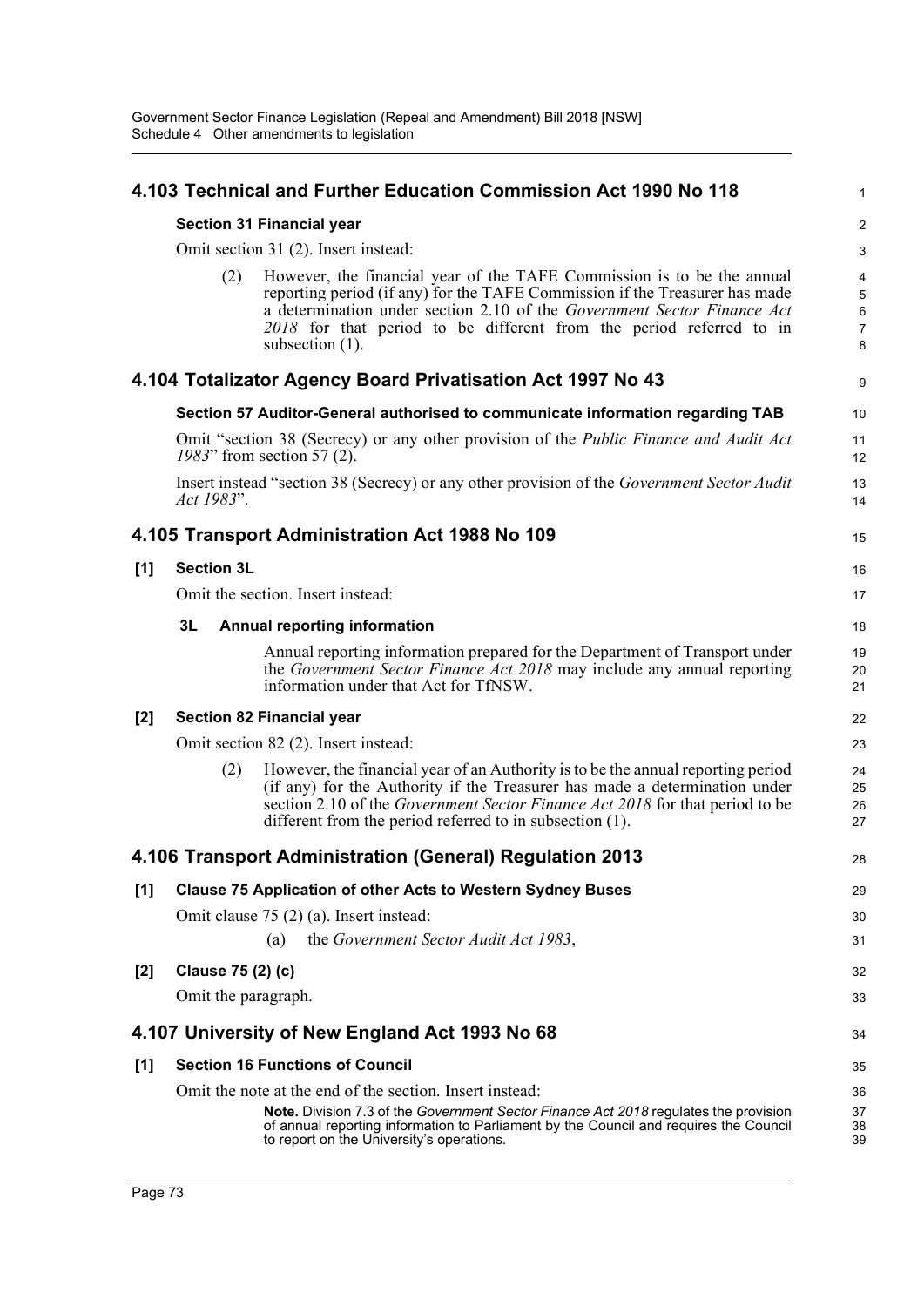Government Sector Finance Legislation (Repeal and Amendment) Bill 2018 [NSW] Schedule 4 Other amendments to legislation

| [2] | <b>Section 16A Controlled entities</b>                                                                                                                                                                                     | 1                       |
|-----|----------------------------------------------------------------------------------------------------------------------------------------------------------------------------------------------------------------------------|-------------------------|
|     | Omit the definition of <i>controlled entity</i> from section 16A (6). Insert instead:                                                                                                                                      | $\overline{\mathbf{c}}$ |
|     | controlled entity means a controlled entity (within the meaning of the<br>Government Sector Finance Act 2018) of the University or Council.                                                                                | $\mathbf{3}$<br>4       |
| [3] | <b>Section 17A Operation of certain Acts</b>                                                                                                                                                                               | 5                       |
|     | Omit "Public Finance and Audit Act 1983 or the Annual Reports (Statutory Bodies) Act<br>1984".                                                                                                                             | 6<br>$\overline{7}$     |
|     | Insert instead "Government Sector Finance Act 2018 or the Government Sector Audit Act<br>1983".                                                                                                                            | 8<br>9                  |
|     | 4.108 University of New South Wales Act 1989 No 125                                                                                                                                                                        | 10                      |
| [1] | <b>Section 15 Functions of Council</b>                                                                                                                                                                                     | 11                      |
|     | Omit the note at the end of the section. Insert instead:                                                                                                                                                                   | 12                      |
|     | Note. Division 7.3 of the Government Sector Finance Act 2018 regulates the provision<br>of annual reporting information to Parliament by the Council and requires the Council<br>to report on the University's operations. | 13<br>14<br>15          |
| [2] | <b>Section 15A Controlled entities</b>                                                                                                                                                                                     | 16                      |
|     | Omit the definition of <i>controlled entity</i> from section 15A (6). Insert instead:                                                                                                                                      | 17                      |
|     | <i>controlled entity</i> means a controlled entity (within the meaning of the<br>Government Sector Finance Act 2018) of the University or Council.                                                                         | 18<br>19                |
| [3] | <b>Section 16A Operation of certain Acts</b>                                                                                                                                                                               | 20                      |
|     | Omit "Public Finance and Audit Act 1983 or the Annual Reports (Statutory Bodies) Act<br>1984".                                                                                                                             | 21<br>22                |
|     | Insert instead "Government Sector Finance Act 2018 or the Government Sector Audit Act<br>1983".                                                                                                                            | 23<br>24                |
|     | 4.109 University of Newcastle Act 1989 No 68                                                                                                                                                                               | 25                      |
| [1] | <b>Section 16 Functions of Council</b>                                                                                                                                                                                     | 26                      |
|     | Omit the note at the end of the section. Insert instead:                                                                                                                                                                   | 27                      |
|     | Note. Division 7.3 of the Government Sector Finance Act 2018 regulates the provision<br>of annual reporting information to Parliament by the Council and requires the Council<br>to report on the University's operations. | 28<br>29<br>30          |
| [2] | <b>Section 16A Controlled entities</b>                                                                                                                                                                                     | 31                      |
|     | Omit the definition of <i>controlled entity</i> from section 16A (6). Insert instead:                                                                                                                                      | 32                      |
|     | controlled entity means a controlled entity (within the meaning of the<br>Government Sector Finance Act 2018) of the University or Council.                                                                                | 33<br>34                |
| [3] | <b>Section 17A Operation of certain Acts</b>                                                                                                                                                                               | 35                      |
|     | Omit "Public Finance and Audit Act 1983 or the Annual Reports (Statutory Bodies) Act<br>1984".                                                                                                                             | 36<br>37                |
|     | Insert instead "Government Sector Finance Act 2018 or the Government Sector Audit Act<br>1983".                                                                                                                            | 38<br>39                |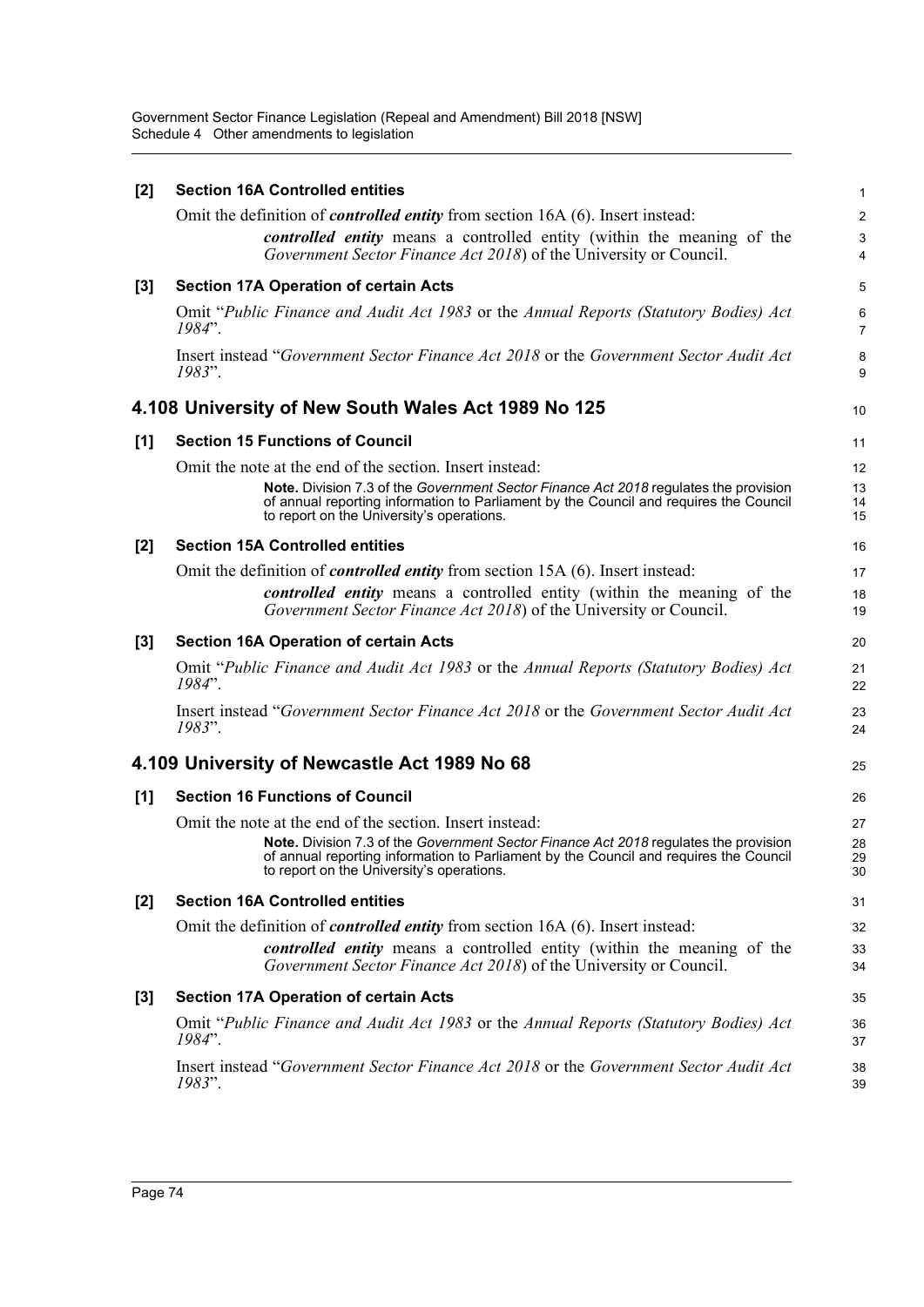|       | 4.110 University of Sydney Act 1989 No 124                                                                                                                                                                                                 | 1                     |
|-------|--------------------------------------------------------------------------------------------------------------------------------------------------------------------------------------------------------------------------------------------|-----------------------|
| [1]   | <b>Section 16 Functions of Senate</b>                                                                                                                                                                                                      | 2                     |
|       | Omit the note at the end of the section. Insert instead:<br>Note. Division 7.3 of the Government Sector Finance Act 2018 regulates the provision<br>of annual reporting information to Parliament by the Senate and requires the Senate to | 3<br>4<br>$\mathbf 5$ |
|       | report on the University's operations.                                                                                                                                                                                                     | 6                     |
| $[2]$ | <b>Section 16A Controlled entities</b>                                                                                                                                                                                                     | $\overline{7}$        |
|       | Omit the definition of <i>controlled entity</i> from section 16A (6). Insert instead:                                                                                                                                                      | 8                     |
|       | <i>controlled entity</i> means a controlled entity (within the meaning of the<br>Government Sector Finance Act 2018) of the University or Senate.                                                                                          | 9<br>10               |
| $[3]$ | <b>Section 17A Operation of certain Acts</b>                                                                                                                                                                                               | 11                    |
|       | Omit "Public Finance and Audit Act 1983 or the Annual Reports (Statutory Bodies) Act<br>1984".                                                                                                                                             | 12<br>13              |
|       | Insert instead "Government Sector Finance Act 2018 or the Government Sector Audit Act<br>1983".                                                                                                                                            | 14<br>15              |
|       | 4.111 University of Technology Sydney Act 1989 No 69                                                                                                                                                                                       | 16                    |
| [1]   | <b>Section 16 Functions of Council</b>                                                                                                                                                                                                     | 17                    |
|       | Omit the note at the end of the section. Insert instead:                                                                                                                                                                                   | 18                    |
|       | Note. Division 7.3 of the Government Sector Finance Act 2018 regulates the provision<br>of annual reporting information to Parliament by the Council and requires the Council<br>to report on the University's operations.                 | 19<br>20<br>21        |
| $[2]$ | <b>Section 16A Controlled entities</b>                                                                                                                                                                                                     | 22                    |
|       | Omit the definition of <i>controlled entity</i> from section 16A (6). Insert instead:                                                                                                                                                      | 23                    |
|       | controlled entity means a controlled entity (within the meaning of the<br>Government Sector Finance Act 2018) of the University or Council.                                                                                                | 24<br>25              |
| $[3]$ | <b>Section 17A Operation of certain Acts</b>                                                                                                                                                                                               | 26                    |
|       | Omit "Public Finance and Audit Act 1983 or the Annual Reports (Statutory Bodies) Act<br>1984".                                                                                                                                             | 27<br>28              |
|       | Insert instead "Government Sector Finance Act 2018 or the Government Sector Audit Act<br>1983".                                                                                                                                            | 29<br>30              |
|       | 4.112 University of Wollongong Act 1989 No 127                                                                                                                                                                                             | 31                    |
| [1]   | <b>Section 16 Functions of Council</b>                                                                                                                                                                                                     | 32                    |
|       | Omit the note at the end of the section. Insert instead:                                                                                                                                                                                   | 33                    |
|       | Note. Division 7.3 of the Government Sector Finance Act 2018 regulates the provision<br>of annual reporting information to Parliament by the Council and requires the Council<br>to report on the University's operations.                 | 34<br>35<br>36        |
| $[2]$ | <b>Section 16A Controlled entities</b>                                                                                                                                                                                                     | 37                    |
|       | Omit the definition of <i>controlled entity</i> from section 16A (6). Insert instead:                                                                                                                                                      | 38                    |
|       | controlled entity means a controlled entity (within the meaning of the<br>Government Sector Finance Act 2018) of the University or Council.                                                                                                | 39<br>40              |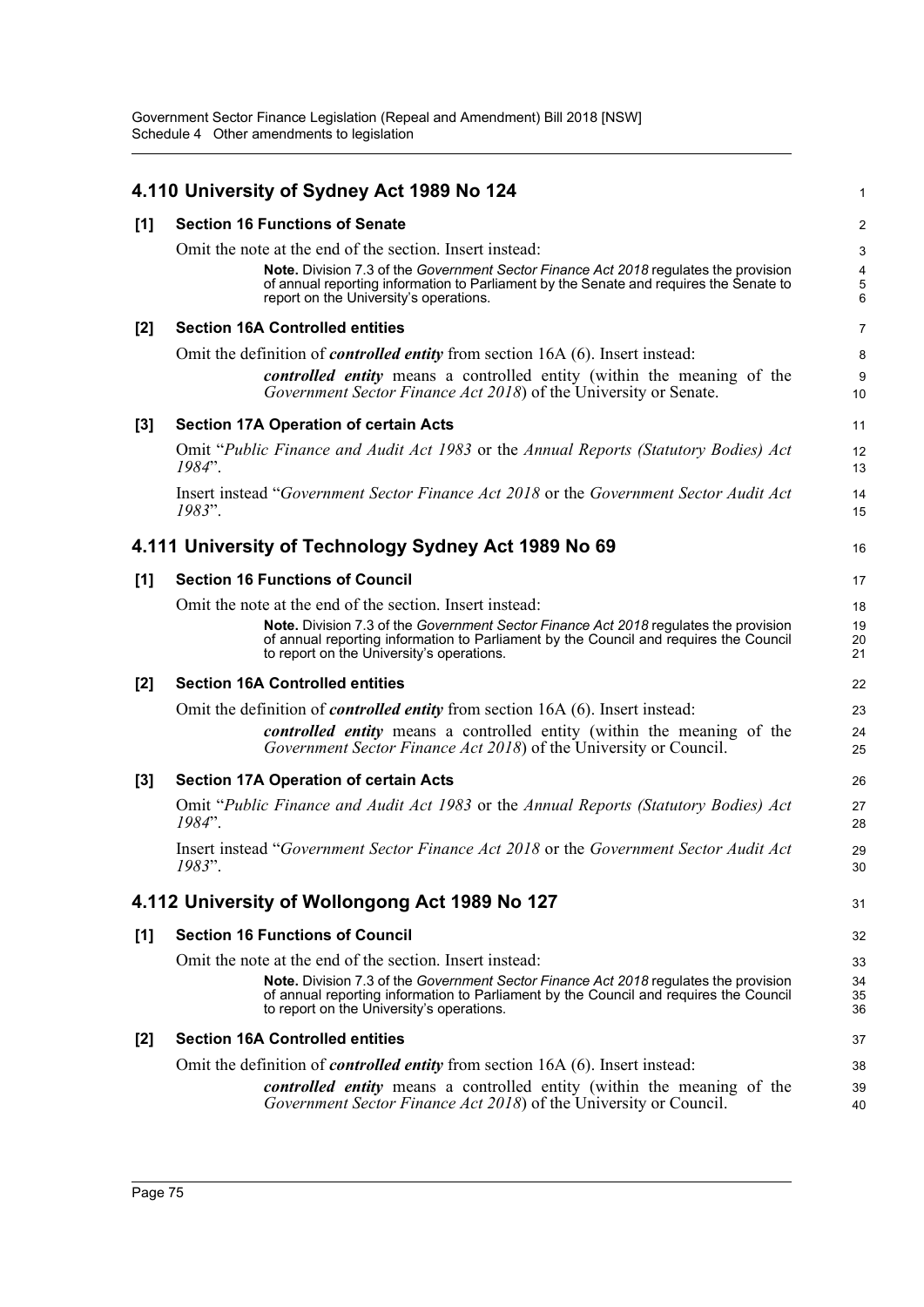Government Sector Finance Legislation (Repeal and Amendment) Bill 2018 [NSW] Schedule 4 Other amendments to legislation

| $[3]$ |           | <b>Section 17A Operation of certain Acts</b>                                                                                                                                                                                                                                                               | $\mathbf{1}$         |
|-------|-----------|------------------------------------------------------------------------------------------------------------------------------------------------------------------------------------------------------------------------------------------------------------------------------------------------------------|----------------------|
|       | $1984"$ . | Omit "Public Finance and Audit Act 1983 or the Annual Reports (Statutory Bodies) Act                                                                                                                                                                                                                       | 2<br>3               |
|       | 1983".    | Insert instead "Government Sector Finance Act 2018 or the Government Sector Audit Act                                                                                                                                                                                                                      | 4<br>5               |
|       |           | 4.113 Valuation of Land Act 1916 No 2                                                                                                                                                                                                                                                                      | 6                    |
|       |           | Section 50 No alteration by rating or taxing authorities except when authorised                                                                                                                                                                                                                            | $\overline{7}$       |
|       |           | Omit "Public Finance and Audit Act 1983" from section 50 (2).                                                                                                                                                                                                                                              | 8                    |
|       |           | Insert instead "Government Sector Audit Act 1983".                                                                                                                                                                                                                                                         | 9                    |
|       |           | 4.114 Veterinary Practice Act 2003 No 87                                                                                                                                                                                                                                                                   | 10                   |
|       |           | <b>Section 85 Financial year of Board</b>                                                                                                                                                                                                                                                                  | 11                   |
|       |           | Omit section 85 (2). Insert instead:                                                                                                                                                                                                                                                                       | 12                   |
|       | (2)       | However, the financial year of the Board is to be the annual reporting period<br>(if any) for the Board if the Treasurer has made a determination under<br>section 2.10 of the <i>Government Sector Finance Act 2018</i> for that period to be<br>different from the period referred to in subsection (1). | 13<br>14<br>15<br>16 |
|       |           | 4.115 Veterinary Practice Regulation 2013                                                                                                                                                                                                                                                                  | 17                   |
|       |           | <b>Clause 16 Calling of annual general meeting</b>                                                                                                                                                                                                                                                         | 18                   |
|       |           | Omit "under section 41D of the Public Finance and Audit Act 1983".                                                                                                                                                                                                                                         | 19                   |
|       |           | Insert instead "after being audited by the Auditor-General".                                                                                                                                                                                                                                               | 20                   |
|       |           | 4.116 Waste Recycling and Processing Corporation (Authorised<br><b>Transaction) Act 2010 No 8</b>                                                                                                                                                                                                          | 21<br>22             |
|       |           | Section 19 Release of information by Auditor-General                                                                                                                                                                                                                                                       | 23                   |
|       |           | Omit "Section 38 (Secrecy) of the <i>Public Finance and Audit Act 1983</i> ".                                                                                                                                                                                                                              | 24                   |
|       |           | Insert instead "Section 38 (Secrecy) of the Government Sector Audit Act 1983".                                                                                                                                                                                                                             | 25                   |
|       |           | 4.117 Water Management Act 2000 No 92                                                                                                                                                                                                                                                                      | 26                   |
| [1]   |           | Section 10 Review of work and activities of Department                                                                                                                                                                                                                                                     | 27                   |
|       |           | Omit section 10 (2). Insert instead:                                                                                                                                                                                                                                                                       | 28                   |
|       | (2)       | The results of each review under this section are to be included in the relevant<br>annual reporting information prepared for the Department under the<br>Government Sector Finance Act 2018.                                                                                                              | 29<br>30<br>31       |
| [2]   |           | <b>Section 51 Implementation programs</b>                                                                                                                                                                                                                                                                  | 32                   |
|       |           | Omit section 51 (6). Insert instead:                                                                                                                                                                                                                                                                       | 33                   |
|       | (6)       | The results of each review under this section are to be included in the relevant<br>annual reporting information prepared for the Department under the<br>Government Sector Finance Act 2018.                                                                                                              | 34<br>35<br>36       |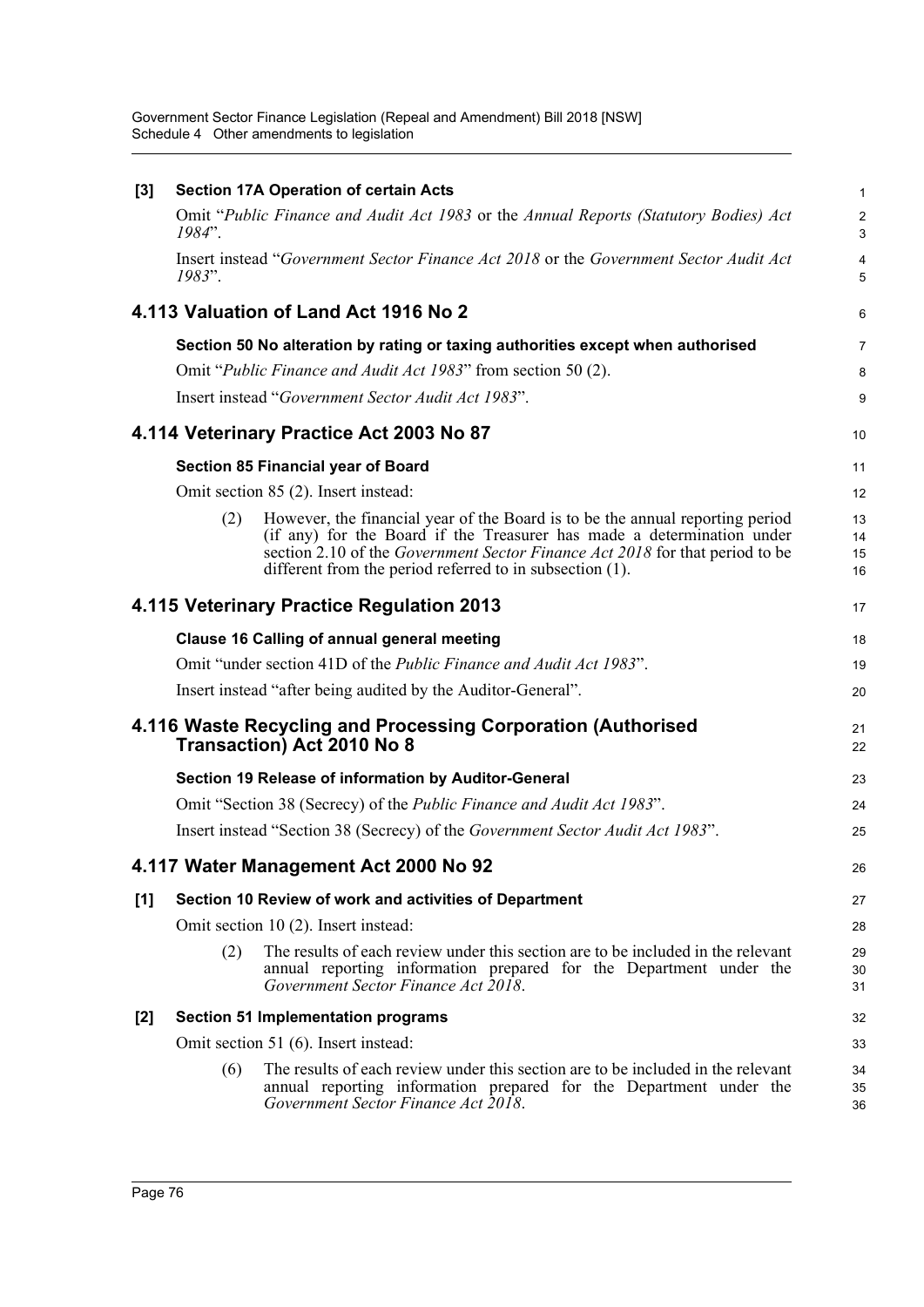| [3] | <b>Section 399</b>                   |     |      |                                                                                                                                                                                                                                                                                                                                                                      |                                             |  |
|-----|--------------------------------------|-----|------|----------------------------------------------------------------------------------------------------------------------------------------------------------------------------------------------------------------------------------------------------------------------------------------------------------------------------------------------------------------------|---------------------------------------------|--|
|     | Omit the section. Insert instead:    |     |      |                                                                                                                                                                                                                                                                                                                                                                      |                                             |  |
|     | 399                                  |     |      | <b>Annual reporting information for Department</b>                                                                                                                                                                                                                                                                                                                   | 3                                           |  |
|     |                                      |     |      | The annual reporting information prepared for the Department under the<br>Government Sector Finance Act 2018 is to include a report on the Minister's<br>work and activities under this Act for the annual reporting period to which that<br>information relates, and may also include the annual reporting information<br>prepared for the Ministerial Corporation. | 4<br>$\sqrt{5}$<br>6<br>$\overline{7}$<br>8 |  |
|     |                                      |     |      | 4.118 Water Management Amendment Act 2010 No 133                                                                                                                                                                                                                                                                                                                     | 9                                           |  |
| [1] |                                      |     |      | Schedule 2 Other amendments to Water Management Act 2000 No 92                                                                                                                                                                                                                                                                                                       | 10                                          |  |
|     |                                      |     |      | Omit proposed section 166 (3) in Schedule 2 [54]. Insert instead:                                                                                                                                                                                                                                                                                                    | 11                                          |  |
|     |                                      | (3) | Act. | Section 7.6 of the <i>Government Sector Finance Act 2018</i> applies to financial<br>statements required to be prepared under this section in the same way that it<br>applies to annual GSF financial statements required to be prepared under that                                                                                                                  | 12<br>13<br>14<br>15                        |  |
| [2] |                                      |     |      | Schedule 2 [59], proposed section 239H (3)                                                                                                                                                                                                                                                                                                                           | 16                                          |  |
|     |                                      |     |      | Omit the proposed subsection. Insert instead:                                                                                                                                                                                                                                                                                                                        | 17                                          |  |
|     |                                      | (3) | Act. | Section 7.6 of the <i>Government Sector Finance Act 2018</i> applies to financial<br>statements required to be prepared under this section in the same way that it<br>applies to annual GSF financial statements required to be prepared under that                                                                                                                  | 18<br>19<br>20<br>21                        |  |
|     |                                      |     |      | 4.119 Western Lands Act 1901 No 70                                                                                                                                                                                                                                                                                                                                   | 22                                          |  |
|     |                                      |     |      | <b>Section 27E Concessional rent</b>                                                                                                                                                                                                                                                                                                                                 | 23                                          |  |
|     |                                      |     |      | Omit section 27E (2) (a). Insert instead:                                                                                                                                                                                                                                                                                                                            | 24                                          |  |
|     |                                      |     | (a)  | in the annual reporting information prepared for the Department under<br>the Government Sector Finance Act 2018 for the annual reporting<br>period concerned, and                                                                                                                                                                                                    | 25<br>26<br>27                              |  |
|     |                                      |     |      | 4.120 Western Sydney Parklands Act 2006 No 92                                                                                                                                                                                                                                                                                                                        | 28                                          |  |
|     |                                      |     |      | <b>Section 41 Financial year</b>                                                                                                                                                                                                                                                                                                                                     | 29                                          |  |
|     | Omit section 41 (2). Insert instead: |     |      |                                                                                                                                                                                                                                                                                                                                                                      |                                             |  |
|     |                                      | (2) |      | However, the financial year of the Trust is to be the annual reporting period (if<br>any) for the Trust if the Treasurer has made a determination under section 2.10<br>of the <i>Government Sector Finance Act 2018</i> for that period to be different from<br>the period referred to in subsection $(1)$ .                                                        | 31<br>32<br>33<br>34                        |  |
|     |                                      |     |      | 4.121 Western Sydney University Act 1997 No 116                                                                                                                                                                                                                                                                                                                      | 35                                          |  |
| [1] |                                      |     |      | <b>Section 22 Functions of Board</b>                                                                                                                                                                                                                                                                                                                                 | 36                                          |  |
|     |                                      |     |      | Omit the note at the end of the section. Insert instead:                                                                                                                                                                                                                                                                                                             | 37                                          |  |
|     |                                      |     |      | <b>Note.</b> Division 7.3 of the Government Sector Finance Act 2018 regulates the provision<br>of annual reporting information to Parliament by the Board and requires the Board to<br>report on the University's operations.                                                                                                                                        | 38<br>39<br>40                              |  |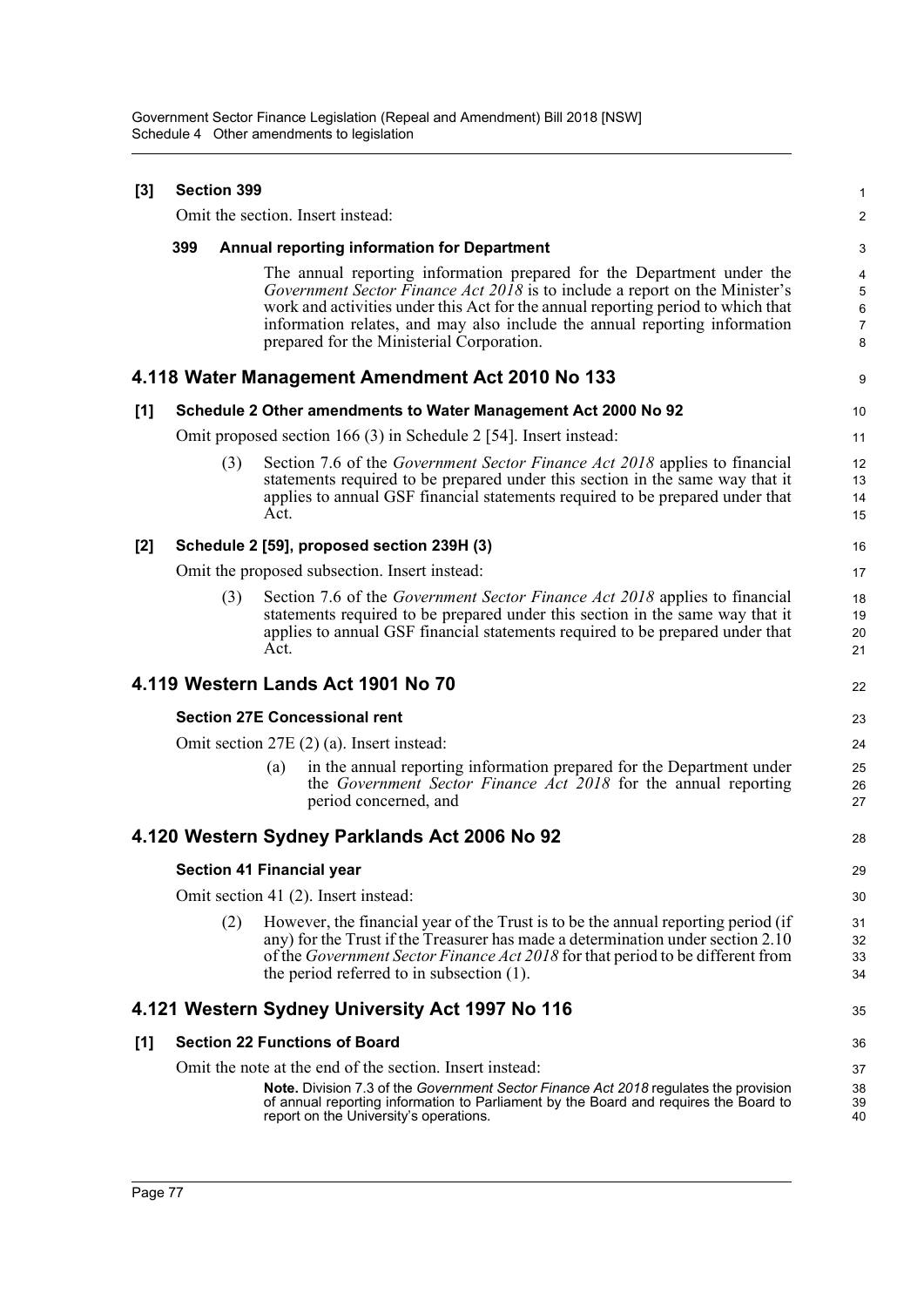Government Sector Finance Legislation (Repeal and Amendment) Bill 2018 [NSW] Schedule 4 Other amendments to legislation

| [2]              |                                                                                            |                      | <b>Section 22A Controlled entities</b>                                                                                                                                                                                                                                                                                                                                                          | $\mathbf{1}$                          |  |  |
|------------------|--------------------------------------------------------------------------------------------|----------------------|-------------------------------------------------------------------------------------------------------------------------------------------------------------------------------------------------------------------------------------------------------------------------------------------------------------------------------------------------------------------------------------------------|---------------------------------------|--|--|
|                  |                                                                                            |                      | Omit the definition of <i>controlled entity</i> from section 22A (6). Insert instead:<br>controlled entity means a controlled entity (within the meaning of the<br>Government Sector Finance Act 2018) of the University or Board.                                                                                                                                                              | $\boldsymbol{2}$<br>$\mathbf{3}$<br>4 |  |  |
| [3]              |                                                                                            |                      | <b>Section 23A Operation of certain Acts</b>                                                                                                                                                                                                                                                                                                                                                    | 5                                     |  |  |
|                  | $1984"$ .                                                                                  |                      | Omit "Public Finance and Audit Act 1983 or the Annual Reports (Statutory Bodies) Act                                                                                                                                                                                                                                                                                                            | 6<br>$\overline{7}$                   |  |  |
|                  | 1983".                                                                                     |                      | Insert instead "Government Sector Finance Act 2018 or the Government Sector Audit Act                                                                                                                                                                                                                                                                                                           | 8<br>9                                |  |  |
|                  |                                                                                            |                      | 4.122 Workers Compensation Act 1987 No 70                                                                                                                                                                                                                                                                                                                                                       | 10                                    |  |  |
| [1]              |                                                                                            |                      | Section 154C Authority to act for Nominal Insurer                                                                                                                                                                                                                                                                                                                                               | 11                                    |  |  |
|                  |                                                                                            |                      | Omit "Division 2A of Part 3 of the <i>Public Finance and Audit Act 1983</i> " from<br>section $154C(4)$ .                                                                                                                                                                                                                                                                                       | 12<br>13                              |  |  |
|                  |                                                                                            |                      | Insert instead "Division 2A of Part 3 of the Government Sector Audit Act 1983".                                                                                                                                                                                                                                                                                                                 | 14                                    |  |  |
| [2]              |                                                                                            | <b>Section 154CB</b> |                                                                                                                                                                                                                                                                                                                                                                                                 | 15                                    |  |  |
|                  |                                                                                            |                      | Insert after section 154CA:                                                                                                                                                                                                                                                                                                                                                                     | 16                                    |  |  |
|                  | <b>154CB</b>                                                                               |                      | <b>Auditing of Nominal Insurer</b>                                                                                                                                                                                                                                                                                                                                                              | 17                                    |  |  |
|                  |                                                                                            | (1)                  | The Auditor-General is to inspect and audit the accounts and records of<br>financial transactions of or relating to the Nominal Insurer at least once during<br>each financial year.                                                                                                                                                                                                            | 18<br>19<br>20                        |  |  |
|                  |                                                                                            | (2)                  | The Auditor-General is to report to the Minister as to the result of any such<br>inspection and audit and as to such irregularities or other matters as in the<br>judgment of the Auditor-General call for special notice.                                                                                                                                                                      | 21<br>22<br>23                        |  |  |
|                  |                                                                                            | (3)                  | The Auditor-General is to include a reference to any audit conducted under<br>this section in the report referred to in section 52 $(1)$ of the <i>Government Sector</i><br>Audit Act 1983 or in any special report that the Auditor-General may at any<br>time think fit to make under section $52(3)$ of that Act.                                                                            | 24<br>25<br>26<br>27                  |  |  |
|                  |                                                                                            | (4)                  | The Nominal Insurer must pay to the Auditor-General out of the Insurance<br>Fund such amounts, at such times, as the Minister decides towards defraying<br>the costs and expenses of any inspection and audit under this section.<br>Note. The Auditor-General has powers under section 36 of the Government Sector<br>Audit Act 1983 in respect of an inspection and audit under this section. | 28<br>29<br>30<br>31<br>32            |  |  |
| $\left[3\right]$ |                                                                                            |                      | Section 154D Establishment and operation of Insurance Fund                                                                                                                                                                                                                                                                                                                                      | 33                                    |  |  |
|                  | Omit "section 59B of the <i>Public Finance and Audit Act 1983</i> " from section 154D (5). |                      |                                                                                                                                                                                                                                                                                                                                                                                                 |                                       |  |  |
|                  |                                                                                            |                      | Insert instead "section 5.4 of the Government Sector Finance Act 2018".                                                                                                                                                                                                                                                                                                                         | 35                                    |  |  |
| [4]              |                                                                                            |                      | <b>Section 154F Auditing of Insurance Fund</b>                                                                                                                                                                                                                                                                                                                                                  | 36                                    |  |  |
|                  |                                                                                            |                      | Omit "section 52 (1) of the <i>Public Finance and Audit Act 1983</i> " from section 154F (3).                                                                                                                                                                                                                                                                                                   | 37                                    |  |  |
|                  |                                                                                            |                      | Insert instead "section 52 (1) of the Government Sector Audit Act 1983".                                                                                                                                                                                                                                                                                                                        | 38                                    |  |  |